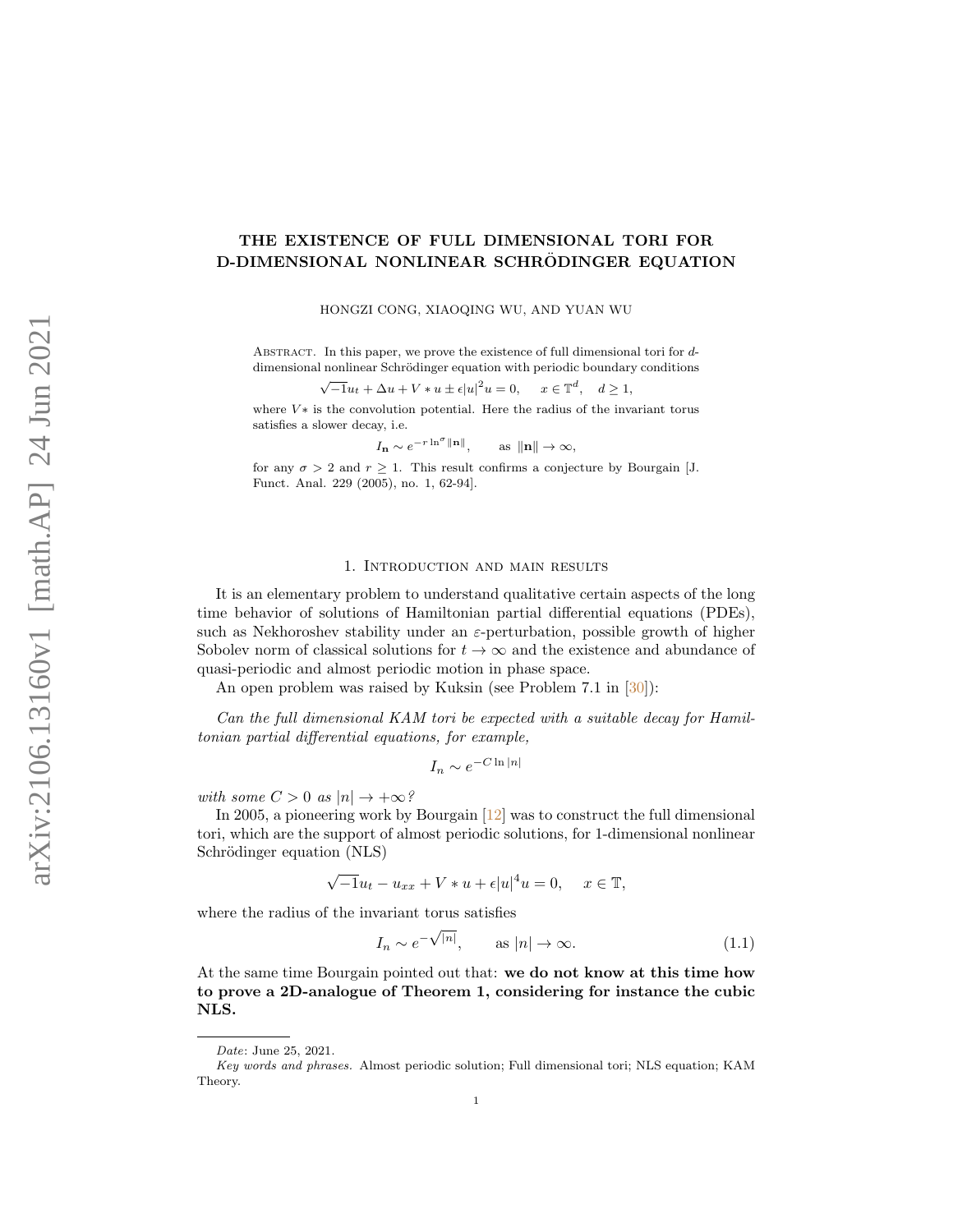Our basic motivation is to prove Bourgain's conjecture that the existence of full dimensional tori for d-dimensional NLS

<span id="page-1-0"></span>
$$
\sqrt{-1}u_t + \Delta u + V * u \pm \epsilon |u|^2 u = 0, \quad x \in \mathbb{T}^d, \quad d \ge 1.
$$
 (1.2)

Here  $V*$  is the convolution potential defined by

$$
\widehat{V * u}(\mathbf{n}) = V_{\mathbf{n}} \widehat{u}(\mathbf{n})
$$

and  $\hat{u}(\mathbf{n})$  is the **n**-th Fourier coefficient of u. Furthermore, using some techniques in [\[19\]](#page-52-2), we can obtain a better result, i.e. the radius of the full dimensional tori satisfies a much slower decay than  $(1.1)$ , i.e.

$$
I_{\mathbf{n}} \sim e^{-r \ln^{\sigma} \|\mathbf{n}\|}
$$
, as  $\|\mathbf{n}\| \to \infty$ ,

with any  $\sigma > 2$ ,  $r \ge 1$  for equation [\(1.2\)](#page-1-0), which is closer to the conjecture by Kuksin.

To state our result, we will introduce a stronger Diophantine condition than the one given in [\[12\]](#page-52-1) firstly. For any vector  $0 \neq \ell \in \mathbb{Z}^{\mathbb{Z}^d}$  with

$$
|\ell|:=\sum_{\mathbf{n}\in\mathbb{Z}^d}|\ell_\mathbf{n}|<\infty,
$$

define the system by

<span id="page-1-3"></span>
$$
\mathbf{n}(\ell) := \left\{ \mathbf{n} \in \mathbb{Z}^d : \text{ which is repeated } |\ell_{\mathbf{n}}| \text{ times} \right\}. \tag{1.3}
$$

Also we can write

$$
\mathbf{n}(\ell) = \left(\mathbf{n}_{i}^{*}\left(\ell\right)\right)_{1\leq i\leq|\ell|}, \qquad \mathbf{n}_{i}^{*}\left(\ell\right) \in \mathbb{Z}^{d},
$$

which satisfies

$$
\left\|\mathbf{n}_{1}^{*}\left(\ell\right)\right\| \geq \cdots \geq \left\|\mathbf{n}_{\left|\ell\right|}^{*}\left(\ell\right)\right\|,
$$

where  $\lVert \cdot \rVert$  denotes the the usual Euclidean norm by

$$
\|\mathbf{n}\| := \sqrt{\sum_{i=1}^d |n_i|^2}, \qquad \mathbf{n} = (n_i)_{1 \leq i \leq d} \in \mathbb{Z}^d.
$$

Let

<span id="page-1-4"></span>
$$
\Pi := \left\{ \omega = (\omega_{\mathbf{n}})_{\mathbf{n} \in \mathbb{Z}^d} : \omega_{\mathbf{n}} \in \left[ 0, \langle \mathbf{n} \rangle^{-1} \right] \right\},\tag{1.4}
$$

where

$$
\langle \mathbf{n} \rangle = \max \left\{ 1, \|\mathbf{n}\| \right\}.
$$

Then we say a vector  $\omega \in \Pi$  is strong Diophantine, if there exists a real number  $0 < \gamma < 1$  such that both of the following inequalities hold true: (1) for any  $0 \neq \ell \in \mathbb{Z}^{\mathbb{Z}^d}$  with  $|\ell| < \infty$ , one has

<span id="page-1-1"></span>
$$
\left| \left| \sum_{\mathbf{n} \in \mathbb{Z}^d} \ell_{\mathbf{n}} \omega_{\mathbf{n}} \right| \right| \geq \gamma \prod_{\mathbf{n} \in \mathbb{Z}^d} \frac{1}{1 + |\ell_{\mathbf{n}}|^3 \langle \mathbf{n} \rangle^{d+4}}; \tag{1.5}
$$

(2) for any  $0 \neq \ell \in \mathbb{Z}^{\mathbb{Z}^d}$  with  $|\ell| < \infty$  and  $\|\mathbf{n}_3^*(\ell)\| < \|\mathbf{n}_2^*(\ell)\|$ , one has

<span id="page-1-2"></span>
$$
\left\| \left| \sum_{\mathbf{n} \in \mathbb{Z}^d} \ell_{\mathbf{n}} \omega_{\mathbf{n}} \right| \right\| \geq \frac{\gamma^5}{100} \prod_{\substack{\mathbf{n} \in \mathbb{Z}^d \\ \|\mathbf{n}\| \leq \|\mathbf{n}_3^*(\ell)\|}} \left( \frac{1}{1 + |\ell_{\mathbf{n}}|^3 \langle \mathbf{n} \rangle^{d+7}} \right)^{10}, \tag{1.6}
$$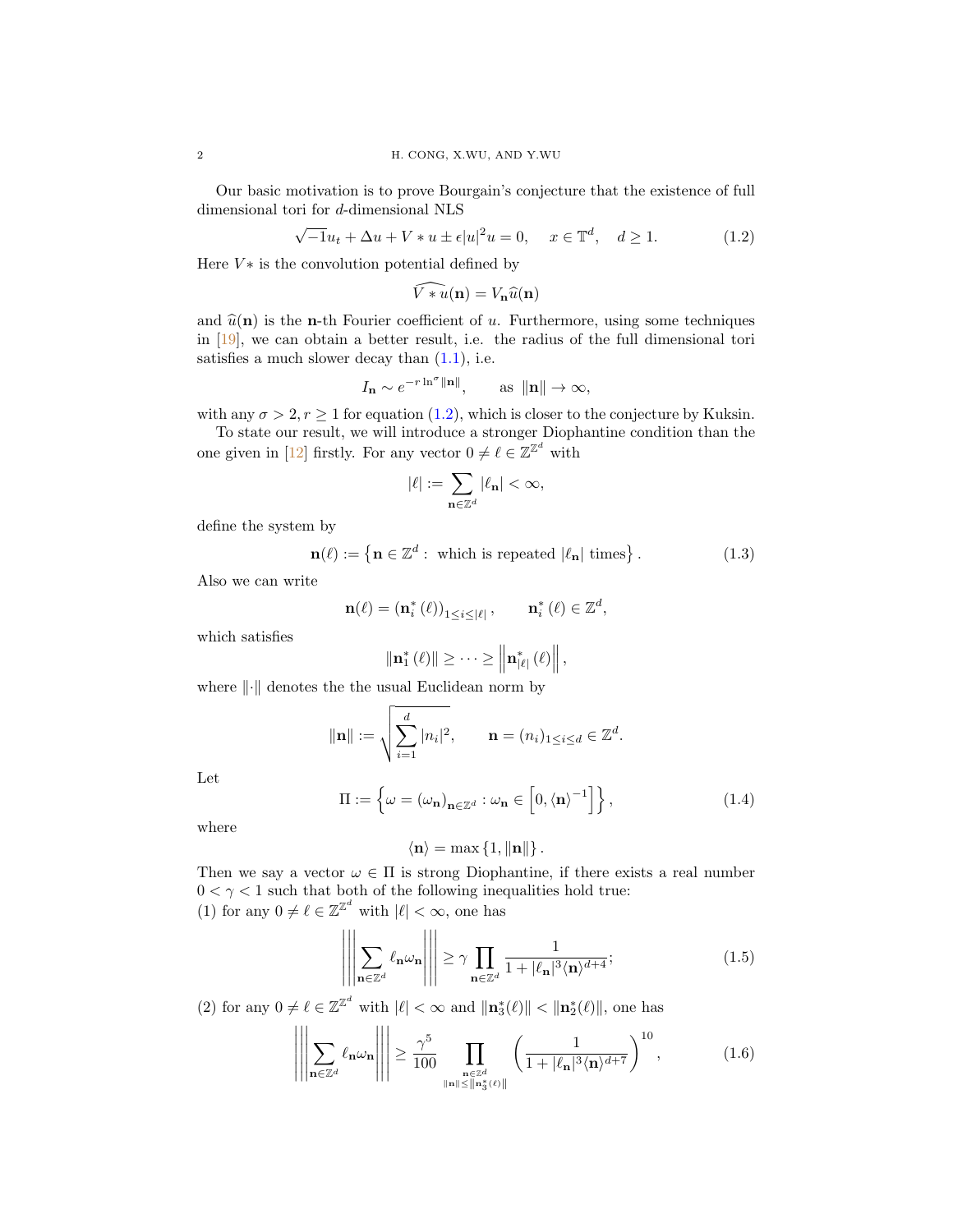where

$$
|||x||| = \inf_{j \in \mathbb{Z}} |x - j|.
$$

Now our main result is as follows:

<span id="page-2-0"></span>**Theorem 1.1.** Given any  $\sigma > 2, r \ge 1$  and any frequency vector  $\omega \in \Pi$  satisfying the strong Diophantine conditions  $(1.5)$  and  $(1.6)$ , then there exists a small  $\epsilon_*(\sigma, r, \gamma) > 0$  depending on  $\sigma, r$  and  $\gamma$  only, and for any  $0 < \epsilon < \epsilon_*(\sigma, r, \gamma)$ , there exist some  $V \in [0,1]^{\mathbb{Z}^d}$  and a constant  $\xi \in \mathbb{R}$  such that equation [\(1.2\)](#page-1-0) has a full dimensional invariant torus  $\mathcal E$  satisfying:

(1). the amplitude  $I = (I_n)_{n \in \mathbb{Z}^d}$  of  $\mathcal E$  restricted as

$$
c_1 \epsilon^2 e^{-2r \ln^{\sigma} \langle n \rangle} \leq |I_n| \leq C_1 \epsilon^2 e^{-2r \ln^{\sigma} \langle n \rangle}, \qquad \forall n \in \mathbb{Z}^d,
$$

where  $c_1 < C_1$  are two positive constants depending on  $\sigma$  and  $r$  only; (2). the frequency on  $\mathcal E$  prescribed to be  $\left(\left\|\mathbf{n}\right\|^2 + \xi + \omega_{\mathbf{n}}\right)$  $\sum_{n\in\mathbb{Z}^d}$ 

(3). the invariant torus  $\mathcal E$  is linearly stable.

Since 1990's, the KAM theory for infinite dimensional Hamiltonian system has been well developed to study the existence and linear stability of invariant tori for Hamiltonian PDEs. See [\[1,](#page-51-0) [2,](#page-51-1) [3,](#page-51-2) [17,](#page-52-3) [20,](#page-52-4) [27,](#page-52-5) [28,](#page-52-6) [29,](#page-52-7) [30,](#page-52-0) [31,](#page-52-8) [34,](#page-53-0) [35,](#page-53-1) [39\]](#page-53-2) for the related works for 1-dimensional PDEs. The solutions starting from the invariant torus stay on the torus all the time, which can be considered as permanent stability. For high dimensional PDEs, the situation becomes more complicated due to the multiple eigenvalues of Laplacian operator. Bourgain [\[13,](#page-52-9) [14\]](#page-52-10) developed a new method initialed by Craig-Wayne [\[20\]](#page-52-4) to prove the existence of lower dimensional KAM tori for d-dimensional NLS and d-dimensional NLW with  $d \geq 1$ , based on the Newton iteration, Fröhlich-Spencer techniques, Harmonic analysis and semialgebraic set theory. This is so-called C-W-B method. Later, Eliasson-Kuksin [\[23\]](#page-52-11) obtained both the existence and the linear stability of KAM tori for d-dimensional NLS in a classical KAM way. Also see [\[5,](#page-52-12) [6,](#page-52-13) [10,](#page-52-14) [15,](#page-52-15) [24,](#page-52-16) [32,](#page-52-17) [37,](#page-53-3) [38\]](#page-53-4) for example. Recently, an important progress is given by Baldi-Berti-Haus-Montalto [\[3\]](#page-51-2), where the existence and the linear stability of Cantor families of small amplitude time quasi-periodic solutions for water wave equation are constructed. Here the main difficulties are the fully nonlinear nature of the gravity water waves equations and the fact that the linear frequencies grow just in a sublinear way at infinity. See [\[4,](#page-51-3) [6,](#page-52-13) [8,](#page-52-18) [9\]](#page-52-19) for the related problem.

In the above works, the obtained KAM tori are of low (finite) dimension which are the support of the quasi-periodic solutions. Biasco-Massetti-Procesi [\[11\]](#page-52-20) pointed out that the constructed quasi-periodic solutions are not typical in the sense that the low dimensional tori have measure zero for any reasonable measure on the infinite dimensional phase space. It is natural at this point to find the full dimensional tori which are the support of the almost periodic solutions. The first result on the existence of almost periodic solutions for Hamiltonian PDEs was proved by Bourgain in  $[16]$  using C-W-B method. Later, Pöschel  $[36]$  (also see  $[25]$  by Geng-Xu) constructed the almost periodic solutions for 1-dimensional NLS by the classical KAM method. The basic idea to obtain these almost periodic solutions is by perturbing the quasi-periodic ones. That is why the action  $I = (I_n)_{n \in \mathbb{Z}}$  must satisfy some very strong compactness properties.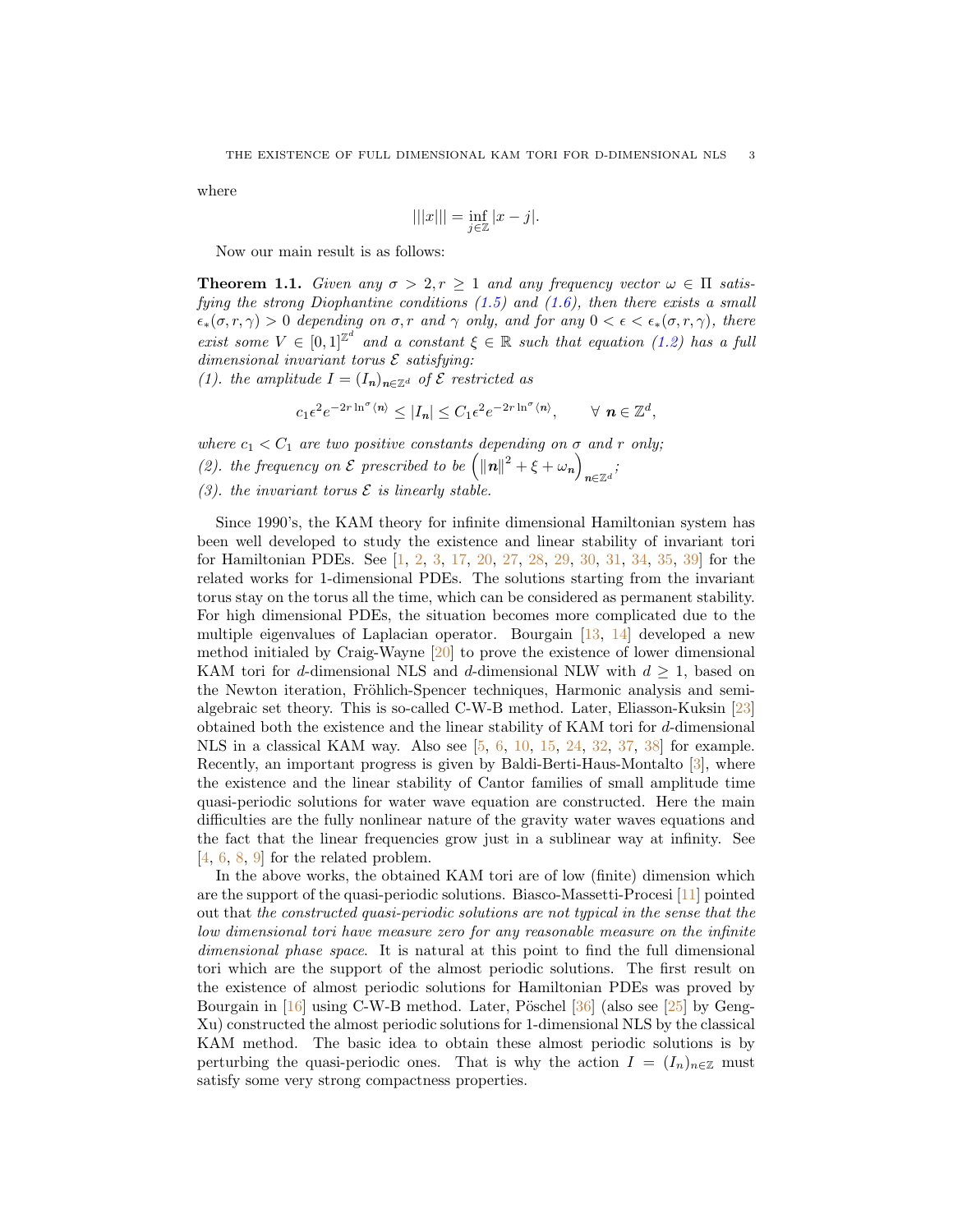The first try to obtain the existence of full dimensional tori with a slower decay was given by Bourgain [\[12\]](#page-52-1), who proved that 1-dimensional NLS has a full dimensional KAM torus of prescribed frequencies with the actions of the tori obeying the estimate  $(1.1)$ . Different from [\[16\]](#page-52-21) and [\[36\]](#page-53-5), Bourgain [\[12\]](#page-52-1) treated all Fourier modes at once, which caused a much worse small denominator problem. To this end, Bourgain took advantage of two key facts. Let  $(n_i)_{i\geq 1}$  be a finite set of modes,  $|n_1| \geq |n_2| \geq \cdots$  and

<span id="page-3-0"></span>
$$
n_1 - n_2 + n_3 - \dots = 0. \tag{1.7}
$$

Then the following inequality holds

<span id="page-3-2"></span>
$$
\sum_{i\geq 1} \sqrt{|n_i|} - 2\sqrt{|n_1|} \geq \frac{1}{4} \sum_{i\geq 3} \sqrt{|n_i|}. \tag{1.8}
$$

Furthermore, there is also a relation

<span id="page-3-1"></span>
$$
n_1^2 - n_2^2 + n_3^2 - \dots = o(1) \tag{1.9}
$$

in the case of a 'near' resonance. The conditions  $(1.7)$  and  $(1.9)$  implies that the first two biggest indices  $|n_1|$  and  $|n_2|$  can be controlled by other indices, i.e.

<span id="page-3-3"></span>
$$
|n_1| + |n_2| \le C \left( |n_3| + |n_4| + \dots \right), \tag{1.10}
$$

unless  $n_1 = n_2$ . The inequalities [\(1.8\)](#page-3-2) and [\(1.10\)](#page-3-3) are essential to control the small divisor.

Recently, Cong-Liu-Shi-Yuan [\[18\]](#page-52-23) generalized Bourgain's result from  $\theta = 1/2$  to any  $0 < \theta < 1$  in a classical KAM way, where the actions of the tori satisfying

$$
I_n \sim e^{-|n|^\theta}, \qquad \theta \in (0,1).
$$

The authors also proved the obtained tori are stable in a sub-exponential long time. Another important progress is given by Biasco-Massetti-Procesi [\[11\]](#page-52-20), who proved the existence and linear stability of almost periodic solution for 1-dimensional NLS by constructing a rather abstract counter-term theorem for infinite dimensional Hamiltonian system.

A problem raised by Bourgain in  $[12]$  is that: *do there exist the full dimensional* tori for 2-dimensional NLS which satisfy the estimate  $(1.1)$ ? As Bourgain pointed out that a main difficulty may be that  $(1.7) + (1.9) \Rightarrow (1.10)$  $(1.7) + (1.9) \Rightarrow (1.10)$  $(1.7) + (1.9) \Rightarrow (1.10)$  $(1.7) + (1.9) \Rightarrow (1.10)$  $(1.7) + (1.9) \Rightarrow (1.10)$  $(1.7) + (1.9) \Rightarrow (1.10)$  holds true only in 1-dimensional case. In other words, let  $(\mathbf{n}_i)_{i\geq 1}$  with  $\mathbf{n}_i \in \mathbb{Z}^d, d \geq 2$  satisfying  $\|\mathbf{n}_1\| \geq \|\mathbf{n}_2\| \geq \cdots$ . Assume that

$$
\mathbf{n}_1-\mathbf{n}_2+\mathbf{n}_3-\cdots=0
$$

and

$$
\|\mathbf{n}_1\|^2 - \|\mathbf{n}_2\|^2 + \|\mathbf{n}_3\|^2 - \cdots = o(1),
$$

one can not obtain the following inequality

<span id="page-3-4"></span>
$$
\|\mathbf{n}_1\| + \|\mathbf{n}_2\| \le C \left( \|\mathbf{n}_3\| + \|\mathbf{n}_4\| + \cdots \right) \tag{1.11}
$$

even if  $\mathbf{n}_1 \neq \mathbf{n}_2$ . As mentioned earlier, the inequality [\(1.11\)](#page-3-4) (also see [\(1.10\)](#page-3-3) for 1-dimensional case) is important to obtain a suitable bound of the solution of homological equation. To overcome such a difficulty, we firstly observe that in the case  $\|\mathbf{n}_3^*(\ell)\| = \|\mathbf{n}_2^*(\ell)\|$ , combining with momentum conservation [\(2.3\)](#page-5-0), the inequality [\(1.11\)](#page-3-4) still holds true. If  $\|\mathbf{n}_3^*(\ell)\|$  <  $\|\mathbf{n}_2^*(\ell)\|$ , we will introduce the nonresonant conditions [\(1.6\)](#page-1-2), which seem like the second Melnikov conditions when dealing with the existence of lower dimensional tori. Note that the righthand of  $(1.6)$  only contains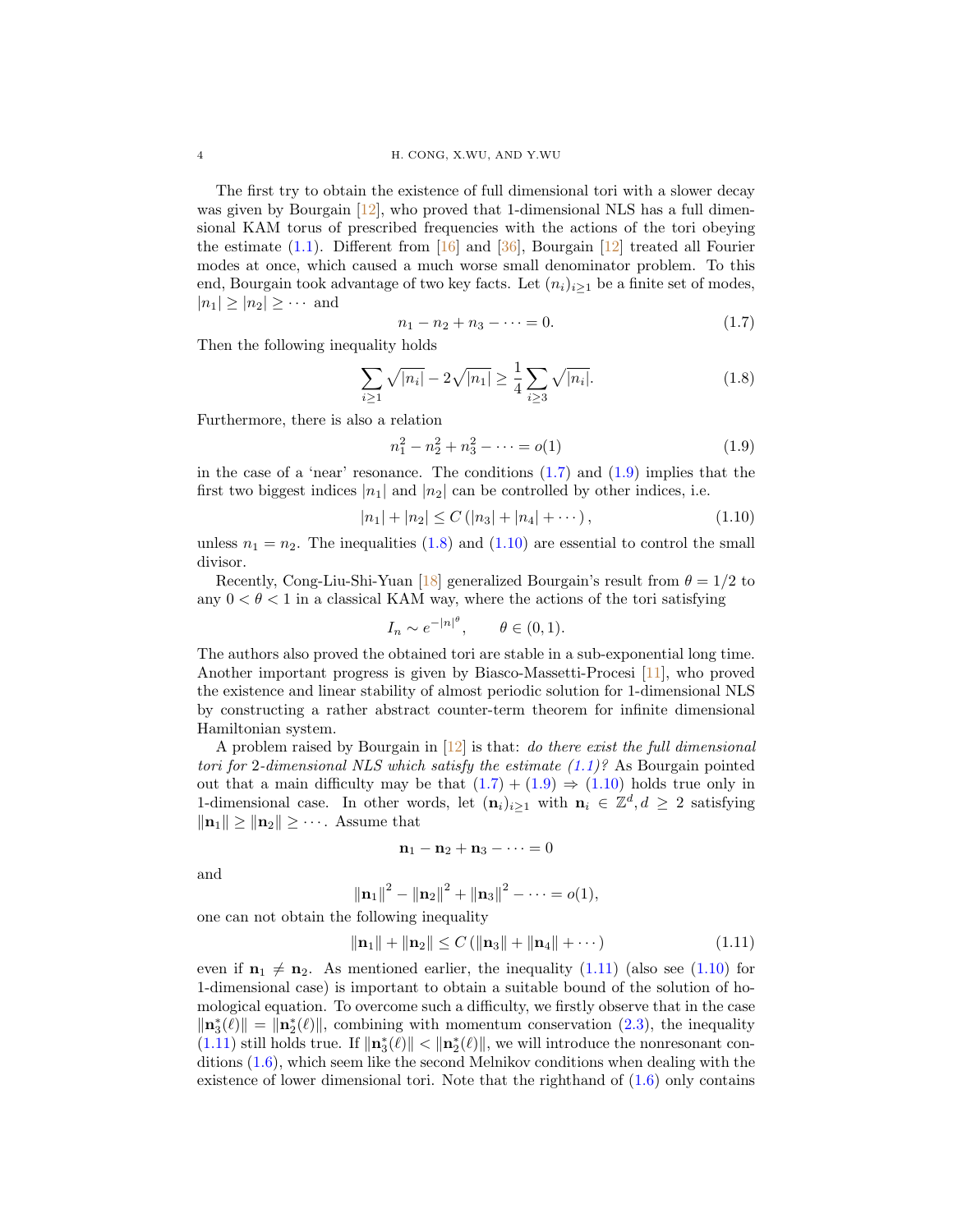the terms  $(\|\mathbf{n}_i^*(\ell)\|)_{i\geq 3}$ . We will prove most of  $\omega$  satisfy the nonresonant conditions [\(1.5\)](#page-1-1) and [\(1.6\)](#page-1-2) in Lemma [4.8.](#page-38-0)

Recently, Cong [\[19\]](#page-52-2) improved the previous results in the sense that the action of the obtained full dimensional tori for 1-dimensional NLS satisfies

<span id="page-4-0"></span>
$$
I_n \sim e^{-r \ln^{\sigma} |n|}, \qquad n \to \infty \tag{1.12}
$$

with any  $\sigma > 2$  and  $r \geq 1$ . Using some techniques in [\[19\]](#page-52-2), we prove the existence of full dimensional tori for high dimensional NLS with a better estimate than Bourgain conjectured in [\[12\]](#page-52-1).

Finally, we will give some more remarks.

Remark 1.1. When infinite systems of coupled harmonic oscillators with finiterange couplings are considered, Pöschel in  $[33]$  proved the existence of full dimensional tori for infinite dimensional Hamiltonian system with spatial structure of short range couplings consisting of connected sets only, where the action satisfies [\(1.12\)](#page-4-0). In particular, in the simplest case, i.e. only nearest neighbour coupling, the result can be optimized for any  $\sigma > 1$ . Of course, Hamiltonian PDEs are not of short range, and do not contain such spatial structure. So our result may be optimal.

Remark 1.2. The Momentum Conservation [\(2.3\)](#page-5-0) is very important in our paper. One reason is that the condition  $(2.3)$  guarantees there are no small divisor when  $|k| + |k'| = 2$ . The other one is that we have to control the frequency shift by socalled  $\rho$ -Töplitz-Lipschitz property for the Hamiltonian (see Definition [2.7\)](#page-9-0), which generalizes the idea given by Geng-Xu-You in [\[24\]](#page-52-16). Hence our method can not be applied to d-dimensional nonlinear wave equation directly even to 1-dimensional nonlinear wave equation under periodic boundary conditions.

Remark 1.3. Recently, there are some important progresses on long time stability and possible growth of Sobolev norm for high dimensional Hamiltonian PDEs on irrational tori. See  $([7, 21, 22, 26])$  $([7, 21, 22, 26])$  $([7, 21, 22, 26])$  $([7, 21, 22, 26])$  $([7, 21, 22, 26])$  $([7, 21, 22, 26])$  $([7, 21, 22, 26])$  $([7, 21, 22, 26])$  $([7, 21, 22, 26])$  for example. It is natural to ask whether our method can be applied to this case.

Remark 1.4. An interesting result was proven by Biasco-Massetti-Procesi in [\[11\]](#page-52-20). The authors constructed almost periodic solutions of 1-dimensional NLS, which have Sobolev regularity both in time and space. This is the first result of this kind in KAM theory for PDEs.

#### 2. The Norm of the Hamiltonian

In this section, we will introduce some notations and definitions firstly.

Fixed  $\sigma > 2$  and given any  $\rho \geq 0$ , define the Banach space  $\mathfrak{H}_{\sigma,\rho}$  of all complexvalued sequences  $q = (q_n)_{n \in \mathbb{Z}^d}$  with

$$
||q||_{\sigma,\rho} = \sup_{\mathbf{n}\in\mathbb{Z}^d} |q_{\mathbf{n}}| \, e^{\rho \ln^{\sigma} \lfloor \mathbf{n} \rfloor} < \infty,
$$

where

$$
\lfloor\mathbf{n}\rfloor=\max\left\{2^{10},\|\mathbf{n}\|\right\}.
$$

**Remark 2.1.** Define another norm  $\|\cdot\|'_{\sigma,\rho}$  by

$$
\|q\|'_{\sigma,\rho} = \sup_{\mathbf{n}\in\mathbb{Z}^d} |q_{\mathbf{n}}| \, e^{\rho \ln^{\sigma} \langle \mathbf{n}\rangle}.
$$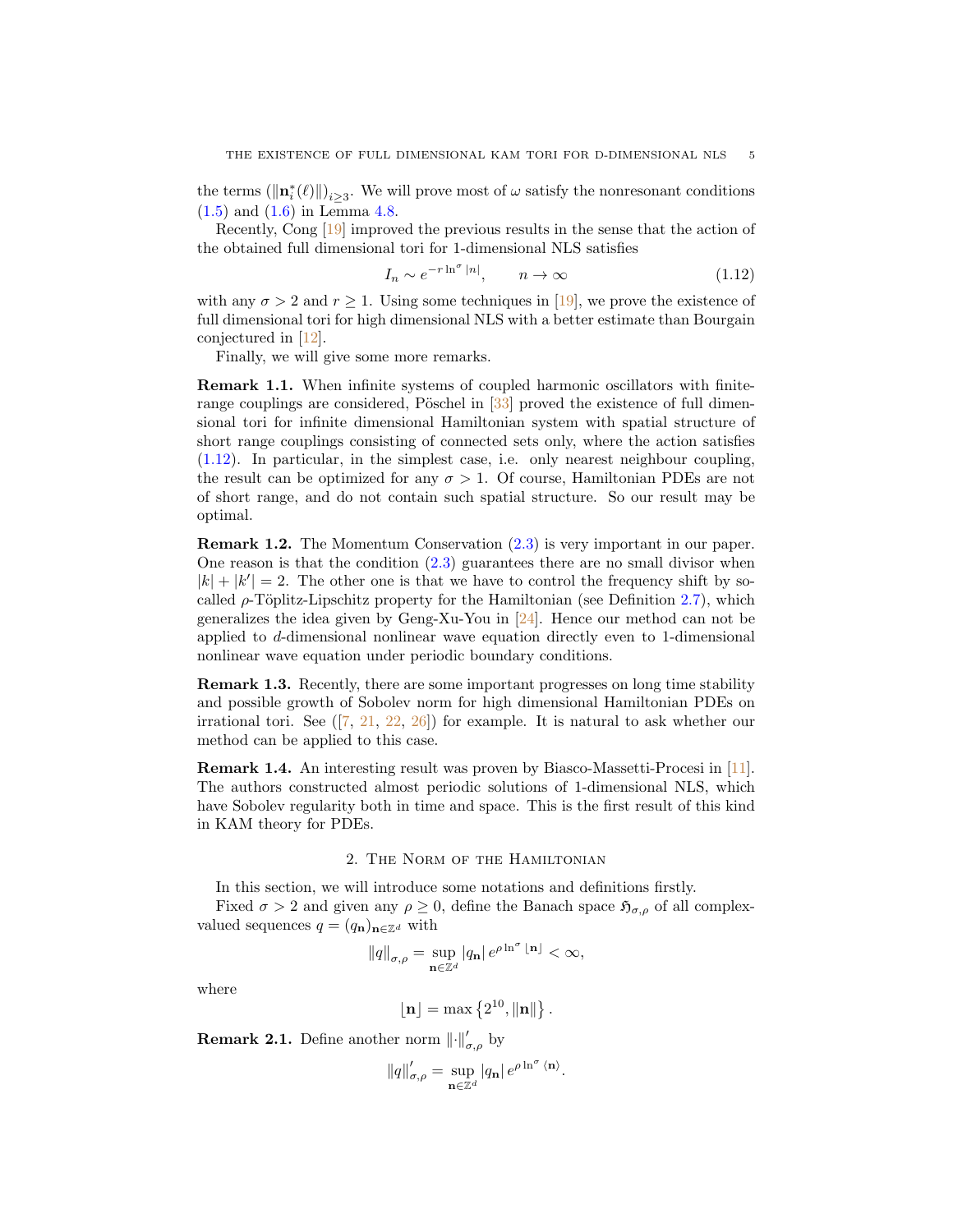Then it is easy to see that the norms  $\|\cdot\|_{\sigma,\rho}$  and  $\|\cdot\|'_{\sigma,\rho}$  are equivalent. The reason why we use the norm  $\lVert \cdot \rVert$  is that some estimates are easy to obtain. See the proof of Lemma [4.1](#page-32-0) for example.

Consider the Hamiltonian  $R(q, \bar{q})$  with the form of

<span id="page-5-3"></span>
$$
R(q,\bar{q}) = \sum_{a,k,k' \in \mathbb{N}^{\mathbb{Z}^d}} R_{akk'} \mathcal{M}_{akk'},
$$
\n(2.1)

where

$$
\mathcal{M}_{akk'} = \prod_{\mathbf{n} \in \mathbb{Z}^d} I_{\mathbf{n}}(0)^{a_{\mathbf{n}}} q_{\mathbf{n}}^{k_{\mathbf{n}}} \bar{q}_{\mathbf{n}}^{k'_{\mathbf{n}}}
$$

is the so-called monomial,  $R_{akk'}$  is the corresponding coefficient and  $I_n(0)$  is considered as the initial data. Given a monomial  $\mathcal{M}_{akk'}$ , define by

$$
\text{supp } \mathcal{M}_{ak'} = \text{supp } (a, k, k') := \{ \mathbf{n} \in \mathbb{Z}^d : a_{\mathbf{n}} + k_{\mathbf{n}} + k'_{\mathbf{n}} \neq 0 \}.
$$

Furthermore, we always assume that each monomial  $\mathcal{M}_{akk'}$  in  $R(q, \bar{q})$  satisfies: (1) Mass Conservation

<span id="page-5-5"></span>
$$
\sum_{\mathbf{n}\in\mathbb{Z}^d} (k_\mathbf{n} - k'_\mathbf{n}) = 0; \tag{2.2}
$$

(2) Momentum Conservation

<span id="page-5-0"></span>
$$
\sum_{\mathbf{n}\in\mathbb{Z}^d} (k_\mathbf{n} - k'_\mathbf{n})\mathbf{n} = 0.
$$
 (2.3)

Similar as  $(1.3)$ , we define the system by

$$
\mathbf{n}(a,k,k') := \left\{ \mathbf{n} \in \mathbb{Z}^d : \text{ which is repeated } 2|a_{\mathbf{n}}| + |k_{\mathbf{n}}| + |k'_{\mathbf{n}}| \text{ times} \right\},\,
$$

and write

$$
\mathbf{n}(a,k,k') = (\mathbf{n}_i^*(a,k,k'))_{i \ge 1}, \qquad \mathbf{n}_i^*(a,k,k') \in \mathbb{Z}^d, \tag{2.4}
$$

which satisfies

$$
\|\mathbf{n}_1^*(a,k,k')\| \ge \cdots \ge \|\mathbf{n}_m^*(a,k,k')\|
$$

and  $m = 2|a| + |k| + |k'|$ .

Remark 2.2. Here we always assume that

$$
2|a| + |k| + |k'| \ge 4,
$$

since the cubic NLS is considered.

Before defining the norm of the Hamiltonian  $R(q, \bar{q})$ , we introduce the following lemma firstly:

<span id="page-5-4"></span>**Lemma 2.1.** Fixing  $\sigma > 2$  and given any  $a, k, k' \in \mathbb{N}^{\mathbb{Z}^d}$ , assume Momentum Conservation  $(2.3)$  is satisfied. Then one has

<span id="page-5-2"></span>
$$
\sum_{n \in \mathbb{Z}^d} \left( 2a_n + k_n + k'_n \right) \ln^{\sigma}[\mathbf{n}] - 2\ln^{\sigma}[\mathbf{n}_1^*(a, k, k')] \ge \frac{1}{2} \sum_{i \ge 3} \ln^{\sigma}[\mathbf{n}_i^*(a, k, k')] . \tag{2.5}
$$

Proof. Based on Momentum Conservation [\(2.3\)](#page-5-0) and the triangle inequality, one has

<span id="page-5-1"></span>
$$
\lfloor \mathbf{n}_1^*(a,k,k') \rfloor \le \sum_{i \ge 2} \lfloor \mathbf{n}_i^*(a,k,k') \rfloor. \tag{2.6}
$$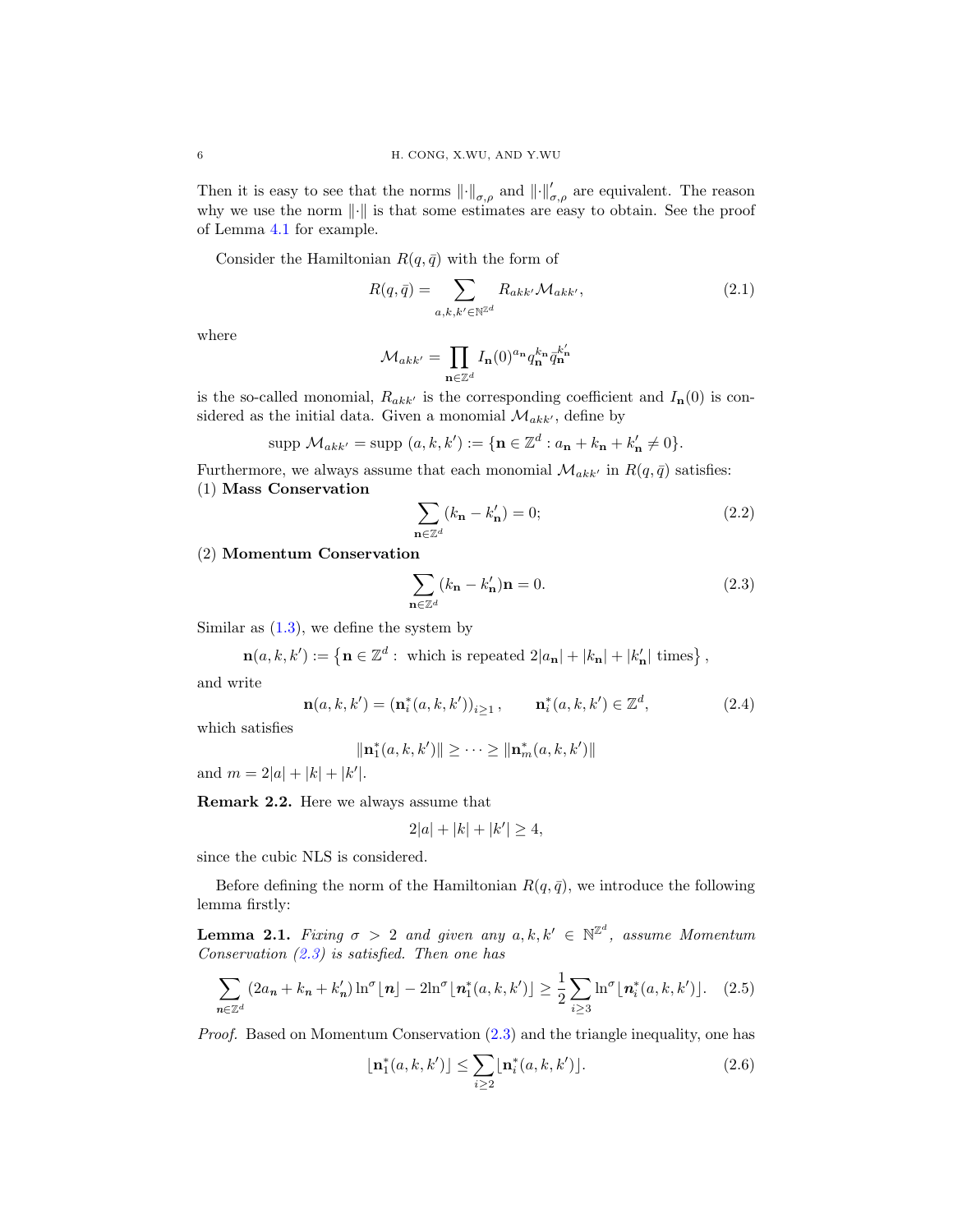Note that

<span id="page-6-0"></span>
$$
\sum_{\mathbf{n}\in\mathbb{Z}^d} \left(2a_{\mathbf{n}} + k_{\mathbf{n}} + k'_{\mathbf{n}}\right) \ln^{\sigma}[\mathbf{n}] = \sum_{i\geq 1} \ln^{\sigma}[\mathbf{n}_i^*(a,k,k')].\tag{2.7}
$$

Using  $(2.6)$  and  $(2.7)$ , the inequality  $(2.5)$  follows from

<span id="page-6-1"></span>
$$
\sum_{i\geq 2} \ln^{\sigma} \lfloor \mathbf{n}_i^*(a,k,k') \rfloor - \ln^{\sigma} \left( \sum_{i\geq 2} \lfloor \mathbf{n}_i^*(a,k,k') \rfloor \right) \geq \frac{1}{2} \sum_{i\geq 3} \ln^{\sigma} \lfloor \mathbf{n}_i^*(a,k,k') \rfloor. \tag{2.8}
$$

In view of [\(4.5\)](#page-34-0) in Remark [4.2](#page-34-1) and by induction, we finish the proof of [\(2.8\)](#page-6-1).  $\Box$ 

<span id="page-6-6"></span>**Definition 2.2.** Consider the Hamiltonian  $R(q, \bar{q})$  with the form of  $(2.1)$ . Fixed  $\sigma > 2, r \ge 1$  and given any  $\rho \ge 0$ , define

<span id="page-6-7"></span>
$$
||R||_{\sigma,\rho} = \sup_{a,k,k' \in \mathbb{N}^{\mathbb{Z}^d}} \frac{|R_{akk'}|}{e^{\rho\left(\sum_{\mathbf{n}\in\mathbb{Z}^d} (2a_{\mathbf{n}}+k_{\mathbf{n}}+k'_{\mathbf{n}})\ln^{\sigma}[\mathbf{n}]-2\ln^{\sigma}[\mathbf{n}_1^*(a,k,k')]\right)}}\tag{2.9}
$$

and

<span id="page-6-2"></span>
$$
||R||_{\sigma,r,\rho}^* := \sum_{a,k,k' \in \mathbb{N}^{\mathbb{Z}^d}} |R_{akk'}| \, e^{-2r \sum_{\mathbf{n} \in \mathbb{Z}^d} a_{\mathbf{n}} \ln^{\sigma} \lfloor \mathbf{n} \rfloor} \cdot e^{-\rho \sum_{\mathbf{n} \in \mathbb{Z}^d} \left( k_{\mathbf{n}} + k_{\mathbf{n}}' \right) \ln^{\sigma} \lfloor \mathbf{n} \rfloor}. \tag{2.10}
$$

**Remark 2.3.** The indices  $\sigma > 2$  and  $r \ge 1$  will be fixed during the KAM iteration while the index  $\rho$  will change. For simplicity, denote by

$$
\left\|\cdot\right\|_{\sigma,\rho}:=\left\|\cdot\right\|_{\rho}
$$

and

$$
\left\|\cdot\right\|^*_{\sigma,r,\rho}:=\left\|\cdot\right\|^*_\rho.
$$

In fact, in the s-th KAM iterative step (also in some technical lemmas), one can consider  $\sigma = 2.001, r = 1$  for example and  $\rho_s$  will be given at the beginning of Subsection [3.3.](#page-14-0)

**Remark 2.4.** In view of  $(2.10)$ , it is easy to show that

<span id="page-6-4"></span>
$$
||R||_{\rho}^* := \sup_{||q||_{\sigma,\rho,\infty} \le 1} \sum_{a,k,k' \in \mathbb{N}^{\mathbb{Z}^d}} |R_{akk'} \mathcal{M}_{akk'}|,
$$
\n(2.11)

with

<span id="page-6-8"></span>
$$
I_{\mathbf{n}}(0) := e^{-2r \ln^{\sigma} \lfloor \mathbf{n} \rfloor}.
$$
\n(2.12)

Therefore we have

<span id="page-6-9"></span>**Lemma 2.3.** Given two Hamiltonian  $F, G$ , then the following estimate holds true

<span id="page-6-3"></span>
$$
||F \cdot G||_{\rho}^* \le ||F||_{\rho}^* \cdot ||G||_{\rho}^*.
$$
\n(2.13)

*Proof.* The inequality  $(2.13)$  deduces from  $(2.11)$  directly.

<span id="page-6-10"></span>**Lemma 2.4.** Given any  $\rho, \delta \geq 0$ , then one has

<span id="page-6-5"></span>
$$
||R||_{\rho+\delta}^* \le ||R||_{\rho}^* \,. \tag{2.14}
$$

*Proof.* The inequality [\(2.14\)](#page-6-5) follows from [\(2.10\)](#page-6-2) in Definition [2.2.](#page-6-6)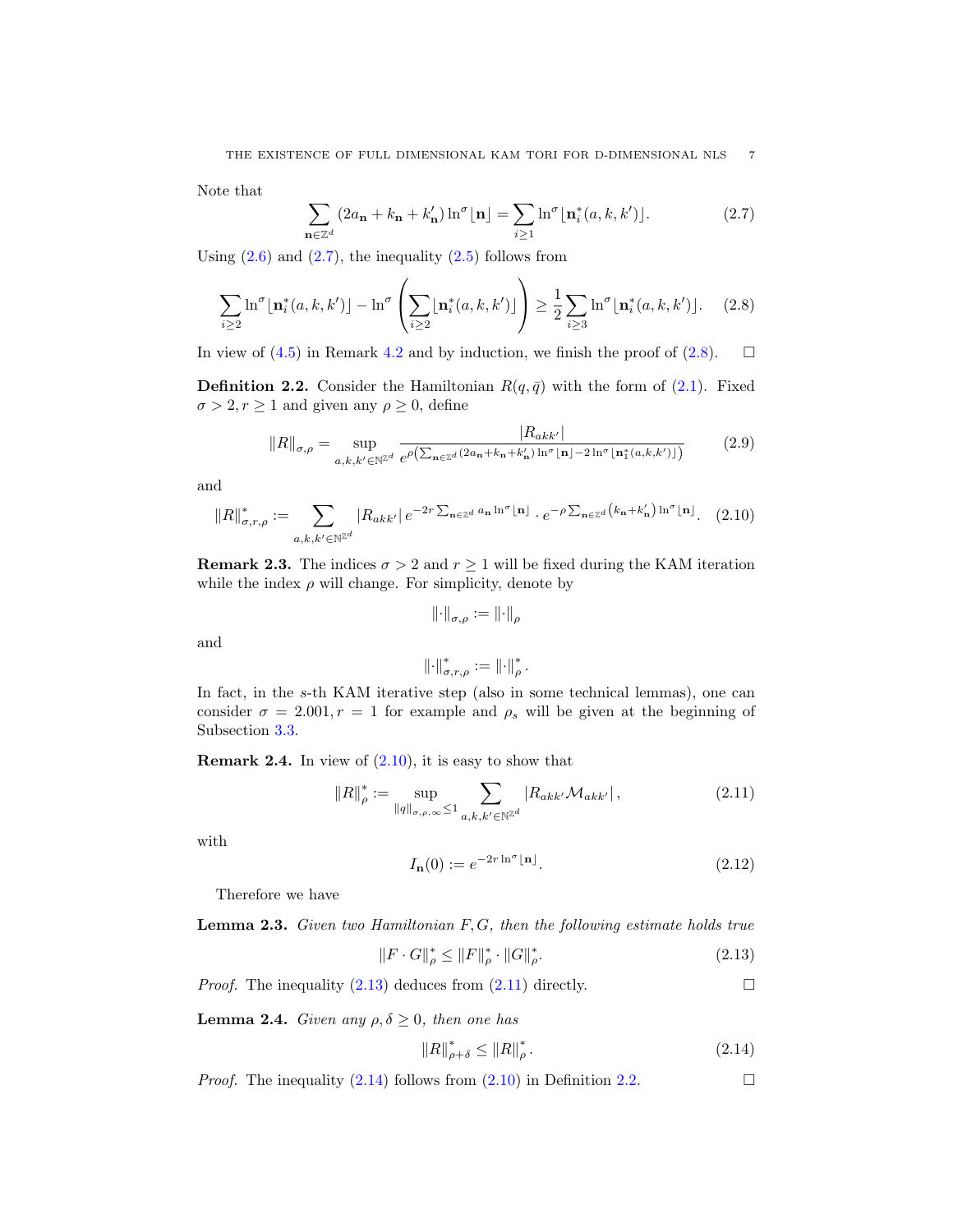<span id="page-7-5"></span>Lemma 2.5. (Hamiltonian Vector Field) Given  $\sigma > 2, r \geq 1, \rho \geq 0, \delta > 0$ satisfying  $\rho + \delta < r$ , assume the Hamiltonian  $R(q, \bar{q})$  with the form of [\(2.1\)](#page-5-3) satisfying  $\|R\|_{\rho} < \infty$ . Then one has

<span id="page-7-2"></span>
$$
\sup_{\|q\|_{\sigma,\rho+\delta}\leq 1} \|X_R\|_{\sigma,\rho+\delta} \leq \exp\left\{10d\left(\frac{2000d}{\delta^2}\right)^d \cdot \exp\left\{d\left(\frac{10d}{\delta}\right)^{\frac{1}{\sigma-1}}\right\}\right\} \|R\|_{\rho}. \tag{2.15}
$$

In particular, if  $\delta \geq \frac{r}{2}$ , one gets

<span id="page-7-4"></span>
$$
\sup_{\|q\|_{\sigma,r}\leq 1} \|X_R\|_{\sigma,r} \leq C_1(d) \|R\|_{\rho},
$$
\n(2.16)

where  $C_1(d)$  is a universal constant depending on d only.

*Proof.* Fixing any  $\mathbf{j} \in \mathbb{Z}^d$ , it suffices to estimate the upper bound for

$$
\left|\frac{\partial R}{\partial q_{\bf j}}e^{(\rho+\delta)\ln^{\sigma}{\bf j}\cdot{\bf j}}\right|
$$

In view of  $(2.1)$ , one has

$$
\frac{\partial R}{\partial q_{\mathbf{j}}} = \sum_{a,k,k' \in \mathbb{N}^{\mathbb{Z}^d}} R_{akk'} \left( \prod_{\mathbf{n} \neq \mathbf{j}} I_{\mathbf{n}}(0)^{a_{\mathbf{n}}} q_{\mathbf{n}}^{k_{\mathbf{n}}} \overline{q}_{\mathbf{n}}^{k'} \right) \left( k_{\mathbf{j}} I_{\mathbf{j}}(0)^{a_{\mathbf{j}}} q_{\mathbf{j}}^{k_{\mathbf{j}}-1} \overline{q}_{\mathbf{j}}^{k'_{\mathbf{j}}} \right).
$$

Based on  $(2.9)$ , one has

<span id="page-7-0"></span>
$$
|R_{akk'}| \leq ||R||_{\rho} e^{\rho \left(\sum_{\mathbf{n}\in\mathbb{Z}^d} \left(2a_{\mathbf{n}} + k_{\mathbf{n}} + k_{\mathbf{n}}'\right) \ln^{\sigma} \lfloor \mathbf{n} \rfloor - 2\ln^{\sigma} \lfloor \mathbf{n}_1^*(a,k,k') \rfloor\right)}.
$$
 (2.17)

.

The conditions  $\|q\|_{\sigma,\rho+\delta}\leq 1$  implies

<span id="page-7-1"></span>
$$
|q_{\mathbf{n}}| \le e^{-(\rho+\delta)\ln^{\sigma} \lfloor \mathbf{n} \rfloor}, \qquad \mathbf{n} \in \mathbb{Z}^{d}.
$$
 (2.18)

Using [\(2.12\)](#page-6-8), [\(2.17\)](#page-7-0), [\(2.18\)](#page-7-1) and  $\rho + \delta < r$ , one has

<span id="page-7-3"></span>
$$
\left|\frac{\partial R}{\partial q_{\mathbf{j}}}e^{(\rho+\delta)\ln^{\sigma}|\mathbf{j}|}\right| \leq C \|R\|_{\rho},
$$

where

$$
C := \left| \sum_{a,k,k'\in\mathbb{N}^{\mathbb{Z}^d}} k_{\mathbf{j}} e^{-\delta \sum_{\mathbf{n}\in\mathbb{Z}^d} \left(2a_{\mathbf{n}}+k_{\mathbf{n}}+k'_{\mathbf{n}}\right) \ln^{\sigma} \lfloor \mathbf{n} \rfloor - 2\rho \ln^{\sigma} \lfloor \mathbf{n}_1^*(a,k,k') \rfloor + 2(\rho+\delta) \ln^{\sigma} \lfloor \mathbf{j} \rfloor} \right|.
$$

Then the inequality [\(2.15\)](#page-7-2) will follow from

$$
C \leq \exp\left\{10d\left(\frac{2000d}{\delta^2}\right)^d \cdot \exp\left\{d\left(\frac{10d}{\delta}\right)^{\frac{1}{\sigma-1}}\right\}\right\}.
$$
 (2.19)

Now we will estimate  $(2.19)$  in the following two cases:

Case 1.

$$
\lfloor \mathbf{j} \rfloor \leq \lfloor \mathbf{n}_3^*(a, k, k') \rfloor.
$$

Then one has

$$
C\leq \sum_{a,k,k'\in\mathbb N^{\mathbb Z^d}}k_{\mathbf j}e^{-\frac{\delta}{3}\sum_{i\geq 1}\ln^\sigma\lfloor \mathbf{n}_i^*(a,k,k')\rfloor}.
$$

Note that

<span id="page-7-6"></span>
$$
k_{\mathbf{j}} \leq \sum_{\mathbf{n}\in\mathbb{Z}^d} \left(2a_{\mathbf{n}} + k_{\mathbf{n}} + k_{\mathbf{n}}'\right) \leq \sum_{i\geq 1} \ln^{\sigma} \lfloor \mathbf{n}_i^*(a, k, k') \rfloor, \tag{2.20}
$$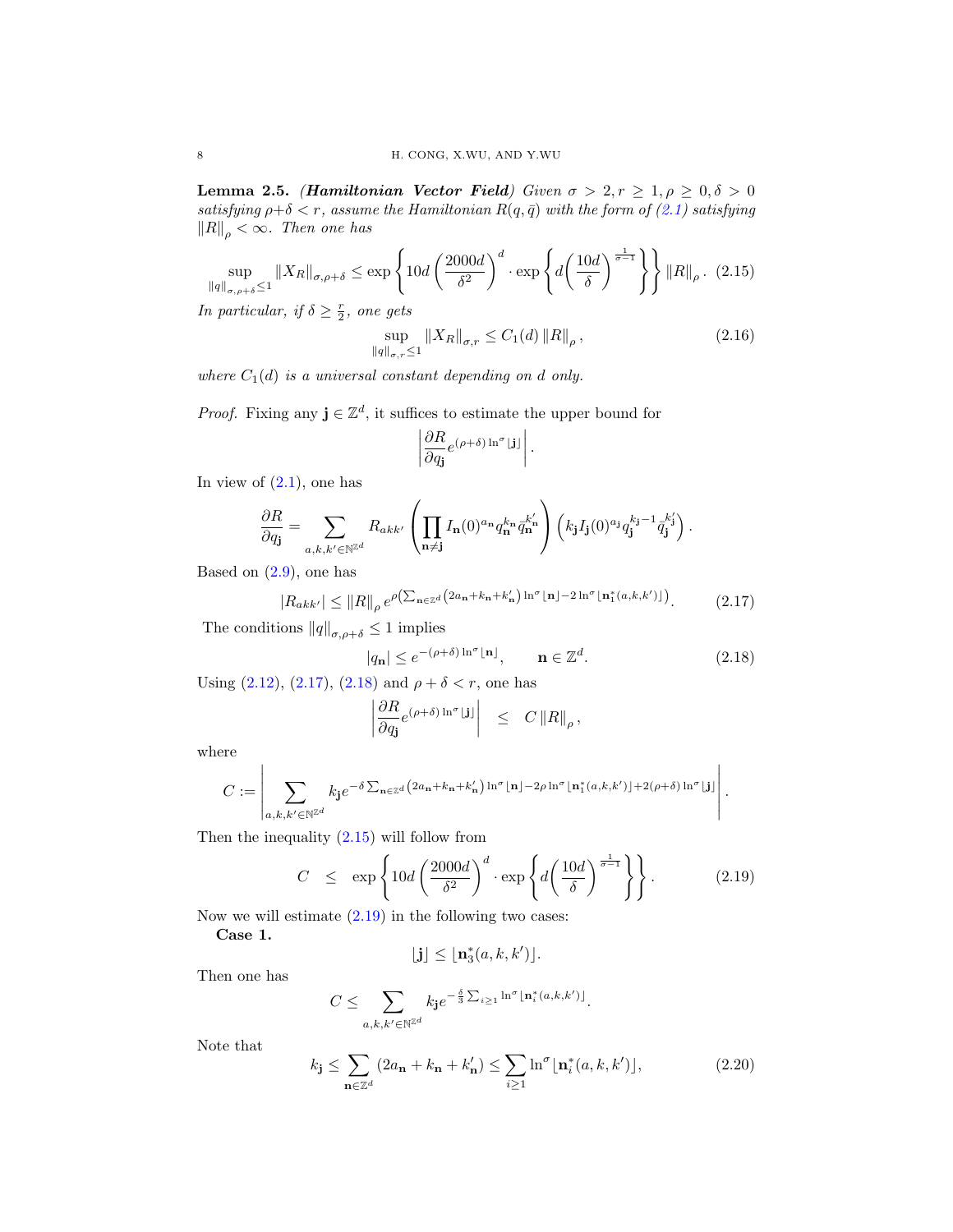and we have

<span id="page-8-3"></span>
$$
\sum_{a,k,k'\in\mathbb{N}^{\mathbb{Z}^d}} k_{\mathbf{j}} e^{-\frac{\delta}{3}\sum_{i\geq 1} \ln^{\sigma} \lfloor \mathbf{n}_i^*(a,k,k') \rfloor}
$$
\n
$$
\leq \sum_{a,k,k'\in\mathbb{N}^{\mathbb{Z}^d}} \left( \sum_{i\geq 1} \ln^{\sigma} \lfloor \mathbf{n}_i^*(a,k,k') \rfloor \right) e^{-\frac{\delta}{3}\sum_{i\geq 1} \ln^{\sigma} \lfloor \mathbf{n}_i^*(a,k,k') \rfloor}
$$
\n
$$
\leq \frac{12}{e\delta} \sum_{a,k,k'\in\mathbb{N}^{\mathbb{Z}^d}} e^{-\frac{\delta}{4}\sum_{i\geq 1} \ln^{\sigma} \lfloor \mathbf{n}_i^*(a,k,k') \rfloor} \qquad (\text{in view of (4.7}))
$$
\n
$$
\leq \frac{12}{e\delta} \prod_{\mathbf{n}\in\mathbb{Z}^d} \left(1 - e^{-\frac{\delta}{2}\ln^{\sigma} \lfloor \mathbf{n} \rfloor}\right)^{-1} \prod_{\mathbf{n}\in\mathbb{Z}^d} \left(1 - e^{-\frac{\delta}{4}\ln^{\sigma} \lfloor \mathbf{n} \rfloor}\right)^{-2} \qquad (\text{by (4.9)})
$$
\n
$$
\leq \frac{12}{e\delta} \exp\left\{3\left(\frac{1600d}{\delta^2}\right)^d \cdot \exp\left\{d\left(\frac{8d}{\delta}\right)^{\frac{1}{\sigma-1}}\right\}\right\}, \qquad (2.21)
$$

where the last inequality is based on  $(4.10)$  in Lemma [4.6.](#page-35-2) Case 2.

$$
\lfloor \mathbf{j} \rfloor > \lfloor \mathbf{n}_3^*(a, k, k') \rfloor.
$$

If  $k_j \geq 3$ , then one has  $\lfloor j \rfloor \leq \lfloor n_3^*(a, k, k') \rfloor$  which is in **Case 1.** Hence we always assume  $k_j \leq 2$ . Then using  $(2.5)$ , we have

<span id="page-8-2"></span>
$$
C \le 2 \left| \sum_{a,k,k' \in \mathbb{N}^{\mathbb{Z}^d}} e^{-\frac{\delta}{2} \sum_{i \ge 3} \ln^{\sigma} \lfloor \mathbf{n}_i^*(a,k,k') \rfloor} \right|.
$$
 (2.22)

For simplicity, we denote that  $\mathbf{n}_i = \mathbf{n}_i^*(a, k, k')$  below. Note that if  $(\mathbf{n}_i)_{i \geq 1}$  is given, then  $\mathbf{n}(a, k, k')$  is specified, and hence  $\mathbf{n}(a, k, k')$  is specified up to a factor of

<span id="page-8-0"></span>
$$
\prod_{\mathbf{n}\in\mathbb{Z}^d} \left(1 + l_\mathbf{n}^2\right),\tag{2.23}
$$

where

$$
l_{\mathbf{n}} = \#\{j : \mathbf{n}_j = \mathbf{n}\}.
$$

In view of  $\lfloor \mathbf{j} \rfloor > \lfloor \mathbf{n}_3 \rfloor$  again, one has  $\mathbf{j} \in \{ \mathbf{n}_1, \mathbf{n}_2 \}$  and

$$
l_{\mathbf{n}_1} + l_{\mathbf{n}_2} \le 2,
$$

which implies

<span id="page-8-1"></span>
$$
\prod_{\substack{\mathbf{n}\in\mathbb{Z}^d\\ \mathbf{n}=\mathbf{n}_1,\mathbf{n}_2}}\left(1+l_\mathbf{n}^2\right)\le 5. \tag{2.24}
$$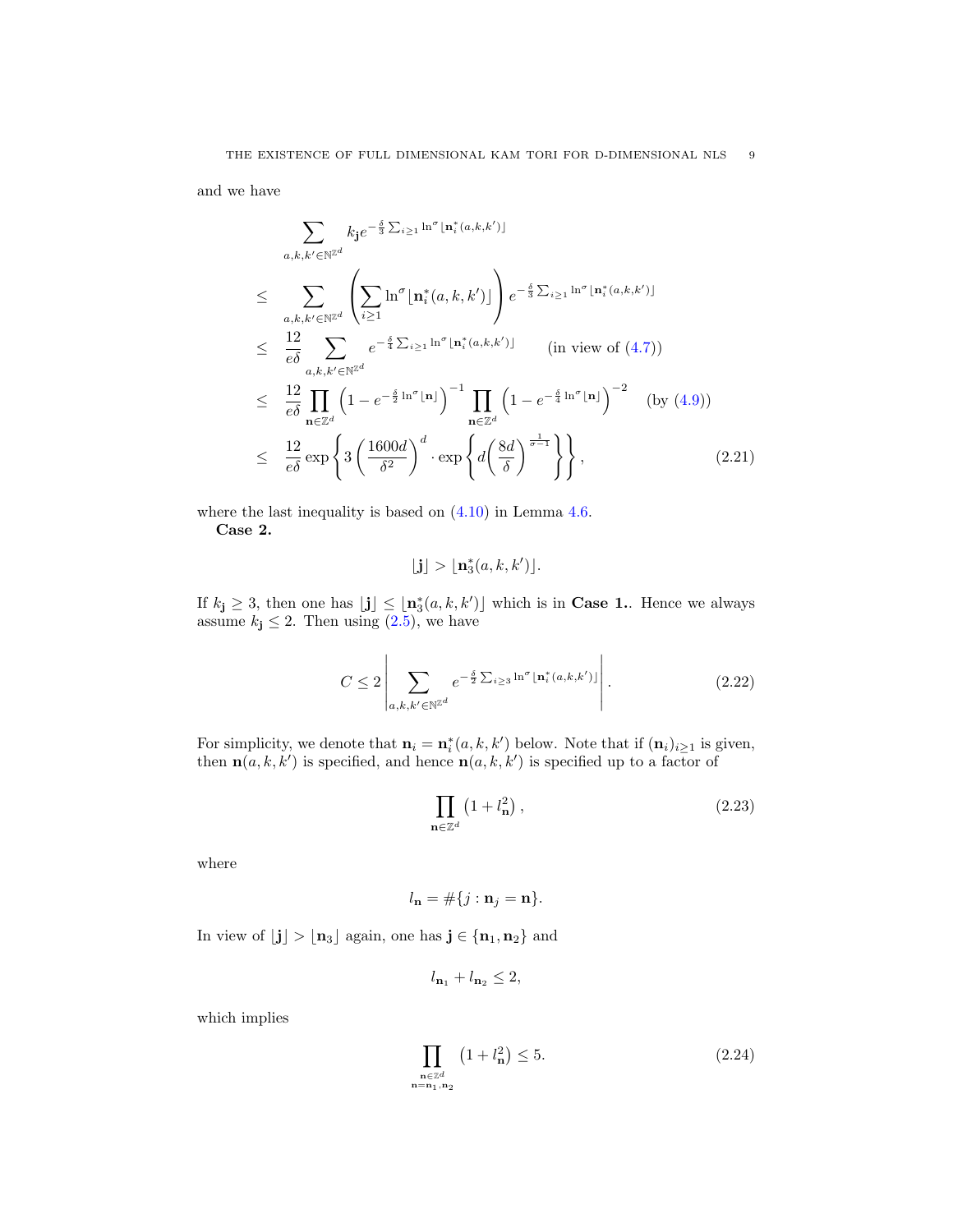Furthermore if  $(\mathbf{n}_i)_{i>3}$  and **j** are given,  $\mathbf{n}_1$  and  $\mathbf{n}_2$  are uniquely determined. Then using  $(2.23)$  and  $(2.24)$  one has

<span id="page-9-1"></span>
$$
(2.22) \leq 10 \left| \sum_{(\mathbf{n}_i)_{i\geq 3}} \prod_{\substack{\mathbf{n}\in \mathbb{Z}^d \\ |\mathbf{n}_i|\leq \lfloor \mathbf{n}_3\rfloor}} \left(1+l_\mathbf{n}^2\right) e^{-\frac{\delta}{2}\sum_{i\geq 3} \ln^{\sigma} \lfloor \mathbf{n}_i \rfloor} \right|
$$
  
\n
$$
\leq 10 \left( \sum_{(\mathbf{n}_i)_{i\geq 3}} e^{-\frac{\delta}{4}\sum_{i\geq 3} \ln^{\sigma} \lfloor \mathbf{n}_i \rfloor} \right) \cdot \sup_{(\mathbf{n}_i)_{i\geq 3}} \left( \prod_{|\mathbf{n}|\leq \lfloor \mathbf{n}_3\rfloor} \left(1+l_\mathbf{n}^2\right) e^{-\frac{\delta}{4}\sum_{i\geq 3} \ln^{\sigma} \lfloor \mathbf{n}_i \rfloor} \right)
$$
  
\n
$$
\leq 10 \exp \left\{ 3 \left( \frac{1600d}{\delta^2} \right) \exp \left\{ d \left( \frac{8d}{\delta} \right)^{\frac{1}{\sigma-1}} \right\} \right\}
$$
  
\n
$$
\times \exp \left\{ 6d \left( \frac{16}{\delta} \right)^{\frac{1}{\sigma-1}} \cdot \exp \left\{ \left( \frac{8}{\delta} \right)^{\frac{1}{\sigma}} \right\} \right\},
$$
\n
$$
(2.25)
$$

where the last inequality is based on  $(4.9)$ ,  $(4.10)$  and  $(4.16)$ .

In view of  $(2.21)$  and  $(2.25)$ , we finish the proof of  $(2.19)$ . When  $\delta \geq \frac{r}{2}$ , taking

$$
C_1(d) = \exp\left\{10d\left(8000d\right)^d \cdot e^{20d^2}\right\},\,
$$

we finish the proof of  $(2.16)$  by using  $\sigma > 2$  and  $r \ge 1$ .

Furthermore, we have

<span id="page-9-3"></span>**Lemma 2.6.** Given  $\sigma > 2, r \geq 1, \rho \geq 0, \delta > 0$  satisfying  $\rho + \delta < r$ , assume the Hamiltonian  $R(q, \bar{q})$  with the form of [\(2.1\)](#page-5-3) satisfying  $||R||_{\rho} < \infty$ . Then for any  $m, l \in \mathbb{Z}^d$ , we have

<span id="page-9-2"></span>
$$
\left\| \frac{\partial^2 R}{\partial q_m \partial q_l} \right\|_{\rho+\delta}^*, \left\| \frac{\partial^2 R}{\partial q_m \partial \bar{q}_l} \right\|_{\rho+\delta}^*, \left\| \frac{\partial^2 R}{\partial \bar{q}_m \partial \bar{q}_l} \right\|_{\rho+\delta}^* \le C \left\| R \right\|_{\rho},\tag{2.26}
$$

where the constant  $C$  is given by

$$
C = \left(\frac{12}{e\delta}\right)^2 \cdot \exp\left\{ \left(\frac{3600d}{\delta^2}\right)^d \cdot \exp\left\{ d\left(\frac{12d}{\delta}\right)^{\frac{1}{\sigma-1}} \right\} \right\}.
$$

*Proof.* The proof of this lemma will be given in Appendix.  $\Box$ 

<span id="page-9-0"></span>**Definition 2.7.** Fix  $\sigma > 2$  and  $r \ge 1$ . For any  $\rho \ge 0$ , the Hamiltonian  $R(q, \bar{q})$  is called  $\rho$ -Töplitz-Lipschitz if the following limits exist

$$
\lim_{t \to \infty} \frac{\partial^2 R}{\partial q_{\mathbf{n}+t\mathbf{l}} \partial q_{\mathbf{m}-t\mathbf{l}}}, \quad \lim_{t \to \infty} \frac{\partial^2 R}{\partial q_{\mathbf{n}+t\mathbf{l}} \partial \bar{q}_{\mathbf{m}+t\mathbf{l}}}, \quad \lim_{t \to \infty} \frac{\partial^2 R}{\partial \bar{q}_{\mathbf{n}+t\mathbf{l}} \partial \bar{q}_{\mathbf{m}-t\mathbf{l}}},
$$

$$
\Box
$$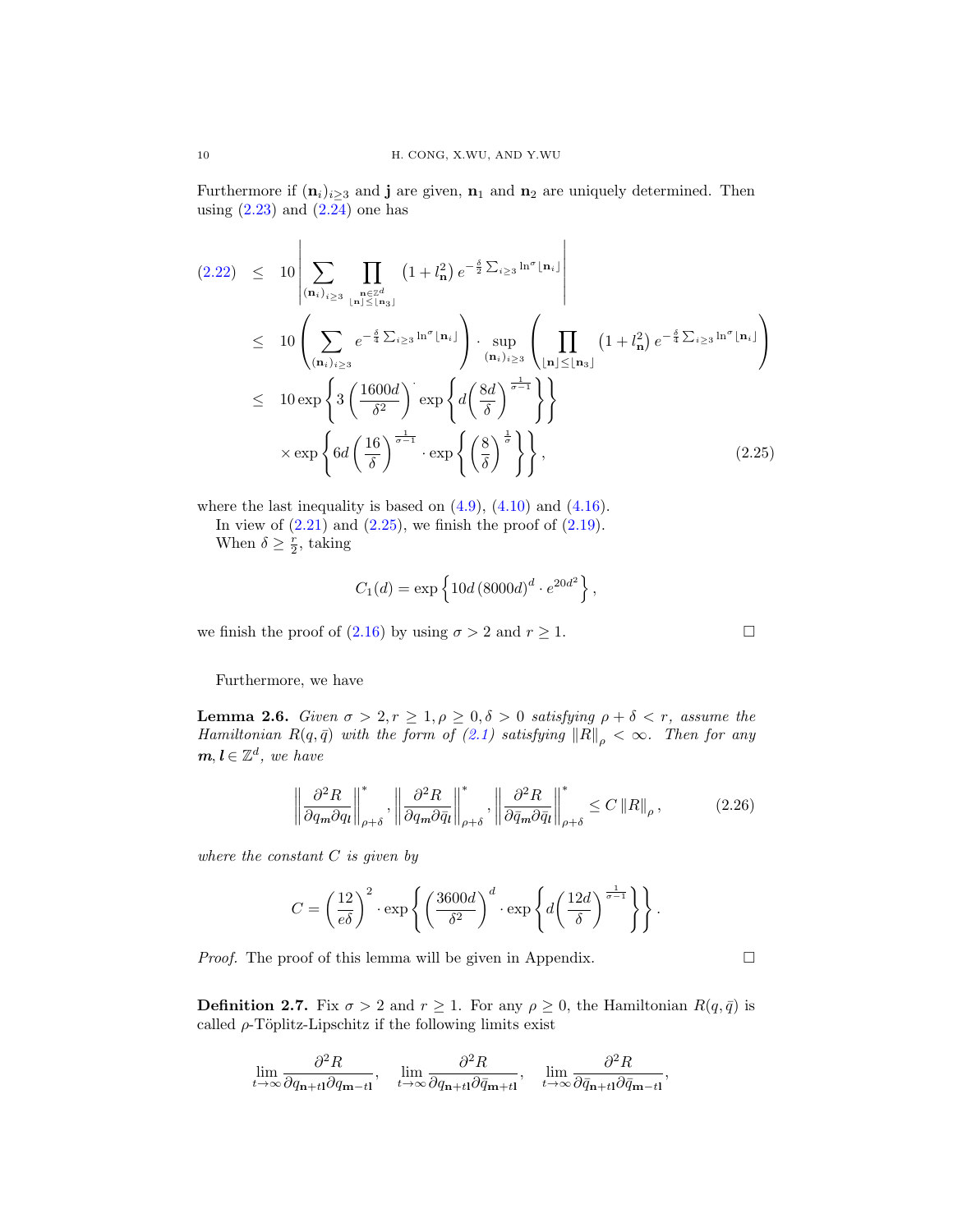for any fixed  $\mathbf{n}, \mathbf{m}, \mathbf{l} \in \mathbb{Z}^d$ . Moreover, there exists  $K > 0$ , such that when  $|t| > K$ , there exists a universal positive constant C such that the function  $R(q, \bar{q})$  satisfies

$$
\left\| \frac{\partial^2 R}{\partial q_{\mathbf{n}+t\mathbf{l}} \partial q_{\mathbf{m}-t\mathbf{l}}} - \lim_{t \to \infty} \frac{\partial^2 R}{\partial q_{\mathbf{n}+t\mathbf{l}} \partial q_{\mathbf{m}-t\mathbf{l}}} \right\|_{\rho}^* \le \frac{C}{|t|},
$$
\n(2.27)

$$
\left\| \frac{\partial^2 R}{\partial q_{\mathbf{n}+t\mathbf{l}} \partial \bar{q}_{\mathbf{m}+t\mathbf{l}}} - \lim_{t \to \infty} \frac{\partial^2 R}{\partial q_{\mathbf{n}+t\mathbf{l}} \partial \bar{q}_{\mathbf{m}+t\mathbf{l}}} \right\|_P^* \le \frac{C}{|t|},\tag{2.28}
$$

$$
\left\| \frac{\partial^2 R}{\partial \bar{q}_{n+t1} \partial \bar{q}_{m-t1}} - \lim_{t \to \infty} \frac{\partial^2 R}{\partial \bar{q}_{n+t1} \partial \bar{q}_{m-t1}} \right\|_{\rho}^* \le \frac{C}{|t|}.
$$
\n(2.29)

<span id="page-10-0"></span>Lemma 2.8. (Poisson Bracket) Let  $\sigma > 2, \rho > 0$  and

$$
0 < \delta_1, \delta_2 < \min\left\{\frac{1}{4}\rho, 3 - 2\sqrt{2}\right\}.
$$

Then one has

<span id="page-10-5"></span>
$$
\left\| \left\{ R_1, R_2 \right\} \right\|_{\rho} \le C \left\| R_1 \right\|_{\rho - \delta_1} \left\| R_2 \right\|_{\rho - \delta_2},\tag{2.30}
$$

where the constant  $C$  is given by

$$
C = \frac{1}{\delta_2} \cdot \exp\left\{3\left(\frac{14400d}{\delta_1^2}\right)^d \cdot \exp\left\{d\left(\frac{24d}{\delta_1}\right)^{\frac{1}{\sigma-1}}\right\}\right\}.
$$

Proof. The proof of this lemma will be given in Appendix.

Next, we will estimate the symplectic transformation  $\Phi_F$  induced by the Hamiltonian function  $F$ . Actually, we have

<span id="page-10-4"></span>Lemma 2.9. (Hamiltonian Flow) Let  $\rho > 0$  and

$$
0 < \delta < \min\left\{\frac{1}{4}\rho, 3 - 2\sqrt{2}\right\}
$$

Assume further

$$
\frac{2e}{\delta} \cdot \exp\left\{3\left(\frac{14400d}{\delta^2}\right)^d \cdot \exp\left\{d\left(\frac{24d}{\delta}\right)^{\frac{1}{\sigma-1}}\right\}\right\} \|F\|_{\rho-\delta} < \frac{1}{2}.\tag{2.31}
$$

Then for any Hamiltonian function H, we get

<span id="page-10-3"></span>
$$
||H \circ \Phi_F||_{\rho} \le \left(1 + \frac{4e}{\delta} \cdot \exp\left\{3\left(\frac{14400d}{\delta^2}\right)^d \cdot \exp\left\{d\left(\frac{24d}{\delta}\right)^{\frac{1}{\sigma-1}}\right\}\right\} ||F||_{\rho-\delta}\right) ||H||_{\rho-\delta}.
$$
\n(2.32)

*Proof.* Firstly, we expand  $H \circ \Phi_F$  into the Taylor series

<span id="page-10-1"></span>
$$
H \circ \Phi_F = \sum_{n \ge 0} \frac{1}{n!} H^{(n)},
$$
\n(2.33)

.

where  $H^{(n)} = \{H^{(n-1)}, F\}$  and  $H^{(0)} = H$ .

We will estimate  $||H^{(n)}||_{\rho}$  by using Lemma [2.8](#page-10-0) again and again:

<span id="page-10-2"></span>
$$
\left\| H^{(n)} \right\|_{\rho} \leq \left( \exp \left\{ 3 \left( \frac{14400d}{\delta^2} \right)^d \cdot \exp \left\{ d \left( \frac{24d}{\delta} \right)^{\frac{1}{\sigma - 1}} \right\} \right\} \left\| F \right\|_{\rho - \delta} \right)^n \left( \frac{2n}{\delta} \right)^n \left\| H \right\|_{\rho - \delta} . \tag{2.34}
$$

$$
\qquad \qquad \Box
$$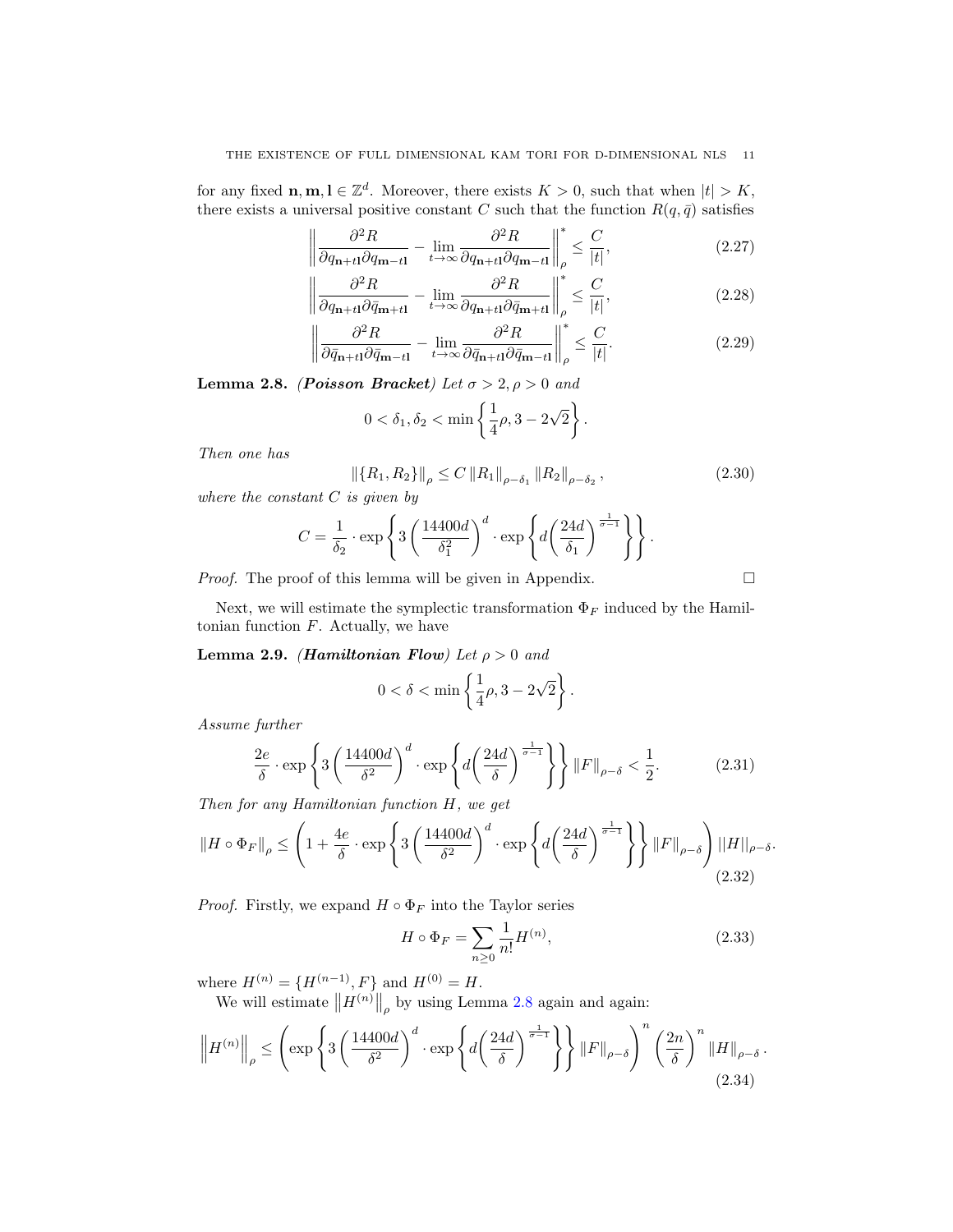In view of  $(2.33)$ ,  $(2.34)$  and the following inequality

$$
j^j < j!e^j
$$

one has

$$
||H \circ \Phi_F||_{\rho} \le \left(1 + \frac{4e}{\delta} \cdot \exp\left\{3\left(\frac{14400d}{\delta^2}\right)^d \cdot \exp\left\{d\left(\frac{24d}{\delta}\right)^{\frac{1}{\sigma-1}}\right\}\right\} ||F||_{\rho-\delta}\right) ||H||_{\rho-\delta}
$$

which finishes the proof of  $(2.32)$ .

#### 3. KAM iteration

3.1. Derivation of homological equations. According the basic idea of KAM theory (see [\[12\]](#page-52-1) for example), the proof of Main Theorem employs the rapidly converging iteration scheme of Newton type to deal with small divisor problems introduced by Kolmogorov, involving the infinite sequence of coordinate transformations. At the s-th step of the scheme, a Hamiltonian  $H_s = N_s + R_s$  is considered, as a small perturbation of some normal form  $N_s.$  A transformation  $\Phi_s$  is set up so that

$$
H_s \circ \Phi_s = N_{s+1} + R_{s+1}
$$

with another normal form  $N_{s+1}$  and a much smaller perturbation  $R_{s+1}$ . We drop the index s of  $H_s$ ,  $N_s$ ,  $R_s$ ,  $\Phi_s$  and shorten the index  $s + 1$  as +.

Now consider the Hamiltonian  $H$  of the form

<span id="page-11-0"></span>
$$
H = N + R,\tag{3.1}
$$

.

,

where

$$
N = \sum_{\mathbf{n} \in \mathbb{Z}^d} \left( \|\mathbf{n}\|^2 + \widetilde{V}_{\mathbf{n}} \right) |q_{\mathbf{n}}|^2,
$$

and

$$
R = R_0 + R_1 + R_2
$$

with  $\left|\widetilde{V}_{\mathbf{n}}\right| \leq 2$  for all  $\mathbf{n} \in \mathbb{Z}^d$ ,

$$
R_0 = \sum_{\substack{a,k,k' \in \mathbb{N}^{\mathbb{Z}^d} \\ k \cap \text{Supp } k' = \emptyset}} R_{akk'} \mathcal{M}_{akk'},
$$
  

$$
R_1 = \sum_{\mathbf{n} \in \mathbb{Z}^d} J_{\mathbf{n}} \left( \sum_{\substack{S \subseteq \mathbb{N}^{\mathbb{Z}^d} \\ S \cap \text{Supp } k \cap \text{Supp } k' = \emptyset}} R_{akk'}^{(\mathbf{n})} \mathcal{M}_{akk'} \right),
$$
  

$$
R_2 = \sum_{\mathbf{n}, \mathbf{m} \in \mathbb{Z}^d} J_{\mathbf{n}} J_{\mathbf{m}} \left( \sum_{\substack{a,k,k' \in \mathbb{N}^{\mathbb{Z}^d} \\ a \text{ is summation}} R_{akk'}^{(\mathbf{n}, \mathbf{m})} \mathcal{M}_{akk'} \right)
$$

Here  $J_{\mathbf{n}} = |q_{\mathbf{n}}|^2 - I_{\mathbf{n}}(0)$  for any  $\mathbf{n} \in \mathbb{Z}^d$ . We desire to eliminate the terms  $R_0, R_1$ in  $(3.1)$  by the coordinate transformation  $\Phi$ , which is obtained as the time-1 map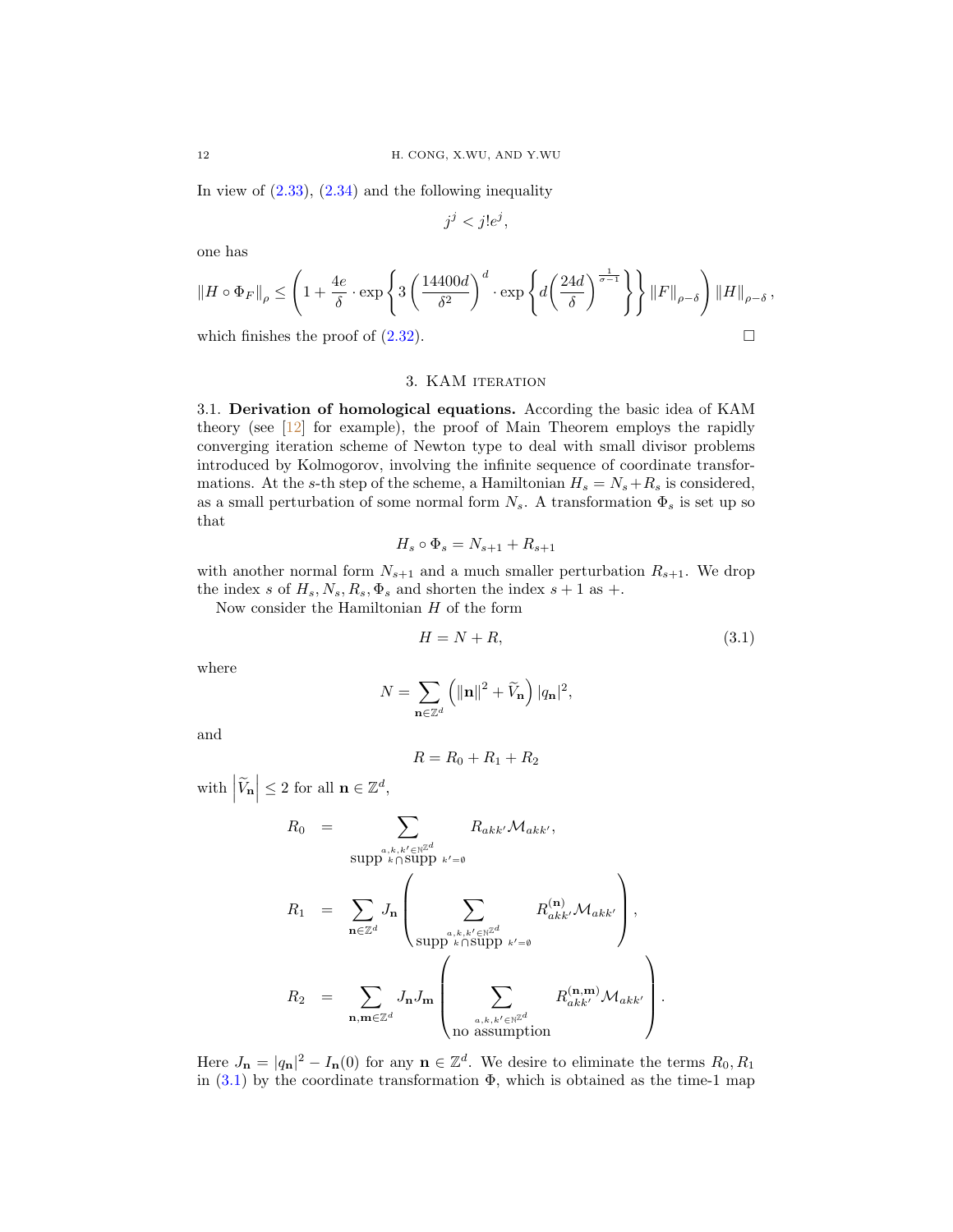$X_F^t|_{t=1}$  of a Hamiltonian vector field  $X_F$  with  $F = F_0 + F_1$ . Let  $F_0$  (resp.  $F_1$ ) has the form of  $R_0$  (resp.  $R_1$ ), that is

<span id="page-12-1"></span>
$$
F_0 = \sum_{\substack{\text{sub}, k, k' \in \mathbb{N}^{\mathbb{Z}^d} \\ \text{supp } k \cap \text{supp } k' = \emptyset}} F_{akk'} \mathcal{M}_{akk'}, \tag{3.2}
$$

$$
F_1 = \sum_{\mathbf{n} \in \mathbb{Z}^d} J_{\mathbf{n}} \left( \sum_{\substack{a,k,k' \in \mathbb{N}^{\mathbb{Z}^d} \\ \text{supp } k \cap \text{supp } k' = \emptyset}} F_{akk'}^{(\mathbf{n})} \mathcal{M}_{ak'} \right), \tag{3.3}
$$

and the homological equations become

<span id="page-12-0"></span>
$$
\{N, F\} + R_0 + R_1 = [R_0] + [R_1], \tag{3.4}
$$

where

<span id="page-12-5"></span>
$$
[R_0] = \sum_{a \in \mathbb{N}^{\mathbb{Z}^d}} R_{a00} \mathcal{M}_{a00}, \tag{3.5}
$$

and

<span id="page-12-6"></span>
$$
[R_1] = \sum_{\mathbf{n} \in \mathbb{Z}^d} J_{\mathbf{n}} \sum_{a \in \mathbb{N}^{\mathbb{Z}^d}} R_{a00}^{(\mathbf{n})} \mathcal{M}_{a00}.
$$
 (3.6)

Define  $\widetilde{\omega} = (\widetilde{\omega}_{\mathbf{n}})_{\mathbf{n} \in \mathbb{Z}^d}$  with

$$
\widetilde{\omega}_{\mathbf{n}}=\sum_{a\in\mathbb{N}^{\mathbb{Z}^d}}R_{a00}^{(\mathbf{n})}\mathcal{M}_{a00}
$$

is the so-called frequency shift. The solutions of the homological equations [\(3.4\)](#page-12-0) are given by

<span id="page-12-2"></span>
$$
F_{akk'} = \frac{R_{akk'}}{\sum_{\mathbf{n} \in \mathbb{Z}^d} (k_{\mathbf{n}} - k_{\mathbf{n}}') (\|\mathbf{n}\|^2 + \widetilde{V}_{\mathbf{n}})},\tag{3.7}
$$

where

$$
F_{akk'}^{(\mathbf{m})} = \frac{R_{akk'}^{(\mathbf{m})}}{\sum_{\mathbf{n} \in \mathbb{Z}^d} \left( k_{\mathbf{n}} - k_{\mathbf{n}}' \right) \left( \|\mathbf{n}\|^2 + \widetilde{V}_{\mathbf{n}} \right)},\tag{3.8}
$$

and the new Hamiltonian  ${\cal H}_+$  has the form

$$
H_{+} = H \circ \Phi
$$
  
=  $N + \{N, F\} + R_0 + R_1$   
+  $\int_0^1 \{(1-t)\{N, F\} + R_0 + R_1, F\} \circ X_F^t dt + R_2 \circ X_F^1$   
=  $N_{+} + R_{+}$ ,

where

<span id="page-12-4"></span>
$$
N_{+} = N + [R_{0}] + [R_{1}], \tag{3.9}
$$

and

<span id="page-12-3"></span>
$$
R_{+} = \int_{0}^{1} \{ (1-t)\{N, F\} + R_0 + R_1, F\} \circ X_F^t \, dt + R_2 \circ X_F^1. \tag{3.10}
$$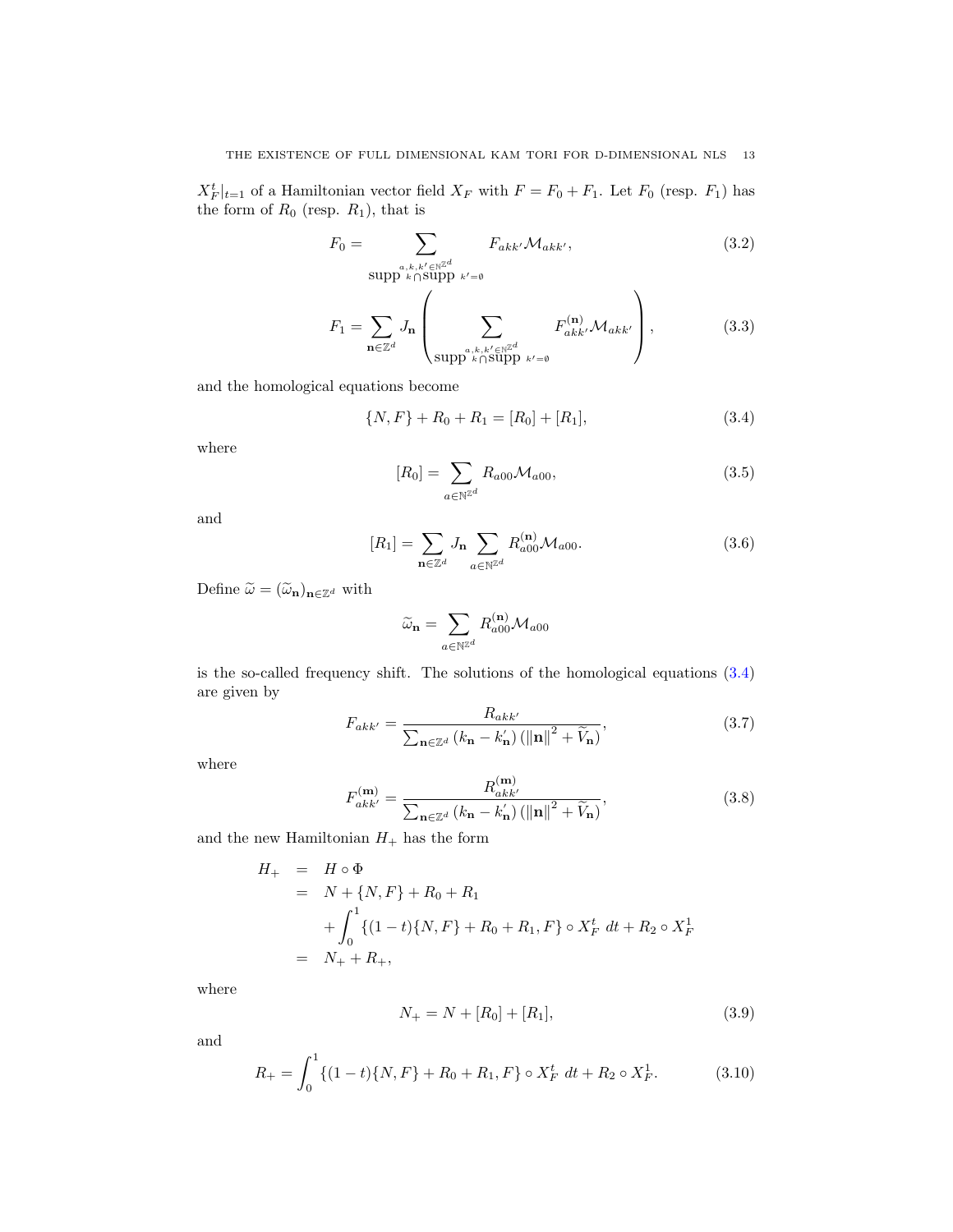3.2. The new norm. To estimate the solutions of the homological equation  $(3.4)$ , it is convenient to define a new norm for the Hamiltonian  $R$  with the form of  $(3.1)$ by

$$
||R||_{\rho}^{+} = \max \left\{ ||R_0||_{\rho}^{+}, ||R_1||_{\rho}^{+} |, ||R_2||_{\rho}^{+} \right\},\
$$

where

<span id="page-13-3"></span>
$$
||R_0||_{\rho}^+ = \sup_{a,k,k' \in \mathbb{N}^{\mathbb{Z}^d}} \frac{|R_{akk'}|}{e^{\rho\left(\sum_{\mathbf{n}\in\mathbb{Z}^d} (2a_{\mathbf{n}}+k_{\mathbf{n}}+k'_{\mathbf{n}})\ln^{\sigma}\lfloor \mathbf{n}\rfloor - 2\ln^{\sigma}\lfloor \mathbf{n}_1^*(a,k,k')\rfloor\right)}},
$$
(3.11)

$$
||R_1||_{\rho}^+ = \sup_{\substack{a,k,k' \in \mathbb{N}^{\mathbb{Z}^d} \\ \mathbf{m} \in \mathbb{Z}^d}} \frac{\left| R_{akk'}^{(\mathbf{m})} \right|}{e^{\rho \left( \sum_{\mathbf{n} \in \mathbb{Z}^d} (2a_{\mathbf{n}} + k_{\mathbf{n}} + k_{\mathbf{n}}') \ln^{\sigma} \lfloor \mathbf{n} \rfloor + 2 \ln^{\sigma} \lfloor \mathbf{m} \rfloor - 2 \ln^{\sigma} \lfloor \mathbf{n}_1^*(a,k,k';\mathbf{m}) \rfloor \right)}}, (3.12)
$$

and

$$
||R_2||_{\rho}^+ = \sup_{\substack{a,k,k' \in \mathbb{N}^{\mathbb{Z}^d} \\ \mathbf{m}_1, \mathbf{m}_2 \in \mathbb{Z}^d}} \frac{|R_{akk'}^{(\mathbf{m}_1, \mathbf{m}_2)}|}{e^{\rho \left(\sum_{\mathbf{n} \in \mathbb{Z}^d} (2a_{\mathbf{n}} + k_{\mathbf{n}} + k_{\mathbf{n}}') \ln^{\sigma}[\mathbf{n}_1] + 2\ln^{\sigma}[\mathbf{m}_1] + 2\ln^{\sigma}[\mathbf{m}_2] - 2\ln^{\sigma}[\mathbf{n}_1^*(a,k,k';\mathbf{m}_1,\mathbf{m}_2)]\right)}} (3.13)
$$

noting that

$$
\lfloor \mathbf{n}_1^*(a,k,k';\mathbf{m}) \rfloor = \max \{ \lfloor \mathbf{n}_1^*(a,k,k') \rfloor, \lfloor \mathbf{m} \rfloor \};
$$

and

$$
\lfloor \mathbf{n}_1^*(a,k,k';\mathbf{m}_1,\mathbf{m}_2) \rfloor = \max \left\{ \lfloor \mathbf{n}_1^*(a,k,k') \rfloor, \lfloor \mathbf{m}_1 \rfloor, \lfloor \mathbf{m}_2 \rfloor \right\}.
$$

Then one has the following estimates:

<span id="page-13-1"></span>**Lemma 3.1.** Given any  $\rho, \delta > 0$  and a Hamiltonian R, one has

<span id="page-13-2"></span>
$$
||R||_{\rho+\delta}^{+} \le \exp\left\{10d\left(\frac{10}{\delta}\right)^{\frac{1}{\sigma-1}} \cdot \exp\left\{\left(\frac{10}{\delta}\right)^{\frac{1}{\sigma}}\right\} ||R||_{\rho} \tag{3.14}
$$

and

<span id="page-13-0"></span>
$$
||R||_{\rho+\delta} \le \frac{64}{e^2 \delta^2} ||R||_{\rho}^+.
$$
 (3.15)

,

*Proof.* The details of the proof will be given in the Appendix.  $\Box$ 

**Remark 3.1.** For  $R_1$  (also  $F_1$ ), one needs to define the system  $\mathbf{n}(a, k, k'; \mathbf{m})$  by

$$
\mathbf{n}(a,k,k';\mathbf{m}) := \mathbf{n}(a+e_{\mathbf{m}},k,k'),
$$

where  $e_{\mathbf{m}}$  is the unit vector with all components equal to zero but the  $\mathbf{m}$ -th one equal to 1. In another word, one can think that  $J_{\mathbf{m}}$  is replaced by  $I_m(0)$  in  $R_1$  and the responding coefficient has the same upper bound. Similarly for  $R_2$ , one needs to define the system  $n(a, k, k'; m_1, m_2)$  by

$$
\mathbf{n}(a,k,k';\mathbf{m}_1,\mathbf{m}_2) := \mathbf{n}(a+e_{\mathbf{m}_1}+e_{\mathbf{m}_2},k,k').
$$

Abusing the notations, we will denote

$$
\mathbf{n}(a,k,k';\mathbf{m}) = \mathbf{n}(a,k,k')
$$

and

$$
\mathbf{n}(a,k,k';\mathbf{m}_1,\mathbf{m}_2) = \mathbf{n}(a,k,k')
$$

for simplicity in the next subsection.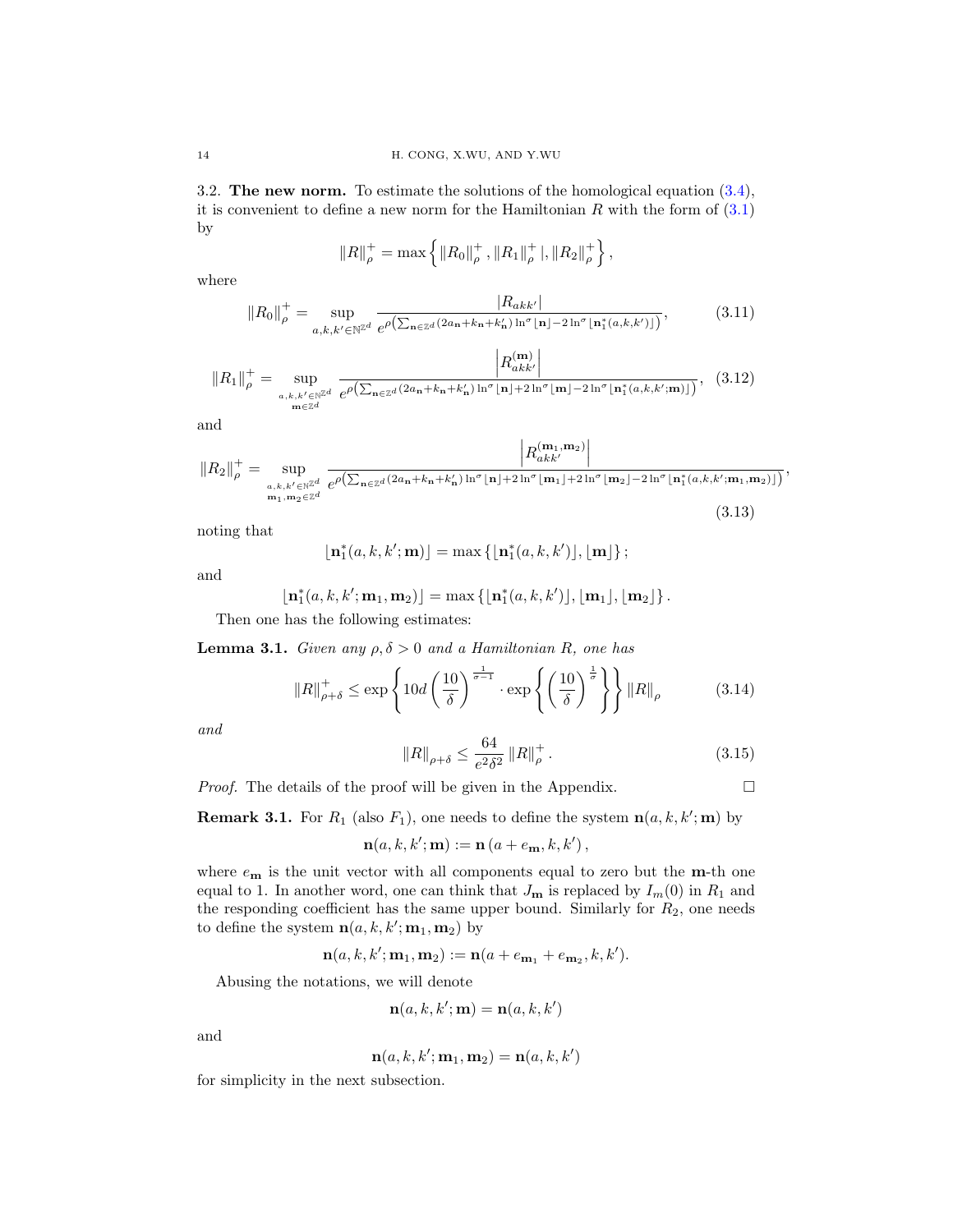<span id="page-14-0"></span>3.3. KAM Iteration. Now we give the precise set-up of iteration parameters. For any  $\sigma>2,$  let  $s\geq 0$  be the  $s\text{-th KAM step}.$ 

$$
\delta_s = \frac{\rho_0}{(s+4)\ln^2(s+4)}, \qquad \text{with } \rho_0 = \frac{3-2\sqrt{2}}{100},
$$
\n
$$
\rho_{s+1} = \rho_s + 3\delta_s,
$$
\n
$$
\epsilon_s = \epsilon_0^{\left(\frac{3}{2}\right)^s}, \text{ which dominates the size of the perturbation,}
$$
\n
$$
\lambda_s = \epsilon_s^{0.01},
$$
\n
$$
\eta_{s+1} = \frac{1}{20}\lambda_s \eta_s, \text{ with } \eta_0 = \lambda_0,
$$
\n
$$
d_{s+1} = d_s + \frac{1}{\pi^2(s+1)^2}, \text{ with } d_0 = 0,
$$
\n
$$
D_s = \left\{ (q_n)_{\mathbf{n} \in \mathbb{Z}^d} : \frac{1}{2} + d_s \le |q_\mathbf{n}| e^{r \ln^{\sigma} \lfloor \mathbf{n} \rfloor} \le 1 - d_s \right\}.
$$

Remark 3.2. Then one has

$$
\sum_{s\geq 0} \delta_s \leq \frac{5}{3}\rho_0,
$$
  
\n
$$
\rho_0 \leq \rho_s \leq 6\rho_0 < 3 - 2\sqrt{2}, \qquad \forall s \geq 0,
$$
  
\n
$$
\delta_s < \min\left\{\frac{1}{4}\rho_s, 3 - 2\sqrt{2}\right\}, \qquad \forall s \geq 0.
$$

Denote the complex cube of size  $\lambda > 0$ :

$$
\mathcal{C}_{\lambda}\left(\widetilde{V}\right) = \left\{ \left(V_{\mathbf{n}}\right)_{\mathbf{n}\in\mathbb{Z}^d} \in \mathbb{C}^{\mathbb{Z}^d} : \left|V_{\mathbf{n}} - \widetilde{V}_{\mathbf{n}}\right| \leq \lambda \right\}.
$$

**Lemma 3.2.** Suppose  $H_s = N_s + R_s$  is real analytic on  $D_s \times C_{\eta_s}(V_s^*)$ , where

$$
N_s = \sum_{n \in \mathbb{Z}^d} \left( ||n||^2 + \widetilde{V}_{n,s} \right) |q_n|^2
$$

is a normal form with

<span id="page-14-1"></span>
$$
\widetilde{V}_{n,s} = \breve{V}_s + \widehat{V}_{n,s},\tag{3.16}
$$

where  $\check{V}_s$  does not depend on **n** and satisfies

<span id="page-14-4"></span>
$$
\left|\breve{V}_s\right| \le \sum_{i=0}^s \epsilon_i^{0.5},\tag{3.17}
$$

and  $\widehat{V}_s = \left(\widehat{V}_{n,s}\right)_{n \in \mathbb{Z}^d}$  satisfies

<span id="page-14-2"></span>
$$
\widehat{V}_s\left(V_s^*\right) = \omega,\tag{3.18}
$$

$$
\left|\widehat{V}_{n,s}\right| \leq \left(2\sum_{i=0}^{s} \epsilon_i^{0.5}\right) \frac{1}{\langle n \rangle},\tag{3.19}
$$

$$
\left\| \frac{\partial \widehat{V}_s}{\partial V} - Id \right\|_{l^{\infty} \to l^{\infty}} < d_s \epsilon_0^{\frac{1}{10}}. \tag{3.20}
$$

Assume that  $R_s = R_{0,s} + R_{1,s} + R_{2,s}$  satisfies

<span id="page-14-3"></span>
$$
||R_{0,s}||_{\rho_s}^+ \le \epsilon_s := \varepsilon_{0s},\tag{3.21}
$$

$$
||R_{1,s}||_{\rho_s}^+ \le \epsilon_s^{0.6} := \varepsilon_{1s},\tag{3.22}
$$

$$
||R_{2,s}||_{\rho_s}^+ \le (1+d_s)\epsilon_0 := \varepsilon_{2s}.
$$
\n(3.23)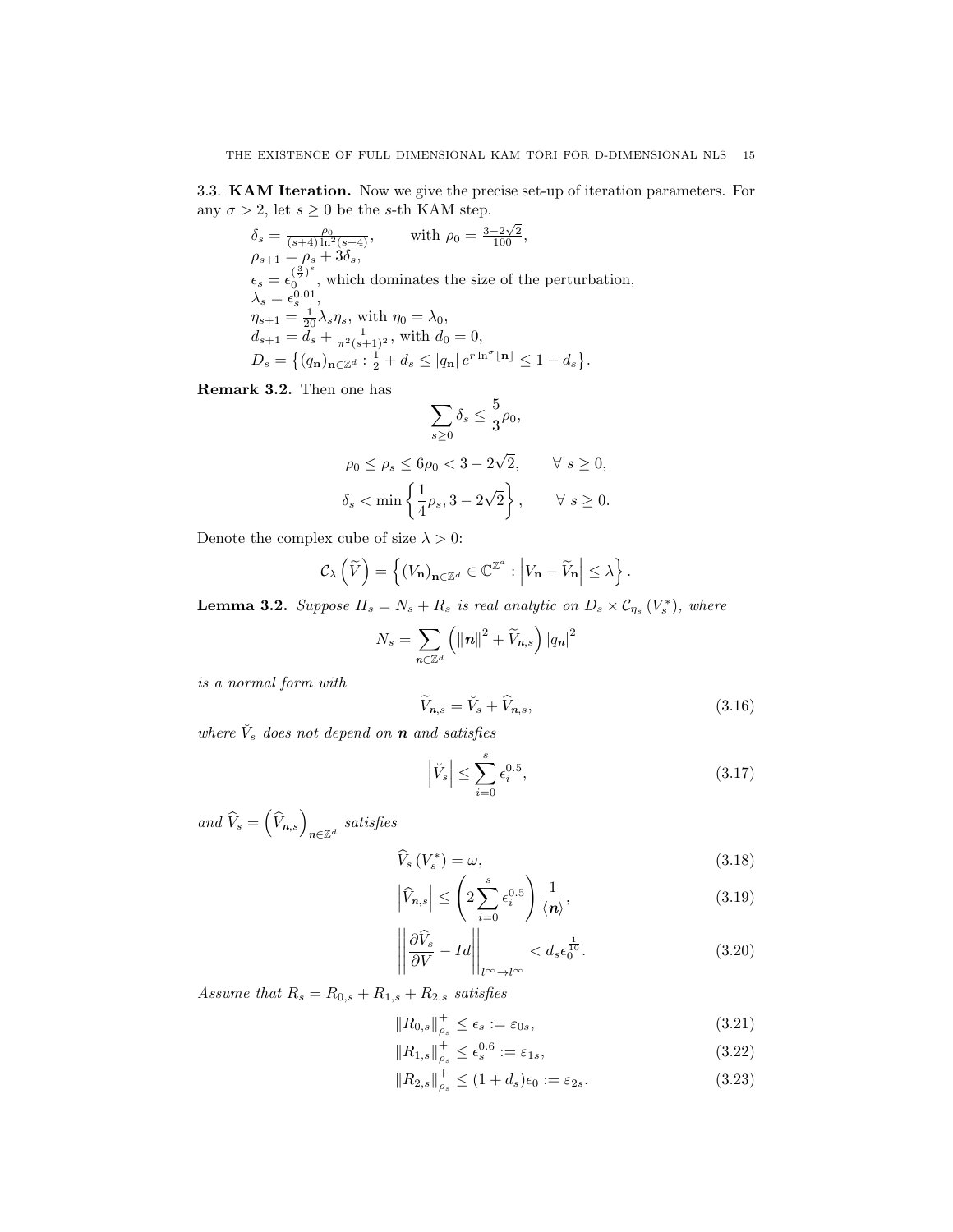Moreover, assume that  $R_s$  satisfies  $\rho_s$ -Töplitz-Lipschitz property and for any fixed  $n, m, l \in \mathbb{Z}^d$ , there exists  $K_s > 0$ , such that when  $|t| > K_s$ 

<span id="page-15-2"></span>
$$
\left\| \frac{\partial^2 R_{i,s}}{\partial q_{n+t} \partial q_{m-tl}} - \lim_{t \to \infty} \frac{\partial^2 R_{i,s}}{\partial q_{n+t} \partial q_{m-tl}} \right\|_{\rho_s}^* \le \frac{\varepsilon_{is}}{|t|},\tag{3.24}
$$

$$
\left\| \frac{\partial^2 R_{i,s}}{\partial q_{n+t} \partial \bar{q}_{m+t}} - \lim_{t \to \infty} \frac{\partial^2 R_{i,s}}{\partial q_{n+t} \partial \bar{q}_{m+t}} \right\|_{\rho_s}^* \le \frac{\varepsilon_{is}}{|t|},\tag{3.25}
$$

$$
\left\| \frac{\partial^2 R_{i,s}}{\partial \bar{q}_{n+t} \partial \bar{q}_{m-t}} - \lim_{t \to \infty} \frac{\partial^2 R_{i,s}}{\partial \bar{q}_{n+t} \partial \bar{q}_{m-t}} \right\|_{\rho_s}^* \le \frac{\varepsilon_{is}}{|t|},\tag{3.26}
$$

for  $i = 0, 1, 2$ .

Then for all  $V \in \mathcal{C}_{\eta_s}(V_s^*)$  satisfying  $\widehat{V}_s(V) \in \mathcal{C}_{\lambda_s}(\omega)$ , there exists a real analytic symplectic coordinate transformations  $\Phi_{s+1}: D_{s+1} \to D_s$  satisfying

<span id="page-15-1"></span>
$$
\|\Phi_{s+1} - id\|_{\sigma,r} \le \epsilon_s^{0.5},\tag{3.27}
$$

$$
||D\Phi_{s+1} - Id||_{(\sigma,r)\to(\sigma,r)} \le \epsilon_s^{0.5},\tag{3.28}
$$

such that for  $H_{s+1} = H_s \circ \Phi_{s+1} = N_{s+1} + R_{s+1}$ , the same assumptions as above are satisfied with 's + 1' in place of 's', where  $\mathcal{C}_{\eta_{s+1}}(V_{s+1}^*) \subset \widehat{V}_s^{-1}(\mathcal{C}_{\lambda_s}(\omega))$  and

<span id="page-15-3"></span>
$$
\left\| \widehat{V}_{s+1} - \widehat{V}_s \right\|_{\infty} \le \epsilon_s^{0.5},\tag{3.29}
$$

<span id="page-15-4"></span>
$$
\left\|V_{s+1}^* - V_s^*\right\|_{\infty} \le 2\epsilon_s^{0.5}.\tag{3.30}
$$

#### Proof. Step. 1. Truncation step.

We would like to estimate  $F_0$  and  $F_1$ , which are the solutions of the homological equation (see  $(3.2)$  and  $(3.3)$ ). Without loss of generality, we only consider  $F_0$ below. In the step  $s \to s + 1$ , there is saving of a factor

$$
\mathcal{A}_1 := e^{-\delta_s \left( \sum_{\mathbf{n} \in \mathbb{Z}^d} \left( 2a_{\mathbf{n}} + k_{\mathbf{n}} + k_{\mathbf{n}}' \right) \ln^{\sigma} \lfloor \mathbf{n} \rfloor - 2 \ln^{\sigma} \lfloor \mathbf{n}_1^*(a, k, k') \rfloor \right)}.
$$

Using  $(2.5)$  in Lemma [2.1,](#page-5-4) one has

$$
\mathcal{A}_1 \le e^{-\frac{1}{2}\delta_s \sum_{i\ge 3} \ln^{\sigma} \lfloor \mathbf{n}_i^*(a,k,k') \rfloor}.
$$

Recalling after this step, we need

$$
\|R_{0,s+1}\|_{\rho_{s+1}}^+\leq \epsilon_{s+1}
$$

and

$$
\|R_{1,s+1}\|_{\rho_{s+1}}^+\leq \epsilon_{s+1}^{0.6}.
$$

Consequently, in  $R_{0,s}$  and  $R_{1,s}$ , it suffices to eliminate the nonresonant monomials  $\mathcal{M}_{akk'}$  for which

$$
e^{-\frac{1}{2}\delta_s\sum_{i\geq 3}\ln^\sigma\lfloor \mathbf{n}_i^*(a,k,k')\rfloor}\geq \epsilon_{s+1}.
$$

That is to say

<span id="page-15-0"></span>
$$
\sum_{i\geq 3} \ln^{\sigma} \lfloor \mathbf{n}_i^*(a, k, k') \rfloor \leq \frac{2(s+4)\ln^2(s+4)}{\rho_0} \cdot \ln \frac{1}{\epsilon_{s+1}} := B_s.
$$
 (3.31)

Hence we finished the truncation step.

Step. 2. Estimate the lower bound of the small divisor.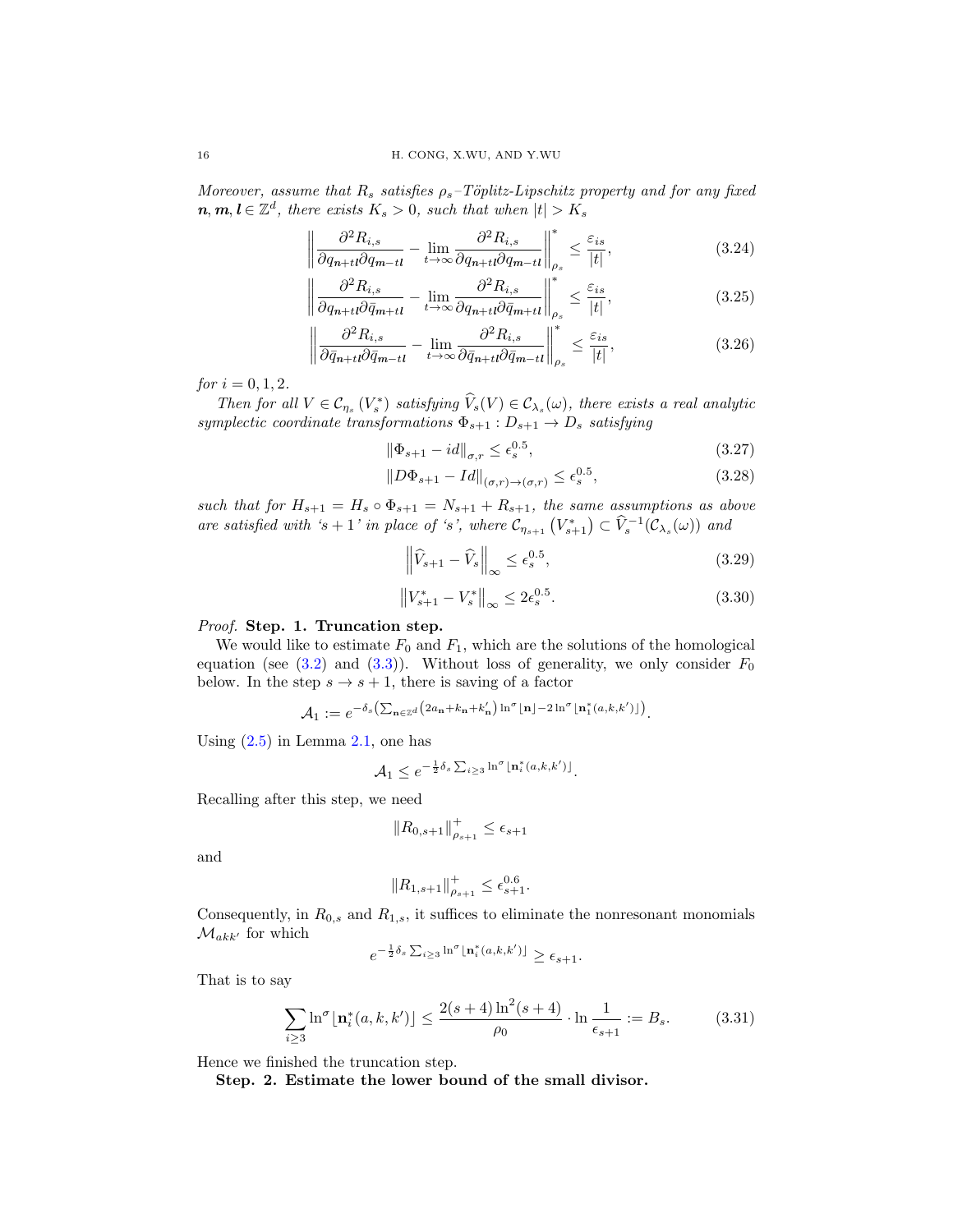For any  $\mathbf{n}(a, k, k')$  the divisor

$$
\frac{1}{\sum_{\mathbf{n}\in\mathbb{Z}^d}(k_\mathbf{n}-k'_\mathbf{n}) (\left\|\mathbf{n}\right\|^2+\widetilde{V}_\mathbf{n})}
$$

will appear when estimating  $F_0$  by  $(3.7)$ . If

<span id="page-16-0"></span>
$$
\|\mathbf{n}_2^*(a,k,k')\| = \|\mathbf{n}_3^*(a,k,k')\|,\tag{3.32}
$$

we will use the nonresonant conditions  $(1.5)$ ; otherwise we will use the nonresonant conditions [\(1.6\)](#page-1-2). Now we will prove there is a lower bound on the right hand side of  $(1.5)$  and  $(1.6)$  respectively where the condition  $(3.31)$  satisfies.

Firstly we assume that the condition [\(3.32\)](#page-16-0) holds. In view of momentum conservation  $(2.3)$  and  $(3.32)$ , one has

$$
\|\mathbf{n}_1^*(a,k,k')\| \leq \sum_{i\geq 2} \|\mathbf{n}_i^*(a,k,k')\| \leq 2 \sum_{i\geq 3} \|\mathbf{n}_i^*(a,k,k')\|,
$$

which implies

<span id="page-16-1"></span>
$$
\lfloor \mathbf{n}_1^*(a, k, k') \rfloor \le 2 \sum_{i \ge 3} \lfloor \mathbf{n}_i^*(a, k, k') \rfloor. \tag{3.33}
$$

Then we have

$$
\sum_{\mathbf{n}\in\mathbb{Z}^d} |k_{\mathbf{n}} - k'_{\mathbf{n}}| \ln^{\sigma}[\mathbf{n}]
$$
\n
$$
\leq \sum_{i\geq 1} \ln^{\sigma}[\mathbf{n}_i^*(a,k,k')]
$$
\n
$$
\leq \ln^{\sigma} \left( 2 \sum_{i\geq 3} [\mathbf{n}_i^*(a,k,k')] \right) + 2 \sum_{i\geq 3} \ln^{\sigma}[\mathbf{n}_i^*(a,k,k')] \qquad \text{(by (3.32) and (3.33))}
$$
\n
$$
\leq 5 \sum_{i\geq 3} \ln^{\sigma}[\mathbf{n}_i^*(a,k,k')],
$$

where the last inequality follows from  $(4.5)$  in Remark [4.2.](#page-34-1)

Let

<span id="page-16-2"></span>
$$
N_s = B_s^{\frac{\sigma - 1}{d\sigma}} \cdot (\ln B_s)^{-\frac{\sigma}{d}} \tag{3.34}
$$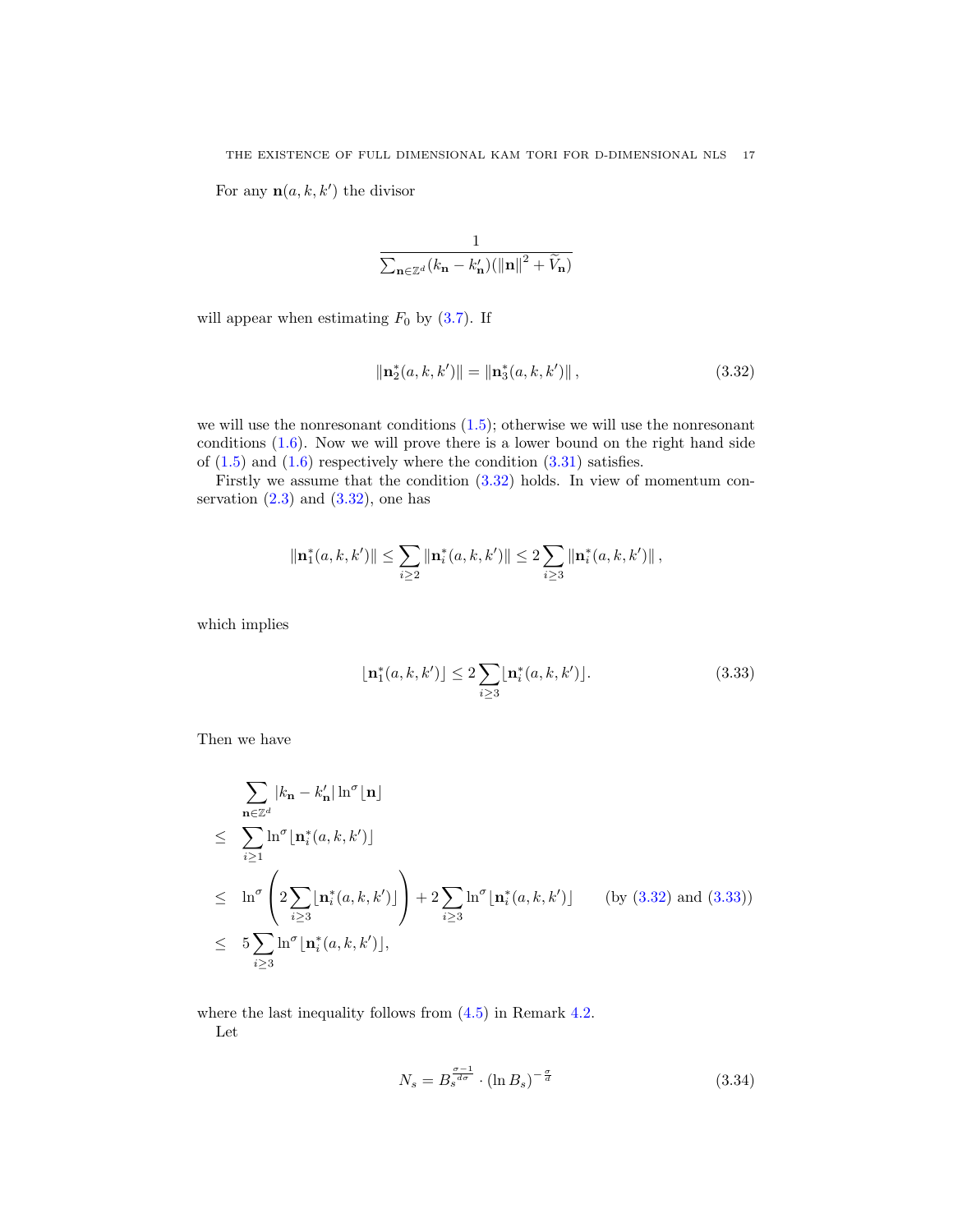and then one has

<span id="page-17-0"></span>
$$
\prod_{\substack{\mathbf{n}\in\mathbb{Z}^d\\(3.31) \text{ satisfies}}}\frac{1}{1+|k_{\mathbf{n}}-k'_{\mathbf{n}}|^3\langle\mathbf{n}\rangle^{d+4}}
$$
\n
$$
= \exp\left\{\sum_{\substack{\|\mathbf{n}\|\leq N_s\\(3.31) \text{ satisfies}\\\{(3.31) \text{ satisfies}}}}\ln\left(\frac{1}{1+|k_{\mathbf{n}}-k'_{\mathbf{n}}|^3\langle\mathbf{n}\rangle^{d+4}}\right)\right\}
$$
\n
$$
\times \exp\left\{\sum_{\substack{\|\mathbf{n}\|> N_s\\(3.31) \text{ satisfies}\\\{(3.31) \text{ satisfies}}}}\ln\left(\frac{1}{1+|k_{\mathbf{n}}-k'_{\mathbf{n}}|^3\langle\mathbf{n}\rangle^{d+4}}\right)\right\}
$$
\n
$$
\geq \exp\left\{-10d\sum_{\substack{\|\mathbf{n}\|\leq N_s\\(3.31) \text{ satisfies}\\\{(3.31) \text{ satisfies}}} |k_{\mathbf{n}}-k'_{\mathbf{n}}|^{\frac{1}{\sigma}}\ln|\mathbf{n}|\right\}
$$
\n
$$
\times \exp\left\{-10d\sum_{\substack{\|\mathbf{n}\|\leq N_s\\(3.31) \text{ satisfies}\\\{(3.31) \text{ satisfies}}} |k_{\mathbf{n}}-k'_{\mathbf{n}}|\ln|\mathbf{n}|\right\}
$$
\n
$$
\geq \exp\left\{-50d\cdot(3N_s)^dB_s^{\frac{1}{\sigma}}-50dB_s(\ln N_s)^{1-\sigma}\right\} \qquad (\text{in view of (3.31))}
$$
\n
$$
\geq \exp\left\{-100\cdot6^dB_s(\ln B_s)^{1-\sigma}\right\}, \qquad (3.35)
$$

where the last inequality is based on  $(3.34)$ .

Furthermore, by [\(3.31\)](#page-15-0) one has

$$
100 \cdot 6^d B_s (\ln B_s)^{1-\sigma}
$$
  
=  $100 \cdot 6^d \left( \frac{2(s+4) \ln^2(s+4)}{\rho_0} \cdot \ln \frac{1}{\epsilon_{s+1}} \right) \left( \ln \left( \frac{2(s+4) \ln^2(s+4)}{\rho_0} \cdot \ln \frac{1}{\epsilon_{s+1}} \right) \right)^{1-\sigma}$   
=  $\ln \frac{1}{\epsilon_s} \cdot \left( 100 \cdot 6^d \cdot \frac{2(s+4) \ln^2(s+4)}{\rho_0} \cdot \frac{3}{2} \right)$   
 $\times \left( \ln \left( \frac{2(s+4) \ln^2(s+4)}{\rho_0} \cdot \left( \frac{3}{2} \right)^{s+1} \ln \frac{1}{\epsilon_0} \right) \right)^{1-\sigma}$ . (3.36)

Note that

$$
\ln\left(\frac{2(s+4)\ln^2(s+4)}{\rho_0}\cdot\left(\frac{3}{2}\right)^{s+1}\ln\frac{1}{\epsilon_0}\right) \ge (s+1)\ln\frac{3}{2} + \ln\ln\frac{1}{\epsilon_0},\tag{3.37}
$$

and then one has

<span id="page-17-1"></span>
$$
\left(100 \cdot 6^d \cdot \frac{2(s+4)\ln^2(s+4)}{\rho_0} \cdot \frac{3}{2}\right) \left( (s+1)\ln\frac{3}{2} + \ln\ln\frac{1}{\epsilon_0} \right)^{1-\sigma} \le 0.01 \quad (3.38)
$$

where using  $\sigma > 2$  and  $\epsilon_0$  is sufficiently small depending on d only. Furthermore by  $(3.35)-(3.38)$  $(3.35)-(3.38)$  $(3.35)-(3.38)$ , we have

<span id="page-17-2"></span>
$$
\prod_{\substack{\mathbf{n}\in\mathbb{Z}^d\\(3.31) \ satisfies}}\frac{1}{1+|k_{\mathbf{n}}-k_{\mathbf{n}}'|^3\langle\mathbf{n}\rangle^{d+4}} \ge \exp\left\{-0.01\cdot\ln\frac{1}{\epsilon_s}\right\} = \epsilon_s^{0.01}.\tag{3.39}
$$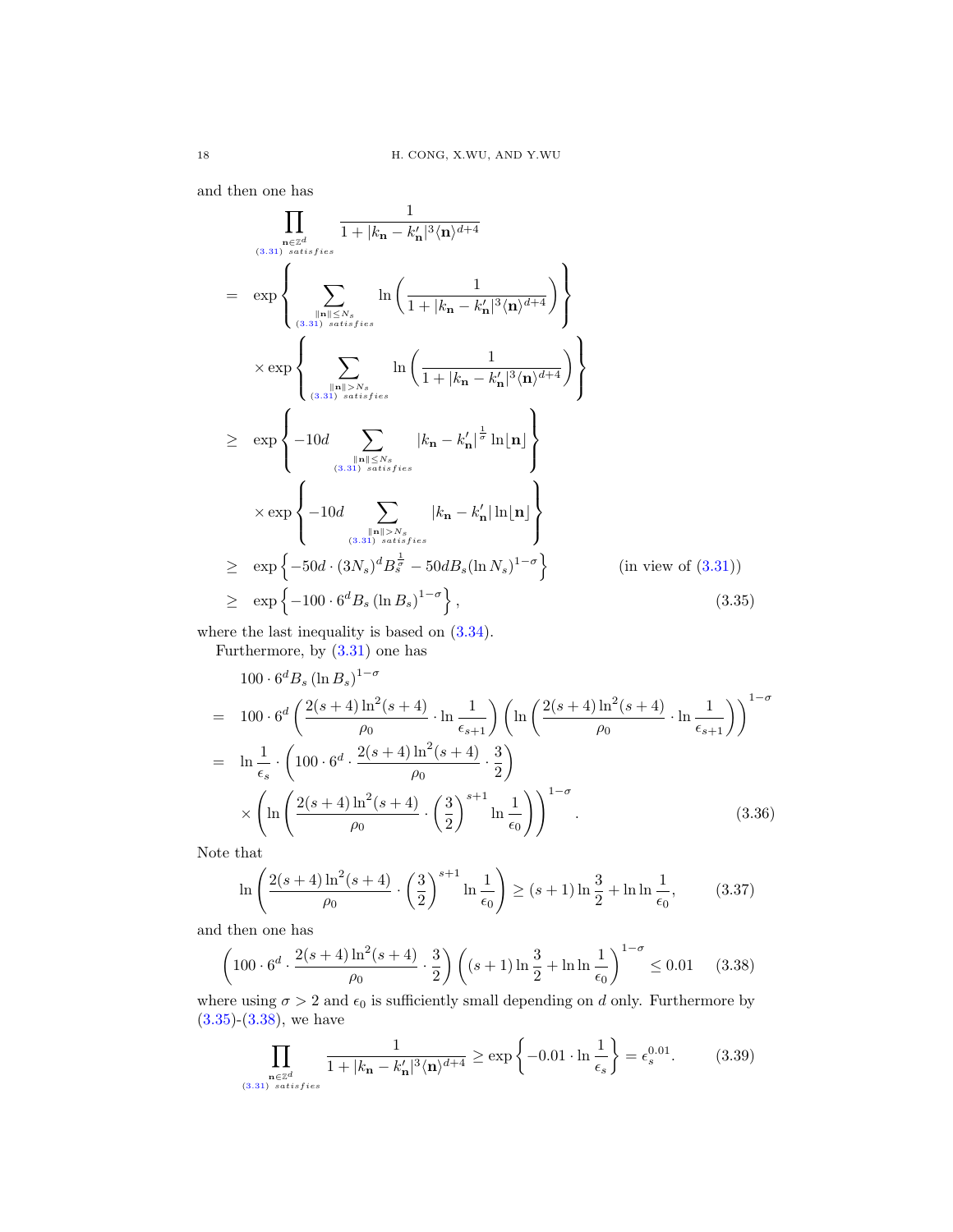Following the proof of [\(3.39\)](#page-17-2), one has

<span id="page-18-2"></span>
$$
\prod_{\substack{\mathbf{n}\in\mathbb{Z}^d\\ \|\mathbf{n}\|_{\infty}^*(a,k,k')\|}} \left(\frac{1}{1+|k_{\mathbf{n}}-k'_{\mathbf{n}}|^3 \langle \mathbf{n}\rangle^{d+7}}\right)^{10} \ge \epsilon_s^{0.01}.
$$
 (3.40)

# Step. 3. The solutions of homological equation.

In view of  $(3.16)$  and noting that  $\check{V}_s$  does not depend on **n**, one has

$$
\sum_{\mathbf{n}\in\mathbb{Z}^d} (k_{\mathbf{n}} - k_{\mathbf{n}}') \left( \|\mathbf{n}\|^2 + \widetilde{V}_{\mathbf{n}} \right) = \sum_{\mathbf{n}\in\mathbb{Z}^d} (k_{\mathbf{n}} - k_{\mathbf{n}}') \left( \|\mathbf{n}\|^2 + \widehat{V}_{\mathbf{n}} \right). \tag{3.41}
$$

By  $(3.18)$ , one gets

<span id="page-18-0"></span>
$$
\sum_{\mathbf{n}\in\mathbb{Z}^d} (k_{\mathbf{n}} - k'_{\mathbf{n}}) \left( \|\mathbf{n}\|^2 + \widehat{V}_{\mathbf{n}} \left( V_s^* \right) \right)
$$
\n
$$
= \left| \sum_{\mathbf{n}\in\mathbb{Z}^d} (k_{\mathbf{n}} - k'_{\mathbf{n}}) \left( \|\mathbf{n}\|^2 + \omega_{\mathbf{n}} \right) \right|
$$
\n
$$
\geq \left| \left| \left| \sum_{\mathbf{n}\in\mathbb{Z}^d} (k_{\mathbf{n}} - k'_{\mathbf{n}}) \omega_{\mathbf{n}} \right| \right| \right|.
$$
\n(3.42)

Using  $(3.39)-(3.42)$  $(3.39)-(3.42)$  $(3.39)-(3.42)$ , we have

<span id="page-18-1"></span>
$$
\left| \frac{1}{\sum_{\mathbf{n} \in \mathbb{Z}^d} (k_{\mathbf{n}} - k_{\mathbf{n}}') \left( \|\mathbf{n}\|^2 + \widetilde{V}_{\mathbf{n}}(V_s^*) \right)} \right| \le \epsilon_s^{-0.01}.
$$
 (3.43)

Recalling  $\lambda_s = \epsilon_s^{0.01}$ , if  $V \in \mathcal{C}_{\lambda_s}(\hat{V}_s)$ , the estimate [\(3.43\)](#page-18-1) remains true when substituting V for  $V_s$ . Moreover, there is analyticity on  $\mathcal{C}_{\lambda_s}(V_s)$ . The transformations  $\Phi_{s+1}$  is obtained as the time-1 map  $X_{F_s}^t|_{t=1}$  of the Hamiltonian vector field  $X_{F_s}$ with  $F_s = F_{0,s} + F_{1,s}$ . Using [\(3.39\)](#page-17-2) and [\(3.40\)](#page-18-2) we get

<span id="page-18-3"></span>
$$
\|F_{i,s}\|_{\rho_s}^+ \le \gamma^{-1} \epsilon_s^{-0.01} \|R_{i,s}\|_{\rho_s}^+, \qquad i = 0, 1.
$$
 (3.44)

In view of  $(3.15)$  in Lemma [3.1,](#page-13-1)  $(3.21)$ ,  $(3.22)$  and  $(3.44)$ , we get

<span id="page-18-4"></span>
$$
||F_{0,s}||_{\rho_s+\delta_s} \le \frac{64}{e^2 \delta_s^2} ||F_{0,s}||_{\rho_s}^+ \le \epsilon_s^{0.95},\tag{3.45}
$$

and

<span id="page-18-5"></span>
$$
||F_{1,s}||_{\rho_s+\delta_s} \le \frac{64}{e^2 \delta_s^2} ||F_{1,s}||_{\rho_s}^+ \le \epsilon_s^{0.55}.
$$
 (3.46)

Based on  $(3.45)$  and  $(3.46)$  one has

<span id="page-18-6"></span>
$$
||F_s||_{\rho_s + \delta_s} \le \epsilon_s^{0.55}
$$
\n(3.47)

and

$$
\sup_{q \in D_s} \|X_{F_s}\|_{\sigma, r} \le \epsilon_s^{0.52},\tag{3.48}
$$

which follows from  $(2.16)$  in Lemma [2.5.](#page-7-5)

Since

$$
\epsilon_s^{0.52} \ll \frac{1}{\pi^2 (s+1)^2} = d_{s+1} - d_s,
$$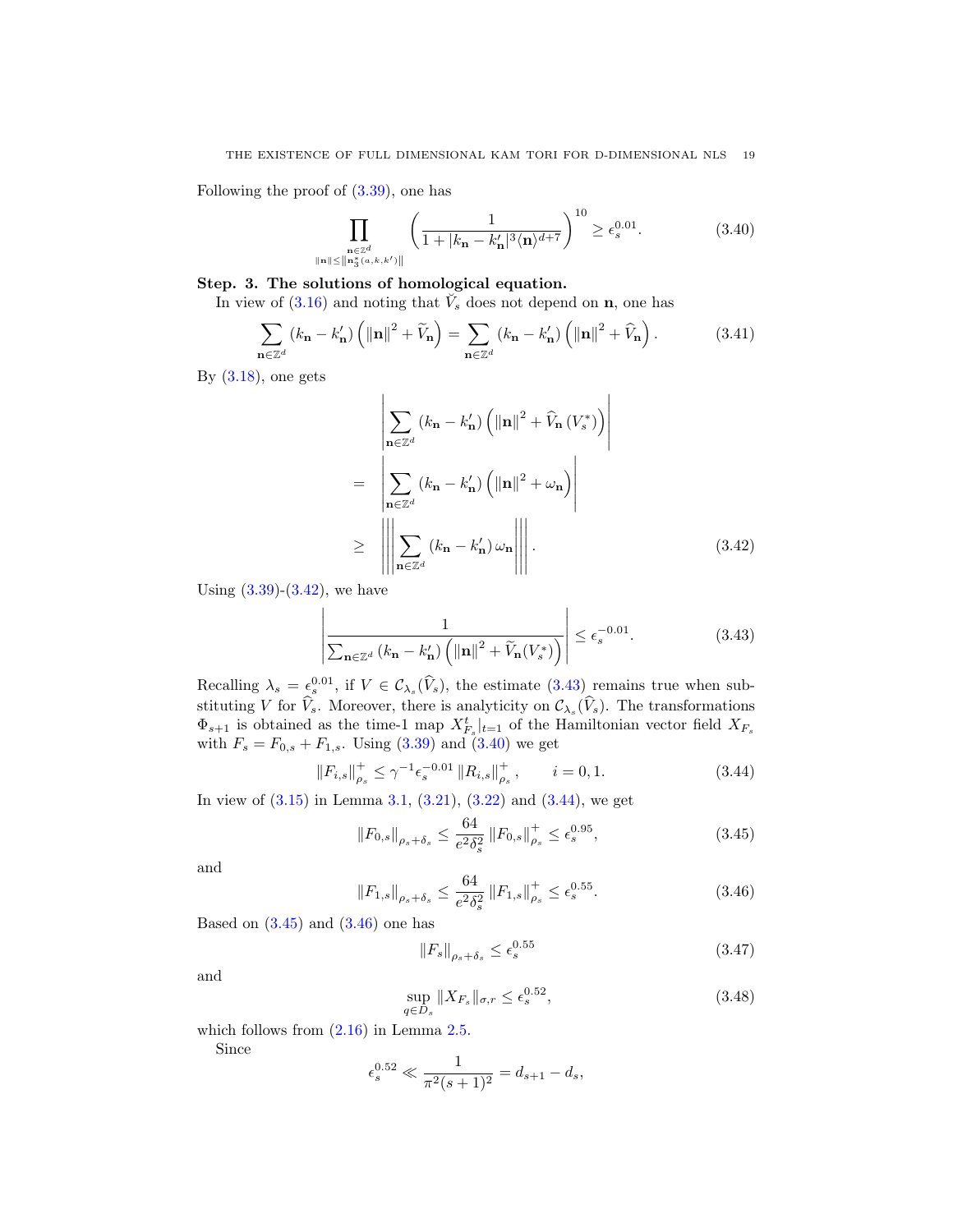we have  $\Phi_{s+1}: D_{s+1} \to D_s$  with

<span id="page-19-0"></span>
$$
\|\Phi_{s+1} - id\|_{\sigma,r} \le \sup_{q \in D_s} \|X_{F_s}\|_{\sigma,r} < \epsilon_s^{0.52},\tag{3.49}
$$

which is the estimate  $(3.27)$ . Moreover, from  $(3.49)$  we get

$$
\sup_{q \in D_s} \|DX_{F_s} - Id\|_{(\sigma,r) \to (\sigma,r)} \le \frac{1}{d_s} \epsilon_s^{0.52} < \epsilon_s^{0.5},
$$

and thus the estimate [\(3.28\)](#page-15-1) follows.

Step. 4. The estimate of the remainder terms.

Now we will estimate  $R_{s+1}$ . Recalling [\(3.10\)](#page-12-3),  $R_{s+1} = R_{2,s} + \mathcal{R}_s$ , where

$$
\mathcal{R}_s = \int_0^1 \{ (1-t)\{N_s, F_s\} + R_{0,s} + R_{1,s}, F_s\} \circ X_{F_s}^t dt + \int_0^1 \{R_{2,s}, F_s\} \circ X_{F_s}^t dt.
$$

Rewrite

$$
R_{s+1} = R_{0,s+1} + R_{1,s+1} + R_{2,s+1},
$$

and

<span id="page-19-1"></span>
$$
\mathcal{R}_s = \int_0^1 \{R_{0,s}, F_s\} \circ X_{F_s}^t dt \tag{3.50}
$$

$$
+\int_{0}^{1} \{R_{1,s}, F_s\} \circ X_{F_s}^t dt \tag{3.51}
$$

$$
+\int_0^1 \{R_{2,s}, F_s\} \circ X_{F_s}^t dt \tag{3.52}
$$

$$
+\int_0^1 (1-t)\{\{N_s, F_s\}, F_s\} \circ X_{F_s}^t dt.
$$
\n(3.53)

Firstly we consider the term  $(3.50)$  $(3.50)$ . Note that the term  $(3.50)$  contributes to  $R_{0,s+1}, R_{1,s+1}, R_{2,s+1}$  and we get

<span id="page-19-2"></span>
$$
\begin{aligned}\n&\left\|\int_{0}^{1} \{R_{0,s}, F_{s}\} \circ X_{F_{s}}^{t} dt \right\|_{\rho_{s}+2\delta_{s}} \\
&= \left\|\sum_{n\geq 1} \frac{1}{n!} \underbrace{\{\cdots \{R_{0,s}, F_{s}\}, \cdots, F_{s}\}}_{n-\text{fold}} \right\|_{\rho_{s}+2\delta_{s}} \\
&\leq \left\|\frac{4e}{\delta_{s}} \exp\left\{3 \cdot \left(\frac{14400d}{\delta_{s}^{2}}\right)^{d} \cdot \exp\left\{d\left(\frac{24d}{\delta_{s}}\right)^{\frac{1}{\sigma-1}}\right\}\right\} \|F_{s}\|_{\rho_{s}+\delta_{s}} \|R_{0,s}\|_{\rho_{s}+\delta_{s}}\n\end{aligned}
$$

where the last inequality follows from the proof of Lemma [2.9.](#page-10-4)

In view of

$$
\delta_s = \frac{\rho_0}{(s+4)\ln^2(s+4)}
$$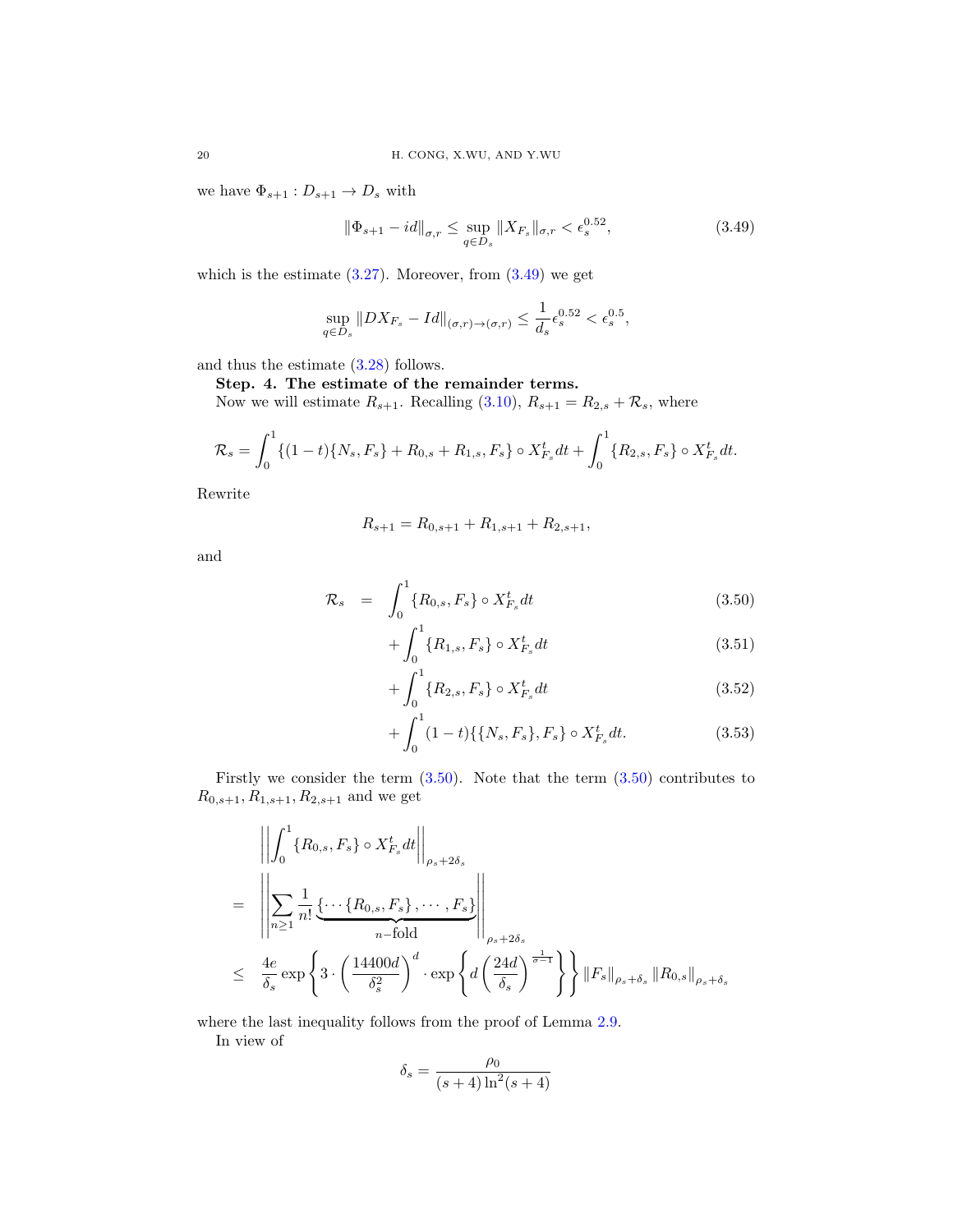and by  $(4.7)$ , there exists a constant  $C(d)$  depending on d only such that

$$
\frac{4e}{\delta_s} \exp\left\{3 \cdot \left(\frac{14400d}{\delta_s^2}\right)^d \cdot \exp\left\{d\left(\frac{24d}{\delta_s}\right)^{\frac{1}{\sigma-1}}\right\}\right\}
$$
\n
$$
\leq \exp\left\{\exp\left\{C(d)\left((s+4)\ln^2(s+4)\right)^{\frac{1}{\sigma-1}}\right\}\right\}
$$
\n
$$
\leq \exp\left\{0.01 \cdot \left|\ln \epsilon_0\right| \cdot \exp\left\{s \ln \frac{3}{2}\right\}\right\} = \epsilon_s^{-0.01},\tag{3.54}
$$

where the last inequality is based on  $\sigma > 2$  and  $\epsilon_0$  is very small depend on d. Using [\(3.21\)](#page-14-3), [\(3.47\)](#page-18-6) and [\(3.54\)](#page-19-2), one has

<span id="page-20-0"></span>
$$
\left| \left| \int_{0}^{1} \{ R_{0,s}, F_s \} \circ X_{F_s}^t dt \right| \right|_{\rho_s + 2\delta_s} \leq \epsilon_s^{1.54}.
$$
 (3.55)

Following the proof of  $(3.54)$ , we have

<span id="page-20-1"></span>
$$
\exp\left\{10d\left(\frac{10}{\delta_s}\right)^{\frac{1}{\sigma-1}} \cdot \exp\left\{\left(\frac{10}{\delta_s}\right)^{\frac{1}{\sigma}}\right\}\right\} \le \epsilon_s^{-0.01}.\tag{3.56}
$$

Consequently from  $(3.14)$ ,  $(3.55)$  and  $(3.56)$ , one has

<span id="page-20-3"></span>
$$
\left| \left| \int_{0}^{1} \{ R_{0,s}, F_s \} \circ X_{F_s}^t dt \right| \right|_{\rho_s + 3\delta_s}^{+} \leq \epsilon_s^{1.53}.
$$
 (3.57)

Secondly, we consider the term  $(3.51)$  and write

<span id="page-20-2"></span>
$$
(3.51) = \sum_{n\geq 1} \frac{1}{n!} \underbrace{\{\cdots \{R_{1,s}, F_s\}, F_s, \cdots, F_s\}}_{n-\text{fold}}
$$

$$
= \sum_{n\geq 1} \frac{1}{n!} \underbrace{\{\cdots \{R_{1,s}, F_{0,s}\}, F_s, \cdots, F_s\}}_{(n-1)-\text{fold}}
$$
(3.58)

$$
+\{R_{1,s}, F_{1,s}\}\tag{3.59}
$$

$$
+\sum_{n\geq 2} \frac{1}{n!} \underbrace{\{\cdots \{R_{1,s}, F_{1,s}\}, F_s, \cdots, F_s\}}_{(n-1)-\text{fold}}.\tag{3.60}
$$

Note that [\(3.58\)](#page-20-2) and [\(3.60\)](#page-20-2) contribute to  $R_{0+}$ ,  $R_{1+}$ ,  $R_{2+}$ , and [\(3.59\)](#page-20-2) contributes to  $R_{1+}, R_{2+}$ . Moreover, following the proof of  $(3.57)$ , one has

$$
\left\| (3.58) \right\|_{\rho_s + 3\delta_s}^+ , \left\| (3.60) \right\|_{\rho_s + 3\delta_s}^+ \leq \epsilon_s^{1.53}, \tag{3.61}
$$

$$
||(3.59)||_{\rho_s+3\delta_s}^+ \leq \epsilon_s^{1.1}.
$$
\n(3.62)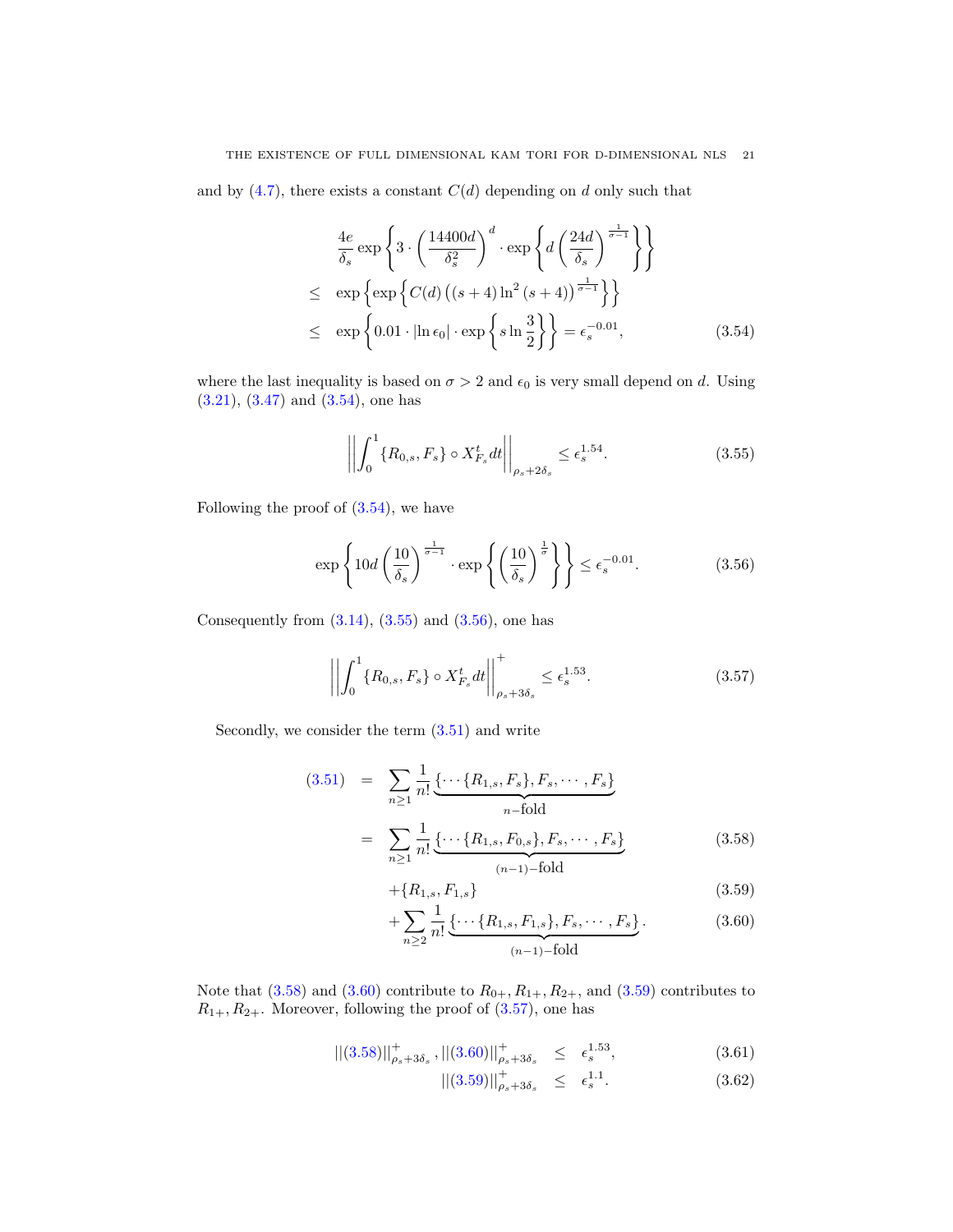Thirdly, we consider the term [\(3.52\)](#page-19-1) and write

<span id="page-21-0"></span>
$$
(3.52) = \sum_{n\geq 1} \frac{1}{n!} \underbrace{\{\cdots \{R_{2,s}, F_s\}, F_s, \cdots, F_s\}}_{n-\text{fold}}
$$

$$
= \{R_{2,s}, F_{0,s}\}
$$
(3.63)

$$
+\{R_{2,s}, F_{1,s}\}\tag{3.64}
$$

$$
+\sum_{n\geq 2} \frac{1}{n!} \underbrace{\{\cdots \{R_{2,s}, F_{0,s}\}, F_s, \cdots, F_s\}}_{(n-1)-\text{fold}}
$$
 (3.65)

$$
+\{\{R_{1,s}, F_{1,s}\}, F_s\}\tag{3.66}
$$

$$
+\sum_{n\geq 3} \frac{1}{n!} \underbrace{\{\cdots \{R_{2,s}, F_{1,s}\}, F_s, \cdots, F_s\}}_{(n-1)-\text{fold}}.\tag{3.67}
$$

Note that  $(3.63)$  and  $(3.66)$  contribute to  $R_{1+}$ ,  $R_{2+}$ ,  $(3.65)$  and  $(3.67)$  contribute to  $R_{0+}, R_{1+}, R_{2+}, \text{ and } (3.64)$  $R_{0+}, R_{1+}, R_{2+}, \text{ and } (3.64)$  contributes to  $R_{2+}.$ 

Similarly, one has

$$
\| (3.63) \|_{\rho_s + 3\delta_s}^+, \| (3.66) \|_{\rho_s + 3\delta_s}^+ \le \epsilon_s^{0.93}, \tag{3.68}
$$

$$
\left\| (3.65) \right\|_{\rho_s + 3\delta_s}^+ , \left\| (3.67) \right\|_{\rho_s + 3\delta_s}^+ \leq \epsilon_s^{1.53} \tag{3.69}
$$

and

$$
||(3.64)||_{\rho_s+3\delta_s}^+ \le \epsilon_s^{0.5}.
$$
\n(3.70)

Finally, we consider the term [\(3.53\)](#page-19-1) and write

<span id="page-21-1"></span>
$$
(3.53) = \sum_{n\geq 2} \frac{1}{n!} \underbrace{\{\cdots \{N_s, F_s\}, F_s, \cdots, F_s\}}_{n-\text{fold}}
$$

$$
= \sum_{n\geq 2} \frac{1}{n!} \underbrace{\{\cdots \{-R_{0,s} - R_{1,s} + [R_{0,s}] + [R_{1,s}]\}, F, \cdots, F\}}_{(n-1)-\text{fold}}
$$
(in view of (3.4))

$$
= \sum_{n\geq 2} \frac{1}{n!} \underbrace{\{\cdots \{-R_{0,s} + [R_{0,s}], F_s\}, F_s, \cdots, F_s\}}_{(n-1)-\text{fold}}
$$
\n(3.71)

$$
+\sum_{n\geq 2} \frac{1}{n!} \underbrace{\{\cdots \{-R_{1,s} + [R_{1,s}], F_{0,s}\}, F_s, \cdots, F_s\}}_{(n-2)-\text{fold}}
$$
\n(3.72)

$$
+\{-R_{1,s} + [R_{1,s}], F_{1,s}\}\tag{3.73}
$$

$$
+\sum_{n\geq 3} \frac{1}{n!} \underbrace{\{\cdots \{-R_{1,s}+[R_{1,s}],F_{1,s}\},F_s,\cdots,F_s\}}_{(n-1)-\text{fold}}.\tag{3.74}
$$

Note that [\(3.71\)](#page-21-1), [\(3.72\)](#page-21-1) and [\(3.74\)](#page-21-1) contribute to  $R_{0+}$ ,  $R_{1+}$ ,  $R_{2+}$ , and [\(3.73\)](#page-21-1) contributes to  $R_{1+}$ ,  $R_{2+}$ . Moreover, one has

$$
\left\| (3.71) \right\|_{\rho_s + 3\delta_s}^+, \left\| (3.72) \right\|_{\rho_s + 3\delta_s}^+, \left\| (3.74) \right\|_{\rho_s + 3\delta_s}^+ \le \epsilon_s^{1.53} \tag{3.75}
$$

and

$$
||(3.73)||_{\rho_s+3\delta_s}^+ \le \epsilon_s^{0.93}.\tag{3.76}
$$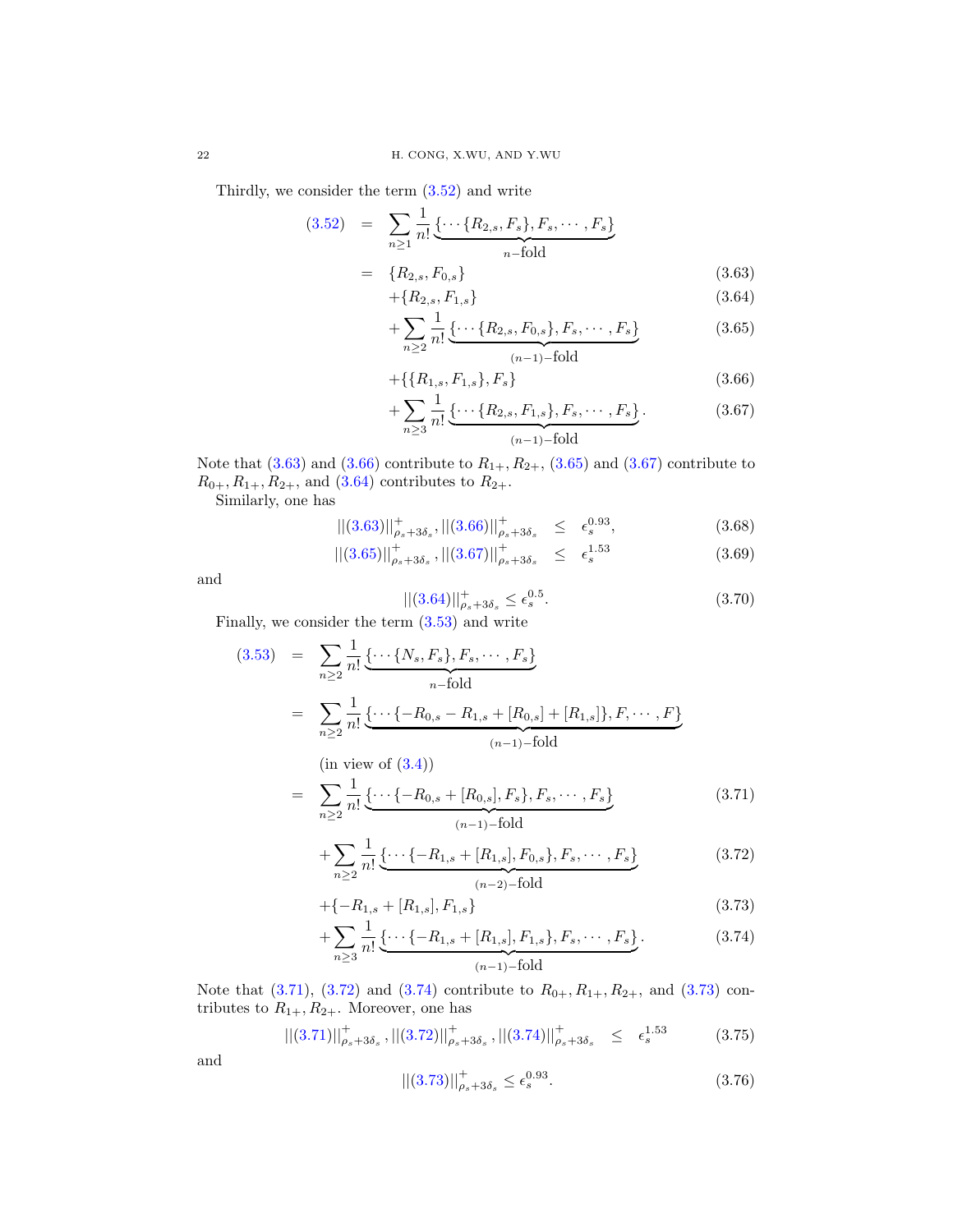Consequently we get

$$
||R_{0,s+1}||_{\rho_{s+1}}^+ \le 10\epsilon_s^{1.53} \le \epsilon_{s+1},
$$
  

$$
||R_{1,s+1}||_{\rho_{s+1}}^+ \le 10\epsilon_s^{0.93} \le \epsilon_{s+1}^{0.6}
$$

and

$$
||R_{2,s+1}||_{\rho_{s+1}}^{+} \le (1+d_s)\epsilon_0 + \epsilon_s^{0.5} \le (1+d_{s+1})\epsilon_0,
$$

which are just the assumptions  $(3.21)-(3.23)$  $(3.21)-(3.23)$  $(3.21)-(3.23)$  at stage  $s + 1$ .

### Step. 5.  $(\rho_s + 2\delta_s)$ -Töplitz-Lipschitz property of the solution of homological equation

Recall the solutions of homological equation are given in [\(3.2\)](#page-12-1) and [\(3.3\)](#page-12-1). Without loss of generality, it suffices to prove that given any  $\mathbf{n}, \mathbf{m}, \mathbf{l} \in \mathbb{Z}^d$  and  $t \in \mathbb{Z}$  the following limit exists

$$
\lim_{t \to \infty} \frac{\partial^2 F_{0,s}}{\partial q_{\mathbf{n}+t\mathbf{l}} \partial \bar{q}_{\mathbf{m}+t\mathbf{l}}}
$$

and there exists  $K_{s+1}$  such that when  $|t| > K_{s+1}$ 

<span id="page-22-3"></span>
$$
\left\| \frac{\partial^2 F_{0,s}}{\partial q_{\mathbf{n}+t\mathbf{l}} \partial \bar{q}_{\mathbf{m}-t\mathbf{l}}} - \lim_{t \to \infty} \frac{\partial^2 F_{0,s}}{\partial q_{\mathbf{n}+t\mathbf{l}} \partial \bar{q}_{\mathbf{m}-t\mathbf{l}}} \right\|_{\rho_s + 2\delta_s}^* \le \frac{\epsilon_s^{0.95}}{|t|}.
$$
 (3.77)

For any  $a, k, k' \in \mathbb{N}^{\mathbb{Z}^d}$ , we suppose that

$$
\prod_{i\geq 3} \lfloor \mathbf{n}^*_i(a,k,k') \rfloor \leq \epsilon_s^{-0.01},
$$

which follows the proof of  $(3.39)$ .

Note that if

<span id="page-22-0"></span>
$$
|t| \ge 2\left(\epsilon_s^{-0.02} + \|\mathbf{n}\|^2 + \|\mathbf{m}\|^2\right),\tag{3.78}
$$

then one has

$$
\lfloor \mathbf{n} + t \mathbf{l} \rfloor, \lfloor \mathbf{m} + t \mathbf{l} \rfloor > \epsilon_s^{-0.01} \ge \lfloor \mathbf{n}_3^*(a, k, k') \rfloor.
$$

In view of momentum conservation  $(2.3)$ , we have

$$
\frac{\partial^2 \mathcal{M}_{akk'}}{\partial q_{\mathbf{n}+tl} \partial \bar{q}_{\mathbf{m}-tl}} = 0
$$

unless

$$
k_{\mathbf{n}+t\mathbf{l}} = k'_{\mathbf{m}+t\mathbf{l}} = 1.
$$

Here we assume that

$$
\mathbf{n} + t\mathbf{l} = \mathbf{n}_1^*(a, k, k'), \qquad \mathbf{m} + t\mathbf{l} = \mathbf{n}_2^*(a, k, k').
$$

Furthermore, we have

<span id="page-22-1"></span>
$$
\|\mathbf{n} + t\mathbf{l}\|^2 - \|\mathbf{m} + t\mathbf{l}\|^2 = 2t(\mathbf{n} - \mathbf{m}) \cdot \mathbf{l} + \|\mathbf{n}\|^2 - \|\mathbf{m}\|^2. \tag{3.79}
$$

Case 1.

$$
(\mathbf{n}-\mathbf{m})\cdot\mathbf{l}\neq 0.
$$

In view of  $(3.78)$  and  $(3.79)$ , one has

<span id="page-22-2"></span>
$$
\sum_{\mathbf{j}\in\mathbb{Z}^d} \left( k_\mathbf{j} - k_\mathbf{j}' \right) \left( \|\mathbf{j}\|^2 + \widetilde{V}_{\mathbf{j},s} \right) \ge |t|. \tag{3.80}
$$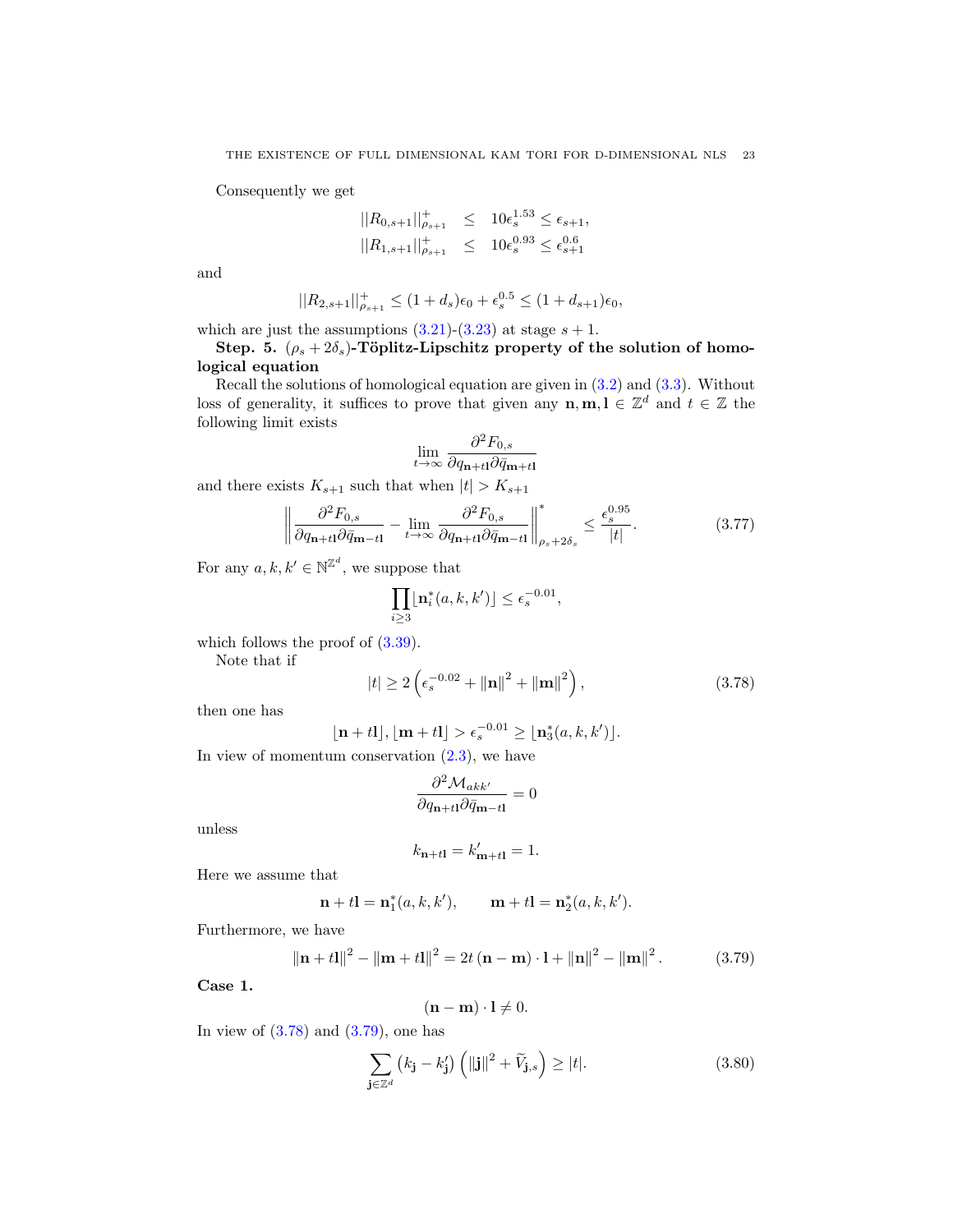Following the proof of  $(3.54)$ , one gets

<span id="page-23-0"></span>
$$
\left(\frac{12}{e\delta_s}\right)^2 \cdot \exp\left\{ \left(\frac{3600d}{\delta_s^2}\right)^d \cdot \exp\left\{ d\left(\frac{12d}{\delta_s}\right)^{\frac{1}{\sigma-1}} \right\} \right\} \le \epsilon_s^{-0.01}.\tag{3.81}
$$

Then we have

$$
\begin{split}\n&\quad = \left\| \frac{\partial^2}{\partial q_{\mathbf{n}+t\mathbf{l}} \partial \bar{q}_{\mathbf{m}-t\mathbf{l}}} \left( \sum_{a,k,k' \in \mathbb{N}^{\mathbb{Z}^d}} F_{akk'} \mathcal{M}_{akk'} \right) \right\|_{\rho_s + 2\delta_s}^* \\
&= \left\| \sum_{a,k,k' \in \mathbb{N}^{\mathbb{Z}^d}} \frac{R_{akk'}}{\sum_{\mathbf{j} \in \mathbb{Z}^d} \left( k_{\mathbf{j}} - k_{\mathbf{j}}' \right) \left( ||\mathbf{j}||^2 + \widetilde{V}_{\mathbf{j}} \right)} \cdot \frac{\partial^2 \mathcal{M}_{akk'}}{\partial q_{\mathbf{n}+t\mathbf{l}} \partial \bar{q}_{\mathbf{m}+t\mathbf{l}}} \right\|_{\rho_s + 2\delta_s}^* \\
&\leq \frac{\|R_0\|_{\rho_s + 2\delta_s}^*}{|t|} \qquad \text{(by (3.80))} \\
&\leq \frac{\epsilon_s^{-0.01} \|R_0\|_{\rho_s + \delta_s}}{|t|} \qquad \text{(by (2.26) in Lemma 2.6 and (3.81))} \\
&\leq \frac{\epsilon_s^{0.98}}{|t|},\n\end{split}
$$

where the last inequality uses  $(3.15)$  and  $(3.21)$ .

Hence one has

$$
\lim_{t \to \infty} \frac{\partial^2 F_{0,s}}{\partial q_{\mathbf{n}+t1} \partial \bar{q}_{\mathbf{m}-t1}} = 0
$$

and

$$
\left\|\frac{\partial^2 F_{0,s}}{\partial q_{\mathbf{n}+t1}\partial\bar q_{\mathbf{m}-t1}}-\lim_{t\to\infty}\frac{\partial^2 F_{0,s}}{\partial q_{\mathbf{n}+t1}\partial\bar q_{\mathbf{m}-t1}}\right\|^*_{\rho_s+2\delta_s}\leq \frac{\epsilon_s^{0.98}}{|t|}.
$$

Case 2.

$$
(\mathbf{n}-\mathbf{m})\cdot\mathbf{l}=0.
$$

In view of  $(3.79)$ , one has

$$
\lim_{t \to \infty} \sum_{\mathbf{j} \in \mathbb{Z}^d} (k_{\mathbf{j}} - k_{\mathbf{j}}') \left( \|\mathbf{j}\|^2 + \widetilde{V}_{\mathbf{j},s} \right)
$$
\n
$$
= \sum_{\substack{\mathbf{j} \in \mathbb{Z}^d \\ \mathbf{j} \neq \mathbf{n} + t\mathbf{1}, \mathbf{m} + t\mathbf{l}}} (k_{\mathbf{j}} - k_{\mathbf{j}}') \left( \|\mathbf{j}\|^2 + \widetilde{V}_{\mathbf{j},s} \right) + \|\mathbf{n}\|^2 - \|\mathbf{m}\|^2
$$
\n
$$
:= \mathcal{A}^{-1}
$$

and then

$$
\lim_{t \to \infty} F_{akk'} = \mathcal{A} \cdot \lim_{t \to \infty} R_{akk'}.
$$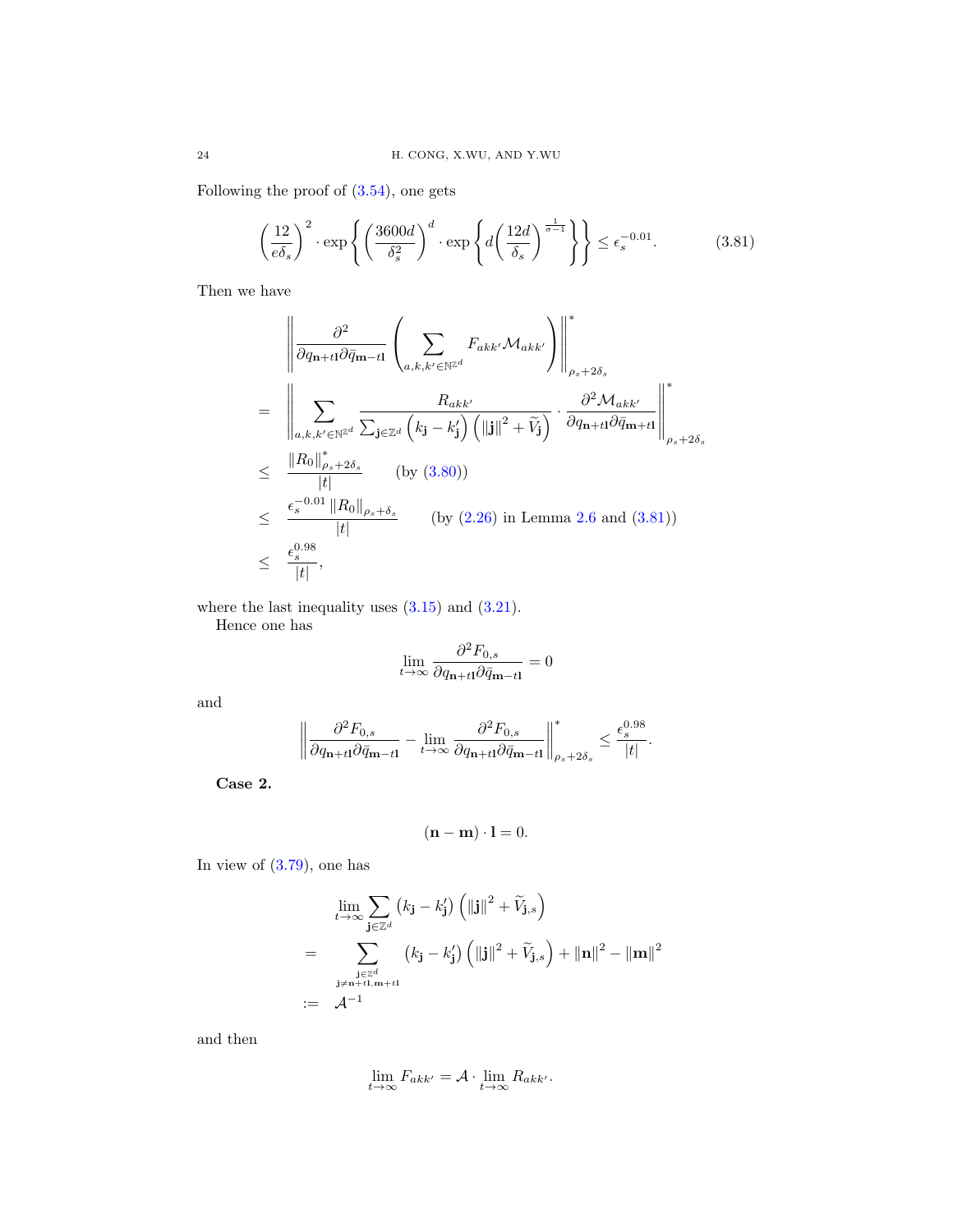Furthermore, we have

$$
\begin{split}\n&\left|F_{akk'} - \lim_{t \to \infty} F_{akk'}\right| \\
&\leq \left| \left( \frac{1}{\sum_{\mathbf{j} \in \mathbb{Z}^d} (k_{\mathbf{j}} - k_{\mathbf{j}}') (||\mathbf{j}||^2 + \widetilde{V}_{\mathbf{j},s})} - \mathcal{A} \right) R_{akk'} \right| \\
&+ \left| \left( \frac{1}{\sum_{\mathbf{j} \in \mathbb{Z}^d} (k_{\mathbf{j}} - k_{\mathbf{j}}') (||\mathbf{j}||^2 + \widetilde{V}_{\mathbf{j},s})} \right) \left( R_{akk'} - \lim_{t \to \infty} R_{akk'} \right) \right| \\
&= \left| \frac{\left( \widehat{V}_{\mathbf{n}+t\mathbf{l},s} - \widehat{V}_{\mathbf{m}+t\mathbf{l},s} \right) R_{akk'}}{\left( \sum_{\mathbf{j} \in \mathbb{Z}^d} (k_{\mathbf{j}} - k_{\mathbf{j}}') (||\mathbf{j}||^2 + \widetilde{V}_{\mathbf{j},s}) \right)^2} \right| \\
&+ \left| \left( \frac{1}{\sum_{\mathbf{j} \in \mathbb{Z}^d} (k_{\mathbf{j}} - k_{\mathbf{j}}') (||\mathbf{j}||^2 + \widetilde{V}_{\mathbf{j},s})} \right) \left( R_{akk'} - \lim_{t \to \infty} R_{akk'} \right) \right|.\n\end{split}
$$

In view of  $(3.19)$ , one has

<span id="page-24-0"></span>
$$
\left|\widehat{V}_{\mathbf{n}+t\mathbf{l},s} - \widehat{V}_{\mathbf{m}+t\mathbf{l},s}\right| \le \frac{4}{|t|}.\tag{3.82}
$$

Using  $(3.43)$  and  $(3.82)$  one gets

<span id="page-24-1"></span>
$$
\left| \frac{\left(\widehat{V}_{\mathbf{n}+t\mathbf{l},s} - \widehat{V}_{\mathbf{m}+t\mathbf{l},s}\right) R_{akk'}}{\left(\sum_{\mathbf{j} \in \mathbb{Z}^d} (k_{\mathbf{j}} - k_{\mathbf{j}}') (\|\mathbf{j}\|^2 + \widetilde{V}_{\mathbf{j},s})\right)^2} \right| \le \frac{4\epsilon_s^{-0.02} |R_{akk'}|}{|t|}.
$$
 (3.83)

By  $(3.43)$  again, we have

<span id="page-24-2"></span>
$$
\left| \left( \frac{1}{\sum_{\mathbf{j} \in \mathbb{Z}^d} (k_{\mathbf{j}} - k_{\mathbf{j}}') (\|\mathbf{j}\|^2 + \widetilde{V}_{\mathbf{j},s})} \right) \left( R_{akk'} - \lim_{t \to \infty} R_{akk'} \right) \right| \le \epsilon_s^{-0.01} \left| R_{akk'} - \lim_{t \to \infty} R_{akk'} \right|.
$$
\n(3.84)

Using  $(3.24)$ ,  $(3.83)$  and  $(3.84)$ , we obtain

<span id="page-24-3"></span>
$$
\left\|\frac{\partial^2 F_{0,s}}{\partial q_{\mathbf{n}+t1}\partial\bar{q}_{\mathbf{m}-t1}}-\lim_{t\to\infty}\frac{\partial^2 F_{0,s}}{\partial q_{\mathbf{n}+t1}\partial\bar{q}_{\mathbf{m}-t1}}\right\|^*_{\rho_s+2\delta_s}\leq \frac{\epsilon_s^{0.95}}{|t|}.
$$

Finally, we point out that in view of momentum conservation [\(2.3\)](#page-5-0), one has

$$
\frac{\partial^2 \mathcal{M}_{akk'}}{\partial q_{\mathbf{n}+t\mathbf{l}} \partial \bar{q}_{\mathbf{m}+t\mathbf{l}}} = 0, \tag{3.85}
$$

if

$$
\|\mathbf{n} - \mathbf{m}\| \ge \epsilon_s^{-0.01} + 1. \tag{3.86}
$$

# Step 6.  $\rho_{s+1}$ –Töplitz-Lipschitz property of the remainder term

It suffices to prove that  ${F_{0,s}, R_{0,s}}$  satisfies  $\rho_{s+1}$ –Töplitz-Lipschitz property. For simplicity, we write  $F_{0,s} := F$  and  $R_{0,s} := R$ .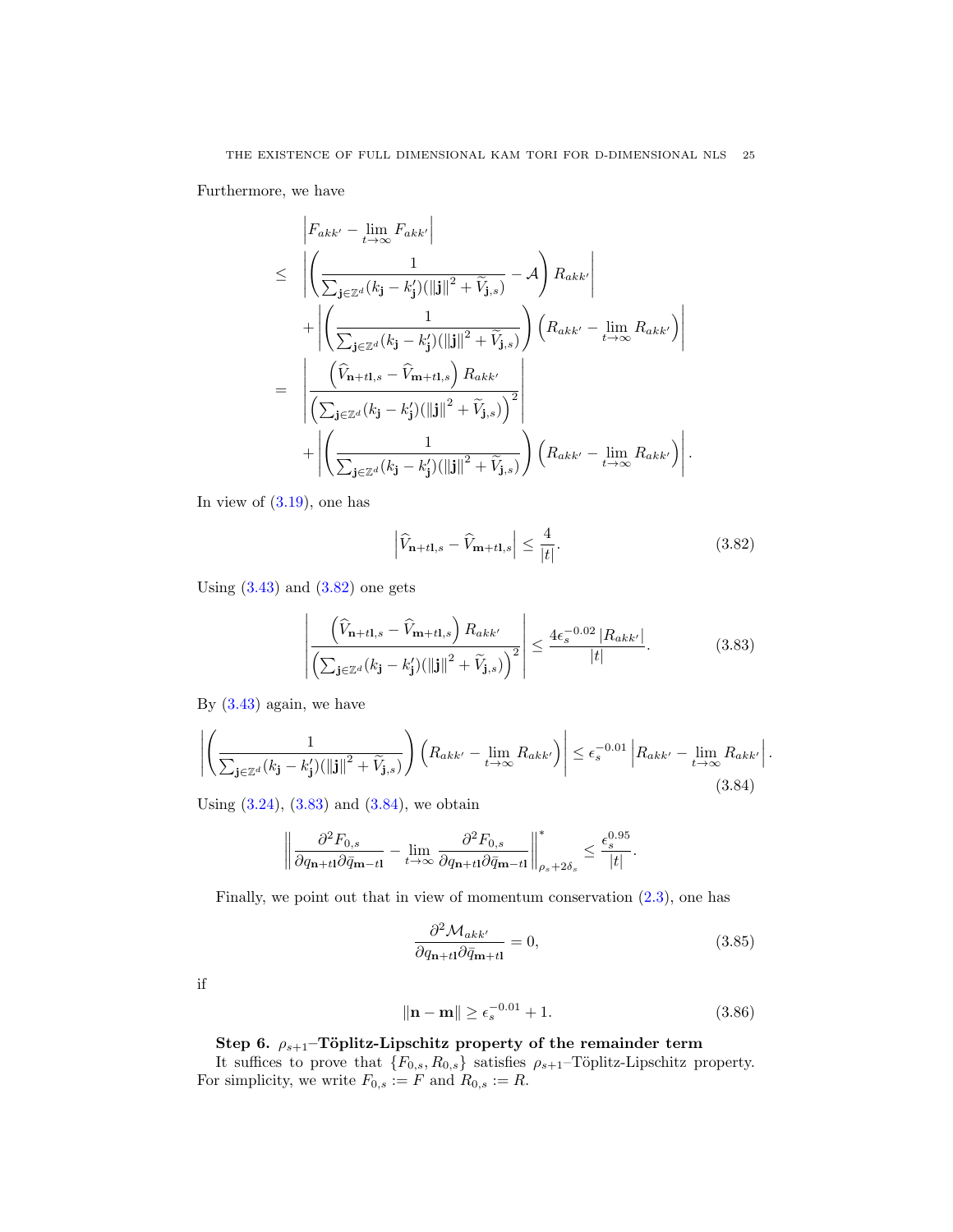Given any  $\mathbf{n}, \mathbf{m}.\mathbf{l} \in \mathbb{Z}^d$  and  $t \in \mathbb{Z}$ , one has

<span id="page-25-0"></span>
$$
\frac{\partial^2 \{F, R\}}{\partial q_{\mathbf{n}+t1} \partial \bar{q}_{\mathbf{m}+t1}} = \frac{\partial^2 \sum_{\mathbf{j} \in \mathbb{Z}^d} \left( \frac{\partial F}{\partial q_{\mathbf{j}}} \frac{\partial R}{\partial \bar{q}_{\mathbf{j}}} - \frac{\partial F}{\partial \bar{q}_{\mathbf{j}}} \frac{\partial R}{\partial q_{\mathbf{j}}} \right)}{\partial q_{\mathbf{n}+t1} \partial \bar{q}_{\mathbf{m}+t1}} \n= \sum_{\mathbf{j} \in \mathbb{Z}^d} \left( \frac{\partial^2 F}{\partial \bar{q}_{\mathbf{m}+t1} \partial q_{\mathbf{j}+t1}} \cdot \frac{\partial^2 R}{\partial \bar{q}_{\mathbf{j}+t1} \partial q_{\mathbf{n}+t1}} \right)
$$
\n(3.87)

$$
+\sum_{\mathbf{j}\in\mathbb{Z}^d} \left( \frac{\partial^2 F}{\partial q_{\mathbf{n}+t1}\partial q_{\mathbf{j}-t1}} \cdot \frac{\partial^2 R}{\partial \bar{q}_{\mathbf{j}-t1}\partial \bar{q}_{\mathbf{m}+t1}} \right) \tag{3.88}
$$

$$
-\sum_{\mathbf{j}\in\mathbb{Z}^d} \left( \frac{\partial^2 F}{\partial \bar{q}_{\mathbf{m}+t1} \partial \bar{q}_{\mathbf{j}-t1}} \cdot \frac{\partial^2 R}{\partial q_{\mathbf{j}-t1} \partial q_{\mathbf{n}+t1}} \right) \tag{3.89}
$$

$$
-\sum_{\mathbf{j}\in\mathbb{Z}^d} \left( \frac{\partial^2 F}{\partial q_{\mathbf{n}+t\mathbf{l}}\partial \bar{q}_{\mathbf{j}+t\mathbf{l}}} \cdot \frac{\partial^2 R}{\partial q_{\mathbf{j}+t\mathbf{l}}\partial \bar{q}_{\mathbf{m}+t\mathbf{l}}} \right) \tag{3.90}
$$

$$
+\sum_{\mathbf{j}\in\mathbb{Z}^d} \left( \frac{\partial^3 F}{\partial q_{\mathbf{n}+t\mathbf{l}}\partial \bar{q}_{\mathbf{m}+t\mathbf{l}}\partial q_{\mathbf{j}}} \cdot \frac{\partial R}{\partial \bar{q}_{\mathbf{j}}} \right) \tag{3.91}
$$

$$
+\sum_{\mathbf{j}\in\mathbb{Z}^d} \left(\frac{\partial F}{\partial q_{\mathbf{j}}} \cdot \frac{\partial^3 R}{\partial \bar{q}_{\mathbf{j}} \partial q_{\mathbf{n}+t\mathbf{l}} \partial \bar{q}_{\mathbf{m}+t\mathbf{l}}}\right) \tag{3.92}
$$

$$
-\sum_{\mathbf{j}\in\mathbb{Z}^d} \left( \frac{\partial F}{\partial \bar{q}_{\mathbf{j}}} \cdot \frac{\partial^3 R}{\partial q_{\mathbf{j}} \partial q_{\mathbf{n}+t1} \partial \bar{q}_{\mathbf{m}+t1}} \right) \tag{3.93}
$$

$$
-\sum_{\mathbf{j}\in\mathbb{Z}^d} \left( \frac{\partial^3 F}{\partial q_{\mathbf{n}+t1} \partial \bar{q}_{\mathbf{m}+t1} \partial \bar{q}_{\mathbf{j}}} \cdot \frac{\partial R}{\partial q_{\mathbf{j}}} \right). \tag{3.94}
$$

Without loss of generality we only need to show the terms [\(3.87\)](#page-25-0) and [\(3.91\)](#page-25-0) satisfies  $\rho_{s+1}$ –Töplitz-Lipschitz property.

Now we will consider  $(3.87)$  firstly. In view of  $(3.85)$ , one has

<span id="page-25-1"></span>
$$
\|\mathbf{m} - \mathbf{j}\| \le \epsilon_s^{-0.01} \qquad \text{and} \qquad \|\mathbf{n} - \mathbf{j}\| \le \epsilon_s^{-0.01}, \tag{3.95}
$$

otherwise

<span id="page-25-2"></span>
$$
\frac{\partial^2 F}{\partial \bar{q}_{m+t1} \partial q_{\mathbf{j}+t1}} \cdot \frac{\partial^2 R}{\partial \bar{q}_{\mathbf{j}+t1} \partial q_{\mathbf{n}+t1}} = 0. \tag{3.96}
$$

Denote that

$$
\lim_{t \to \infty} \frac{\partial^2 F}{\partial \bar{q}_{m+t1} \partial q_{\mathbf{j}+t1}} = F_{\mathbf{j}m}^{11}, \qquad \lim_{t \to \infty} \frac{\partial^2 R}{\partial q_{\mathbf{n}+t1} \partial \bar{q}_{\mathbf{j}+t1}} = R_{\mathbf{n} \mathbf{j}}^{11}.
$$

Then one has

<span id="page-25-3"></span>
$$
\lim_{t \to \infty} \sum_{\mathbf{j} \in \mathbb{Z}^d} \left( \frac{\partial^2 F}{\partial \bar{q}_{\mathbf{m}+t\mathbf{l}} \partial q_{\mathbf{j}+t\mathbf{l}}} \cdot \frac{\partial^2 R}{\partial \bar{q}_{\mathbf{j}+t\mathbf{l}} \partial q_{\mathbf{n}+t\mathbf{l}}} \right) = \sum_{\substack{\mathbf{j} \in \mathbb{Z}^d \\ (3.95) \; satisfies}} F_{\mathbf{jm}}^{11} R_{\mathbf{n}\mathbf{j}}^{11}. \tag{3.97}
$$

Next we will estimate

<span id="page-25-4"></span>
$$
\sum_{\mathbf{j}\in\mathbb{Z}^d} \left( \frac{\partial^2 F}{\partial \bar{q}_{\mathbf{m}+t\mathbf{l}}\partial q_{\mathbf{j}+t\mathbf{l}}} \cdot \frac{\partial^2 R}{\partial \bar{q}_{\mathbf{j}+t\mathbf{l}}\partial q_{\mathbf{n}+t\mathbf{l}}} \right) - \lim_{t\to\infty} \sum_{\mathbf{j}\in\mathbb{Z}^d} \left( \frac{\partial^2 F}{\partial \bar{q}_{\mathbf{m}+t\mathbf{l}}\partial q_{\mathbf{j}+t\mathbf{l}}} \cdot \frac{\partial^2 R}{\partial \bar{q}_{\mathbf{j}+t\mathbf{l}}\partial q_{\mathbf{n}+t\mathbf{l}}} \right). \tag{3.98}
$$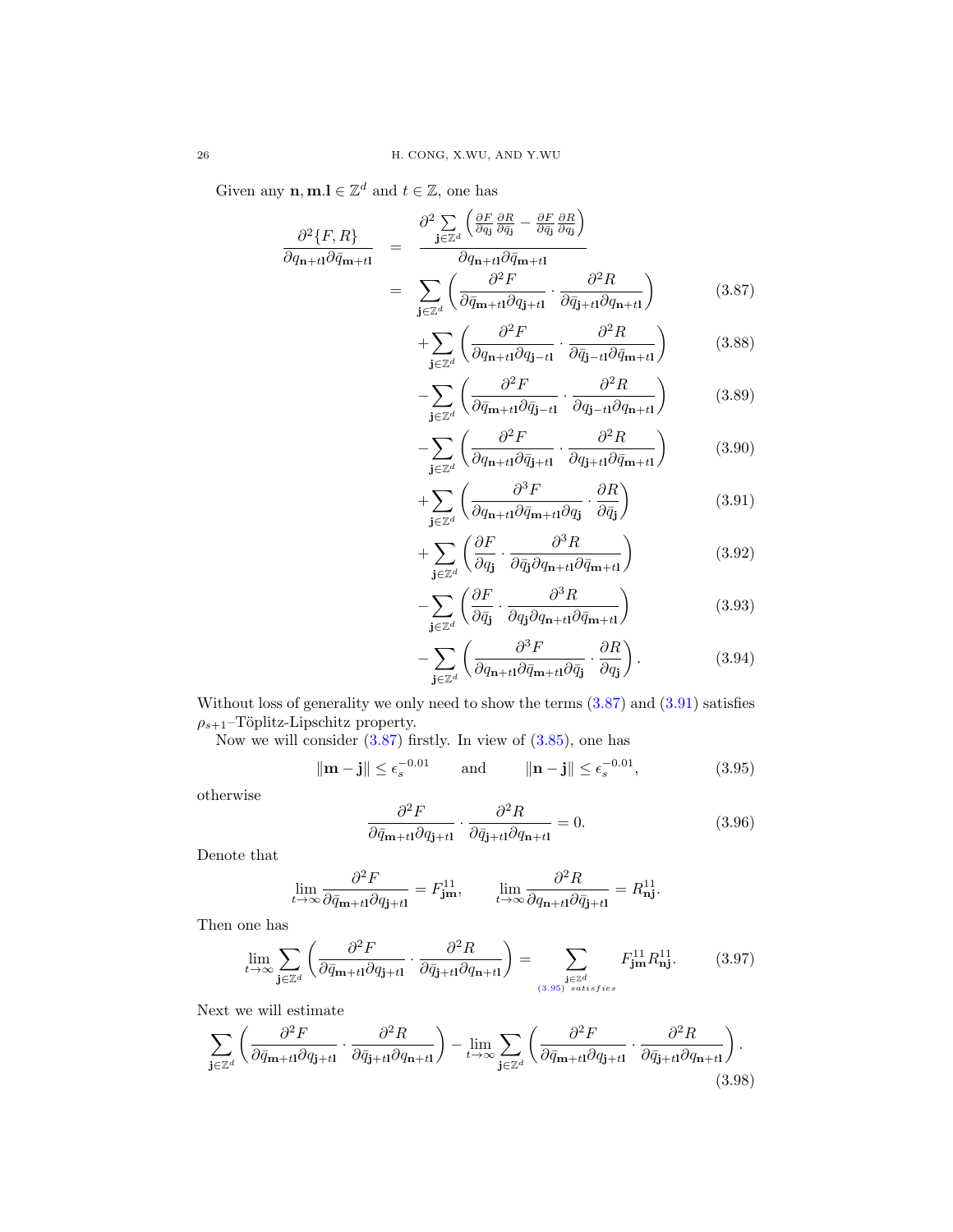In view of  $(3.96)$  and  $(3.97)$ , one has

$$
\| (3.98)\|_{\rho_{s+1}}^* = \left\| \sum_{\substack{\mathbf{j} \in \mathbb{Z}^d \\ (\mathbf{3.95}) \ satisfies}} \left( \frac{\partial^2 F}{\partial \bar{q}_{\mathbf{m}+t1} \partial q_{\mathbf{j}+t1}} \cdot \frac{\partial^2 R}{\partial \bar{q}_{\mathbf{j}+t1} \partial q_{\mathbf{n}+t1}} - F_{\mathbf{j}\mathbf{m}}^{11} R_{\mathbf{n}\mathbf{j}}^{11} \right) \right\|_{\rho_{s+1}}^*
$$
  
\n
$$
\leq \left\| \sum_{\substack{\mathbf{j} \in \mathbb{Z}^d \\ (\mathbf{3.95}) \ satisfies}} \left( \frac{\partial^2 F}{\partial \bar{q}_{\mathbf{m}+t1} \partial q_{\mathbf{j}+t1}} - F_{\mathbf{j}\mathbf{m}}^{11} \right) R_{\mathbf{n}\mathbf{j}}^{11} \right\|_{\rho_{s+1}}^*
$$
  
\n
$$
\leq \sum_{\substack{\mathbf{j} \in \mathbb{Z}^d \\ (\mathbf{3.95}) \ satisfies}} \left\| \frac{\partial^2 F}{\partial \bar{q}_{\mathbf{m}+t1} \partial q_{\mathbf{j}+t1}} \cdot \left( \frac{\partial^2 R}{\partial \bar{q}_{\mathbf{j}+t1} \partial q_{\mathbf{n}+t1}} - R_{\mathbf{n}\mathbf{j}}^{11} \right) \right\|_{\rho_{s+1}}^*
$$
  
\n
$$
\leq \sum_{\substack{\mathbf{j} \in \mathbb{Z}^d \\ (\mathbf{3.95}) \ satisfies}} \left\| \frac{\partial^2 F}{\partial \bar{q}_{\mathbf{m}+t1} \partial q_{\mathbf{j}+t1}} - F_{\mathbf{j}\mathbf{m}}^{11} \right\|_{\rho_{s+1}}^*
$$
  
\n
$$
+ \sum_{\substack{\mathbf{j} \in \mathbb{Z}^d \\ (\mathbf{3.95}) \ satisfies}} \left\| \frac{\partial^2 F}{\partial \bar{q}_{\mathbf{m}+t1} \partial q_{\mathbf{j}+t1}} \right\|_{\rho_{s+1}}^*
$$
  
\n
$$
\cdot \left\| \frac{\partial^2 R}{\partial \bar{q}_{\mathbf{j}
$$

where the last inequality is based on  $(2.13)$  in Lemma [2.3.](#page-6-9)

On one hand, using [\(3.77\)](#page-22-3) one has

$$
\left\| \frac{\partial^2 F}{\partial \bar{q}_{m+t1} \partial q_{j+t1}} - F_{\rm jm}^{11} \right\|_{\rho_{s+1}}^* \le \frac{\epsilon_s^{0.95}}{|t|} \tag{3.99}
$$

and

$$
\left\| \frac{\partial^2 R}{\partial \bar{q}_{\mathbf{j}+t1} \partial q_{\mathbf{n}+t1}} - R_{\mathbf{n}\mathbf{j}}^{11} \right\|_{\rho_{s+1}}^* \le \frac{\epsilon_s}{|t|}.
$$
 (3.100)

which follows  $(3.24)$  and  $(2.14)$  in Lemma [2.4.](#page-6-10)

On the other hand, using [\(2.26\)](#page-9-2) in Lemma [2.6](#page-9-3) one gets

$$
\left\| \frac{\partial^2 F}{\partial \bar{q}_{m+tl} \partial q_{\mathbf{j}+tl}} \right\|_{\rho_{s+1}}^* \leq \epsilon_s^{0.95}
$$

and

$$
\left\|R^{11}_{\textbf{nj}}\right\|_{\rho_{s+1}}^*\leq \epsilon_s^{0.95},
$$

which follows from

$$
\left\|\frac{\partial^2 R}{\partial q_{\mathbf{n}+t\mathbf{l}}\partial\bar{q}_{\mathbf{j}+t\mathbf{l}}}\right\|_{\rho_{s+1}}^*\leq \epsilon_s^{-0.01}\left\|R\right\|_{\rho_s}\leq \epsilon_s^{0.95}.
$$

Hence, we have

$$
\| (3.98) \|_{\rho_{s+1}}^* \leq \frac{\epsilon_s^{1.90}}{|t|}.
$$

Next we will estimate

<span id="page-26-0"></span>
$$
\sum_{\mathbf{j}\in\mathbb{Z}^d} \left( \frac{\partial^3 F}{\partial q_{\mathbf{n}+t1} \partial \bar{q}_{\mathbf{m}+t1} \partial q_{\mathbf{j}}} \cdot \frac{\partial R}{\partial \bar{q}_{\mathbf{j}}} \right) - \lim_{t \to \infty} \sum_{\mathbf{j}\in\mathbb{Z}^d} \left( \frac{\partial^3 F}{\partial q_{\mathbf{n}+t1} \partial \bar{q}_{\mathbf{m}+t1} \partial q_{\mathbf{j}}} \cdot \frac{\partial R}{\partial \bar{q}_{\mathbf{j}}} \right). \tag{3.101}
$$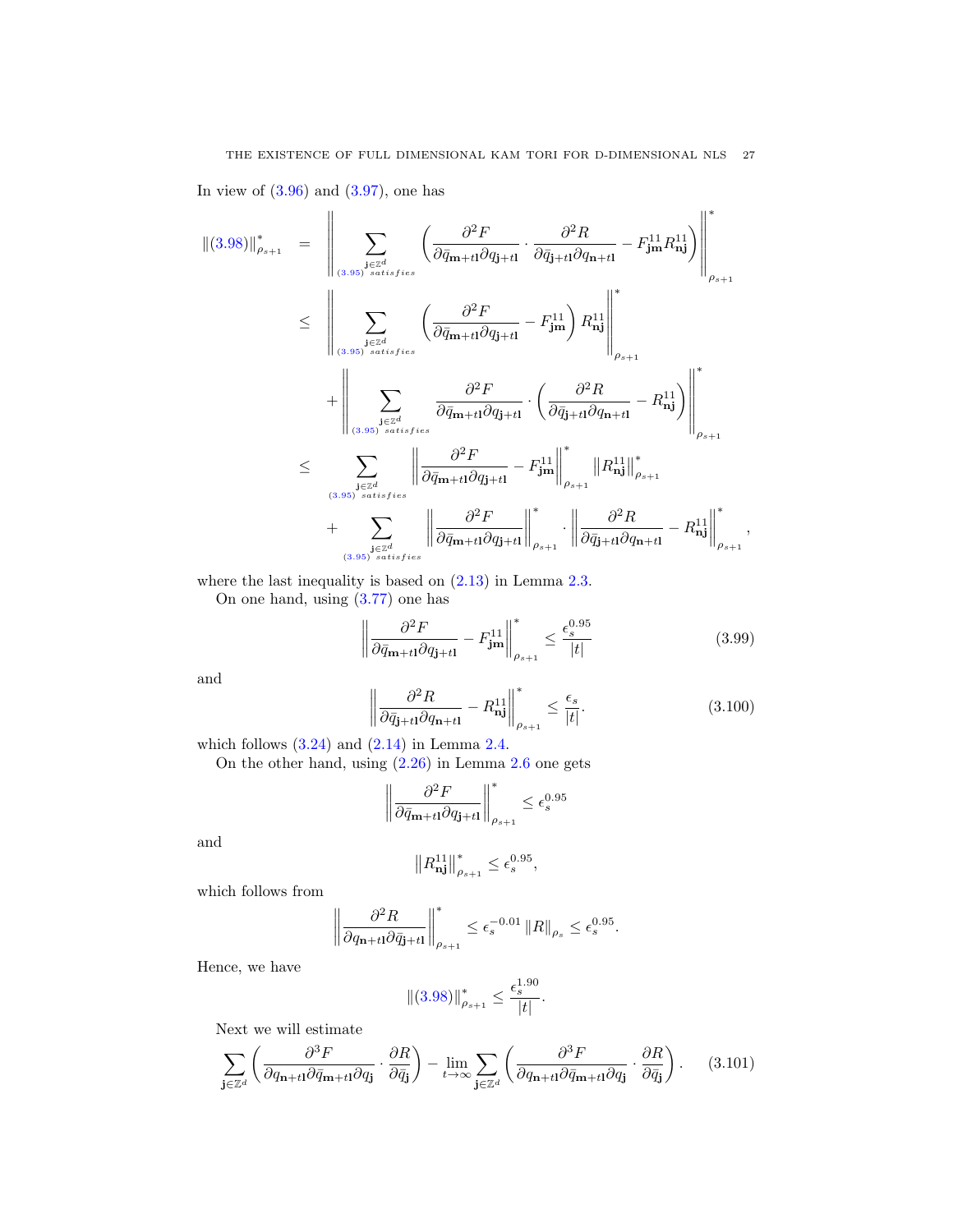Firstly one has

<span id="page-27-0"></span>
$$
\| (3.101) \|_{\rho_{s+1}}^*
$$
\n
$$
= \left\| \sum_{\mathbf{j} \in \mathbb{Z}^d} \left( \frac{\partial \left( \frac{\partial^2 F}{\partial q_{n+t1} \partial \bar{q}_{m+t1}} - F_{\mathbf{n} \mathbf{m}}^{11} \right)}{\partial q_{\mathbf{j}}} \right) \cdot \frac{\partial R}{\partial \bar{q}_{\mathbf{j}}} \right\|_{\rho_{s+1}}^*
$$
\n
$$
\leq \sup_{\mathbf{j} \in \mathbb{Z}^d} \left( \left\| \frac{\partial R}{\partial \bar{q}_{\mathbf{j}}} \cdot e^{\rho_{s+1} \ln^{\sigma} \lfloor \mathbf{j} \rfloor} \right\|_{\rho_{s+1}}^* \right) \times \left( \sum_{\mathbf{j} \in \mathbb{Z}^d} e^{-\rho_{s+1} \ln^{\sigma} \lfloor \mathbf{j} \rfloor} \cdot \left\| \frac{\partial \left( \frac{\partial^2 F}{\partial q_{n+t1} \partial \bar{q}_{m+t1}} - F_{\mathbf{n} \mathbf{m}}^{11} \right)}{\partial q_{\mathbf{j}}} \right\|_{\rho_{s+1}}^* \right), \quad (3.103)
$$

where the last inequality is based on  $(2.13)$ .

On one hand, for any  $\mathbf{j} \in \mathbb{Z}^d$  one gets

$$
\left\| \frac{\partial R}{\partial \bar{q}_{\mathbf{j}}} \cdot e^{\rho_{s+1} \ln^{\sigma}[\mathbf{j}]} \right\|_{\rho_{s+1}}^{*}
$$
\n
$$
= \sup_{\|q\|_{\sigma,\rho_{s+1}} \le 1} \left| \frac{\partial R}{\partial \bar{q}_{\mathbf{j}}} \cdot e^{\rho_{s+1} \ln^{\sigma}[\mathbf{j}]} \right|
$$
\n
$$
\le \sup_{\|q\|_{\sigma,\rho_{s+1}} \le 1} \|X_R\|_{\sigma,\rho_{s+1}}
$$
\n
$$
\le \exp \left\{ 10d \left( \frac{10000d}{\delta_s^2} \right)^d \cdot \exp \left\{ d \left( \frac{20d}{\delta_s} \right)^{\frac{1}{\sigma-1}} \right\} \right\} \|R\|_{\rho_s + 2\delta_s}
$$
\n(in view of (2.15))\n
$$
\le \epsilon_s^{0.95},
$$

where the last inequality is based on  $(3.15)$ ,  $(3.21)$  and  $(3.81)$ . Therefore one has

$$
(3.102) \le \epsilon_s^{0.95}.\tag{3.104}
$$

On the other hand, denote

$$
\frac{\partial^2 F}{\partial q_{\mathbf{n}+t\mathbf{l}}\partial \bar{q}_{\mathbf{m}+t\mathbf{l}}}-F_{\mathbf{n}\mathbf{m}}^{11}=\sum_{a,k,k'\in\mathbb{N}^{\mathbb{Z}^d}}B_{akk'}\prod_{\mathbf{w}\in\mathbb{Z}^d}I_{\mathbf{w}}(0)^{a_{\mathbf{w}}}q_{\mathbf{w}}^{k_{\mathbf{w}}}\bar{q}_{\mathbf{w}}^{k'}.
$$

It follows easily that

$$
\frac{\partial \left(\frac{\partial^2 F}{\partial q_{\mathbf{n}+t1}\partial \bar{q}_{\mathbf{m}+t1}}-F^{11}_{\mathbf{n}\mathbf{m}}\right)}{\partial q_{\mathbf{j}}}=\sum_{a,k,k'\in\mathbb{N}^{\mathbb{Z}^d}}k_{\mathbf{j}}B_{akk'}\prod_{\mathbf{w}\in\mathbb{Z}^d}I_{\mathbf{w}}(0)^{a_{\mathbf{w}}}q_{\mathbf{w}}^{k_{\mathbf{w}}-e_{\mathbf{j}}} \frac{1}{q_{\mathbf{w}}^{k'}}.
$$

Here we assume that  $|k_j| \geq 1$ . Otherwise,

$$
\frac{\partial \left( \frac{\partial^2 F}{\partial q_{\mathbf{n}+t1} \partial \bar{q}_{\mathbf{m}+t1}} - F_{\mathbf{n}\mathbf{m}}^{11} \right)}{\partial q_{\mathbf{j}}} = 0.
$$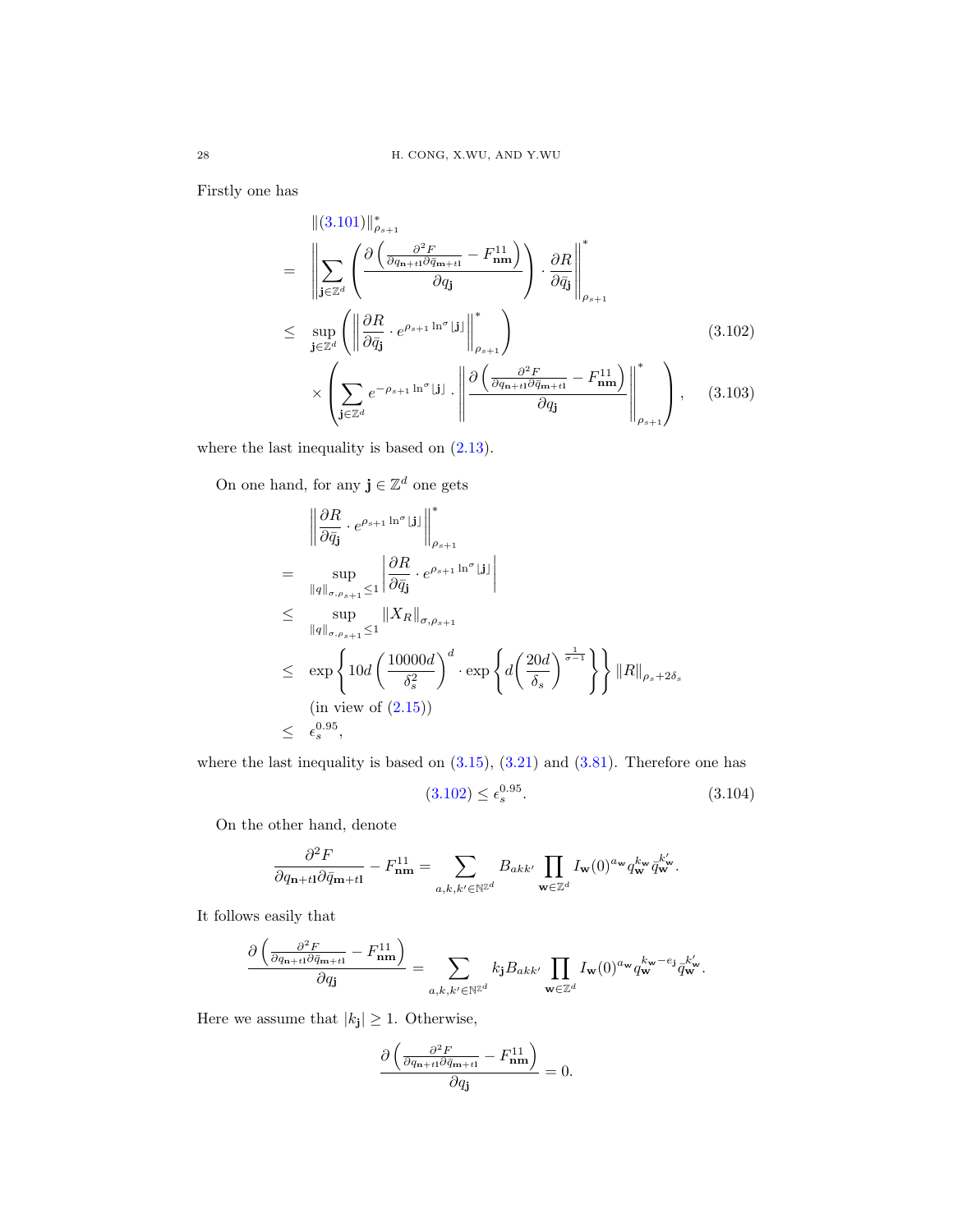Then one has

$$
e^{-(\rho_s + \frac{5}{2}\delta_s) \ln^{\sigma}[\mathbf{j}]} \left\| \frac{\partial \left( \frac{\partial^2 F}{\partial q_{n+1} \partial \bar{q}_{m+1}} - F_{nm}^{11} \right)}{\partial q_{\mathbf{j}}} \right\|_{\rho_{s+1}}^{\ast}
$$
\n
$$
= \sum_{a,k,k' \in \mathbb{N}^{\mathbb{Z}^d}} |k_{\mathbf{j}} B_{akk'}| \exp \left\{ - \sum_{\mathbf{w} \in \mathbb{Z}^d} \left( 2r a_{\mathbf{w}} + \rho_{s+1} \left( k_{\mathbf{w}} + k_{\mathbf{w}}' \right) \right) \ln^{\sigma}[\mathbf{n}] \right\} \cdot e^{\frac{1}{2}\delta_s \ln^{\sigma}[\mathbf{j}]} \leq \sum_{a,k,k' \in \mathbb{N}^{\mathbb{Z}^d}} |k_{\mathbf{j}} B_{akk'}| \exp \left\{ - \sum_{\mathbf{w} \in \mathbb{Z}^d} \left( 2r a_{\mathbf{w}} + \left( \rho_s + \frac{5}{2} \delta_s \right) \left( k_{\mathbf{w}} + k_{\mathbf{w}}' \right) \right) \ln^{\sigma}[\mathbf{n}] \right\} \leq \sup_{a,k,k' \in \mathbb{N}^{\mathbb{Z}^d}} \left( \left( \sum_{\mathbf{w} \in \mathbb{Z}^d} \left( k_{\mathbf{w}} + k_{\mathbf{w}}' \right) \ln^{\sigma}[\mathbf{w}] \right) \exp \left\{ -\frac{1}{2} \delta_s \sum_{\mathbf{w} \in \mathbb{Z}^d} \left( k_{\mathbf{w}} + k_{\mathbf{w}}' \right) \ln^{\sigma}[\mathbf{w}] \right\} \right)
$$
\n
$$
\times \left( \sum_{a,k,k' \in \mathbb{N}^{\mathbb{Z}^d}} |B_{akk'}| \exp \left\{ - \sum_{\mathbf{w} \in \mathbb{Z}^d} \left( 2r a_{\mathbf{w}} + \left( \rho_s + 2\delta_s \right) \left( k_{\mathbf{w}} + k_{\mathbf{w}}' \right) \right) \ln^{\sigma}[\mathbf{w}] \right\} \right)
$$
\n
$$
\leq \left( \frac{2}{e\delta
$$

where the last inequality uses  $(4.7)$  and  $(2.10)$  in Definition [2.2.](#page-6-6)

Thus we have

$$
(3.103) \leq \left(\frac{2}{e\delta_s}\right) \cdot \left(\left\|\frac{\partial^2 F}{\partial q_{\mathbf{n}+t1} \partial \bar{q}_{\mathbf{m}+t1}} - F_{\mathbf{n}\mathbf{m}}^{11}\right\|_{\rho_s + 2\delta_s}^*\right) \sum_{\mathbf{j} \in \mathbb{Z}^d} e^{-\frac{1}{2}\delta_s \ln^{\sigma} \lfloor \mathbf{j} \rfloor}
$$
  

$$
\leq \left(\frac{2}{e\delta_s}\right) \cdot \frac{\epsilon_s^{0.95}}{|t|} \cdot \left(\left(\frac{12d}{\delta_s}\right)^d \cdot \exp\left\{d\left(\frac{4d}{\delta_s}\right)^{\frac{1}{\sigma-1}}\right\}\right)
$$
  
(in view of (3.77) and (4.8))  

$$
\leq \frac{\epsilon_s^{0.93}}{|t|},
$$

where the last inequality is based on  $(3.54)$ .

Therefore, we have

$$
\|(3.101)\|_{\rho_{s+1}}^* \le \frac{\epsilon_s^{1.88}}{|t|} \le \frac{\epsilon_{s+1}}{|t|}.
$$

### Step 7. The frequency shift.

In view of [\(3.9\)](#page-12-4), the new normal form  $N_{s+1}$  is given by

$$
N_{s+1} = N_s + [R_{0,s}] + [R_{1,s}].
$$
\n(3.105)

Note that  $[R_{0,s}]$  (by  $(3.5)$ ) is a constant which does not affect the Hamiltonian vector field. Moreover, in view of  $(3.6)$ , we denote by

$$
\omega_{\mathbf{j},s} = ||\mathbf{j}||^2 + \widetilde{V}_{\mathbf{j},s} + \sum_{a \in \mathbb{N}^{\mathbb{Z}^d}} B_{a00}^{(\mathbf{j})} \mathcal{M}_{a00},
$$
\n(3.106)

where the term

$$
\sum_{a\in\mathbb{N}^{\mathbb{Z}^d}}B_{a00}^{(\mathbf{j})}\mathcal{M}_{a00}
$$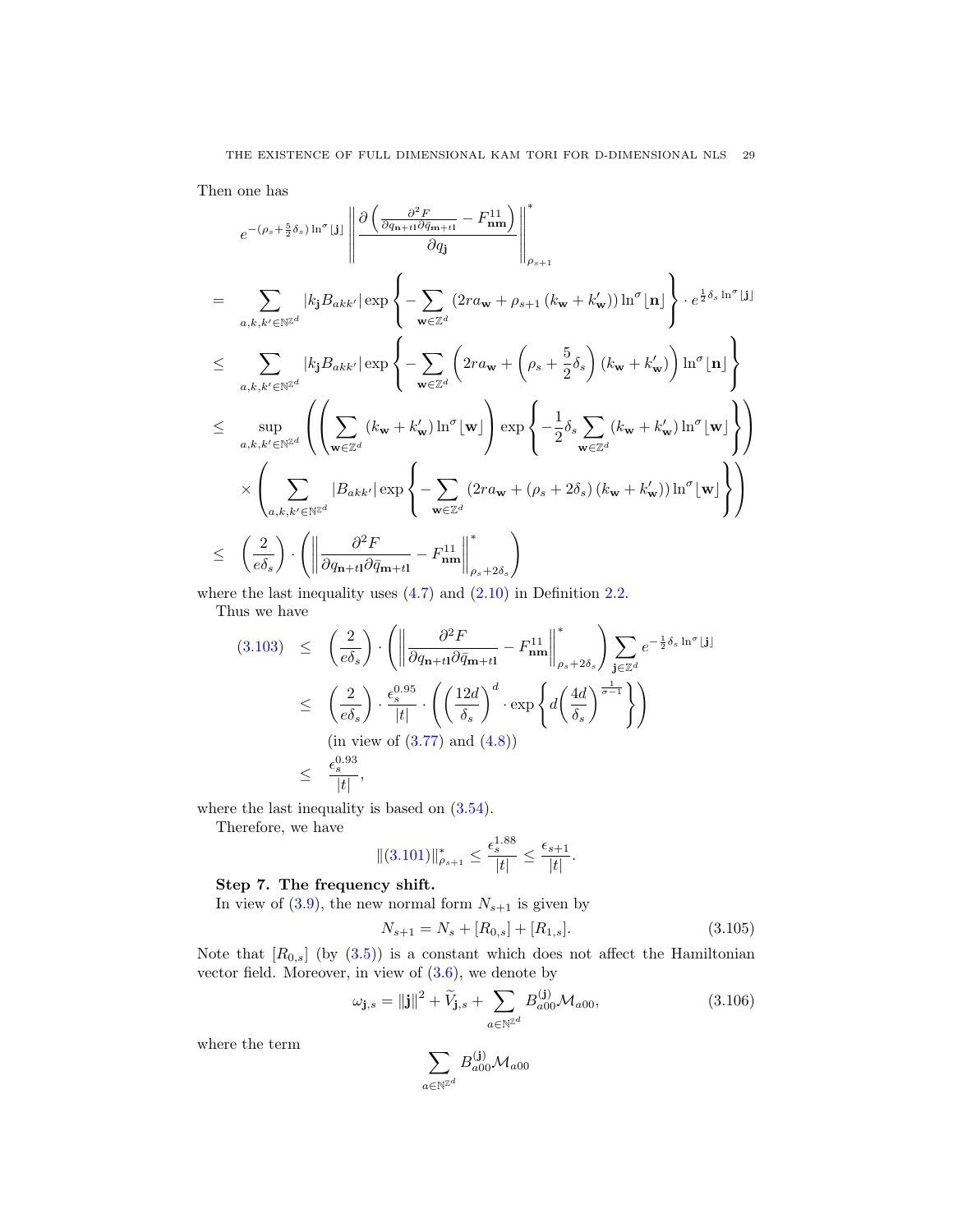is the so-called frequency shift which will be estimated below. For any  $\mathbf{j} \in \mathbb{Z}^d$ , one has

<span id="page-29-0"></span>
$$
\begin{array}{lcl}\n\left|B_{a00}^{(\mathbf{j})}\right| & \leq & \left\|R_{1,s+1}\right\|_{\rho_{s+1}}^{+} e^{2\rho_{s+1}\left(\sum_{\mathbf{n}\in\mathbb{Z}^{d}} a_{\mathbf{n}} \ln^{\sigma}[\mathbf{n}] + \ln^{\sigma}[\mathbf{j}] - \ln^{\sigma}[\mathbf{n}_{1}^{*}(a,0,0;\mathbf{j})]\right)} \\
&< & \epsilon_{s+1}^{0.6} \cdot e^{2\rho_{s+1}\left(\sum_{\mathbf{n}\in\mathbb{Z}^{d}} a_{\mathbf{n}} \ln^{\sigma}[\mathbf{n}] + \ln^{\sigma}[\mathbf{j}] - \ln^{\sigma}[\mathbf{n}_{1}^{*}(a,0,0;\mathbf{j})]\right)}.\n\end{array} \tag{3.107}
$$

In view of  $(2.12)$  and  $(3.107)$ , we obtain

<span id="page-29-2"></span>
$$
\left| \sum_{a \in \mathbb{N}^{\mathbb{Z}^d}} B_{a00}^{(j)} \mathcal{M}_{a00} \right|
$$
\n
$$
\leq \epsilon_{s+1}^{0.6} \sum_{a \in \mathbb{N}^{\mathbb{Z}^d}} e^{2\rho_{s+1} \left( \sum_{n \in \mathbb{Z}^d} a_n \ln^{\sigma} \lfloor n \rfloor + \ln^{\sigma} \lfloor j \rfloor - \ln^{\sigma} \lfloor n_1^*(a,0,0;j) \rfloor \right) \cdot e^{-r \sum_{n \in \mathbb{Z}^d} 2a_n \ln^{\sigma} \lfloor n \rfloor}
$$
\n
$$
\leq \epsilon_{s+1}^{0.6} \sum_{a \in \mathbb{N}^{\mathbb{Z}^d}} e^{-r \sum_{n \in \mathbb{Z}^d} a_n \ln^{\sigma} \lfloor n \rfloor} \qquad \text{(in view of } \lfloor j \rfloor \leq \lfloor n_1^*(a,0,0;j) \rfloor \text{ and } 2\rho_{s+1} < r)
$$
\n
$$
\leq \epsilon_{s+1}^{0.6} \prod_{n \in \mathbb{Z}^d} \left( 1 - e^{-r \ln^{\sigma} \lfloor n \rfloor} \right)^{-1} \qquad \text{(by Lemma 4.5)}
$$
\n
$$
\leq \epsilon_{s+1}^{0.6} \exp \left\{ \left( \frac{100d}{r^2} \right)^d \cdot \exp \left\{ d \cdot \left( \frac{2d}{r} \right)^{\frac{1}{\sigma-1}} \right\} \right\} \qquad \text{(by Lemma 4.6)}
$$
\n
$$
\leq \epsilon_{s+1}^{0.55}.
$$
\n
$$
\text{(3.108)}
$$

Recall that

$$
[R_1] = \sum_{\mathbf{j} \in \mathbb{Z}^d} J^{(\mathbf{j})} \sum_{a \in \mathbb{N}^{\mathbb{Z}^d}} B_{a00}^{(\mathbf{j})} \mathcal{M}_{a00},
$$

and then

$$
\frac{\partial^2 [R_1]}{\partial q_{\mathbf{n}} \partial \bar{q}_{\mathbf{n}}} = \sum_{a \in \mathbb{N}^{\mathbb{Z}^d}} B_{a00}^{(\mathbf{n})} \mathcal{M}_{a00}.
$$

Note that

$$
\frac{\partial^2 [R_1]}{\partial q_{\mathbf{n}} \partial \bar{q}_{\mathbf{n}}} = \frac{\partial^2 R_{s+1}}{\partial q_{\mathbf{n}} \partial \bar{q}_{\mathbf{n}}} \bigg|_{q = \bar{q} = 0}
$$

and then one has

$$
\lim_{\|\mathbf{n}\| \to \infty} \sum_{a \in \mathbb{N}^{\mathbb{Z}^d}} B_{a00}^{(\mathbf{n})} \mathcal{M}_{a00}
$$
 exists

and

<span id="page-29-1"></span>
$$
\left\| \sum_{a \in \mathbb{N}^{\mathbb{Z}^d}} B_{a00}^{(\mathbf{n})} \mathcal{M}_{a00} - \lim_{\|\mathbf{n}\| \to \infty} \sum_{a \in \mathbb{N}^{\mathbb{Z}^d}} B_{a00}^{(\mathbf{n})} \mathcal{M}_{a00} \right\|_{\rho_{s+1}} \le \frac{\epsilon_{s+1}^{0.5}}{\|\mathbf{n}\|}. \tag{3.109}
$$

Hence let

$$
\breve{V}_{s+1} := \breve{V}_s + \lim_{\|\mathbf{n}\| \to \infty} \sum_{a \in \mathbb{N}^{\mathbb{Z}^d}} B_{a00}^{(\mathbf{n})} \mathcal{M}_{a00},
$$

which does not depend on **n** and satisfies  $(3.17)$  for  $s + 1$ . Let

$$
\widehat{V}_{\mathbf{j},s+1} = \widehat{V}_{\mathbf{j},s} + \left(\sum_{a \in \mathbb{N}^{\mathbb{Z}^d}} B_{a00}^{(\mathbf{j})} \mathcal{M}_{a00} - \lim_{\|\mathbf{j}\| \to \infty} \sum_{a \in \mathbb{N}^{\mathbb{Z}^d}} B_{a00}^{(\mathbf{j})} \mathcal{M}_{a00}\right),
$$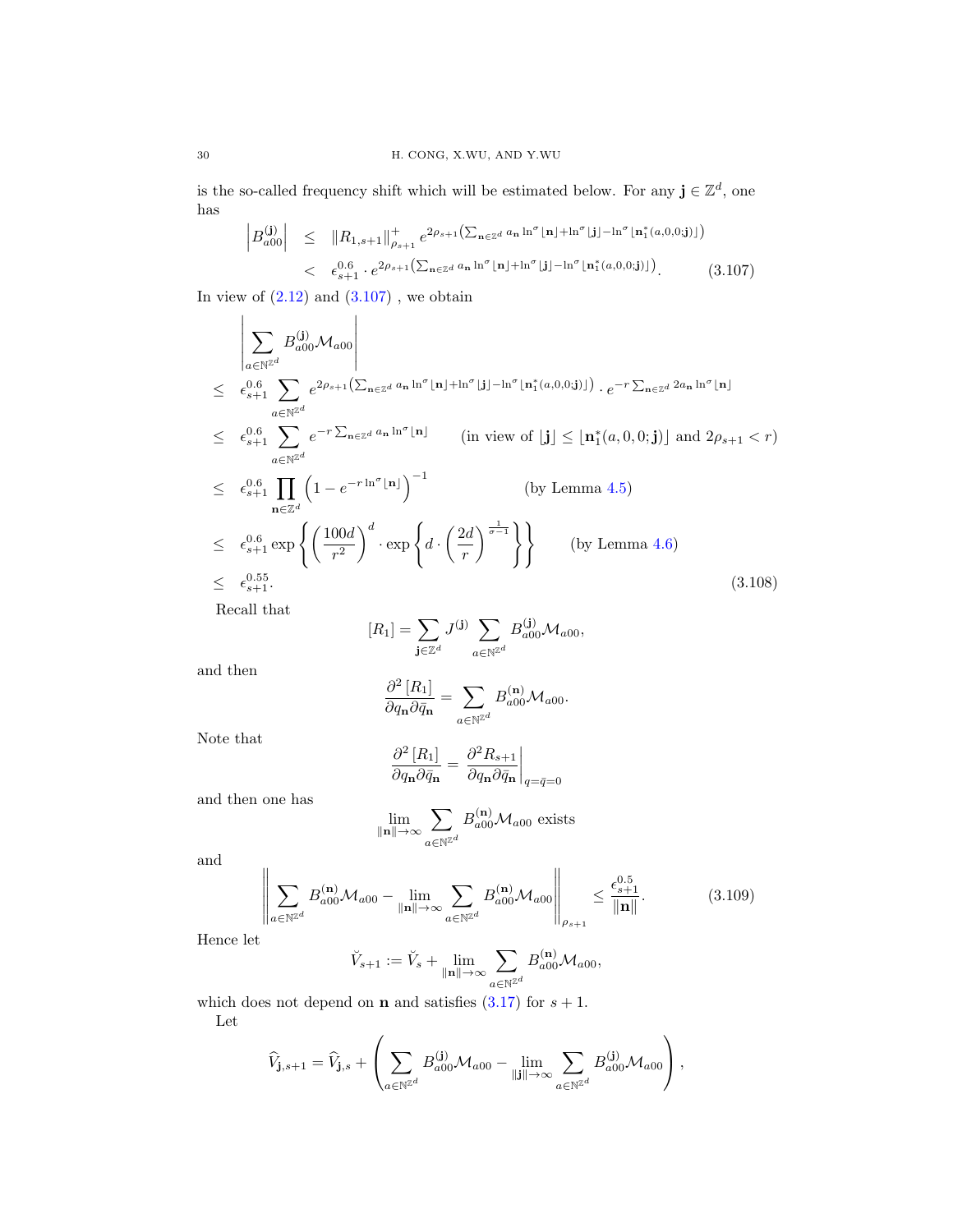and  $(3.19)$  with  $s + 1$  satisfies by  $(3.109)$ .

Next, if  $V \in C_{\frac{\eta_s}{2}}(V_s^*)$ , by using Cauchy's estimate implies

<span id="page-30-0"></span>
$$
\sum_{\mathbf{n}\in\mathbb{Z}^d} \left| \frac{\partial \widehat{V}_{\mathbf{j},s}}{\partial V_{\mathbf{n}}}(V) \right| \leq \frac{2}{\eta_s} \left\| \widehat{V}_s \right\|_{\infty} \leq 10\eta_s^{-1} \text{ (by (3.19))}, \tag{3.110}
$$

and let  $X \in \mathcal{C}_{\frac{1}{10}\lambda_s\eta_s}(V_s^*)$ , then

$$
\left\| \widehat{V}_s(X) - \omega \right\|_{\infty} = \left\| \widehat{V}_s(X) - \widehat{V}_s(V_s^*) \right\|_{\infty}
$$
  
\n
$$
\leq \sup_{\substack{\mathcal{C}_{\frac{1}{10}\lambda_s\eta_s}(V_s^*) \\ \leq 10\eta_s^{-1} \cdot \frac{1}{10}\lambda_s\eta_s}} \cdot \left\| X - V_s^* \right\|_{\infty}
$$
  
\n
$$
\leq 10\eta_s^{-1} \cdot \frac{1}{10}\lambda_s\eta_s \qquad \text{(in view of (3.110))}
$$
  
\n
$$
= \lambda_s,
$$

that is

$$
\widehat{V}_s\left(\mathcal{C}_{\frac{1}{10}\lambda_s\eta_s}\left(V_s^*\right)\right)\subseteq \mathcal{C}_{\lambda_s}\left(\omega\right).
$$

By  $(3.108)$ , we have

$$
\left|\widehat{V}_{\mathbf{j},s+1} - \widehat{V}_{\mathbf{j},s}\right| < \epsilon_{s+1}^{0.6} \cdot \exp\left\{18 \cdot \exp\left\{4^{\frac{1}{\sigma-1}}\right\}\right\} < \epsilon_{s+1}^{0.59},
$$

which verifies [\(3.29\)](#page-15-3). Further applying Cauchy's estimate on  $\mathcal{C}_{\lambda_s\eta_s}(V_s^*)$ , one gets

<span id="page-30-1"></span>
$$
\sum_{\mathbf{n}\in\mathbb{Z}^d} \left| \frac{\partial \widehat{V}_{\mathbf{j},s+1}}{\partial V_{\mathbf{n}}} - \frac{\partial \widehat{V}_{\mathbf{j},s}}{\partial V_{\mathbf{n}}} \right| \le \frac{\left\| \widehat{V}_{s+1} - \widehat{V}_{s} \right\|_{\infty}}{\lambda_s \eta_s} \le \frac{\epsilon_{s+1}^{0.59}}{\lambda_s \eta_s}.
$$
\n(3.111)

Since

$$
\eta_{s+1} = \frac{1}{20} \lambda_s \eta_s,
$$

hence one has

<span id="page-30-2"></span>
$$
\lambda_s \eta_s = 20 \prod_{i=0}^s \left(\frac{1}{20} \lambda_i\right)
$$
  
= 
$$
20 \prod_{i=0}^s \left(\frac{1}{20} \epsilon_i^{0.01}\right)
$$
  

$$
\geq 20 \prod_{i=0}^s \epsilon_i^{0.02}
$$
  

$$
\geq 20 \epsilon_{s+1}^{0.04}.
$$
 (3.112)

On  $\mathcal{C}_{\frac{1}{10}\lambda_s\eta_s}(V_s^*)$  and for any  $\mathbf{j} \in \mathbb{Z}^d$ , we deduce from [\(3.111\)](#page-30-1), [\(3.112\)](#page-30-2) and the assumption [\(3.20\)](#page-14-2) that

$$
\sum_{\mathbf{n}\in\mathbb{Z}^d} \left| \frac{\partial \widehat{V}_{\mathbf{j},s+1}}{\partial V_{\mathbf{n}}} - \delta_{\mathbf{j}\mathbf{n}} \right| \leq \sum_{\mathbf{n}\in\mathbb{Z}^d} \left| \frac{\partial \widehat{V}_{\mathbf{j},s+1}}{\partial V_{\mathbf{n}}} - \frac{\partial \widehat{V}_{\mathbf{j},s}}{\partial V_{\mathbf{n}}} \right| + \sum_{\mathbf{n}\in\mathbb{Z}^d} \left| \frac{\partial \widehat{V}_{\mathbf{j},s}}{\partial V_{\mathbf{n}}} - \delta_{\mathbf{j}\mathbf{n}} \right|
$$
  

$$
\leq \epsilon_{s+1}^{0.5} + d_s \epsilon_0^{\frac{1}{10}}
$$
  

$$
< d_{s+1} \epsilon_0^{\frac{1}{10}},
$$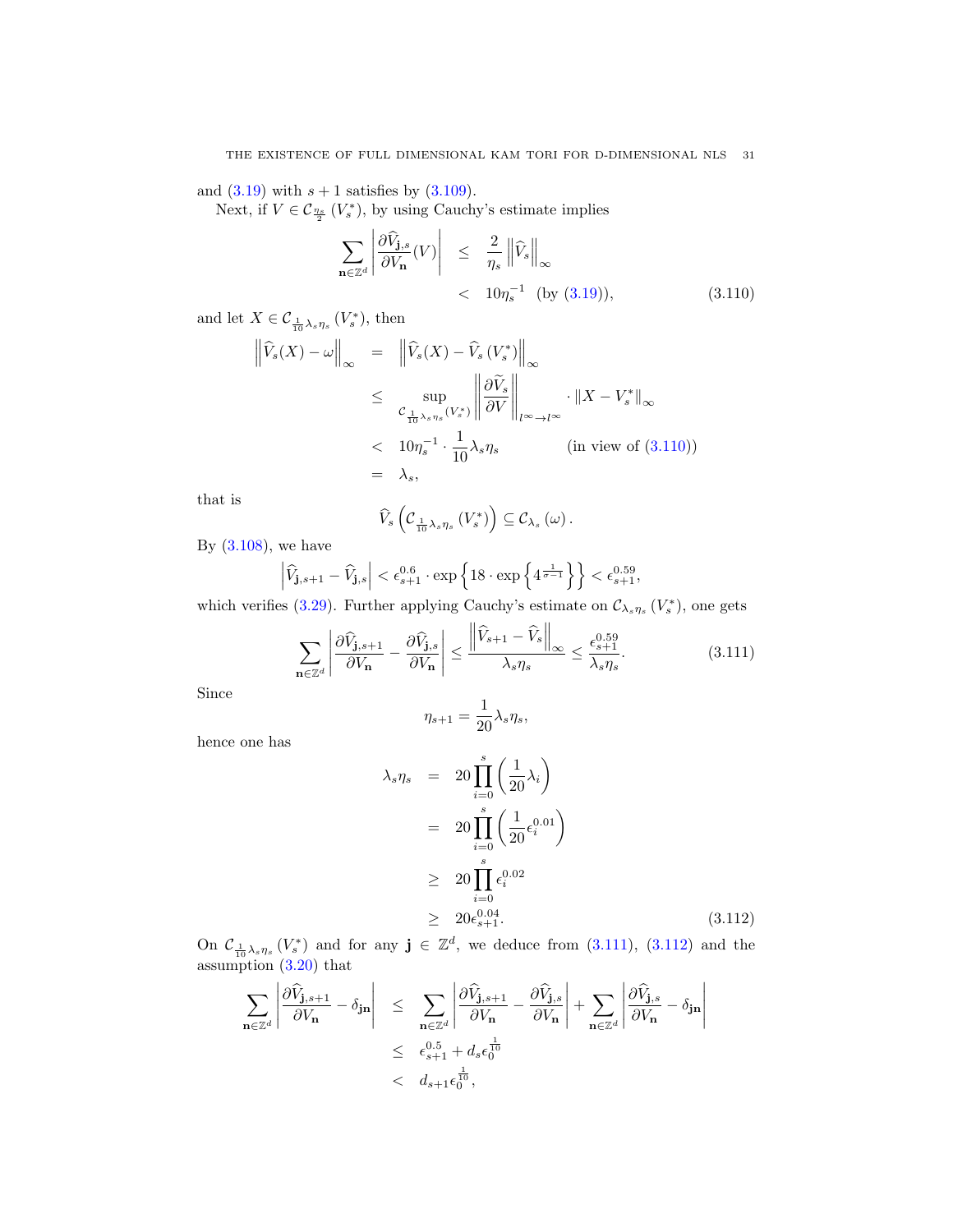and consequently

<span id="page-31-0"></span>
$$
\left\| \frac{\partial \widehat{V}_{s+1}}{\partial V} - Id \right\|_{l^{\infty} \to l^{\infty}} < d_{s+1} \epsilon_0^{\frac{1}{10}}, \tag{3.113}
$$

which verifies  $(3.20)$  for  $s + 1$ .

Finally, we will freeze  $\omega$  by invoking an inverse function theorem. Consider the following functional equation

<span id="page-31-1"></span>
$$
\widehat{V}_{s+1}\left(X\right) = \omega, \qquad X \in \mathcal{C}_{\frac{1}{10}\lambda_s \eta_s}\left(V_s^*\right),\tag{3.114}
$$

from [\(3.113\)](#page-31-0) and the standard inverse function theorem implies [\(3.114\)](#page-31-1) having a solution  $V_{s+1}^*$ , which verifies [\(3.18\)](#page-14-2) for  $s + 1$ . Rewriting [\(3.114\)](#page-31-1) as

$$
V_{s+1}^* - V_s^* = \left(I - \widehat{V}_{s+1}\right)\left(V_{s+1}^*\right) - \left(I - \widehat{V}_{s+1}\right)\left(V_s^*\right) + \left(\widehat{V}_s - \widehat{V}_{s+1}\right)\left(V_s^*\right), \tag{3.115}
$$

and by using  $(3.111)$  and  $(3.113)$  one has

$$
\left\|V_{s+1}^*-V_s^*\right\|_{\infty} \leq (1+d_{s+1})\,\epsilon_0^{\frac{1}{10}}\left\|V_{s+1}^*-V_s^*\right\|_{\infty} + \epsilon_{s+1}^{0.59} < \epsilon_{s+1}^{0.58} \leq \lambda_s \eta_s,
$$

where the last inequality is based on  $(3.112)$ , which verifies  $(3.30)$  and completes the proof of the iterative lemma.

3.4. Convergence. We are now in a position to prove the convergence. To apply iterative lemma with  $s = 0$ , set

<span id="page-31-2"></span>
$$
V_0^* = \omega, \quad \widehat{V}_0 = id, \quad \epsilon_0 = C\epsilon,
$$
\n(3.116)

and consequently  $(3.18)-(3.23)$  $(3.18)-(3.23)$  $(3.18)-(3.23)$  with  $s=0$  are satisfied. Hence applying the iterative lemma, we obtain a decreasing sequence of domains  $D_s \times C_{\eta_s} (V_s^*)$  and a sequence of transformations

$$
\Phi^s = \Phi_1 \circ \cdots \circ \Phi_s: D_s \times C_{\eta_s} (V_s^*) \to D_0 \times C_{\eta_0}(V_0),
$$

such that  $H \circ \Phi^s = N_s + R_s$  for  $s \ge 1$ . Moreover, the estimates [\(3.27\)](#page-15-1)-[\(3.30\)](#page-15-4) hold. Thus we can show  $V_s^*$  converge to a limit  $V^*$  with the estimate

$$
||V^*-\omega||_\infty\leq \sum_{s=0}^\infty 2\epsilon_s^{0.5}<\epsilon_0^{0.4},
$$

and  $\Phi^s$  converge uniformly on  $D_* \times \{V_*\}$ , where

$$
D_* = \left\{ (q_{\mathbf{n}})_{\mathbf{n} \in \mathbb{Z}^d} : \frac{2}{3} \le |q_{\mathbf{n}}|e^{r \ln^{\sigma} \lfloor \mathbf{n} \rfloor} \le \frac{5}{6} \right\},\,
$$

to  $\Phi: D_* \times \{V^*\} \to D_0$  with the estimates

<span id="page-31-3"></span>
$$
||\Phi - id||_{\sigma,r} \le \epsilon_0^{0.4},
$$
  

$$
||D\Phi - Id||_{(\sigma,r)\to(\sigma,r)} \le \epsilon_0^{0.4}.
$$

Hence

$$
H_* = H \circ \Phi = N_* + R_{2,*},\tag{3.117}
$$

where

$$
N_{*} = \sum_{\mathbf{n} \in \mathbb{Z}^{d}} \left( \|\mathbf{n}\|^{2} + \xi + \omega_{\mathbf{n}} \right) |q_{\mathbf{n}}|^{2},
$$
\n
$$
\xi = \sum_{s \ge 0} \check{V}_{s},
$$
\n(3.118)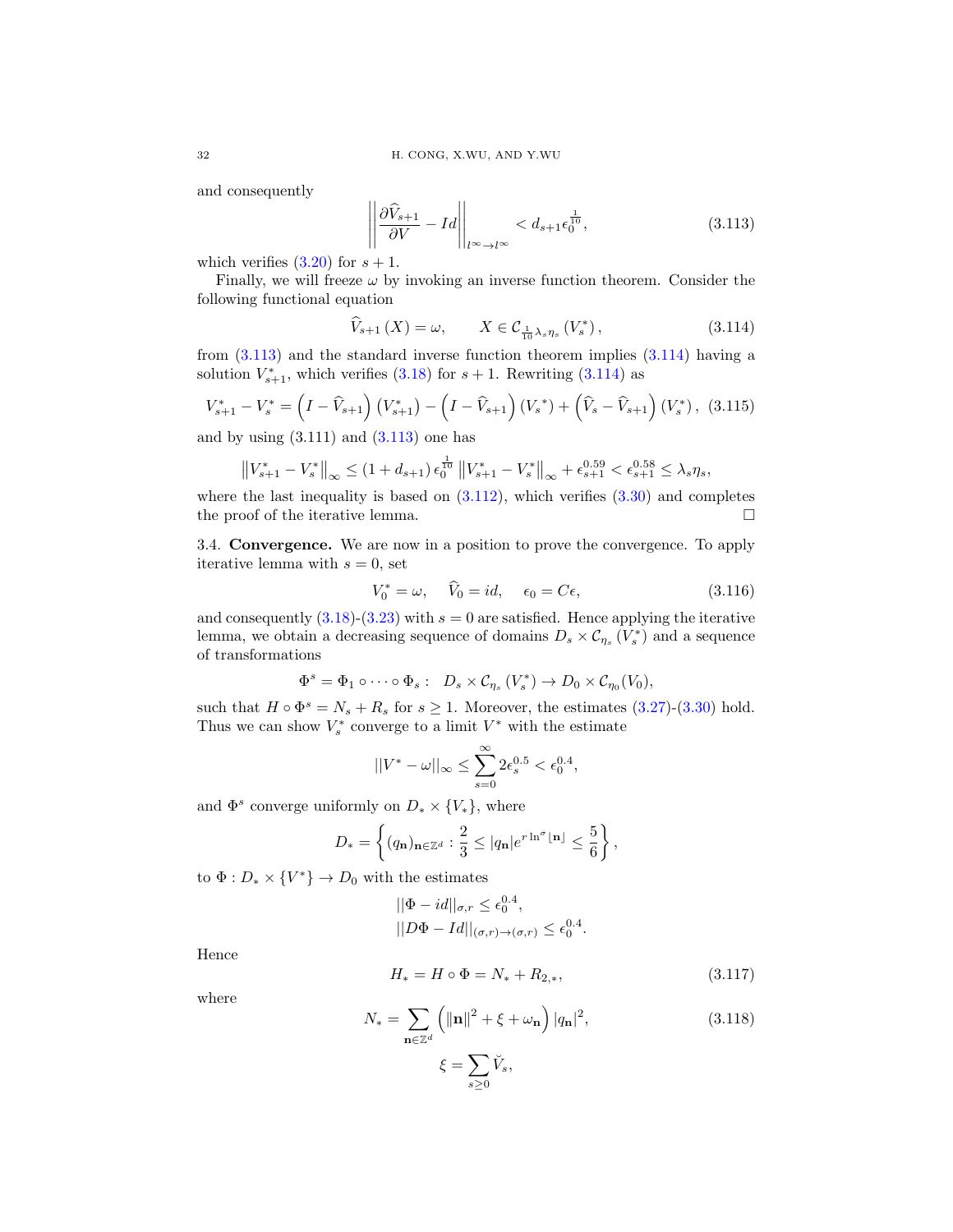and

$$
||R_{2,*}||_{0.2}^{+} \le \frac{7}{6}\epsilon_0. \tag{3.119}
$$

By [\(2.16\)](#page-7-4), the Hamiltonian vector field  $X_{R_{2,*}}$  is a bounded map from  $\mathfrak{H}_{\sigma,r}$  into  $\mathfrak{H}_{\sigma,r}$ , and we get an invariant torus  $\mathcal{T}$  with frequency  $(|\mathbf{n}|^2 + \xi + \omega_{\mathbf{n}})$  $n \in \mathbb{Z}^d$  for  $X_{H_*}.$ 

### 3.5. Proof of Theorem [1.1.](#page-2-0)

Proof. Expand u into Fourier series by

$$
u = \sum_{\mathbf{n} \in \mathbb{Z}^d} q_{\mathbf{n}} \phi_{\mathbf{n}}(x),
$$

where

$$
\phi_{\mathbf{n}}(x) = \frac{1}{(2\pi)^{d/2}} e^{\sqrt{-1} \sum_{i=1}^{d} n_i x_i}.
$$

Then the Hamiltonian of equation  $(1.2)$  is given by

<span id="page-32-1"></span>
$$
H(q, \bar{q}) = N(q, \bar{q}) + R(q, \bar{q}), \qquad (3.120)
$$

where

$$
N(q,\bar{q}) = \sum_{\mathbf{n}\in\mathbb{Z}^d} \left( \|\mathbf{n}\|^2 + V_{\mathbf{n}} \right) |q_{\mathbf{n}}|^2
$$

and

$$
R(q,\bar{q}) = \epsilon \sum_{\substack{a,k,k' \in \mathbb{N}^{\mathbb{Z}^d} \\ |a| = 0, |k| + |k'| = 4}} B_{akk'} \mathcal{M}_{akk'}.
$$

Here

$$
B_{akk'} = \frac{1}{(2\pi)^d},
$$

if mass conservation  $(2.2)$  and momentum conservation  $(2.3)$  satisfy; otherwise

$$
B_{akk'}=0.
$$

Then one has

$$
||R||_{\rho_0} \le \frac{\epsilon}{(2\pi)^d} := \epsilon_0.
$$

Then the assumptions  $(3.116)$  in iterative lemma for  $s = 0$  hold. Applying iterative lemma,  $\Phi(\mathcal{T})$  is the desired invariant torus for the Hamiltonian [\(3.120\)](#page-32-1). Moreover, we deduce the torus  $\Phi(\mathcal{T})$  is linearly stable from the fact that [\(3.117\)](#page-31-3) is a normal form of order 2 around the invariant torus.  $\Box$ 

#### 4. Appendix

### 4.1. Technical Lemma.

<span id="page-32-0"></span>**Lemma 4.1.** Given any  $\sigma > 2$ , there exists a constant  $c(\sigma) > e^3$  depending on  $\sigma$ only such that

<span id="page-32-2"></span>
$$
\ln^{\sigma}(x+y) - \ln^{\sigma} x - \frac{1}{2}\ln^{\sigma} y \le 0, \quad \text{for } c(\sigma) \le y \le x. \tag{4.1}
$$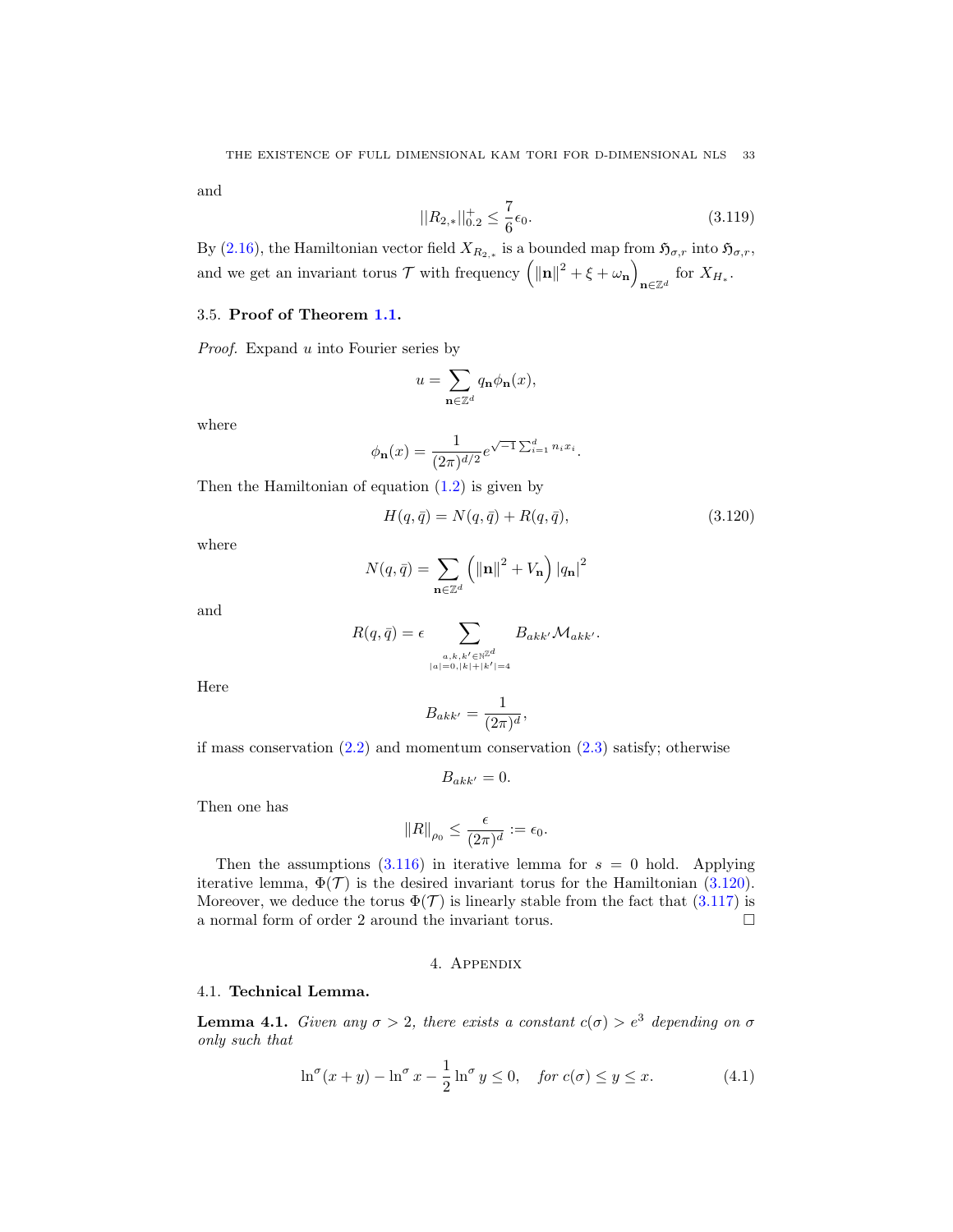*Proof.* Write  $x = ty$  with  $t \ge 1$ , and then

$$
\ln^{\sigma}(x+y) - \ln^{\sigma} x - \frac{1}{2} \ln^{\sigma} y
$$
  
= 
$$
\ln^{\sigma}(ty+y) - \ln^{\sigma}(ty) - \frac{1}{2} \ln^{\sigma} y
$$
  
= 
$$
\ln^{\sigma} y \left( \left( 1 + \frac{\ln(1+t)}{\ln y} \right)^{\sigma} - \left( 1 + \frac{\ln t}{\ln y} \right)^{\sigma} - \frac{1}{2} \right).
$$

To prove  $(4.1)$ , it suffices to show that

<span id="page-33-0"></span>
$$
\sup_{t \ge 1, y \ge c(\sigma)} \left( \left( 1 + \frac{\ln(1+t)}{\ln y} \right)^{\sigma} - \left( 1 + \frac{\ln t}{\ln y} \right)^{\sigma} \right) \le \frac{1}{2}.
$$
\n(4.2)

Using differential mean value theorem, one has

$$
\left(1 + \frac{\ln(1+t)}{\ln y}\right)^{\sigma} - \left(1 + \frac{\ln t}{\ln y}\right)^{\sigma} \le \frac{\sigma}{\ln y} \left(1 + \frac{\ln(1+t)}{\ln y}\right)^{\sigma - 1} \ln\left(\frac{1+t}{t}\right).
$$
  
Case 1.  

$$
\frac{\ln(1+t)}{\ln y} \le 1.
$$

Then one has

$$
\frac{\sigma}{\ln y} \left( 1 + \frac{\ln(1+t)}{\ln y} \right)^{\sigma - 1} \ln \left( \frac{1+t}{t} \right) \le \frac{\sigma \cdot 2^{\sigma - 1}}{\ln y} \cdot \ln 2,
$$

where using

$$
\ln\left(\frac{1+t}{t}\right) \le \ln 2.
$$

Taking

<span id="page-33-1"></span>
$$
c_1(\sigma) = \exp \{ \sigma \cdot 2^{\sigma} \cdot \ln 2 \}, \tag{4.3}
$$

we finish the proof of [\(4.2\)](#page-33-0) in view of  $y \ge c_1(\sigma)$ .

Case 2.

$$
\frac{\ln(1+t)}{\ln y} > 1.
$$

Then one has

$$
\frac{\sigma}{\ln y} \left( 1 + \frac{\ln(1+t)}{\ln y} \right)^{\sigma - 1} \ln \left( \frac{1+t}{t} \right)
$$
\n
$$
\leq \frac{\sigma \cdot 2^{\sigma - 1}}{\ln^{\sigma} y} \cdot \ln^{\sigma - 1} (1+t) \cdot \ln \left( \frac{1+t}{t} \right)
$$
\n
$$
\leq \frac{\sigma \cdot 2^{\sigma - 1}}{\ln^{\sigma} y} \cdot 2 \left( \frac{\sigma - 1}{e} \right)^{\sigma - 1},
$$

where noting that

$$
\max_{t \ge 1} \left( \ln^{\sigma - 1} (1 + t) \cdot \ln \left( \frac{1 + t}{t} \right) \right) \le 2 \left( \frac{\sigma - 1}{e} \right)^{\sigma - 1} := c^*(\sigma).
$$

Taking

<span id="page-33-2"></span>
$$
c_2(\sigma) = \exp\left\{ (\sigma \cdot 2^{\sigma} \cdot c^*(\sigma))^{\frac{1}{\sigma}} \right\},\tag{4.4}
$$

we finish the proof of [\(4.2\)](#page-33-0) in view of  $y \ge c_2(\sigma)$ .

Finally letting

$$
c(\sigma) = \max\{c_1(\sigma), c_2(\sigma)\},\
$$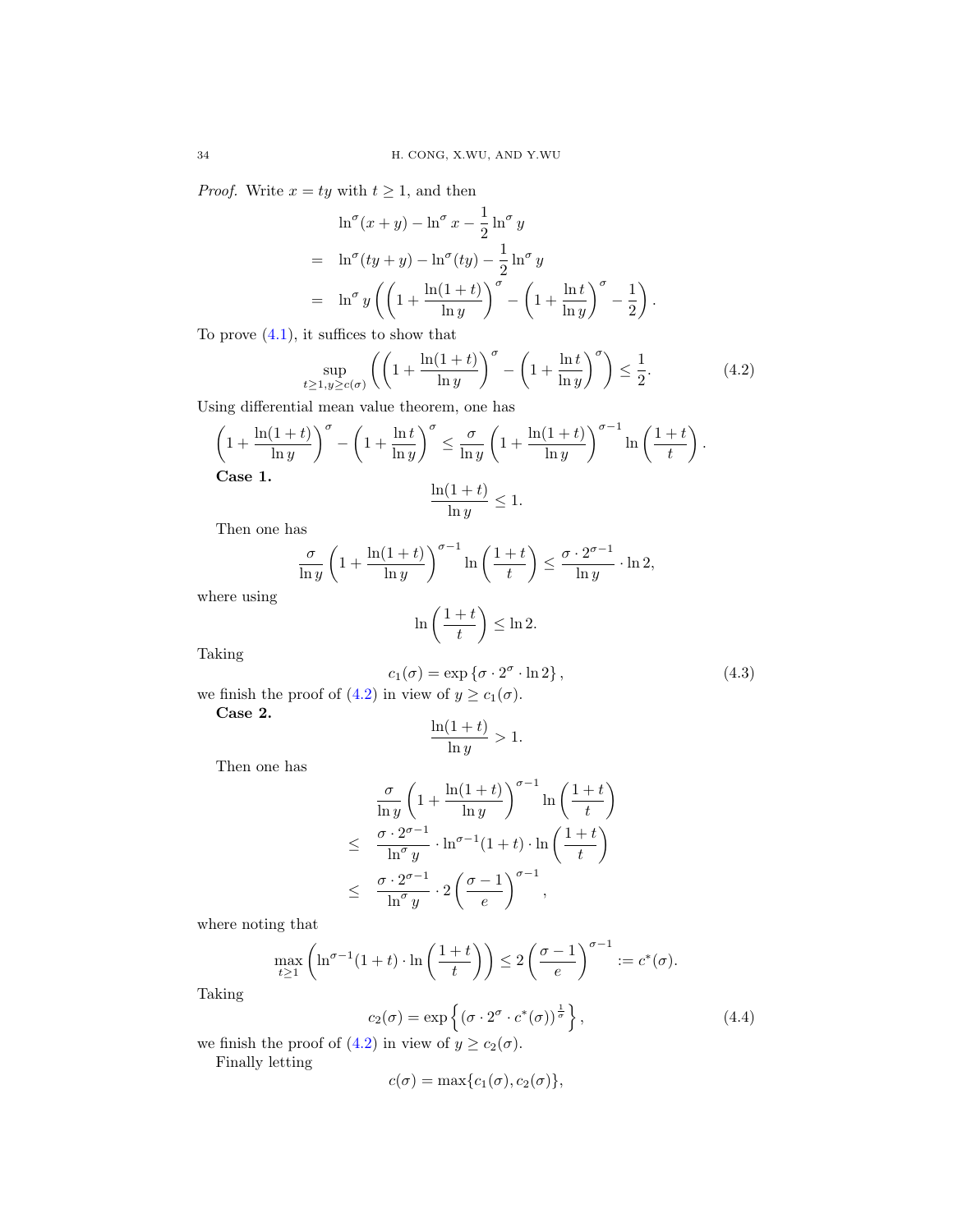we finish the proof of  $(4.1)$ .

**Remark 4.1.** In view of  $(4.3)$  and  $(4.4)$ , one has

$$
c_1(\sigma) \to 2^8
$$

and

$$
c_2(\sigma) \to \exp\left\{\frac{4}{\sqrt{e}}\right\}
$$

as  $\sigma \rightarrow 2.$  Hence we can take

$$
c(\sigma) := 2^{10}.
$$

<span id="page-34-1"></span>**Remark 4.2.** In view of  $(4.1)$ , one has

<span id="page-34-0"></span>
$$
\ln^{\sigma} x + \ln^{\sigma} y - \ln^{\sigma} (x + y) \ge \frac{1}{2} \ln^{\sigma} y \ge 0.
$$
 (4.5)

**Lemma 4.2.** For  $\sigma > 2$  and  $\delta \in (0,1)$ , let  $f_{\sigma,\delta}(x) = e^{-\delta x^{\sigma} + x}$ , then we have

<span id="page-34-4"></span>
$$
\max_{x \ge 0} f_{\sigma,\delta}(x) \le \exp\left\{ \left(\frac{1}{\delta}\right)^{\frac{1}{\sigma-1}} \right\}.
$$
\n(4.6)

Proof. Since

$$
f'_{\sigma,\delta}(x) = e^{-\delta x^{\sigma} + x} \left( -\delta \sigma x^{\sigma - 1} + 1 \right),
$$

we have

$$
f'_{\sigma,\delta}(x) = 0 \Leftrightarrow x = \left(\frac{1}{\delta\sigma}\right)^{\frac{1}{\sigma-1}}.
$$

Then one has

$$
\max_{x\geq 0} f_{\sigma,\delta}(x) = f_{\sigma,\delta}\left(\left(\frac{1}{\delta\sigma}\right)^{\frac{1}{\sigma-1}}\right) \leq \exp\left\{\left(\frac{1}{\delta}\right)^{\frac{1}{\sigma-1}}\right\},\,
$$

where the last inequality uses  $\sigma > 2$ .

<span id="page-34-6"></span>**Lemma 4.3.** For  $p \geq 1$  and  $\delta \in (0,1)$ , let

$$
g_{p,\delta}(x) = x^p e^{-\delta x},
$$

then the following inequality holds

<span id="page-34-2"></span>
$$
\max_{x \ge 0} g_{p,\delta}(x) \le \left(\frac{p}{e\delta}\right)^p. \tag{4.7}
$$

Proof. Since

$$
g'_{p,\delta}(x) = px^{p-1}e^{-\delta x} - \delta x^p e^{-\delta x},
$$

then we have

$$
g'_{p,\delta}(x) = 0 \Leftrightarrow x = \frac{p}{\delta}.
$$

Then one has

$$
\max_{x\geq 0} g_{p,\delta}(x) = g_{p,\delta}\left(\frac{p}{\delta}\right) = \left(\frac{p}{e\delta}\right)^p.
$$

 $\Box$ 

<span id="page-34-5"></span>**Lemma 4.4.** For  $\sigma > 2$  and  $\delta \in (0,1)$ , we have

<span id="page-34-3"></span>
$$
\sum_{j\geq 1} e^{-\delta \ln^{\sigma} j} \leq \frac{6}{\delta} \cdot \exp\left\{ \left( \frac{1}{\delta} \right)^{\frac{1}{\sigma - 1}} \right\}.
$$
 (4.8)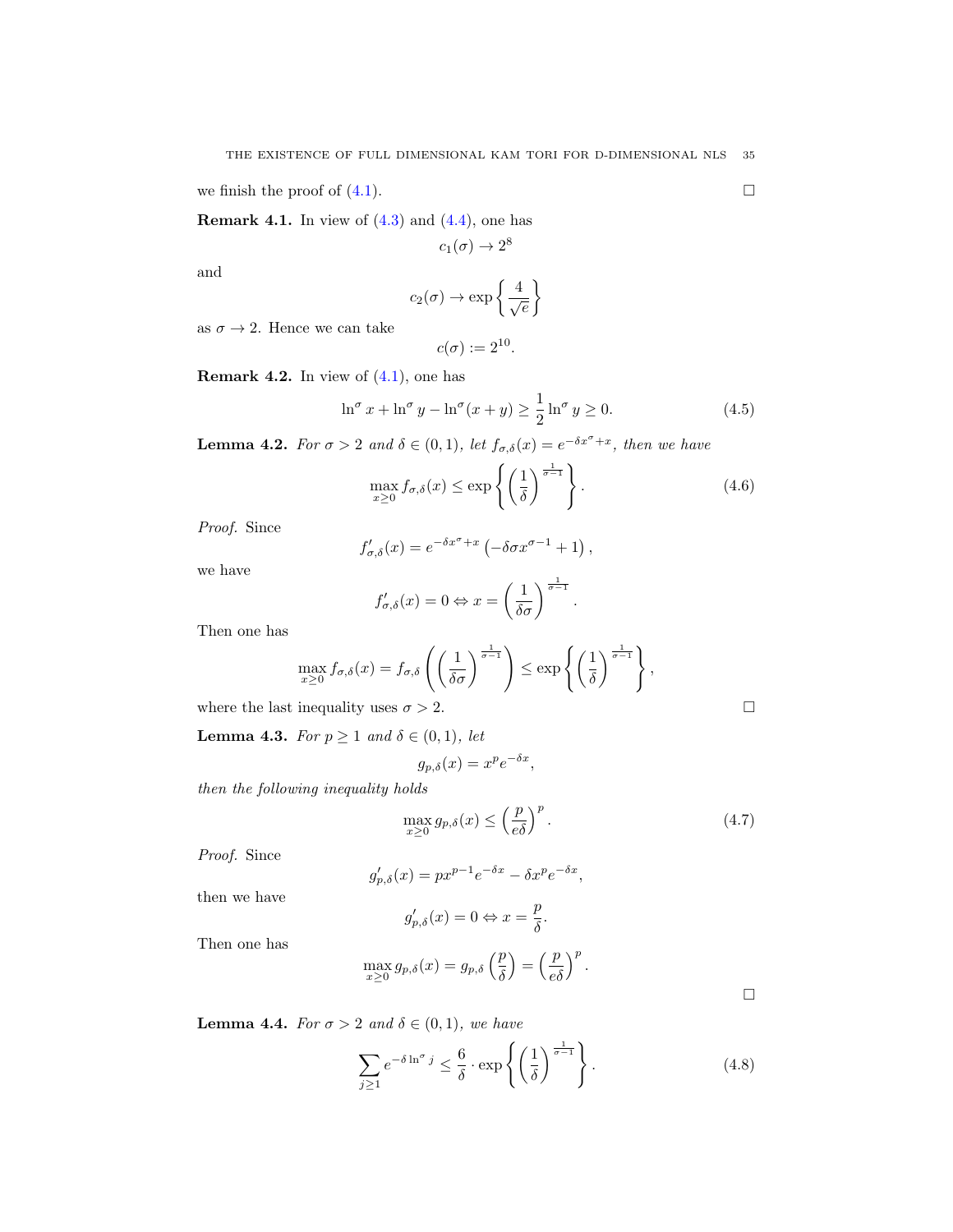Proof. Obviously, one has

$$
\sum_{j\geq 1} e^{-\delta \ln^{\sigma} j}
$$
\n
$$
\leq 2 + \int_{1}^{+\infty} e^{-\delta \ln^{\sigma} x} dx
$$
\n
$$
= 2 + \int_{0}^{+\infty} e^{-\delta y^{\sigma} + y} dy
$$
\n
$$
\leq 2 \exp \left\{ \left( \frac{2}{\delta} \right)^{\frac{1}{\sigma - 1}} \right\} \cdot \int_{0}^{+\infty} e^{-\frac{1}{2} \delta y^{\sigma}} dy \quad \text{(by (4.6) and } \sigma > 2)
$$
\n
$$
\leq 2 \exp \left\{ \left( \frac{2}{\delta} \right)^{\frac{1}{\sigma - 1}} \right\} \cdot \left( 1 + \int_{1}^{+\infty} e^{-\frac{1}{2} \delta y} dy \right)
$$
\n
$$
\leq \frac{6}{\delta} \cdot \exp \left\{ \left( \frac{2}{\delta} \right)^{\frac{1}{\sigma - 1}} \right\}.
$$

 $\Box$ 

<span id="page-35-3"></span>**Lemma 4.5.** For  $\sigma > 2$  and  $\delta \in (0,1)$ , we have the following inequality

<span id="page-35-0"></span>
$$
\sum_{a \in \mathbb{N}^{\mathbb{Z}^d}} e^{-\delta \sum_{n \in \mathbb{Z}^d} a_n \ln^{\sigma} \lfloor n \rfloor} \le \prod_{n \in \mathbb{Z}^d} \frac{1}{1 - e^{-\delta \ln^{\sigma} \lfloor n \rfloor}}.
$$
\n(4.9)

Proof. By a direct calculation, one has

$$
\sum_{a \in \mathbb{N}^{\mathbb{Z}^d}} e^{-\delta \sum_{\mathbf{n} \in \mathbb{Z}^d} a_{\mathbf{n}} \ln^{\sigma} \lfloor \mathbf{n} \rfloor} \leq \prod_{\mathbf{n} \in \mathbb{Z}^d} \left( \sum_{a_{\mathbf{n}} \in \mathbb{N}} e^{-\delta a_{\mathbf{n}} \ln^{\sigma} \lfloor \mathbf{n} \rfloor} \right) = \prod_{\mathbf{n} \in \mathbb{Z}^d} \frac{1}{1 - e^{-\delta \ln^{\sigma} \lfloor \mathbf{n} \rfloor}}.
$$

<span id="page-35-2"></span>**Lemma 4.6.** For  $\sigma > 2$  and  $0 < \delta \ll 1$ , then we have

<span id="page-35-1"></span>
$$
\prod_{n \in \mathbb{Z}^d} \frac{1}{1 - e^{-\delta \ln \sigma} \lfloor n \rfloor} \le \exp \left\{ \left( \frac{100d}{\delta^2} \right)^d \cdot \exp \left\{ d \left( \frac{2d}{\delta} \right)^{\frac{1}{\sigma - 1}} \right\} \right\}.
$$
 (4.10)

*Proof.* If  $x \in (0, 3 - 2)$ 2), one has

<span id="page-35-4"></span>
$$
\frac{1}{1 - e^{-x}} \le \frac{1}{x^2} \tag{4.11}
$$

and

<span id="page-35-5"></span>
$$
\ln\left(\frac{1}{1-x}\right) \le \sqrt{x}.\tag{4.12}
$$

Let

$$
N = \exp\left\{ \left( \ln\left(3 + 2\sqrt{2}\right) \delta^{-1} \right)^{\frac{1}{\sigma}} \right\}.
$$

If  $\lfloor n \rfloor > N$ , then one has

which implies

<span id="page-35-6"></span>
$$
-\delta \ln^{\sigma}[\mathbf{n}] \le \ln\left(3 - 2\sqrt{2}\right),
$$
  

$$
e^{-\delta \ln^{\sigma}[\mathbf{n}]} \le 3 - 2\sqrt{2}.
$$
 (4.13)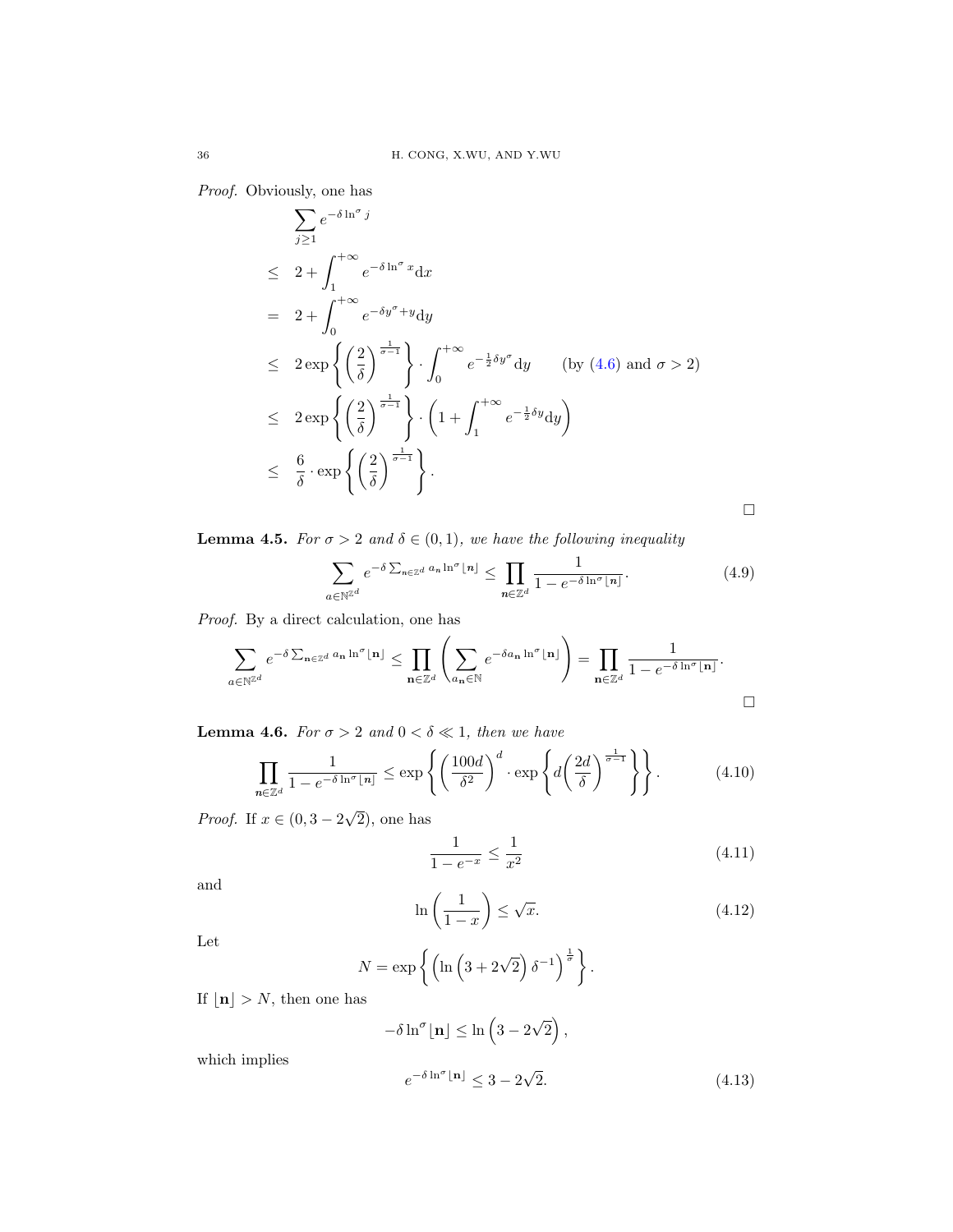Hence we have

$$
\prod_{\mathbf{n}\in\mathbb{Z}^d} \frac{1}{1 - e^{-\delta \ln^{\sigma}[\mathbf{n}]}}
$$
\n
$$
= \left(\prod_{\lfloor \mathbf{n}\rfloor \leq N} \frac{1}{1 - e^{-\delta \ln^{\sigma}[\mathbf{n}]}}\right) \left(\prod_{\lfloor \mathbf{n}\rfloor > N} \frac{1}{1 - e^{-\delta \ln^{\sigma}[\mathbf{n}]}}\right)
$$
\n
$$
\leq \left(\prod_{\lfloor \mathbf{n}\rfloor \leq N} \frac{1}{1 - e^{-\delta}}\right) \left(\prod_{\lfloor \mathbf{n}\rfloor > N} \frac{1}{1 - e^{-\delta \ln^{\sigma}[\mathbf{n}]}}\right),
$$
\n
$$
\lim_{\text{min } (4, 11) \text{ m is has } }
$$

On one hand, using [\(4.11\)](#page-35-4) we have

<span id="page-36-1"></span>
$$
\prod_{\lfloor n \rfloor \le N} \frac{1}{1 - e^{-\delta}} \le \left(\frac{1}{\delta^2}\right)^{(2N+1)^d} \le \left(\frac{1}{\delta}\right)^{6^d N^d}.\tag{4.14}
$$

On the other hand, by [\(4.12\)](#page-35-5) and [\(4.13\)](#page-35-6) one has

<span id="page-36-2"></span>
$$
\prod_{\lfloor n \rfloor > N} \frac{1}{1 - e^{-\delta \ln^{\sigma} \lfloor n \rfloor}} \n= \exp \left\{ \sum_{\lfloor n \rfloor > N} \ln \left( \frac{1}{1 - e^{-\delta \ln^{\sigma} \lfloor n \rfloor}} \right) \right\} \n\le \exp \left\{ \sum_{\lfloor n \rfloor > N} e^{-\frac{\delta}{2} \ln^{\sigma} \lfloor n \rfloor} \right\} \n\le \exp \left\{ \left( 1 + 2 \sum_{j \ge 1} e^{-\frac{\delta}{2d} \ln^{\sigma} j} \right)^{d} \right\} \n\le \exp \left\{ \left( \frac{20d}{\delta} \right)^{d} \cdot \exp \left\{ d \left( \frac{2d}{\delta} \right)^{\frac{1}{\sigma - 1}} \right\} \right\},
$$
\n(4.15)

where the last inequality is based on [\(4.8\)](#page-34-3) in Lemma [4.4.](#page-34-5)

Combing [\(4.14\)](#page-36-1) and [\(4.15\)](#page-36-2), we finish the proof of [\(4.10\)](#page-35-1) using  $0 < \delta \ll 1$ .

 $\Box$ 

<span id="page-36-0"></span>**Lemma 4.7.** For 
$$
\sigma > 2
$$
,  $\delta \in (0, 1)$ ,  $p = 1, 2$  and  $a = (a_n)_{n \in \mathbb{Z}^d} \in \mathbb{N}^{\mathbb{Z}^d}$ , then we have\n
$$
\prod_{n \in \mathbb{Z}^d} (1 + a_n^p) e^{-2\delta a_n \ln^{\sigma} \lfloor n \rfloor} \leq \exp\left\{3dp \left(\frac{p}{\delta}\right)^{\frac{1}{\sigma-1}} \cdot \exp\left\{\left(\frac{1}{\delta}\right)^{\frac{1}{\sigma}}\right\}\right\}.
$$
\n(4.16)

Proof. Let

$$
f_{p,\sigma,\delta}(x) = x^p e^{-\delta \ln^{\sigma} x},
$$

and one has

<span id="page-36-3"></span>
$$
\max_{x \ge 1} f_{p,\sigma,\delta}(x) \le \exp\left\{ p \left(\frac{p}{\delta}\right)^{\frac{1}{\sigma-1}} \right\}.
$$
\n(4.17)

In fact

$$
f'_{p,\sigma,\delta}(x) = px^{p-1}e^{-\delta \ln^{\sigma} x} + x^{p-1}e^{-\delta \ln^{\sigma} x} \left(-\delta \sigma \ln^{\sigma-1} x\right)
$$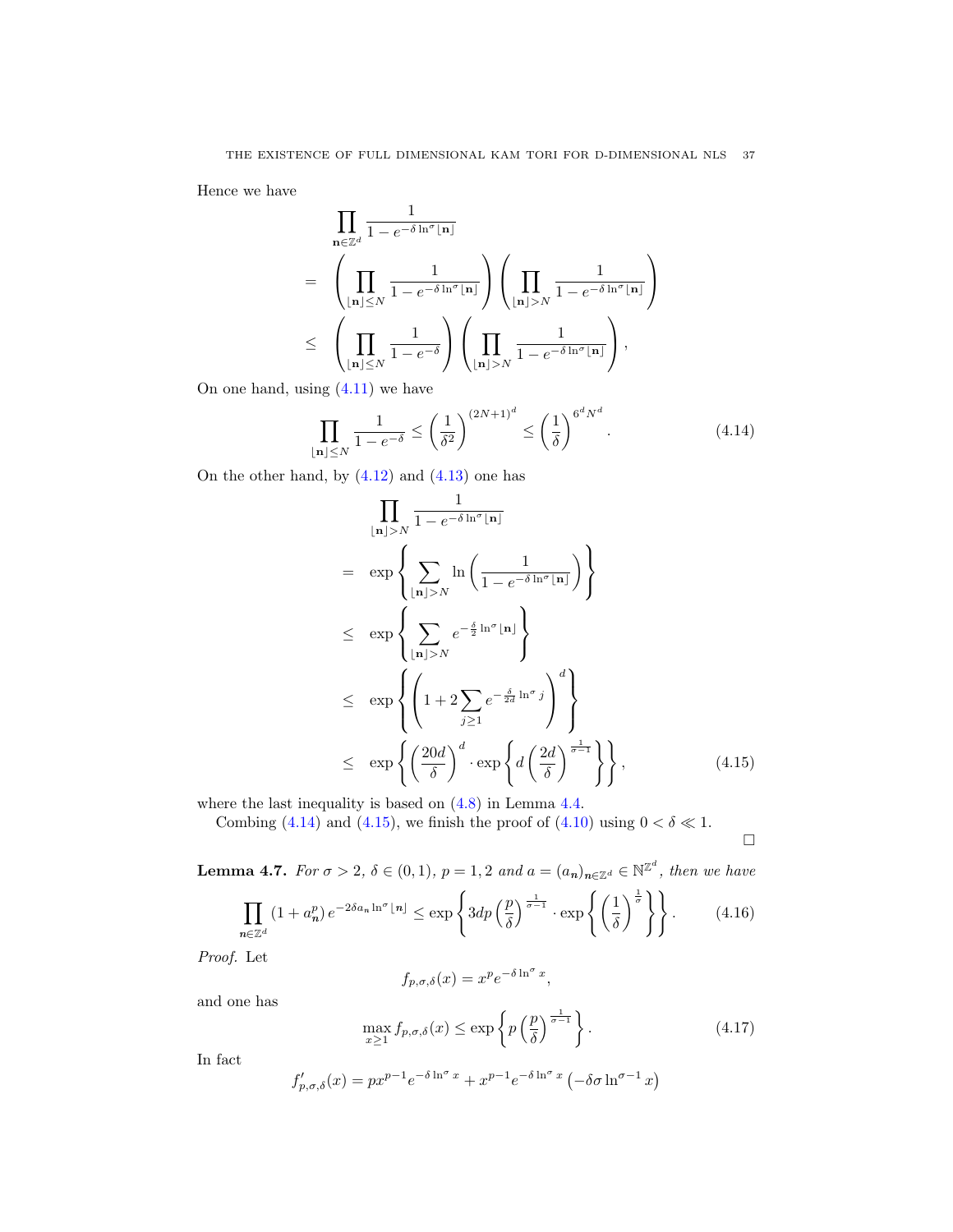and then

$$
f'_{p,\sigma,\delta}(x) = 0 \Leftrightarrow x = \exp\left\{ \left( \frac{p}{\delta \sigma} \right)^{\frac{1}{\sigma-1}} \right\}.
$$

Hence one has

$$
\max_{x\geq 1} f_{p,\sigma,\delta}(x) \leq f\left(\exp\left\{\left(\frac{p}{\delta\sigma}\right)^{\frac{1}{\sigma-1}}\right\}\right) \leq \exp\left\{p\left(\frac{p}{\delta}\right)^{\frac{1}{\sigma-1}}\right\}.
$$

Note that

$$
\prod_{\mathbf{n}\in\mathbb{Z}^d} \left(1+a_{\mathbf{n}}^2\right)e^{-2\delta a_{\mathbf{n}}\ln^{\sigma}\lfloor\mathbf{n}\rfloor} = \prod_{\substack{\mathbf{n}\in\mathbb{Z}^d\\ a_{\mathbf{n}}\geq 1}} \left(1+a_{\mathbf{n}}^2\right)e^{-2\delta a_{\mathbf{n}}\ln^{\sigma}\lfloor\mathbf{n}\rfloor}.
$$

Then we can assume  $a_{\mathbf{n}} \geq 1$  for  $\forall \mathbf{n} \in \mathbb{Z}^d$  in what follows. Thus one has

<span id="page-37-1"></span>
$$
(1 + a_{\mathbf{n}}^{p}) e^{-2\delta a_{\mathbf{n}} \ln^{\sigma}[\mathbf{n}]}
$$
  
\n
$$
\leq (2a_{\mathbf{n}})^{p} e^{-2\delta a_{\mathbf{n}} \ln^{\sigma}[\mathbf{n}]}
$$
  
\n
$$
= \frac{1}{\ln^{\sigma p}[\mathbf{n}]} \cdot (2a_{\mathbf{n}} \ln^{\sigma}[\mathbf{n}])^{p} e^{-2\delta a_{\mathbf{n}} \ln^{\sigma}[\mathbf{n}]}
$$
  
\n
$$
\leq \exp \left\{ p \left(\frac{p}{\delta}\right)^{\frac{1}{\sigma - 1}} \right\},
$$
\n(4.18)

where the last inequality is based on  $(4.17)$  and using the fact that

$$
\frac{1}{\ln^{\sigma p} \lfloor \mathbf{n} \rfloor} \leq 1.
$$

On the other hand, for  $p = 1, 2$  one has

<span id="page-37-0"></span>
$$
(1 + a_{\mathbf{n}}^p) e^{-2\delta a_{\mathbf{n}} \ln^{\sigma} \lfloor \mathbf{n} \rfloor} \le 1 \tag{4.19}
$$

when  $\ln^{\sigma}|\mathbf{n}| \geq \delta^{-1}$ .

Therefore, we have

$$
\prod_{\mathbf{n}\in\mathbb{Z}^{d}}(1+a_{\mathbf{n}}^{p})e^{-2\delta a_{\mathbf{n}}\ln^{\sigma}|\mathbf{n}|}
$$
\n
$$
=\left(\prod_{\ln^{\sigma}|\mathbf{n}|<\delta^{-1}}(1+a_{\mathbf{n}}^{p})e^{-2\delta a_{\mathbf{n}}\ln^{\sigma}|\mathbf{n}|}\right)\left(\prod_{\ln^{\sigma}|\mathbf{n}|\geq\delta^{-1}}(1+a_{\mathbf{n}}^{p})e^{-2\delta a_{\mathbf{n}}\ln^{\sigma}|\mathbf{n}|}\right)
$$
\n
$$
\leq \prod_{\ln^{\sigma}|\mathbf{n}|<\delta^{-1}}(1+a_{\mathbf{n}}^{p})e^{-2\delta a_{\mathbf{n}}\ln^{\sigma}|\mathbf{n}|} \qquad (\text{in view of (4.19))}
$$
\n
$$
\leq \prod_{\ln^{\sigma}|\mathbf{n}|<\delta^{-1}}\exp\left\{p\left(\frac{p}{\delta}\right)^{\frac{1}{\sigma-1}}\right\} \qquad (\text{in view of (4.18))}
$$
\n
$$
\leq \left(\exp\left\{p\left(\frac{p}{\delta}\right)^{\frac{1}{\sigma-1}}\right\}\right)^{3d\exp\left\{(\frac{1}{\delta})^{\frac{1}{\sigma}}\right\}}
$$
\n
$$
= \exp\left\{3dp\left(\frac{p}{\delta}\right)^{\frac{1}{\sigma-1}}\cdot \exp\left\{\left(\frac{1}{\delta}\right)^{\frac{1}{\sigma}}\right\}\right\},
$$

which finishes the proof of  $(4.16)$ .

$$
^{38}
$$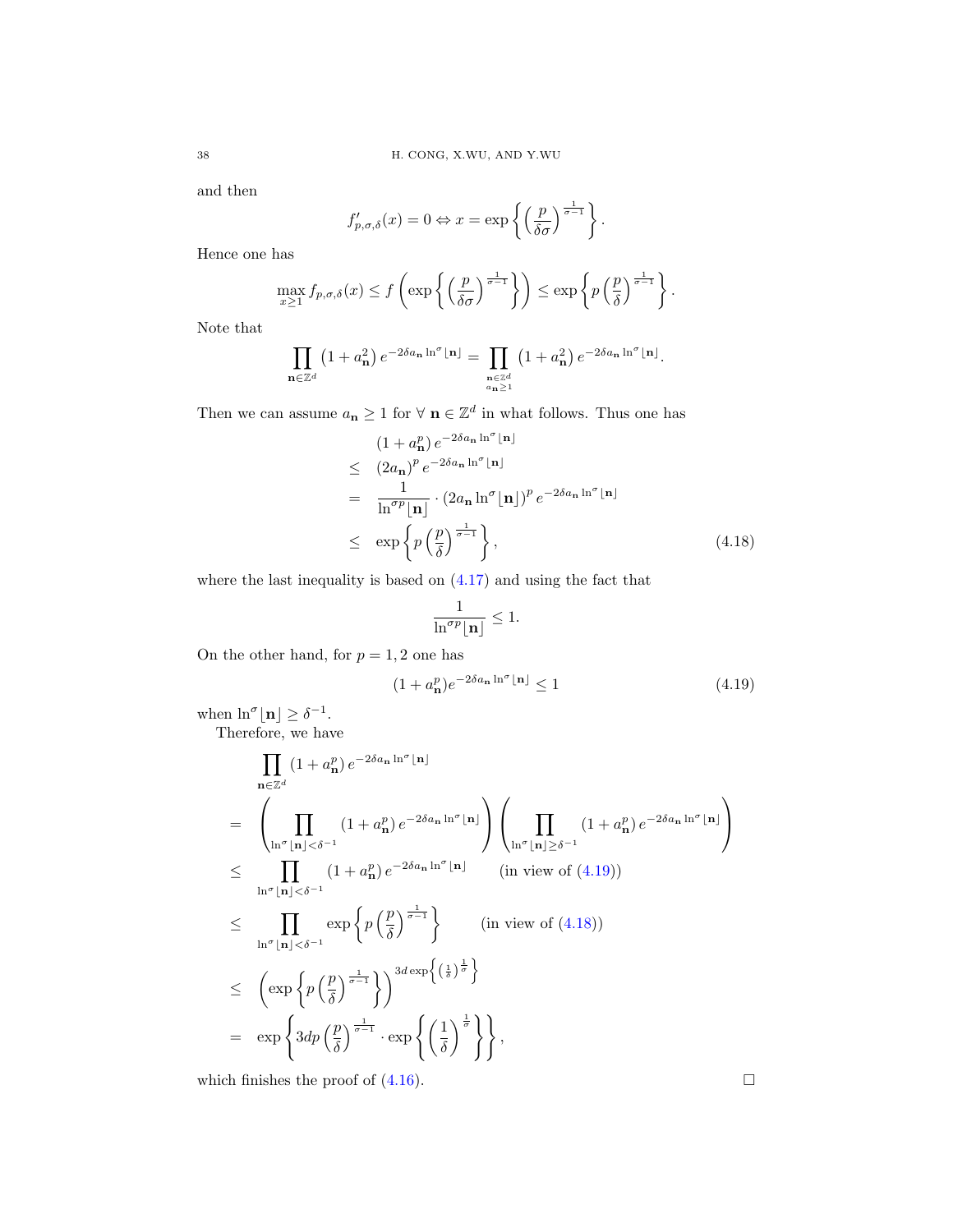### 4.2. Measure Estimate.

<span id="page-38-0"></span>**Lemma 4.8.** Let the set  $\Pi$ , which is defined by  $(1.4)$ , with probability measure. Then there exists a subset  $\Pi_{\gamma} \subset \Pi$  satisfying

$$
meas \Pi_{\gamma} \le C\gamma, \tag{4.20}
$$

where C is a positive constant, such that for any  $\omega \in \Pi \setminus \Pi_{\gamma}$ , the inequalities [\(1.5\)](#page-1-1) and  $(1.6)$  holds.

*Proof.* Define the resonant set  $\mathcal{R}_1$  by

<span id="page-38-4"></span>
$$
\mathcal{R}_1 = \bigcup_{\substack{j \in \mathbb{Z} \\ 0 \neq \ell \in \mathbb{Z}^{\mathbb{Z}^d}}} \mathcal{R}_{\ell,j},\tag{4.21}
$$

where

$$
\mathcal{R}_{\ell,j} = \left\{\omega: \left|\sum_{\mathbf{n}\in\mathbb{Z}^d}\ell_\mathbf{n}\omega_\mathbf{n} + j\right| < \gamma\prod_{\mathbf{n}\in\mathbb{Z}^d}\frac{1}{1+|\ell_\mathbf{n}|^3\langle\mathbf{n}\rangle^{d+4}}\right\},
$$

for any  $0 \neq \ell \in \mathbb{Z}^{\mathbb{Z}^d}$  with  $|\ell| < \infty$ . Let

$$
m(\ell) = \min \left\{ \langle \mathbf{n} \rangle : \ell_{\mathbf{n}} \neq 0 \right\},\
$$

and one has

<span id="page-38-3"></span>meas 
$$
\mathcal{R}_{\ell,j} \le \gamma \cdot m(\ell) \prod_{\mathbf{n} \in \mathbb{Z}^d} \frac{1}{1 + |\ell_{\mathbf{n}}|^3 \langle \mathbf{n} \rangle^{d+4}}.
$$
 (4.22)

In view of  $(1.4)$ , one has

$$
\left| \sum_{\mathbf{n} \in \mathbb{Z}^d} \ell_{\mathbf{n}} \omega_{\mathbf{n}} \right| \leq |\ell| \leq \prod_{\substack{\mathbf{n} \in \mathbb{Z}^d \\ \ell_{\mathbf{n}} \neq 0}} |\ell_{\mathbf{n}}| \langle \mathbf{n} \rangle. \tag{4.23}
$$

Hence if

$$
|j| > 2 \prod_{\substack{\mathbf{n} \in \mathbb{Z}^d \\ \ell_{\mathbf{n}} \neq 0}} |\ell_{\mathbf{n}}| \langle \mathbf{n} \rangle, \tag{4.24}
$$

then one has

$$
\left| \sum_{\mathbf{n} \in \mathbb{Z}^d} \ell_{\mathbf{n}} \omega_{\mathbf{n}} + j \right| \ge |j| - \left| \sum_{\mathbf{n} \in \mathbb{Z}^d} \ell_{\mathbf{n}} \omega_{\mathbf{n}} \right| \ge 1, \tag{4.25}
$$

which implies the set  $\mathcal{R}_{\ell,j}$  is empty. Therefore we always assume that

<span id="page-38-1"></span>
$$
|j| \le 2 \prod_{\substack{\mathbf{n} \in \mathbb{Z}^d \\ \ell_{\mathbf{n}} \neq 0}} |\ell_{\mathbf{n}}| \langle \mathbf{n} \rangle. \tag{4.26}
$$

Furthermore, we have

<span id="page-38-2"></span>
$$
\text{meas } \mathcal{R}_1 \le \gamma \sum_{\ell \in \mathbb{Z}^d} \sum_{\substack{j \in \mathbb{Z} \\ j \text{ satisfies (4.26)}}} m(\ell) \left( \prod_{\mathbf{n} \in \mathbb{Z}^d} \frac{1}{1 + |\ell_{\mathbf{n}}|^3 \langle \mathbf{n} \rangle^{d+4}} \right), \tag{4.27}
$$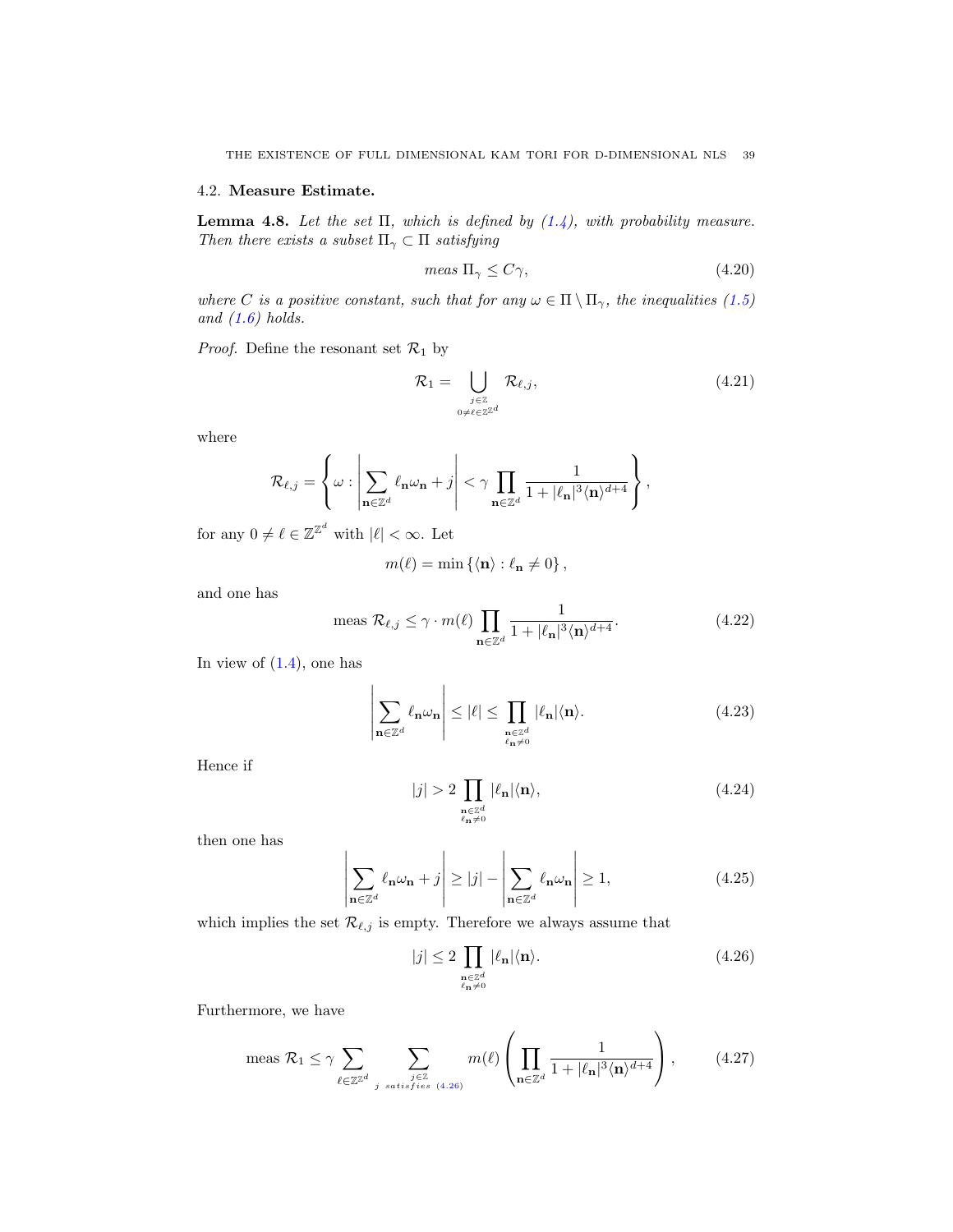and then

<span id="page-39-0"></span>
$$
\sum_{\ell \in \mathbb{Z}^d} \sum_{\substack{j \in \mathbb{Z} \\ j \text{ satisfies (4.26)}}} m(\ell) \left( \prod_{\mathbf{n} \in \mathbb{Z}^d} \frac{1}{1 + |\ell_{\mathbf{n}}|^3 \langle \mathbf{n} \rangle^{d+4}} \right)
$$
\n
$$
= \sum_{m \geq 1} \sum_{\substack{\ell \in \mathbb{Z}^d \\ m(\ell) = m, \ell_{\mathbf{n}} \neq 0}} \sum_{\substack{j \text{ satisfies (4.26)}}} m \left( \prod_{\mathbf{n} \in \mathbb{Z}^d} \frac{1}{1 + |\ell_{\mathbf{n}}|^3 \langle \mathbf{n} \rangle^{d+4}} \right)
$$
\n
$$
\leq 4 \sum_{m \geq 1} m \prod_{\substack{\mathbf{n} \in \mathbb{Z}^d \\ (\mathbf{n}) \geq m}} \left( \sum_{0 \neq \ell_{\mathbf{n}} \in \mathbb{Z}} \frac{1}{|\ell_{\mathbf{n}}|^2 \langle \mathbf{n} \rangle^{d+3}} \right)
$$
\n
$$
\leq 4 \left( \sum_{0 \neq i \in \mathbb{Z}} i^{-2} \right) \left( \sum_{m \geq 1} m \sum_{\substack{\mathbf{n} \in \mathbb{Z}^d \\ (\mathbf{n}) \geq m}} \frac{1}{\langle \mathbf{n} \rangle^{d+3}} \right)
$$
\n
$$
\leq 4 \left( \sum_{0 \neq i \in \mathbb{Z}} i^{-2} \right) \left( \sum_{\mathbf{n} \in \mathbb{Z}^d} \frac{1}{\langle \mathbf{n} \rangle^{d+2}} \right)
$$
\n
$$
\leq C_1, \tag{4.28}
$$

where  $C_1$  is an absolutely positive constant. Combining  $(4.27)$  and  $(4.28)$ , one has meas  $\mathcal{R}_1 \leq C_1 \gamma$ . (4.29)

Define the resonant set

<span id="page-39-3"></span>
$$
\mathcal{R}_2 = \bigcup_{\substack{j \in \mathbb{Z} \\ 0 \neq \ell \in \mathbb{Z}^{\mathbb{Z}^d}}} \widetilde{\mathcal{R}}_{\ell,j},\tag{4.30}
$$

where the resonant set  $\mathcal{R}_{\ell,j}$  is given by

$$
\widetilde{\mathcal{R}}_{\ell,j} = \left\{ \omega : \left| \sum_{\mathbf{n} \in \mathbb{Z}^d} \ell_{\mathbf{n}} \omega_{\mathbf{n}} + j \right| < \frac{\gamma^3}{16} \prod_{\substack{\mathbf{n} \in \mathbb{Z}^d \\ \|\mathbf{n}\| \le \|\mathbf{n}\|^4 \le \ell \ge 1}} \left( \frac{1}{1 + |\ell_{\mathbf{n}}|^3 \langle \mathbf{n} \rangle^{d+7}} \right)^4 \right\}, \quad (4.31)
$$

for any  $0 \neq \ell \in \mathbb{Z}^{\mathbb{Z}^d}$  satisfying  $0 < |\ell| < \infty$  and

$$
\|{\bf n}_2^*(\ell)\|>\|{\bf n}_3^*(\ell)\|\,.
$$

As  $(4.22)$ , one has

<span id="page-39-2"></span>
$$
\text{meas } \widetilde{\mathcal{R}}_{\ell,j} \leq \frac{\gamma^3}{16} \cdot m(\ell) \prod_{\substack{\mathbf{n} \in \mathbb{Z}^d \\ \|\mathbf{n}\| \leq \|\mathbf{n}_3^*(\ell)\|}} \left(\frac{1}{1 + |\ell_{\mathbf{n}}|^3 \langle \mathbf{n} \rangle^{d+7}}\right)^4. \tag{4.32}
$$

Without loss of generality, we assume that

$$
\mathbf{n}_1=\mathbf{n}_1^*(\ell),\qquad \mathbf{n}_2=\mathbf{n}_2^*(\ell).
$$

Then one has

<span id="page-39-1"></span>
$$
\sum_{\mathbf{n}\in\mathbb{Z}^d} \ell_{\mathbf{n}}\omega_{\mathbf{n}} = \left(\sum_{\substack{\mathbf{n}\in\mathbb{Z}^d,\\ \mathbf{n}\neq\mathbf{n}_1,\mathbf{n}_2}} \ell_{\mathbf{n}}\omega_{\mathbf{n}}\right) + \sigma_{\mathbf{n}_1}\omega_{\mathbf{n}_1} + \sigma_{\mathbf{n}_2}\omega_{\mathbf{n}_2},\tag{4.33}
$$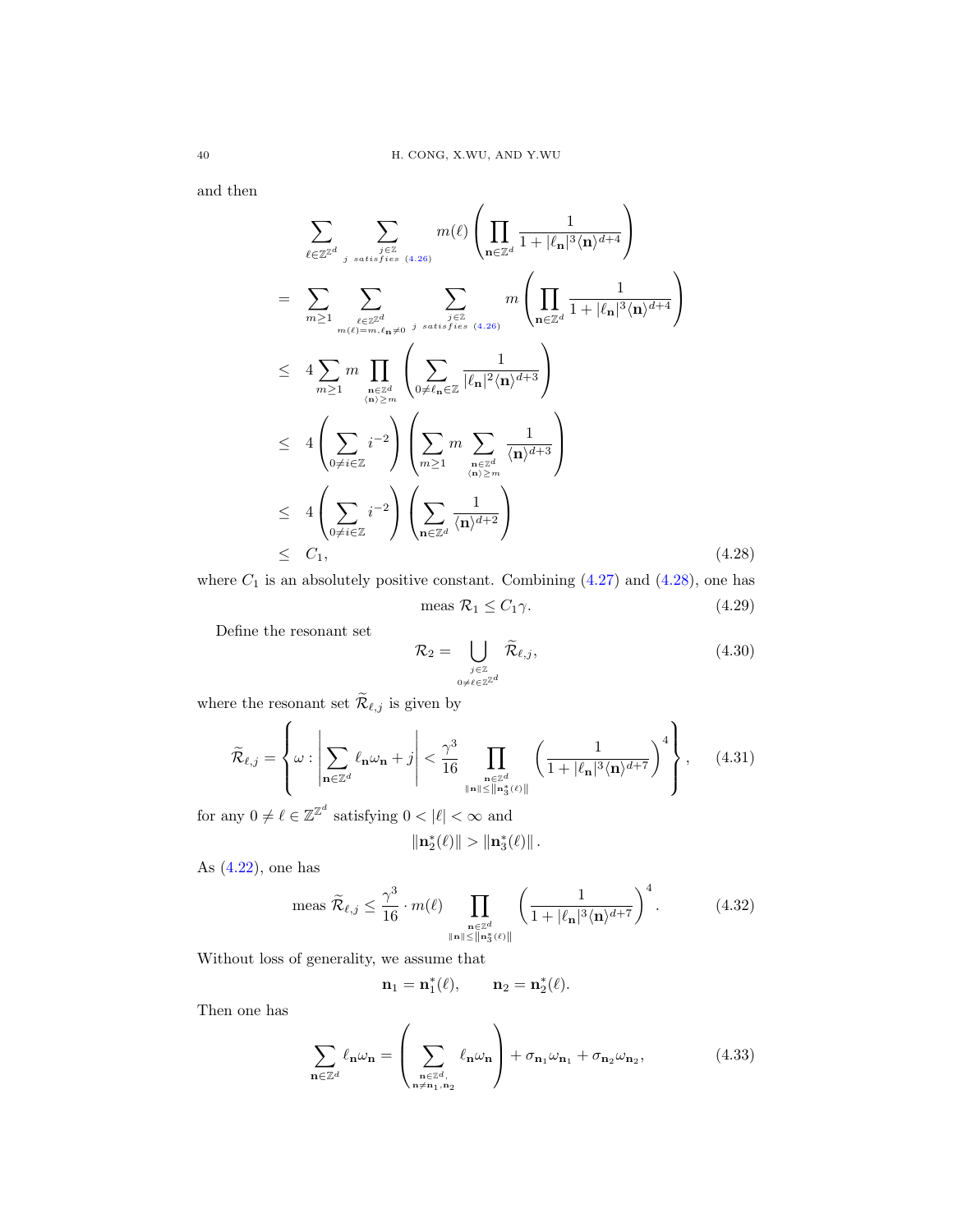where  $\sigma_{\mathbf{n}_1}, \sigma_{\mathbf{n}_2} \in \{-1, 1\}$ . Define  $\ell = (\ell_{\mathbf{n}})_{\mathbf{n} \in \mathbb{Z}^d}$  by

$$
\tilde{\ell}_{\mathbf{n}}=\ell_{\mathbf{n}},\qquad\text{if } \mathbf{n}\neq\mathbf{n}_1,\mathbf{n}_2;
$$

and

$$
\ell_{\mathbf{n}}=0, \qquad \text{if } \mathbf{n}=\mathbf{n}_1, \mathbf{n}_2.
$$

If  $\tilde{\ell} = 0$ , using **Momentum Conversation** [\(2.3\)](#page-5-0) one has

$$
\sigma_{n_1} \cdot \sigma_{n_2} = -1 \tag{4.34}
$$

and

$$
\mathbf{n}_1 = \mathbf{n}_2,\tag{4.35}
$$

which implies  $\ell = 0$ . Therefore we always assume that  $\ell \neq 0$ . Hence, if  $\omega \in \Pi \setminus \mathcal{R}_1$  (where  $\mathcal{R}_1$  is defined in [\(4.21\)](#page-38-4)) and

<span id="page-40-0"></span>
$$
\|\mathbf{n}_2^*(\ell)\| \ge \frac{4}{\gamma} \prod_{\substack{\mathbf{n} \in \mathbb{Z}^d \\ \|\mathbf{n}\| \le \|\mathbf{n}_3^*(\ell)\|}} \left(1 + |\ell_\mathbf{n}|^3 \langle \mathbf{n} \rangle^{d+4}\right),\tag{4.36}
$$

then one has

$$
\begin{aligned}\n&\geq \left\| \sum_{\mathbf{n} \in \mathbb{Z}^d} \ell_{\mathbf{n}} \omega_{\mathbf{n}} + j \right\| \\
&\geq \left\| \left\| \sum_{\mathbf{n} \in \mathbb{Z}^d} \ell_{\mathbf{n}} \omega_{\mathbf{n}} \right\| \right\| \\
&\geq \left\| \sum_{\substack{\mathbf{n} \in \mathbb{Z}^d, \\ \mathbf{n} \neq \mathbf{n}_1, \mathbf{n}_2}} \ell_{\mathbf{n}} \omega_{\mathbf{n}} \right\| \right\| - |||\sigma_{\mathbf{n}_1} \omega_{\mathbf{n}_1} + \sigma_{\mathbf{n}_2} \omega_{\mathbf{n}_2}||| \quad \text{(by (4.33))} \\
&\geq \gamma \sum_{\substack{\mathbf{n} \in \mathbb{Z}^d \\ \mathbf{n} \neq \mathbf{n}_1, \mathbf{n}_2}} \frac{1}{1 + |\ell_{\mathbf{n}}|^3 \langle \mathbf{n} \rangle^{d+4} - \frac{2}{\|\mathbf{n}_2^*(\ell)\|} \\
&\geq \frac{\gamma}{2} \prod_{\substack{\mathbf{n} \in \mathbb{Z}^d \\ \mathbf{n} \neq \mathbf{n}_1, \mathbf{n}_2}} \frac{1}{1 + |\ell_{\mathbf{n}}|^3 \langle \mathbf{n} \rangle^{d+4}},\n\end{aligned}
$$

where the last inequality is based on  $(4.36)$ . Therefore we always assume

<span id="page-40-1"></span>
$$
\|\mathbf{n}_2^*(\ell)\| < \frac{4}{\gamma} \prod_{\substack{\mathbf{n} \in \mathbb{Z}^d \\ \mathbf{n} \neq \mathbf{n}_1, \mathbf{n}_2}} \left(1 + |\ell_\mathbf{n}|^3 \langle \mathbf{n} \rangle^{d+4}\right) := A(\ell). \tag{4.37}
$$

In view of the following two inequalities

$$
\|\mathbf{n}_1^*(\ell)\| \leq \sum_{i \geq 2} \|\mathbf{n}_i^*(\ell)\|,
$$

and

$$
\sum_{i\geq 2}\|\mathbf{n}_i^*(\ell)\|=\sum_{\substack{\mathbf{n}\in\mathbb{Z}^d\\ \mathbf{n}\neq\mathbf{n}_1}}|\ell_\mathbf{n}|\cdot\|\mathbf{n}\|\leq \prod_{\substack{\mathbf{n}\in\mathbb{Z}^d\\ \mathbf{n}\neq\mathbf{n}_1}}\left(1+|\ell_\mathbf{n}|^3\langle\mathbf{n}\rangle^{d+4}\right),
$$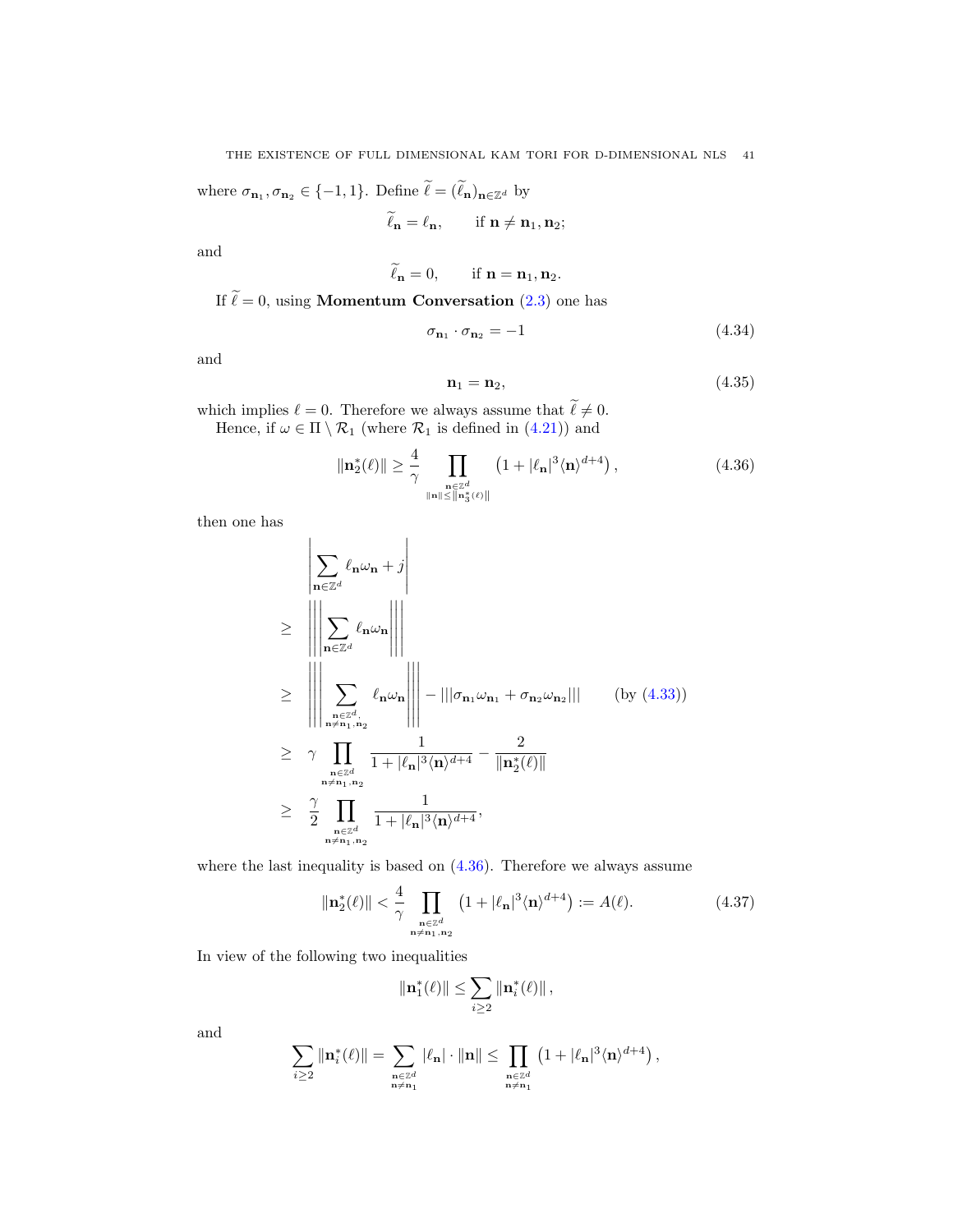one has

<span id="page-41-0"></span>
$$
\|\mathbf{n}_1^*(\ell)\| < A(\ell) \left( \prod_{\substack{\mathbf{n} \in \mathbb{Z}^d \\ \mathbf{n} \neq \mathbf{n}_1, \mathbf{n}_2}} \left( 1 + |\ell_\mathbf{n}|^3 \langle \mathbf{n} \rangle^{d+4} \right) \right) := B(\ell). \tag{4.38}
$$

Hence if

$$
|j|>2\left(\prod_{\substack{\mathbf n\in\mathbb Z^d,\mathbf n_1,\mathbf n_2\\ \ell_{\mathbf n}\neq 0}}|\ell_{\mathbf n}|\langle \mathbf n\rangle\right)A(\ell)B(\ell),
$$

then one has

$$
\left| \sum_{\mathbf{n} \in \mathbb{Z}^d} \ell_{\mathbf{n}} \omega_{\mathbf{n}} + j \right| \ge |j| - \left| \sum_{\mathbf{n} \in \mathbb{Z}^d} \ell_{\mathbf{n}} \omega_{\mathbf{n}} \right| \ge 1, \tag{4.39}
$$

which implies the set  $\widetilde{\mathcal{R}}_{\ell,j}$  is empty. Therefore we always assume that

$$
|j| \le 2 \left( \prod_{\substack{\mathbf{n} \in \mathbb{Z}_{n,\mathbf{n}_1,\mathbf{n}_2}^d \\ \ell_{\mathbf{n}} \neq 0}} |\ell_{\mathbf{n}}| \langle \mathbf{n} \rangle \right) A(\ell) B(\ell). \tag{4.40}
$$

In view of  $(4.32)$ ,  $(4.37)$ ,  $(4.38)$  and following the proof of  $(4.29)$ , one has

$$
\text{meas } \mathcal{R}_2 \le C_2 \gamma, \tag{4.41}
$$

where  $C_2$  is a positive constant. Letting

$$
\Pi_\gamma = \mathcal{R}_1 \bigcup \mathcal{R}_2,
$$

then one has

$$
\text{meas } \Pi_{\gamma} \le C\gamma,\tag{4.42}
$$

and for any  $\omega \in \Pi \setminus \Pi_{\gamma}$ , the inequalities [\(1.5\)](#page-1-1) and [\(1.6\)](#page-1-2) holds.

 $\Box$ 

# 4.3. Proof of Lemma [2.6.](#page-9-3)

Proof. Without loss of generality, it suffices to prove

<span id="page-41-1"></span>
$$
\left\| \frac{\partial^2 R}{\partial q_{\mathbf{m}} \partial q_{\mathbf{l}}} \right\|_{\rho+\delta}^* \le \left( \frac{12}{e\delta} \right)^2 \cdot \exp \left\{ \left( \frac{3600d}{\delta^2} \right)^d \cdot \exp \left\{ d \left( \frac{12d}{\delta} \right)^{\frac{1}{\sigma-1}} \right\} \right\} \|R\|_{\rho}. \tag{4.43}
$$

For any  $\mathbf{m}, \mathbf{l} \in \mathbb{Z}^d$ , one has

<span id="page-41-2"></span>
$$
\frac{\partial^2 R}{\partial q_{\mathbf{m}} \partial q_{\mathbf{l}}} = \sum_{a,k,k' \in \mathbb{N}^{\mathbb{Z}^d}} k_{\mathbf{m}} k_{\mathbf{l}} R_{akk'} \prod_{\mathbf{n} \in \mathbb{Z}^d} I(0)^a q^{k - e_{\mathbf{m}} - e_{\mathbf{l}}} \bar{q}^{k'}.
$$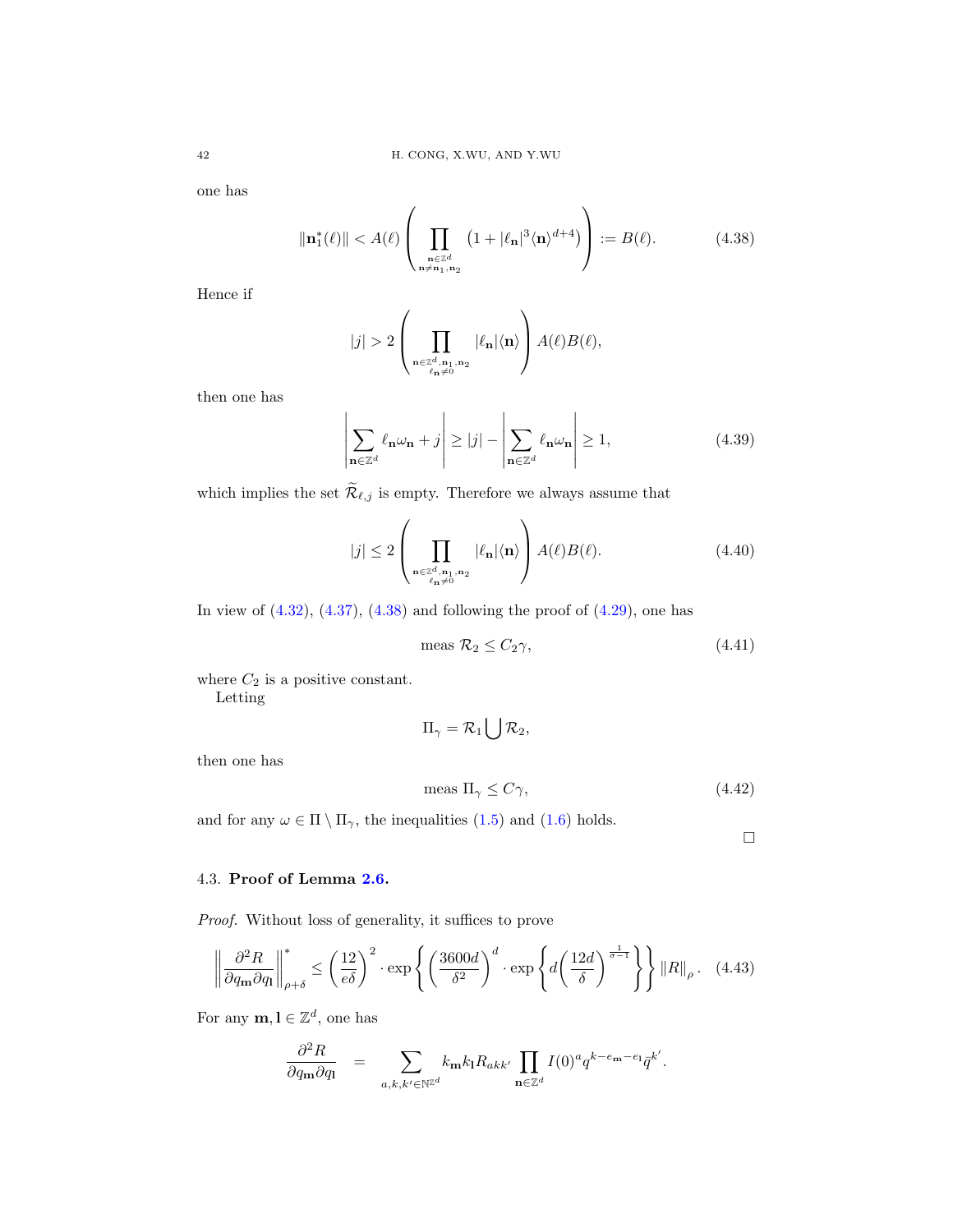In view of  $(2.10)$ , one obtains

$$
\left\| \frac{\partial^2 R}{\partial q_{\mathbf{m}} \partial q_{\mathbf{l}}} \right\|_{\rho+\delta}^*
$$
\n
$$
= \sum_{a,k,k' \in \mathbb{N}^{\mathbb{Z}^d}} \left| k_{\mathbf{m}} k_{\mathbf{l}} R_{akk'} \right| \exp \left\{ - \sum_{\mathbf{n} \in \mathbb{Z}^d} 2r a_{\mathbf{n}} \ln^{\sigma}[\mathbf{n}] \right\}
$$
\n
$$
\times \exp \left\{ - (\rho + \delta) \sum_{\mathbf{n} \in \mathbb{Z}^d} (k_{\mathbf{n}} + k_{\mathbf{n}}') \ln^{\sigma}[\mathbf{n}] + (\rho + \delta) (\ln^{\sigma}[\mathbf{m}] + \ln^{\sigma}[\mathbf{l}]) \right\}
$$
\n
$$
\leq \sum_{a,k,k' \in \mathbb{N}^{\mathbb{Z}^d}} \left| k_{\mathbf{m}} k_{\mathbf{l}} R_{akk'} \right| \exp \left\{ - (\rho + \delta) \left( \sum_{\mathbf{n} \in \mathbb{Z}^d} (2a_{\mathbf{n}} + k_{\mathbf{n}} + k_{\mathbf{n}}') \ln^{\sigma}[\mathbf{n}] - \ln^{\sigma}[\mathbf{m}] - \ln^{\sigma}[\mathbf{l}] \right) \right\},
$$

where the last inequality uses  $r > \rho + \delta$ .

In view of  $(2.9)$ , one has

$$
|R_{akk'}| \leq ||R||_{\rho} \exp \left\{ \rho \left( \sum_{\mathbf{n} \in \mathbb{Z}^d} (2a_{\mathbf{n}} + k_{\mathbf{n}} + k_{\mathbf{n}}') \ln^{\sigma}[\mathbf{n}] - 2 \ln^{\sigma}[\mathbf{n}_1^*(a, k, k')] \right) \right\}
$$

and then

$$
\left\|\frac{\partial^2 R}{\partial q_{\bf m} \partial q_{\bf l}}\right\|_{\rho+\delta}^* \ \leq \ \mathcal{C} \left\|R\right\|_{\rho},
$$

where

$$
C = \sum_{a,k,k' \in \mathbb{N}^{\mathbb{Z}^d}} k_{\mathbf{m}} k_1 \exp \left\{-\delta \left( \sum_{i \geq 1} \ln^{\sigma} \lfloor \mathbf{n}_i(a,k,k') \rfloor \right) + \delta \left( \ln^{\sigma} \lfloor \mathbf{m} \rfloor + \ln^{\sigma} \lfloor l \rfloor \right) \right\}.
$$

To prove the inequality [\(4.43\)](#page-41-1) holds, it suffices to show that

$$
C \le \left(\frac{12}{e\delta}\right)^2 \cdot \exp\left\{ \left(\frac{3600d}{\delta^2}\right)^d \cdot \exp\left\{ d\left(\frac{12d}{\delta}\right)^{\frac{1}{\sigma-1}} \right\} \right\},\tag{4.44}
$$

which will be discussed in the following three cases:

Case 1.

$$
\max\{\lfloor \mathbf{m} \rfloor, \lfloor l \rfloor\} \leq \lfloor \mathbf{n}_3^*(a, k, k') \rfloor.
$$

Then one has

<span id="page-42-0"></span>
$$
- \delta \left( \sum_{i \ge 1} \ln^{\sigma} \lfloor \mathbf{n}_i(a, k, k') \rfloor \right) + \delta \left( \ln^{\sigma} \lfloor \mathbf{m} \rfloor + \ln^{\sigma} \lfloor l \rfloor \right) \le - \frac{\delta}{3} \left( \sum_{i \ge 1} \ln^{\sigma} \lfloor \mathbf{n}_i(a, k, k') \rfloor \right). \tag{4.45}
$$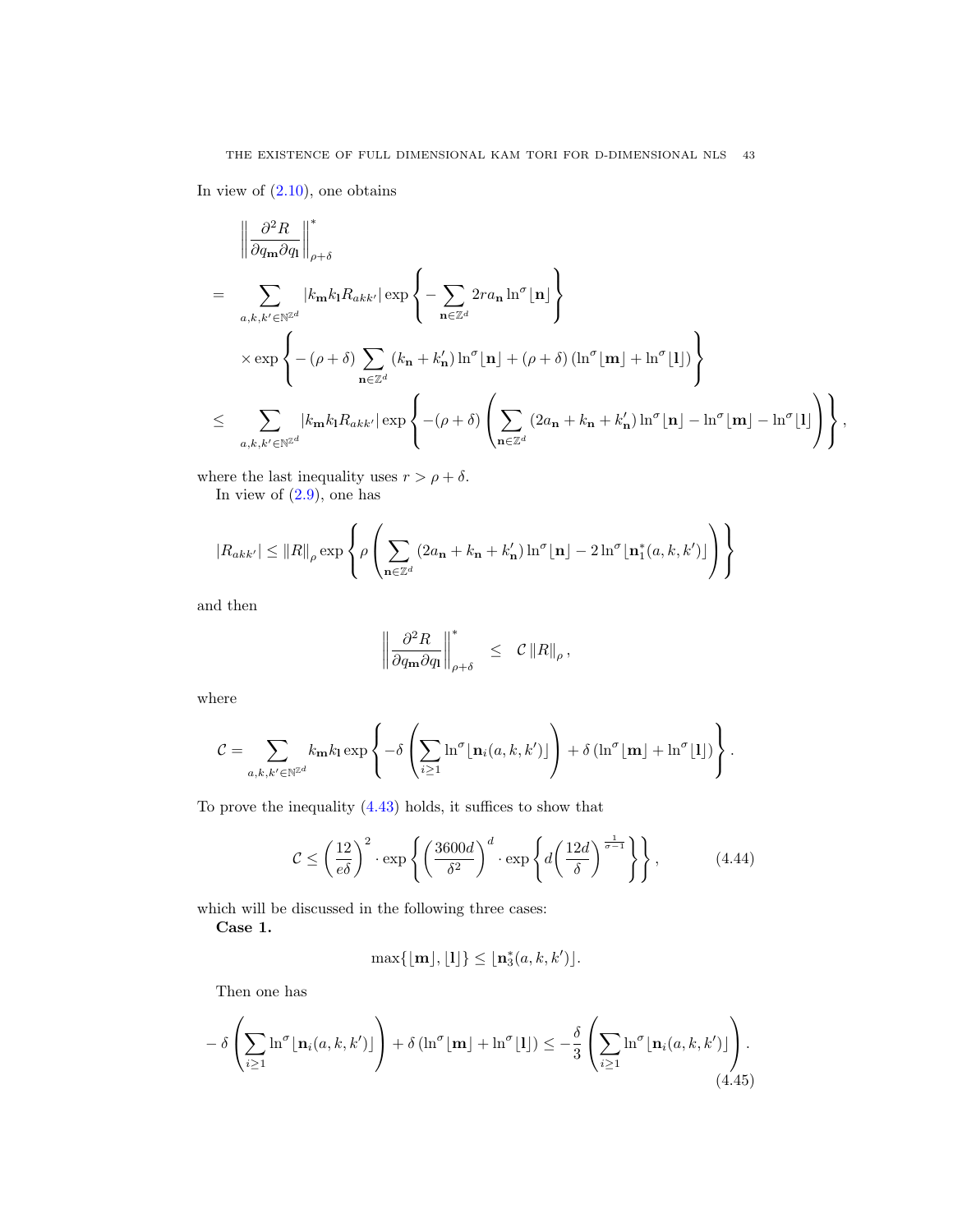Using  $(2.20)$  and  $(4.45)$ , we have

<span id="page-43-1"></span>
$$
\mathcal{C} \leq \sum_{a,k,k' \in \mathbb{N}^{\mathbb{Z}^d}} \left( \sum_{i \geq 1} \ln^{\sigma} \lfloor \mathbf{n}_i^*(a,k,k') \rfloor \right)^2 \exp \left\{ -\frac{\delta}{3} \left( \sum_{i \geq 1} \ln^{\sigma} \lfloor \mathbf{n}_i^*(a,k,k') \rfloor \right) \right\}
$$
  
\n
$$
\leq \sup \left\{ \left( \sum_{i \geq 1} \ln^{\sigma} \lfloor \mathbf{n}_i^*(a,k,k') \rfloor \right)^2 \exp \left\{ -\frac{\delta}{6} \left( \sum_{i \geq 1} \ln^{\sigma} \lfloor \mathbf{n}_i^*(a,k,k') \rfloor \right) \right\} \right\}
$$
  
\n
$$
\times \sum_{a,k,k' \in \mathbb{N}^{\mathbb{Z}^d}} \exp \left\{ -\frac{\delta}{6} \left( \sum_{i \geq 1} \ln^{\sigma} \lfloor \mathbf{n}_i^*(a,k,k') \rfloor \right) \right\}
$$
  
\n
$$
\leq \left( \frac{12}{e\delta} \right)^2 \cdot \exp \left\{ \left( \frac{3600d}{\delta^2} \right)^d \cdot \exp \left\{ d \left( \frac{12d}{\delta} \right)^{\frac{1}{\sigma - 1}} \right\} \right\}, \tag{4.46}
$$

where the last inequality follows from  $(4.7)$  in Lemma  $4.3$ ,  $(4.9)$  in Lemma  $4.5$  and [\(4.10\)](#page-35-1) in Lemma [4.6.](#page-35-2)

Case 2.

$$
\min\{\lfloor \mathbf{m} \rfloor, \lfloor l \rfloor\} > \lfloor \mathbf{n}_3^*(a, k, k') \rfloor.
$$

In this case, one has

<span id="page-43-0"></span>
$$
|k_{\mathbf{m}}| + |k_{\mathbf{l}}| \le 2. \tag{4.47}
$$

Without loss of generality, we assume that

$$
\mathbf{n}_1^*(a,k,k') = 1, \qquad \mathbf{n}_2^*(a,k,k') = \mathbf{m}.
$$

In view of  $(4.47)$ , we thus obtain

<span id="page-43-2"></span>
$$
\mathcal{C} \leq 5 \sum_{\substack{a,k,k' \in \mathbb{N}^{\mathbb{Z}^d} \\ \mathbf{n}_1^*(a,k,k')=1, \mathbf{n}_2^*(a,k,k')=m}} \exp\left\{-\delta \left(\sum_{i\geq 3} \ln^{\sigma} \lfloor \mathbf{n}_i^*(a,k,k') \rfloor\right) \right\}
$$
\n
$$
\leq 5 \exp\left\{ \left(\frac{100d}{\delta^2}\right)^d \cdot \exp\left\{ d \left(\frac{2d}{\delta}\right)^{\frac{1}{\sigma-1}} \right\} \right\},
$$
\n(4.48)

where the last inequality follows from  $(4.9)$  in Lemma [4.5](#page-35-3) and  $(4.10)$  in Lemma [4.6.](#page-35-2) Case 3.

$$
\lfloor \mathbf{m} \rfloor > \lfloor \mathbf{n}_3^*(a, k, k') \rfloor, \quad \lfloor \mathbf{l} \rfloor \leq \lfloor \mathbf{n}_3^*(a, k, k') \rfloor
$$

or

$$
\lfloor \mathbf{l}\rfloor>\lfloor \mathbf{n}_3^*(a,k,k')\rfloor, \quad \lfloor \mathbf{m}\rfloor\leq \lfloor \mathbf{n}_3^*(a,k,k')\rfloor.
$$

Without loss of generality, we assume

$$
\lfloor \mathbf{m} \rfloor > \mathbf{n}_3^*(a, k, k'), \quad \lfloor \mathbf{l} \rfloor \le \lfloor \mathbf{n}_3^*(a, k, k') \rfloor
$$

and  $\mathbf{m} = \mathbf{n}_1^*(a, k, k')$ . In this case one has

$$
|k_{\mathbf{m}}| \le 2,
$$

and then

<span id="page-43-3"></span>
$$
\mathcal{C} \quad \leq \quad 2\sum_{\substack{a,k,k' \in \mathbb{N}^{\mathbb{Z}^d} \\ \mathbf{n}_1^*(a,k,k') = \mathbf{m}}} k_1 \exp\left\{-\frac{\delta}{2}\left(\sum_{i \geq 2} \ln^\sigma \lfloor \mathbf{n}_i^*(a,k,k') \rfloor\right)\right\}.
$$

 $\overline{ }$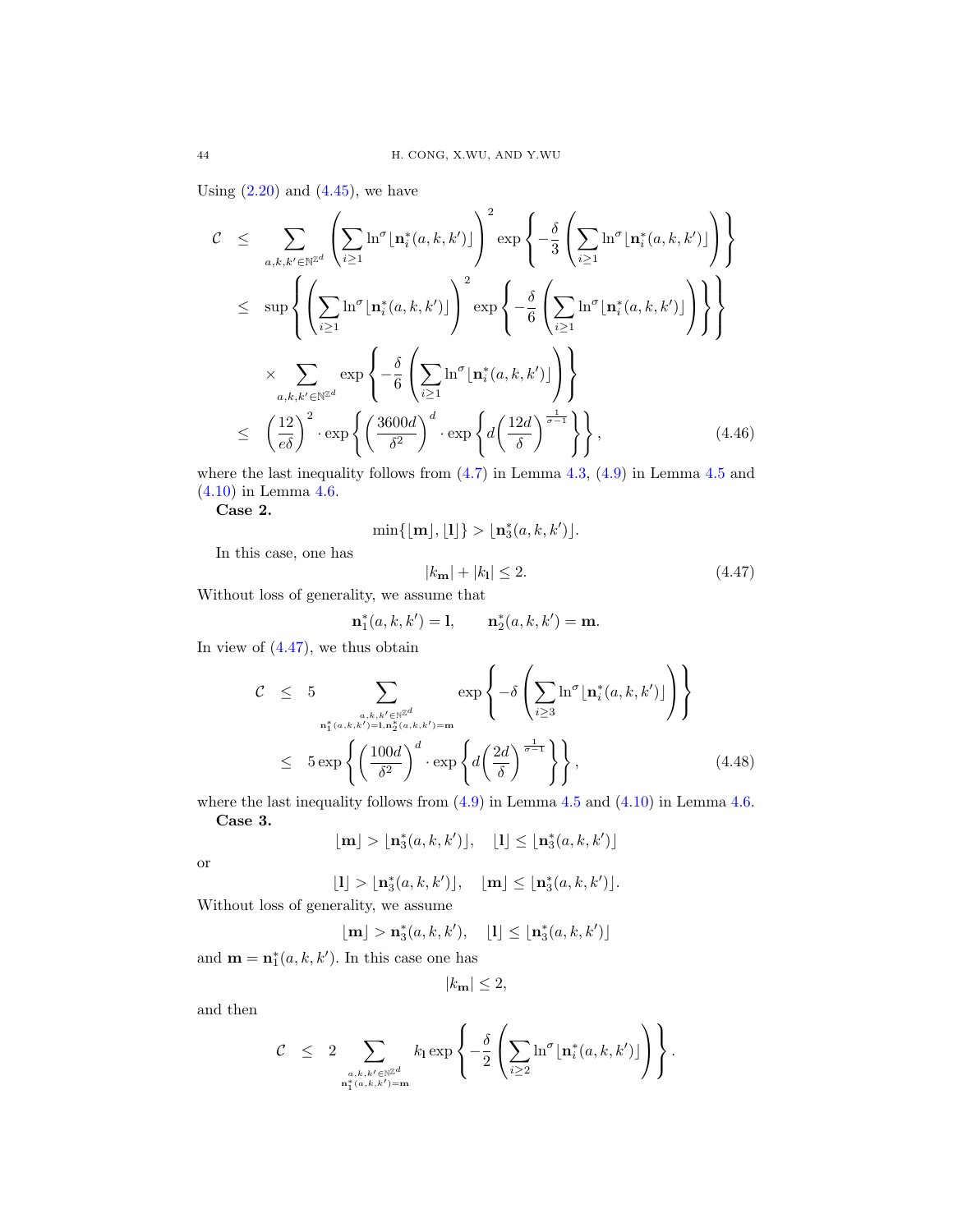Following the proof of Case 1., we have

$$
\mathcal{C} \le \left(\frac{8}{e\delta}\right) \cdot \exp\left\{ \left(\frac{1600d}{\delta^2}\right)^d \cdot \exp\left\{ d\left(\frac{8d}{\delta}\right)^{\frac{1}{\sigma-1}} \right\} \right\}.
$$
 (4.49)

In view of  $(4.46)$ ,  $(4.48)$  and  $(4.49)$ , we finish the proof of  $(4.44)$ .

$$
\Box
$$

.

.

# 4.4. Proof of Lemma [2.8.](#page-10-0)

Proof. Let

$$
R_1(q,\bar{q})=\sum_{a,k,k'\in\mathbb{N}^{\mathbb{Z}^d}}b_{akk'}\mathcal{M}_{akk'}
$$

and

$$
R_2(q,\bar{q}) = \sum_{A,K,K' \in \mathbb{N}^{\mathbb{Z}^d}} B_{AKK'} \mathcal{M}_{AKK'}.
$$

Then one has

$$
\{R_1, R_2\} = \sum_{a,k,k',A,K,K'\in\mathbb{N}^{\mathbb{Z}^d}} b_{akk'} B_{AKK'} \{ \mathcal{M}_{akk'}, \mathcal{M}_{AKK'} \},
$$

where

$$
\{\mathcal{M}_{akk'}, \mathcal{M}_{AKK'}\} = \mathbf{i} \sum_{\mathbf{j} \in \mathbb{Z}^d} \left( \prod_{\mathbf{n} \neq \mathbf{j}} I_{\mathbf{n}}(0)^{a_{\mathbf{n}} + A_{\mathbf{n}}} q_{\mathbf{n}}^{k_{\mathbf{n}} + K_{\mathbf{n}}} \bar{q}_{\mathbf{n}}^{k'_{\mathbf{n}} + K'_{\mathbf{n}}} \right) \times \left( \left( k_{\mathbf{j}} K'_{\mathbf{j}} - k'_{\mathbf{j}} K_{\mathbf{j}} \right) I_{\mathbf{j}}(0)^{a_{\mathbf{j}} + A_{\mathbf{j}}} q_{\mathbf{j}}^{k'_{\mathbf{j}} + K_{\mathbf{j}} - 1} \bar{q}_{\mathbf{j}}^{k'_{\mathbf{j}} + K'_{\mathbf{j}} - 1} \right)
$$

Given any  $\alpha, \kappa, \kappa' \in \mathbb{N}^{\mathbb{Z}^d}$ , the coefficient of the monomial  $\mathcal{M}_{\alpha\kappa\kappa'}$  in  $\{R_1, R_2\}$  is given by

<span id="page-44-2"></span>
$$
B_{\alpha\kappa\kappa'} = \mathbf{i} \sum_{\mathbf{j} \in \mathbb{Z}^d} \sum_* \sum_{**} \left( k_\mathbf{j} K_\mathbf{j}' - k_\mathbf{j}' K_\mathbf{j} \right) b_{akk'} B_{AKK'}, \tag{4.50}
$$

where

$$
\sum_* = \sum_{\stackrel{a,A\in \mathbb{N}^{\mathbb{Z}^d}}{a+A=\alpha}} ,
$$

and

$$
\sum_{**} = \sum_{\substack{k,k',K,K'\in \mathbb{N}^{\mathbb{Z}^d} \\ \text{when } n\neq j, k_{\mathbf{n}}+K_{\mathbf{n}}=\kappa_{\mathbf{n}}, k'_{\mathbf{n}}+K'_{\mathbf{n}}=\kappa'_{\mathbf{n}}; \text{when } \mathbf{n}=\mathbf{j}, k_{\mathbf{n}}+K_{\mathbf{n}}-1=\kappa_{\mathbf{n}}, k'_{\mathbf{n}}+K'_{\mathbf{n}}-1=\kappa'_{\mathbf{n}}}
$$

To estimate  $(2.30)$ , some simple facts are given firstly:

1. If  $j \notin \text{supp } (k + k') \cap \text{supp } (K + K')$ , then

$$
k_{\mathbf{j}}K_{\mathbf{j}}'-k_{\mathbf{j}}'K_{\mathbf{j}}=0.
$$

Hence we always assume  $\mathbf{j} \in \text{supp } (k + k') \cap \text{supp } (K + K')$ , which implies

<span id="page-44-0"></span>
$$
\lfloor \mathbf{j} \rfloor \le \min\left\{ \lfloor \mathbf{n}_1^*(a, k, k') \rfloor, \lfloor \mathbf{n}_1^*(A, K, K') \rfloor \right\}. \tag{4.51}
$$

Since

$$
supp\ (\alpha,\kappa,\kappa')\subset supp\ (a,k,k')\bigcup supp\ (A,K,K'),
$$

the following inequality always holds

<span id="page-44-1"></span>
$$
\lfloor \mathbf{n}_1^*(\alpha,\kappa,\kappa') \rfloor \le \max\left\{ \lfloor \mathbf{n}_1^*(a,k,k') \rfloor, \lfloor \mathbf{n}_1^*(A,K,K') \rfloor \right\}.
$$
 (4.52)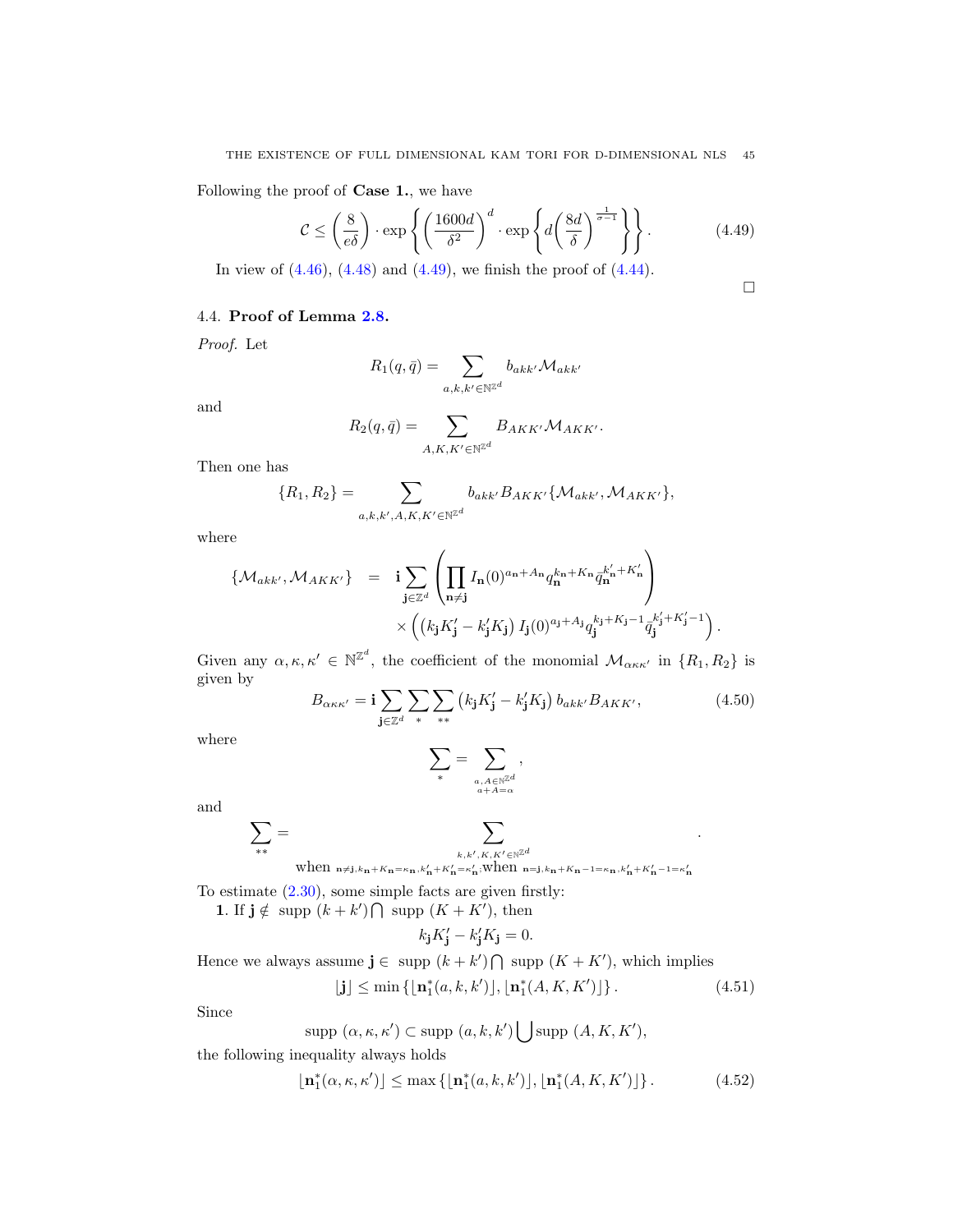Combining  $(4.51)$  and  $(4.52)$ , one has

<span id="page-45-6"></span>
$$
\ln^{\sigma}[\mathbf{j}] + \ln^{\sigma}[\mathbf{n}_1^*(\alpha, \kappa, \kappa')] - \ln^{\sigma}[\mathbf{n}_1^*(a, k, k')] - \ln^{\sigma}[\mathbf{n}_1^*(A, K, K')] \le 0. \tag{4.53}
$$

2. Note that

<span id="page-45-0"></span>
$$
\sum_{i\geq 1} \ln^{\sigma} \lfloor \mathbf{n}_i^*(a, k, k') \rfloor \geq \sum_{i\geq 3} \ln^{\sigma} \lfloor \mathbf{n}_i^*(a, k, k') \rfloor \geq \sum_{\mathbf{n} \in \mathbb{Z}^d} (2a_{\mathbf{n}} + k_{\mathbf{n}} + k'_{\mathbf{n}}), \qquad (4.54)
$$

where using  $\sum_{\mathbf{n}\in\mathbb{Z}^d} (2a_{\mathbf{n}} + k_{\mathbf{n}} + k'_{\mathbf{n}}) \geq 4$ . Based on [\(4.54\)](#page-45-0), we obtain

<span id="page-45-5"></span>
$$
\sum_{\mathbf{n}\in\mathbb{Z}^d} (k_{\mathbf{n}} + k'_{\mathbf{n}})(K_{\mathbf{n}} + K'_{\mathbf{n}}) \leq \left(\sum_{i\geq 3} \ln^{\sigma}[\mathbf{n}_i^*(a,k,k')] \right) \left(\sum_{i\geq 3} \ln^{\sigma}[\mathbf{n}_i^*(A,K,K')] \right).
$$
\n(4.55)

3. It is easy to see that

<span id="page-45-7"></span>
$$
\sum_{\mathbf{n}\in\mathbb{Z}^d} \left(2\alpha_{\mathbf{n}} + \kappa_{\mathbf{n}} + \kappa'_{\mathbf{n}}\right) = \sum_{\mathbf{n}\in\mathbb{Z}^d} \left(2a_{\mathbf{n}} + k_{\mathbf{n}} + k'_{\mathbf{n}}\right) + \sum_{\mathbf{n}\in\mathbb{Z}^d} \left(2A_{\mathbf{n}} + K_{\mathbf{n}} + K'_{\mathbf{n}}\right) - 2\left(4.56\right)
$$

and

<span id="page-45-1"></span>
$$
\sum_{i\geq 1} \ln^{\sigma} \lfloor \mathbf{n}_i^*(\alpha, \kappa, \kappa') \rfloor = \left( \sum_{i\geq 1} \ln^{\sigma} \lfloor \mathbf{n}_i^*(a, k, k') \rfloor \right) + \left( \sum_{i\geq 1} \ln^{\sigma} \lfloor \mathbf{n}_i^*(A, K, K') \rfloor \right) - 2\ln^{\sigma} \lfloor \mathbf{j} \rfloor.
$$
\n(4.57)

In view of  $(2.9)$  and  $(2.5)$  in Lemma [2.1,](#page-5-4) one has

<span id="page-45-2"></span>
$$
|b_{akk'}| \leq ||R_1||_{\rho-\delta_1} e^{\rho \left(\sum_{\mathbf{n}\in\mathbb{Z}^d} (2a_{\mathbf{n}}+k_{\mathbf{n}}+k'_{\mathbf{n}})\ln^{\sigma}[\mathbf{n}]-2\ln^{\sigma}[\mathbf{n}_1^{*}(a,k,k')]\right)} e^{-\frac{1}{2}\delta_1\left(\sum_{i\geq 3}\ln^{\sigma}[\mathbf{n}_i^{*}(a,k,k')]\right)},
$$
\n(4.58)

$$
\quad\text{and}\quad
$$

<span id="page-45-3"></span>
$$
|B_{AKK'}| \leq ||R_2||_{\rho-\delta_2} e^{\rho \left(\sum_{\mathbf{n}\in\mathbb{Z}^d} \left(2A_{\mathbf{n}}+K_{\mathbf{n}}+K_{\mathbf{n}}'\right) \ln^{\sigma}|\mathbf{n}|-2\ln^{\sigma}|\mathbf{n}_1^*(A,K,K')|\right)} e^{-\frac{1}{2}\delta_2 \left(\sum_{i\geq 3} \ln^{\sigma}|\mathbf{n}_i^*(A,K,K)\right)}.
$$
\n
$$
(4.59)
$$

Using  $(4.57)$ , substitution of  $(4.58)$  and  $(4.59)$  in  $(4.50)$  gives

$$
|B_{\alpha\kappa\kappa'}| \leq ||R_1||_{\rho-\delta_1}||R_2||_{\rho-\delta_2} \sum_{\mathbf{j}\in\mathbb{Z}^d} \sum_* \sum_{**} |k_{\mathbf{j}}K_{\mathbf{j}}' - k_{\mathbf{j}}'K_{\mathbf{j}}|
$$
  
\n
$$
\times e^{\rho\left(\sum_{\mathbf{n}\in\mathbb{Z}^d} (2a_{\mathbf{n}}+k_{\mathbf{n}}+k_{\mathbf{n}}')\ln^{\sigma}[\mathbf{n}]-2\ln^{\sigma}[\mathbf{n}_1^{*}(a,k,k')]\right)}
$$
  
\n
$$
\times e^{\rho\left(\sum_{\mathbf{n}\in\mathbb{Z}^d} (2A_{\mathbf{n}}+K_{\mathbf{n}}+K_{\mathbf{n}}')\ln^{\sigma}[\mathbf{n}]-2\ln^{\sigma}[\mathbf{n}_1^{*}(A,K,K')]\right)}
$$
  
\n
$$
\times e^{-\frac{1}{2}\delta_1\left(\sum_{i\geq 3} \ln^{\sigma}[\mathbf{n}_i^{*}(a,k,k')]\right)} e^{-\frac{1}{2}\delta_2\left(\sum_{i\geq 3} \ln^{\sigma}[\mathbf{n}_i^{*}(A,K,K)]\right)}
$$
  
\n
$$
= \mathcal{A} \cdot ||R_1||_{\rho-\delta_1}||R_2||_{\rho-\delta_2} e^{\rho\left(\sum_{\mathbf{n}\in\mathbb{Z}^d} (2\alpha_{\mathbf{n}}+k_{\mathbf{n}}+k_{\mathbf{n}}')\ln^{\sigma}[\mathbf{n}]-2\ln^{\sigma}[\mathbf{n}_1^{*}(\alpha,\kappa,\kappa')]\right)},
$$

where

$$
\begin{split} \mathcal{A} &= \sum_{\mathbf{j}\in\mathbb{Z}^d} \sum_* \sum_{**} \left| k_{\mathbf{j}} K_{\mathbf{j}}' - k_{\mathbf{j}}' K_{\mathbf{j}} \right| \\ &\times e^{2\rho \left( \ln^{\sigma} \lfloor \mathbf{j} \rfloor + \ln^{\sigma} \lfloor \mathbf{n}_1^*(\alpha,\kappa,\kappa') \rfloor - \ln^{\sigma} \lfloor \mathbf{n}_1^*(a,k,k') \rfloor - \ln^{\sigma} \lfloor \mathbf{n}_1^*(A,K,K') \rfloor \right)} \\ &\times e^{-\frac{1}{2}\delta_1 \left( \sum_{i\geq 3} \ln^{\sigma} \lfloor \mathbf{n}_i^*(a,k,k') \rfloor \right)} e^{-\frac{1}{2}\delta_2 \left( \sum_{i\geq 3} \ln^{\sigma} \lfloor \mathbf{n}_i^*(A,K,K) \rfloor \right)} . \end{split}
$$

To show [\(2.30\)](#page-10-5) holds, it suffices to prove

<span id="page-45-4"></span>
$$
\mathcal{A} \le \frac{1}{\delta_2} \cdot \exp\left\{3\left(\frac{14400d}{\delta_1^2}\right)^d \cdot \exp\left\{d\left(\frac{24d}{\delta_1}\right)^{\frac{1}{\sigma-1}}\right\}\right\}.
$$
 (4.60)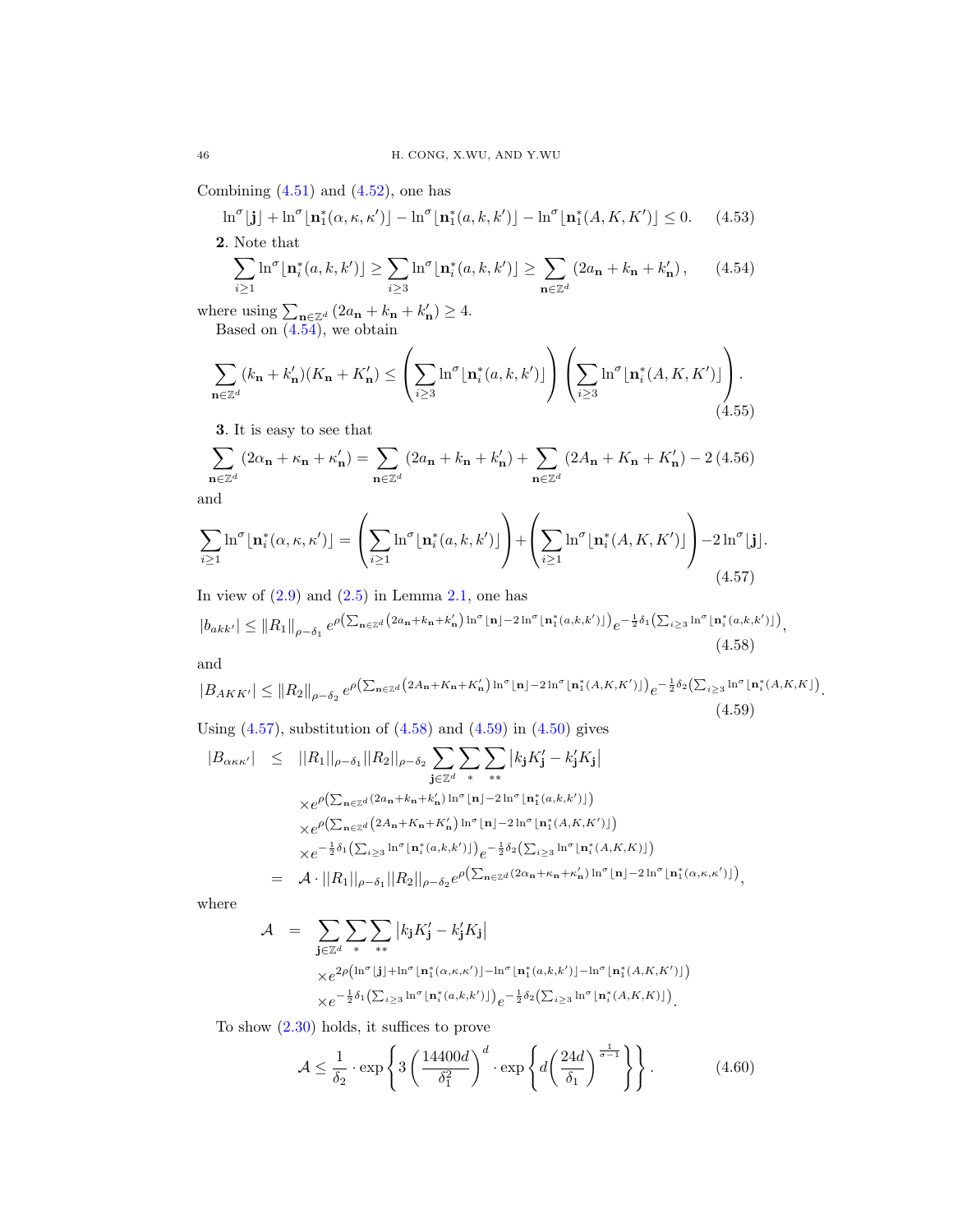Now we will prove the inequality  $(4.60)$  holds in the following two cases: Case. 1.  $\lfloor n_1^*(\alpha,\kappa,\kappa') \rfloor \leq \lfloor n_1^*(A,K,K') \rfloor$ . Case. 1.1.

<span id="page-46-0"></span>
$$
\lfloor \mathbf{j} \rfloor \le \lfloor \mathbf{n}_3^*(a, k, k') \rfloor. \tag{4.61}
$$

Using  $(4.61)$ , one has

<span id="page-46-1"></span>
$$
e^{2\rho\left(\ln^{\sigma}\lfloor j\rfloor - \ln^{\sigma}\lfloor n_1^*(a,k,k')\rfloor\right)}\leq e^{2\rho\left(\ln^{\sigma}\lfloor n_3^*(a,k,k')\rfloor - \ln^{\sigma}\lfloor n_1^*(a,k,k')\rfloor\right)}\leq e^{\frac{1}{2}\delta_1\left(\ln^{\sigma}\lfloor n_3^*(a,k,k')\rfloor - \ln^{\sigma}\lfloor n_1^*(a,k,k')\rfloor\right)},
$$
\n(4.62)

where the last inequality is based on  $0 < \delta_1 \leq \frac{1}{4}\rho$ , and then

<span id="page-46-2"></span>
$$
e^{2\rho\left(\ln^{\sigma}\left[\mathbf{j}\right]+\ln^{\sigma}\left[\mathbf{n}_1^*(\alpha,\kappa,\kappa')\right]-\ln^{\sigma}\left[\mathbf{n}_1^*(a,k,k')\right]-\ln^{\sigma}\left[\mathbf{n}_1^*(A,K,K')\right]\right)}e^{-\frac{1}{2}\delta_1\left(\sum_{i\geq 3}\ln^{\sigma}\left[\mathbf{n}_i^*(a,k,k')\right]\right)}\leq e^{-\frac{1}{6}\delta_1\left(\sum_{i\geq 1}\ln^{\sigma}\left[\mathbf{n}_i^*(a,k,k')\right]\right)},\tag{4.63}
$$

which follows from  $(4.52)$  and  $(4.62)$ .

Note that if  $\mathbf{j}, a, k, k'$  are specified, and then  $A, K, K'$  are uniquely determined. In view of  $(4.55)$  and  $(4.63)$ , we have

$$
\mathcal{A} \leq \sum_{a,k,k' \in \mathbb{N}^{\mathbb{Z}^d}} \left( \sum_{i \geq 1} \ln^{\sigma} \lfloor \mathbf{n}_i^* (a,k,k') \rfloor \right) \left( \sum_{i \geq 3} \ln^{\sigma} \lfloor \mathbf{n}_i^* (A,K,K') \rfloor \right) \times e^{-\frac{1}{6}\delta_1 \left( \sum_{i \geq 1} \ln^{\sigma} \lfloor \mathbf{n}_i^* (a,k,k') \rfloor \right)} e^{-\frac{1}{2}\delta_2 \left( \sum_{i \geq 3} \ln^{\sigma} \lfloor \mathbf{n}_i^* (A,K,K') \rfloor \right)} \right)
$$
\n
$$
\leq \frac{48}{e^2 \delta_1 \delta_2} \sum_{a,k,k' \in \mathbb{N}^{\mathbb{Z}^d}} e^{-\frac{1}{12}\delta_1 \left( \sum_{i \geq 1} \ln^{\sigma} \lfloor \mathbf{n}_i^* (a,k,k') \rfloor \right)} \quad \text{(in view of (4.7) with } p = 1)
$$
\n
$$
= \frac{48}{e^2 \delta_1 \delta_2} \sum_{a,k,k' \in \mathbb{N}^{\mathbb{Z}^d}} e^{-\frac{1}{12}\delta_1 \left( \sum_{\mathbf{n} \in \mathbb{Z}^d} \left( 2a_{\mathbf{n}} + k_{\mathbf{n}} + k_{\mathbf{n}}' \right) \ln^{\sigma} \lfloor \mathbf{n} \rfloor \right)} \right)
$$
\n
$$
\leq \frac{48}{e^2 \delta_1 \delta_2} \left( \sum_{a \in \mathbb{N}^{\mathbb{Z}^d}} e^{-\frac{1}{12}\delta_1 \sum_{\mathbf{n} \in \mathbb{Z}^d} 2a_{\mathbf{n}} \ln^{\sigma} \lfloor \mathbf{n} \rfloor} \right) \left( \sum_{k \in \mathbb{N}^{\mathbb{Z}^d}} e^{-\frac{1}{12}\delta_1 \sum_{\mathbf{n} \in \mathbb{Z}^d} k_{\mathbf{n}} \ln^{\sigma} \lfloor \mathbf{n} \rfloor} \right)^2
$$
\n
$$
\leq \frac{48}{e^2 \delta_1 \delta_2} \prod_{\mathbf{n} \in \mathbb{Z}^d} \left( 1 - e^{-\
$$

where the last inequality uses [\(4.10\)](#page-35-1) in Lemma [4.6.](#page-35-2)

Case. 1.2.

$$
\lfloor \mathbf{j} \rfloor > \lfloor \mathbf{n}_3^*(a, k, k') \rfloor. \tag{4.64}
$$

In this case, we have

<span id="page-46-3"></span>
$$
\mathbf{j} \in \{\mathbf{n}_1^*(a, k, k'), \mathbf{n}_2^*(a, k, k')\}.
$$
 (4.65)

Furthermore, if  $2a_j + k_j + k'_j > 2$ , then  $\lfloor j \rfloor \leq \lfloor n_3^*(a, k, k') \rfloor$ , we are in **Case. 1.1.**. Hence in what follows, we always assume

$$
2a_{\mathbf{j}} + k_{\mathbf{j}} + k'_{\mathbf{j}} \le 2,
$$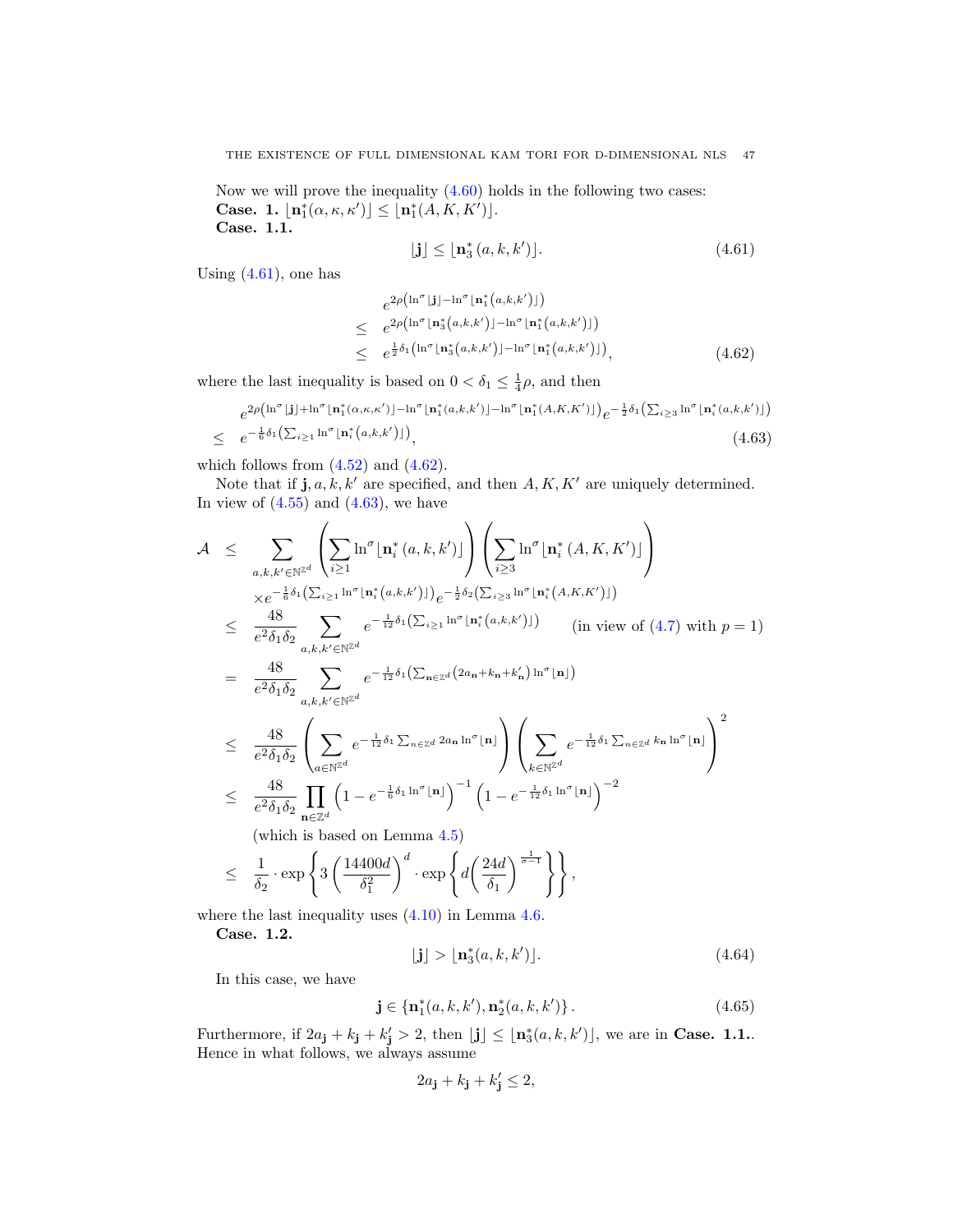which implies

<span id="page-47-0"></span>
$$
k_{\mathbf{j}} + k'_{\mathbf{j}} \le 2. \tag{4.66}
$$

For simplicity, for  $i \geq 1$  denote by

$$
\mathbf{n}_i = \mathbf{n}_i^*(a, k, k')
$$

and

$$
\mathbf{N}_i = \mathbf{n}_i^*(A, K, K').
$$

From  $(4.53)$ ,  $(4.65)$  and  $(4.66)$ , it follows that

$$
\mathcal{A} \leq 2 \sum_{a,k,k' \in \mathbb{N}^{\mathbb{Z}^d}} \left( K_{\mathbf{n}_1} + K_{\mathbf{n}_1} + K_{\mathbf{n}_2} + K_{\mathbf{n}_2}' \right) \cdot e^{-\frac{1}{2} \left( \delta_1 \left( \sum_{i \geq 3} \ln^{\sigma} \lfloor \mathbf{n}_i \rfloor \right) + \delta_2 \left( \sum_{i \geq 3} \ln^{\sigma} \lfloor \mathbf{N}_i \rfloor \right) \right)}.
$$

In view of  $(4.54)$  and  $(4.56)$ , we have

<span id="page-47-1"></span>
$$
\sum_{\mathbf{n}\in\mathbb{Z}^d} (2\alpha_{\mathbf{n}} + \kappa_{\mathbf{n}} + \kappa_{\mathbf{n}}') \le \left(\sum_{i\ge 3} \ln^{\sigma}[\mathbf{n}_i]\right) + \left(\sum_{i\ge 3} \ln^{\sigma}[\mathbf{N}_i]\right). \tag{4.67}
$$

Moreover, note that for any  $\mathbf{j} \in \mathbb{Z}^d$ ,

<span id="page-47-2"></span>
$$
K_{\mathbf{j}} + K'_{\mathbf{j}} \le \kappa_{\mathbf{j}} + \kappa'_{\mathbf{j}} - k_{\mathbf{j}} - k'_{\mathbf{j}} + 2 \le \kappa_{\mathbf{j}} + \kappa'_{\mathbf{j}} + 2. \tag{4.68}
$$

Using  $(4.67)$  and  $(4.68)$ , one has

<span id="page-47-3"></span>
$$
\begin{array}{rcl}\n\mathcal{A} & \leq & 2 \sum_{a,k,k' \in \mathbb{N}^{\mathbb{Z}^d}} \left( \kappa_{\mathbf{n}_1} + \kappa_{\mathbf{n}_1} + \kappa_{\mathbf{n}_2} + \kappa_{\mathbf{n}_2}' + 4 \right) \\
& \times e^{-\frac{1}{4}\delta_1 \left( \sum_{i \geq 3} \ln^{\sigma} \lfloor \mathbf{n}_i \rfloor \right)} e^{-\frac{1}{8}\delta \left( \sum_{\mathbf{n} \in \mathbb{Z}^d} \left( 2\alpha_{\mathbf{n}} + \kappa_{\mathbf{n}} + \kappa_{\mathbf{n}}' \right) \right)},\n\end{array} \tag{4.69}
$$

where  $\delta = \min{\{\delta_1, \delta_2\}}$ .

**Remark 4.3.** Firstly, note that  $\{n_1, n_2\}$  ∩ supp  $\mathcal{M}_{\alpha\kappa\kappa'} \neq \emptyset$ . Thus  $n_1$  (or  $n_2$ ) ranges in a set of cardinality no more than

$$
\#\text{supp }\mathcal{M}_{\alpha\kappa\kappa'} \leq \sum_{\mathbf{n}\in\mathbb{Z}^d} \left(2\alpha_\mathbf{n} + \kappa_\mathbf{n} + \kappa'_\mathbf{n}\right). \tag{4.70}
$$

Secondly, if  $(n_i)_{i>3}$  and  $n_1$  (resp.  $n_2$ ) is specified, then  $n_2$  (resp.  $n_1$ ) is determined uniquely. Thirdly, if  $(\mathbf{n}_i)_{i\geq 1}$  is given, then  $\mathbf{n}(a, k, k')$  is specified, and hence  $\mathbf{n}(a, k, k')$  is specified up to a factor of

$$
\prod_{\mathbf{n}\in\mathbb{Z}^d} \left(1 + l_\mathbf{n}^2\right),\tag{4.71}
$$

where

$$
l_{\mathbf{n}} = \#\{j : \mathbf{n}_j = \mathbf{n}\}.
$$

 $n<sub>1</sub>$ 

Since  $\lfloor n_1 \rfloor \ge \lfloor n_2 \rfloor > \lfloor n_3 \rfloor$ , one has

<span id="page-47-4"></span>
$$
\prod_{\substack{\mathbf{n} \in \mathbb{Z}^d \\ = \mathbf{n}_1, \mathbf{n}_2}} \left( 1 + l_\mathbf{n}^2 \right) \le 5. \tag{4.72}
$$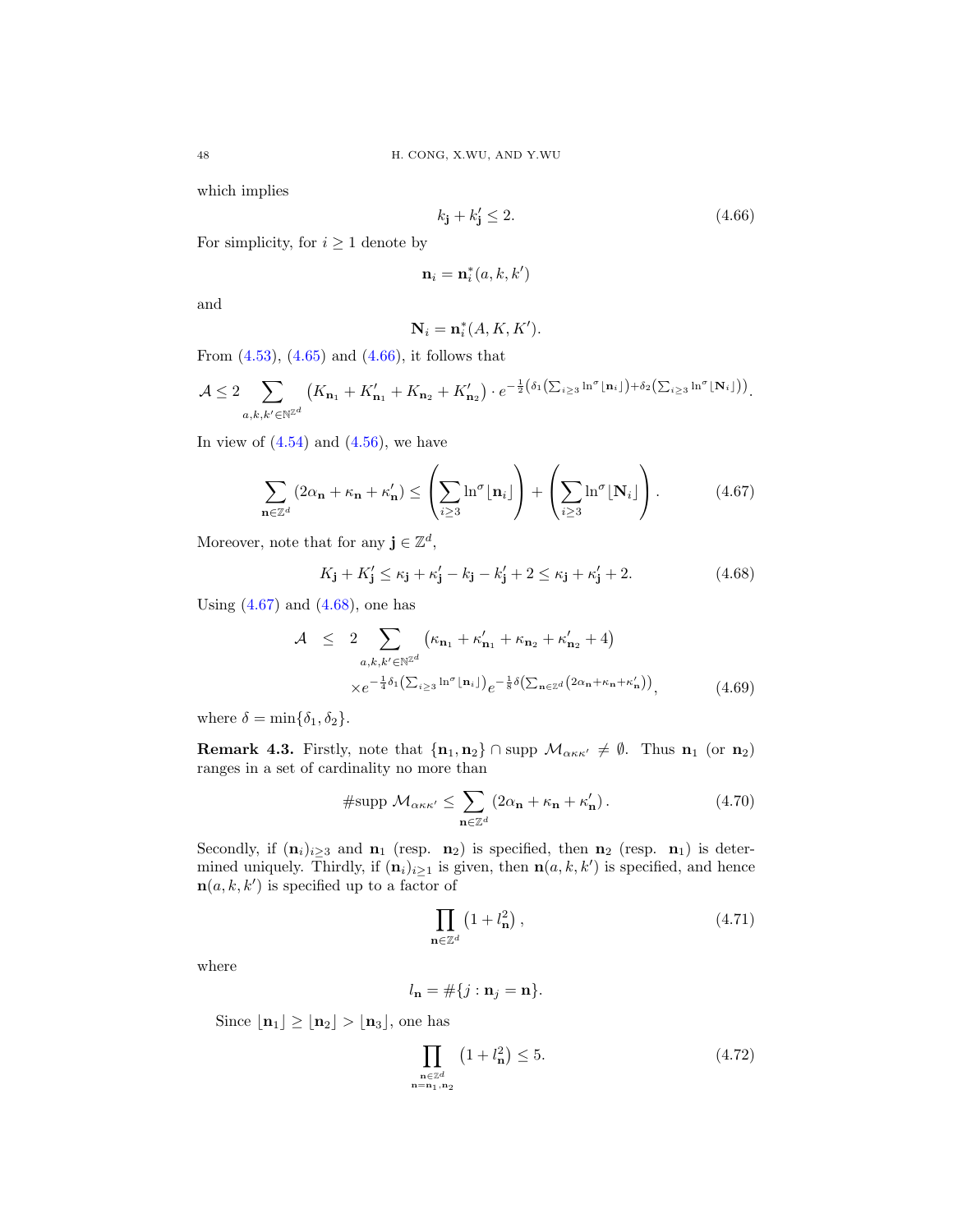Following  $(4.69)-(4.72)$  $(4.69)-(4.72)$  $(4.69)-(4.72)$ , we thus obtain

<span id="page-48-0"></span>
$$
\mathcal{A} \leq 60 \sum_{(\mathbf{n}_i)_{i\geq 3}} \prod_{\substack{\mathbf{m}\in \mathbb{Z}^d \\ |\mathbf{m}|\leq |\mathbf{n}_3}}} (1+l_{\mathbf{m}}^2) e^{-\frac{1}{4}\delta_1(\sum_{i\geq 3} \ln^{\sigma} |\mathbf{n}_i|)} \times \left(\sum_{\mathbf{n}\in \mathbb{Z}^d} (2\alpha_{\mathbf{n}} + \kappa_{\mathbf{n}} + \kappa_{\mathbf{n}}')\right) e^{-\frac{1}{8}\delta(\sum_{\mathbf{n}\in \mathbb{Z}^d} (2\alpha_{\mathbf{n}} + \kappa_{\mathbf{n}} + \kappa_{\mathbf{n}}'))} \times \frac{480}{e\delta} \sum_{(\mathbf{n}_i)_{i\geq 3}} \prod_{\substack{\mathbf{m}\in \mathbb{Z}^d \\ |\mathbf{m}|\leq |\mathbf{n}_3|}} (1+l_{\mathbf{m}}^2) e^{-\frac{1}{4}\delta_1(\sum_{i\geq 3} \ln^{\sigma} |\mathbf{n}_i|)} (\text{by (4.7)}) \times \frac{480}{e\delta} \sup_{(\mathbf{n}_i)_{i\geq 3}} \left(\prod_{\substack{\mathbf{m}\in \mathbb{Z}^d \\ |\mathbf{m}|\leq |\mathbf{n}_3||}} (1+l_{\mathbf{m}}^2) e^{-\frac{1}{8}\delta_1 \sum_{i\geq 3} \ln^{\sigma} |\mathbf{n}_i|}\right) \times \sum_{(\mathbf{n}_i)_{i\geq 3}} e^{-\frac{1}{8}\delta_1 \sum_{i\geq 3} \ln^{\sigma} |\mathbf{n}_i|}.
$$
\n(4.73)

By  $(4.16)$ , one has

<span id="page-48-1"></span>
$$
\sup_{(\mathbf{n}_i)_{i\geq 3}} \left( \prod_{\substack{\mathbf{m}\in \mathbb{Z}^d \\ |\mathbf{m}| \leq \lfloor \mathbf{n}_3\rfloor}} \left(1 + l_{\mathbf{m}}^2\right) e^{-\frac{1}{8}\delta_1 \sum_{i\geq 3} \lfloor \mathbf{n}_i \rfloor} \right) \leq \exp\left\{ 6d \left(\frac{32}{\delta_1}\right)^{\frac{1}{\sigma-1}} \cdot \exp\left\{ \left(\frac{1}{\delta_1}\right)^{\frac{1}{\sigma}} \right\} \right\}.
$$
\n(4.74)

In view of  $(4.9)$  and  $(4.10)$ , we have

<span id="page-48-2"></span>
$$
\sum_{(\mathbf{n}_i)_{i\geq 3}} e^{-\frac{1}{8}\delta_1 \sum_{i\geq 3} \ln^{\sigma} \lfloor \mathbf{n}_i \rfloor} \leq \exp\left\{ \left(\frac{6400d}{\delta_1^2}\right)^d \cdot \exp\left\{ d \left(\frac{16d}{\delta_1}\right)^{\frac{1}{\sigma-1}} \right\} \right\}.
$$
 (4.75)

By  $(4.73)$ ,  $(4.74)$  and  $(4.75)$ , we finish the proof of  $(4.60)$ .

Case. 2.  $\lfloor n_1^*(\alpha, \kappa, \kappa') \rfloor > \lfloor n_1^*(A, K, K') \rfloor$ .

In view of [\(4.52\)](#page-44-1), one has  $\mathbf{n}_1^*(a, k, k') = \mathbf{n}_1^*(\alpha, \kappa \cdot \kappa')$ . Hence,  $\mathbf{n}_2^*(a, k, k')$  is determined by  $\mathbf{n}_1^*(a, k, k')$  and  $(\mathbf{n}_i^*(a, k, k'))_{i \geq 3}$ . Similar as **Case 1.2**, we have

$$
\mathcal{A} \leq \frac{1}{\delta_2} \cdot \exp \left\{ 3 \left( \frac{14400d}{\delta_1^2} \right)^d \cdot \exp \left\{ d \left( \frac{24d}{\delta_1} \right)^{\frac{1}{\sigma - 1}} \right\} \right\}.
$$

### 4.5. Proof of Lemma [3.1.](#page-13-1)

*Proof.* Firstly, we will prove the inequality [\(3.14\)](#page-13-2). Fixed  $a, k, k' \in \mathbb{N}^{\mathbb{Z}^d}$ , consider the monomial

$$
\mathcal{M}_{akk'}=\prod_{\mathbf{n}\in\mathbb{Z}^d}I_{\mathbf{n}}(0)^{a_{\mathbf{n}}}q_{\mathbf{n}}^{k_{\mathbf{n}}}\bar{q}_{\mathbf{n}}^{k'_{\mathbf{n}}}
$$

satisfying  $k_n k'_n = 0$  for all  $n \in \mathbb{Z}^d$ . It is easy to see that  $\mathcal{M}_{akk'}$  comes from some parts of the terms  $\mathcal{M}_{\alpha\kappa\kappa'}$  with no assumption for  $\kappa$  and  $\kappa'$ . Write  $\mathcal{M}_{\alpha\kappa\kappa'}$  in the form of

$$
\mathcal{M}_{\alpha\kappa\kappa'} = \mathcal{M}_{\alpha\delta ll'} = \prod_{\mathbf{n}\in\mathbb{Z}} I_{\mathbf{n}}(0)^{\alpha_{\mathbf{n}}} I_{\mathbf{n}}^{b_{\mathbf{n}}} q_{\mathbf{n}}^{l_{\mathbf{n}}} \bar{q}_{\mathbf{n}}^{l'}
$$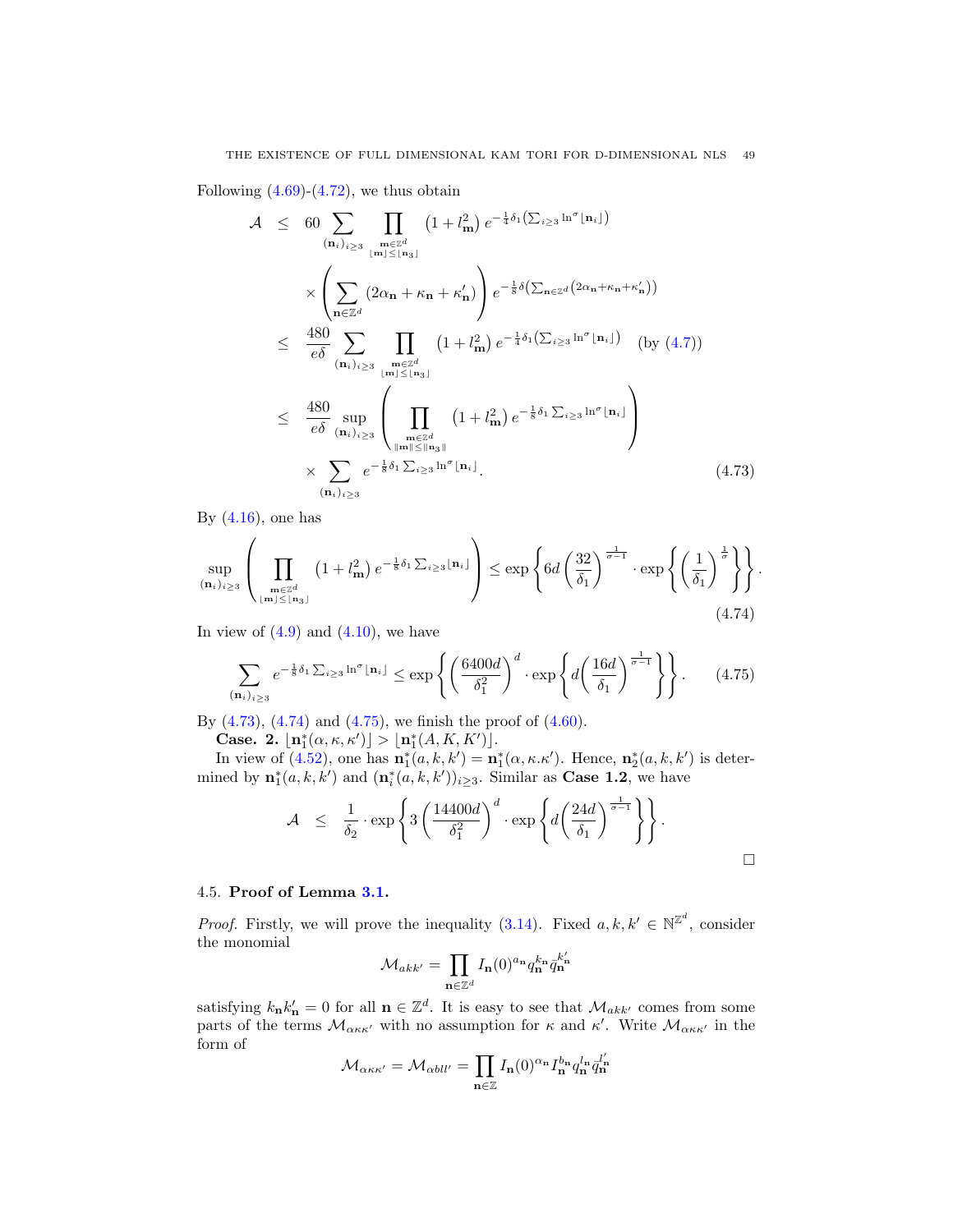where

$$
b_{\mathbf{n}} = \min \{ \kappa_{\mathbf{n}}, \kappa_{\mathbf{n}}' \}, \quad l_{\mathbf{n}} = \kappa_{\mathbf{n}} - b_{\mathbf{n}}, \quad l_{\mathbf{n}}' = \kappa_{\mathbf{n}}' - b_{\mathbf{n}}
$$
  
= 0 for all  $\mathbf{n} \in \mathbb{Z}^d$ 

and then  $l_{\mathbf{n}}l'_{\mathbf{n}}=0$  for all  $\mathbf{n} \in \mathbb{Z}^d$ .

Express the term

$$
\prod_{\mathbf{n}\in\mathbb{Z}^d} I_{\mathbf{n}}^{b_{\mathbf{n}}} = \prod_{\mathbf{n}\in\mathbb{Z}^d} \left( I_{\mathbf{n}}(0) + J_{\mathbf{n}} \right)^{b_{\mathbf{n}}}
$$

by the monomials of the following form

$$
\prod_{\mathbf{n}\in\mathbb{Z}^d} I_{\mathbf{n}}(0)^{b_{\mathbf{n}}},
$$
\n
$$
b_{\mathbf{m}}I_{\mathbf{m}}(0)^{b_{\mathbf{m}}-1}J_{\mathbf{m}}\left(\prod_{\substack{\mathbf{n}\in\mathbb{Z}^d\\ \mathbf{n}\neq\mathbf{m}}}\nI_{\mathbf{n}}(0)^{b_{\mathbf{n}}}\right), \qquad \mathbf{m}\in\mathbb{Z}^d,
$$
\n
$$
\left(\prod_{\substack{\mathbf{n}\in\mathbb{Z}^d\\ \|\mathbf{n}\| \le \|\mathbf{m}\|}}\nI_{\mathbf{m}}(0)^{b_{\mathbf{m}}}\right)\n\left(b_{\mathbf{m}}(b_{\mathbf{m}}-1)I_{\mathbf{m}}(0)^r J_{\mathbf{m}}^2 I_{\mathbf{m}}^{b_{\mathbf{m}}-r-2}\right)\n\left(\prod_{\substack{\mathbf{n}\in\mathbb{Z}^d\\ \|\mathbf{n}\| \ge \mathbf{m}, \mathbf{n}\neq\mathbf{m}}}\nI_{\mathbf{n}}^{b_{\mathbf{n}}}\right), \qquad \mathbf{m}\in\mathbb{Z}, 0 \le r \le b_{\mathbf{m}}-2.
$$

and

$$
\left(\prod_{\|\mathbf{n}\|<\|\mathbf{m}_1\|} I_{\mathbf{n}}(0)^{b_{\mathbf{n}}}\right) (b_{\mathbf{m}_1} I_{\mathbf{m}_1}(0)^{b_{\mathbf{m}_1}-1} J_{\mathbf{m}_1}) \left(\prod_{\|\mathbf{m}_1\|\leq\|\mathbf{n}\|\leq\|\mathbf{m}_2\|} I_{\mathbf{n}}(0)^{b_{\mathbf{n}}}\right) \times \left(b_{\mathbf{m}_2} I_{\mathbf{m}_2}(0)^r J_{\mathbf{m}_2} I_{\mathbf{m}_2}^{b_{\mathbf{m}_2}-r-1}\right) \left(\prod_{\|\mathbf{n}\|\geq\|\mathbf{m}_2\|} I_{\mathbf{n}}^{b_{\mathbf{n}}}\right) \qquad \|\mathbf{m}_1\| \leq \|\mathbf{m}_2\|, 0 \leq r \leq b_{\mathbf{m}_2}-1.
$$

Now we will estimate the bounds for the coefficients respectively. For any given  $\mathbf{n} \in \mathbb{Z}^d$ ,

<span id="page-49-2"></span>
$$
I_{n}(0)^{a_{n}}q_{n}^{k_{n}}\bar{q}_{n}^{k_{n}'} = \sum_{b_{n}=\min\{\kappa_{n},\kappa_{n}'\}} I_{n}(0)^{\alpha_{n}+b_{n}}q_{n}^{\kappa_{n}-b_{n}}\bar{q}_{n}^{\kappa_{n}'-b_{n}}.
$$
 (4.76)

Hence, one has

<span id="page-49-0"></span>
$$
a_{\mathbf{n}} = \alpha_{\mathbf{n}} + b_{\mathbf{n}},\tag{4.77}
$$

and

<span id="page-49-1"></span>
$$
k_{\mathbf{n}} = \kappa_{\mathbf{n}} - b_{\mathbf{n}}, \qquad k'_{\mathbf{n}} = \kappa'_{\mathbf{n}} - b_{\mathbf{n}}.\tag{4.78}
$$

Therefore, if  $0 \le \alpha_{\mathbf{n}} \le a_{\mathbf{n}}$  is chosen, so  $b_{\mathbf{n}}, \kappa_{\mathbf{n}}, \kappa_{\mathbf{n}}'$  are determined. On the other hand, by  $(2.9)$  we have

<span id="page-49-3"></span>
$$
|B_{\alpha\kappa\kappa'}| \leq ||R||_{\rho} e^{\rho \left(\sum_{\mathbf{n}\in\mathbb{Z}^d} \left(2\alpha_{\mathbf{n}}+\kappa_{\mathbf{n}}+\kappa_{\mathbf{n}}'\right) \ln^{\sigma}[\mathbf{n}]-2\ln^{\sigma}[\mathbf{n}_1^*(\alpha,\kappa,\kappa')]\right)}
$$
  
\n
$$
= ||R||_{\rho} e^{\rho \left(\sum_{\mathbf{n}\in\mathbb{Z}^d} \left(2\alpha_{\mathbf{n}}+(k_{\mathbf{n}}+a_{\mathbf{n}}-\alpha_{\mathbf{n}})\right) + \left(k_{\mathbf{n}}'+a_{\mathbf{n}}-\alpha_{\mathbf{n}}\right)\right) \ln^{\sigma}[\mathbf{n}]-2\ln^{\sigma}[\mathbf{n}_1^*(\alpha,\kappa,\kappa')]\right)}
$$
  
\n(in view of (4.77) and (4.78))  
\n
$$
= ||R||_{\rho} e^{\rho \left(\sum_{\mathbf{n}\in\mathbb{Z}^d} \left(2a_{\mathbf{n}}+k_{\mathbf{n}}+k_{\mathbf{n}}'\right) \ln^{\sigma}[\mathbf{n}]-2\ln^{\sigma}[\mathbf{n}_1^*(a,k,k')]\right)}.
$$

Using  $(4.76)$ , one has

$$
|B_{akk'}| \le ||R||_{\rho} \prod_{\mathbf{n}\in\mathbb{Z}^d} (1+a_{\mathbf{n}}) e^{\rho \left(\sum_{\mathbf{n}\in\mathbb{Z}^d} \left(2a_{\mathbf{n}}+k_{\mathbf{n}}+k'_{\mathbf{n}}\right) \ln^{\sigma} \lfloor \mathbf{n} \rfloor - 2\ln^{\sigma} \lfloor \mathbf{n}_1^*(a,k,k') \rfloor\right)}.
$$
 (4.79)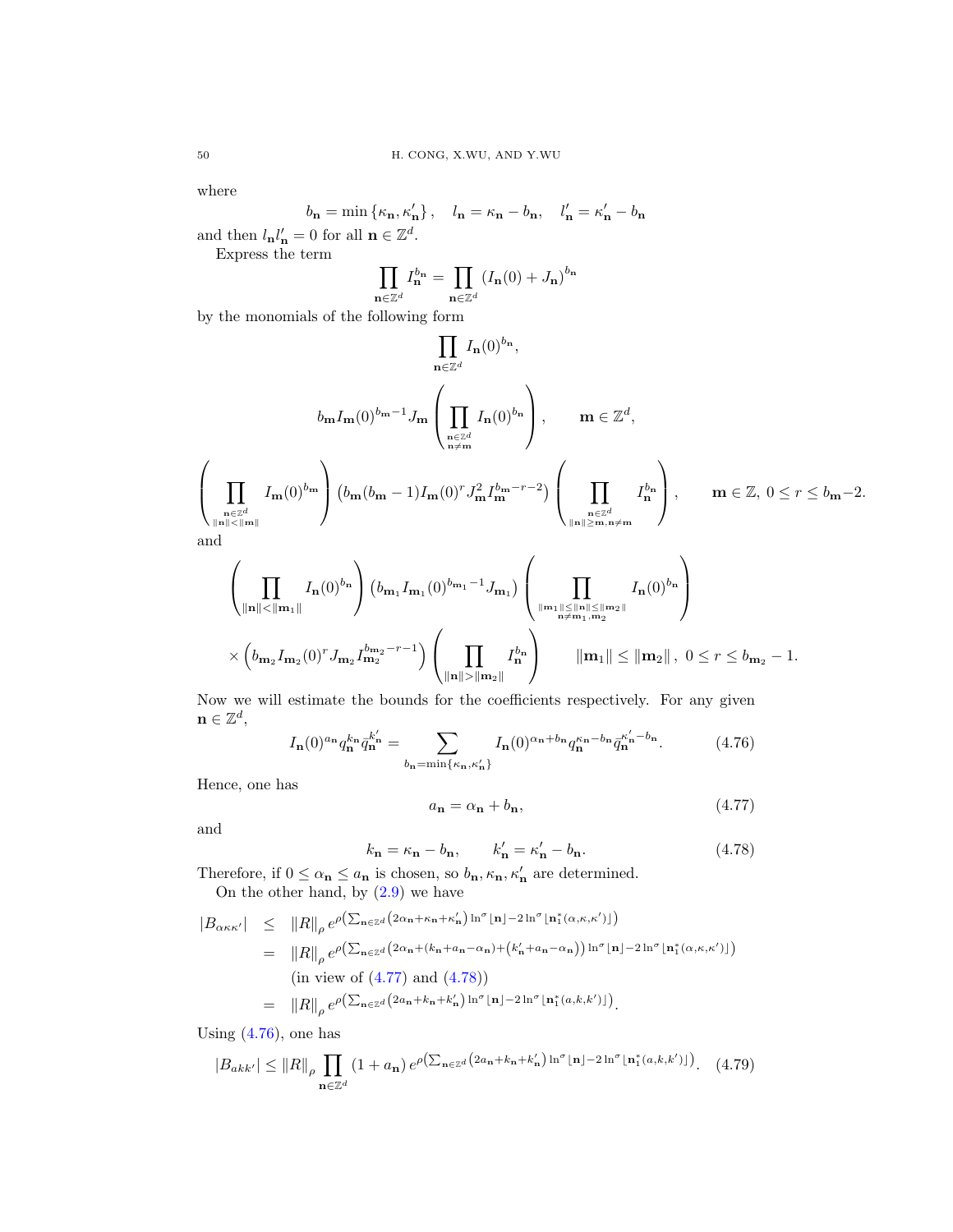In view of  $(3.11)$  and  $(4.79)$ , we have

$$
||R_0||_{\rho+\delta}^+ \leq \mathcal{C} ||R||_{\rho}, \qquad (4.80)
$$

where

$$
\mathcal{C} = \prod_{\mathbf{n} \in \mathbb{Z}^d} (1 + a_{\mathbf{n}}) e^{-\delta \left( \sum_{\mathbf{n} \in \mathbb{Z}^d} \left( 2a_{\mathbf{n}} + k_{\mathbf{n}} + k'_{\mathbf{n}} \right) \lfloor \mathbf{n} \rfloor - 2 \lfloor \mathbf{n}_1^*(a, k, k') \rfloor \right)}.
$$
(4.81)

Now it suffices to prove that

<span id="page-50-2"></span>
$$
\mathcal{C} \le \exp\left\{10d\left(\frac{10}{\delta}\right)^{\frac{1}{\sigma-1}} \cdot \exp\left\{\left(\frac{10}{\delta}\right)^{\frac{1}{\sigma}}\right\}\right\} \tag{4.82}
$$

in the following three cases.

Case 1.  $\lfloor n_1^*(a, k, k') \rfloor = \lfloor n_3^*(a, k, k') \rfloor$ . Using  $(2.5)$ , one has

<span id="page-50-0"></span>
$$
\mathcal{C} \leq \prod_{\mathbf{n}\in\mathbb{Z}^d} (1+a_{\mathbf{n}}) e^{-\frac{1}{2}\delta \sum_{i\geq 3} \ln^{\sigma} \lfloor \mathbf{n}_i^*(a,k,k') \rfloor}
$$
\n
$$
\leq \prod_{\mathbf{n}\in\mathbb{Z}^d} (1+a_{\mathbf{n}})^{-\frac{1}{6}\delta \sum_{i\geq 1} \ln^{\sigma} \lfloor \mathbf{n}_i^*(a,k,k') \rfloor}
$$
\n
$$
= \prod_{\mathbf{n}\in\mathbb{Z}^d} (1+a_{\mathbf{n}}) e^{-\frac{1}{6}\delta \sum_{\mathbf{n}\in\mathbb{Z}^d} (2a_{\mathbf{n}}+k_{\mathbf{n}}+k'_{\mathbf{n}}) \ln^{\sigma} \lfloor \mathbf{n} \rfloor}
$$
\n
$$
\leq \prod_{\mathbf{n}\in\mathbb{Z}^d} \left( (1+a_{\mathbf{n}}) e^{-\frac{1}{3}\delta a_{\mathbf{n}} \ln^{\sigma} \lfloor \mathbf{n} \rfloor} \right)
$$
\n
$$
\leq \exp \left\{ 3d \left( \frac{6}{\delta} \right)^{\frac{1}{\sigma-1}} \cdot \exp \left\{ \left( \frac{6}{\delta} \right)^{\frac{1}{\sigma}} \right\} \right\}, \qquad (4.83)
$$

where the last inequality is based on  $(4.16)$ .

Case 2.  $\lfloor \mathbf{n}_1^*(a, k, k') \rfloor > \lfloor \mathbf{n}_2^*(a, k, k') \rfloor = \lfloor \mathbf{n}_3^*(a, k, k') \rfloor$ . In this case, we have

<span id="page-50-1"></span>
$$
\mathcal{C} = \prod_{\lfloor \mathbf{n} \rfloor \leq \lfloor \mathbf{n}_2^*(a,k,k') \rfloor} (1+a_{\mathbf{n}}) e^{-\delta \left( \sum_{\mathbf{n} \in \mathbb{Z}^d} (2a_{\mathbf{n}} + k_{\mathbf{n}} + k'_{\mathbf{n}}) \ln^{\sigma} \lfloor \mathbf{n} \rfloor - 2 \ln^{\sigma} \lfloor \mathbf{n}_1^*(a,k,k') \rfloor \right)}
$$
\n
$$
\leq \prod_{\lfloor \mathbf{n} \rfloor \leq \lfloor \mathbf{n}_2^*(a,k,k') \rfloor} (1+a_{\mathbf{n}}) e^{-\frac{1}{2}\delta \sum_{i\geq 3} \ln^{\sigma} \lfloor \mathbf{n}_i^*(a,k,k') \rfloor} \quad \text{(by (2.5))}
$$
\n
$$
\leq \prod_{\lfloor \mathbf{n} \rfloor \leq \lfloor \mathbf{n}_2^*(a,k,k') \rfloor} (1+a_{\mathbf{n}}) e^{-\frac{1}{4}\delta \sum_{i\geq 2} \ln^{\sigma} \lfloor \mathbf{n}_i^*(a,k,k') \rfloor}
$$
\n
$$
\leq \exp \left\{ 3d \left( \frac{8}{\delta} \right)^{\frac{1}{\sigma-1}} \cdot \exp \left\{ \left( \frac{8}{\delta} \right)^{\frac{1}{\sigma}} \right\} \right\}, \tag{4.84}
$$

where the last inequality follows from the proof of [\(4.83\)](#page-50-0).

Case 3.  $\lfloor n_2^*(a, k, k') \rfloor > \lfloor n_3^*(a, k, k') \rfloor$ .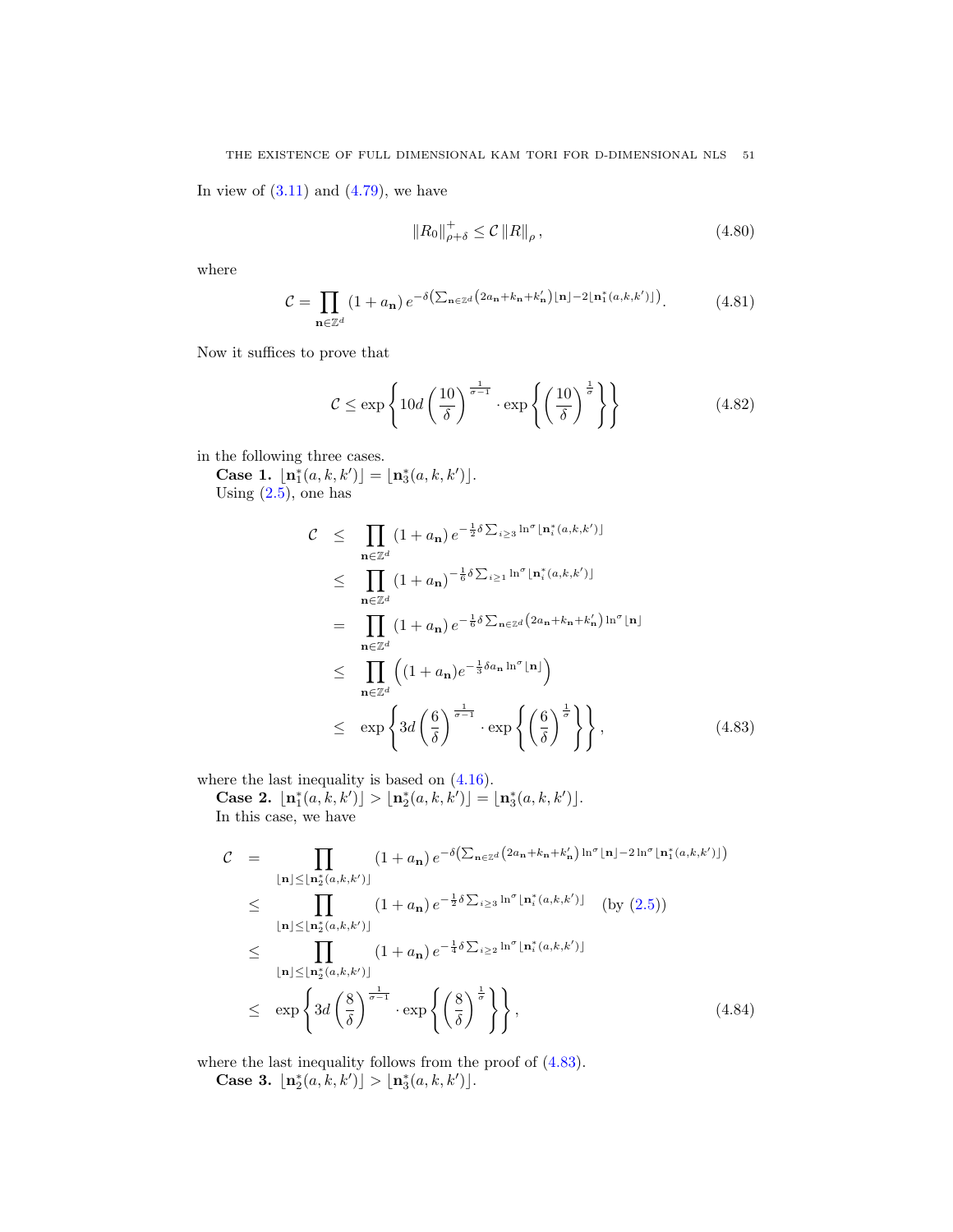In this case, we have

<span id="page-51-4"></span>
$$
\mathcal{C} \leq 2 \prod_{\lfloor \mathbf{n} \rfloor \leq \lfloor \mathbf{n}_3^*(a,k,k') \rfloor} (1+a_{\mathbf{n}}) e^{-\delta \left( \sum_{\mathbf{n} \in \mathbb{Z}^d} \left( 2a_{\mathbf{n}} + k_{\mathbf{n}} + k'_{\mathbf{n}} \right) \ln^{\sigma} \lfloor \mathbf{n} \rfloor - 2 \ln^{\sigma} \lfloor \mathbf{n}_1^*(a,k,k') \rfloor \right)}
$$
\n
$$
\leq 2 \prod_{\lfloor \mathbf{n} \rfloor \leq \lfloor \mathbf{n}_3^*(a,k,k') \rfloor} (1+a_{\mathbf{n}}) e^{-\frac{1}{2}\delta \sum_{i\geq 3} \ln^{\sigma} \lfloor \mathbf{n}_i^*(a,k,k') \rfloor}
$$
\n
$$
\leq 2 \exp \left\{ 3d \left( \frac{4}{\delta} \right)^{\frac{1}{\sigma-1}} \cdot \exp \left\{ \left( \frac{4}{\delta} \right)^{\frac{1}{\sigma}} \right\} \right\}, \tag{4.85}
$$

where the last inequality follows from the proof of  $(4.83)$ .

In view of  $(4.83)$ ,  $(4.84)$  and  $(4.85)$ , we finish the proof of  $(4.82)$ . Similarly, we get

$$
||R_1||_{\rho+\delta}^+, ||R_2||_{\rho+\delta}^+ \le \exp\left\{10d\left(\frac{10}{\delta}\right)^{\frac{1}{\sigma-1}}\cdot \exp\left\{\left(\frac{10}{\delta}\right)^{\frac{1}{\sigma}}\right\}\right\}||R||_{\rho},
$$

Then we have

$$
||R||_{\rho+\delta}^+ \le \exp\left\{10d\left(\frac{10}{\delta}\right)^{\frac{1}{\sigma-1}}\cdot \exp\left\{\left(\frac{10}{\delta}\right)^{\frac{1}{\sigma}}\right\}\right\}||R||_{\rho}.
$$

On the other hand, the coefficient of  $\mathcal{M}_{\alpha bll'}$  increases by at most a factor

$$
\left(\sum_{\mathbf{n}\in\mathbb{Z}^d}(\alpha_{\mathbf{n}}+b_{\mathbf{n}})\right)^2.
$$

Then one has

$$
||R||_{\rho+\delta} \leq ||R||_{\rho}^{+} \left(\sum_{\mathbf{n}\in\mathbb{Z}^{d}} (\alpha_{\mathbf{n}}+b_{\mathbf{n}})\right)^{2} e^{-\delta\left(\sum_{\mathbf{n}\in\mathbb{Z}^{d}} (2a_{\mathbf{n}}+k_{\mathbf{n}}+k'_{\mathbf{n}})\ln^{\sigma} \lfloor \mathbf{n}\rfloor -2\ln^{\sigma} \lfloor \mathbf{n}_{1}^{*}(a,k,k')\rfloor\right)}
$$
  
\n
$$
\leq ||R||_{\rho}^{+} \left(2\sum_{i\geq 3} \ln^{\sigma} \lfloor \mathbf{n}_{i}^{*}(a,k,k')\rfloor\right)^{2} e^{-\frac{1}{2}\delta \sum_{i\geq 3} \ln^{\sigma} \lfloor \mathbf{n}_{1}^{*}(a,k,k')\rfloor} \quad (\text{in view of (4.54))}
$$
  
\n
$$
\leq \frac{64}{e^{2}\delta^{2}} ||R||_{\rho}^{+},
$$

where the last inequality is based on Lemma [4.3](#page-34-6) with  $p = 2$ .

 $\Box$ 

#### **ACKNOWLEDGMENTS**

The author is supported by NNSFC No. 12071053.

#### **REFERENCES**

- <span id="page-51-0"></span>[1] P. Baldi, M. Berti and R. Montalto. KAM for quasi-linear KdV. C. R. Math. Acad. Sci. Paris, 352(7-8):603–607, 2014.
- <span id="page-51-1"></span>[2] P. Baldi, M. Berti and R. Montalto. KAM for autonomous quasi-linear perturbations of KdV. Ann. Inst. H. Poincaré Anal. Non Linéaire, 33(6):1589-1638, 2016.
- <span id="page-51-2"></span>[3] P. Baldi, M. Berti, E. Haus and R. Montalto. Time quasi-periodic gravity water waves in finite depth. Invent. Math., 214(2):739–911, 2018.
- <span id="page-51-3"></span>[4] M. Berti and P. Bolle. Sobolev quasi-periodic solutions of multidimensional wave equations with a multiplicative potential. Nonlinearity, 25(9):2579–2613, 2012.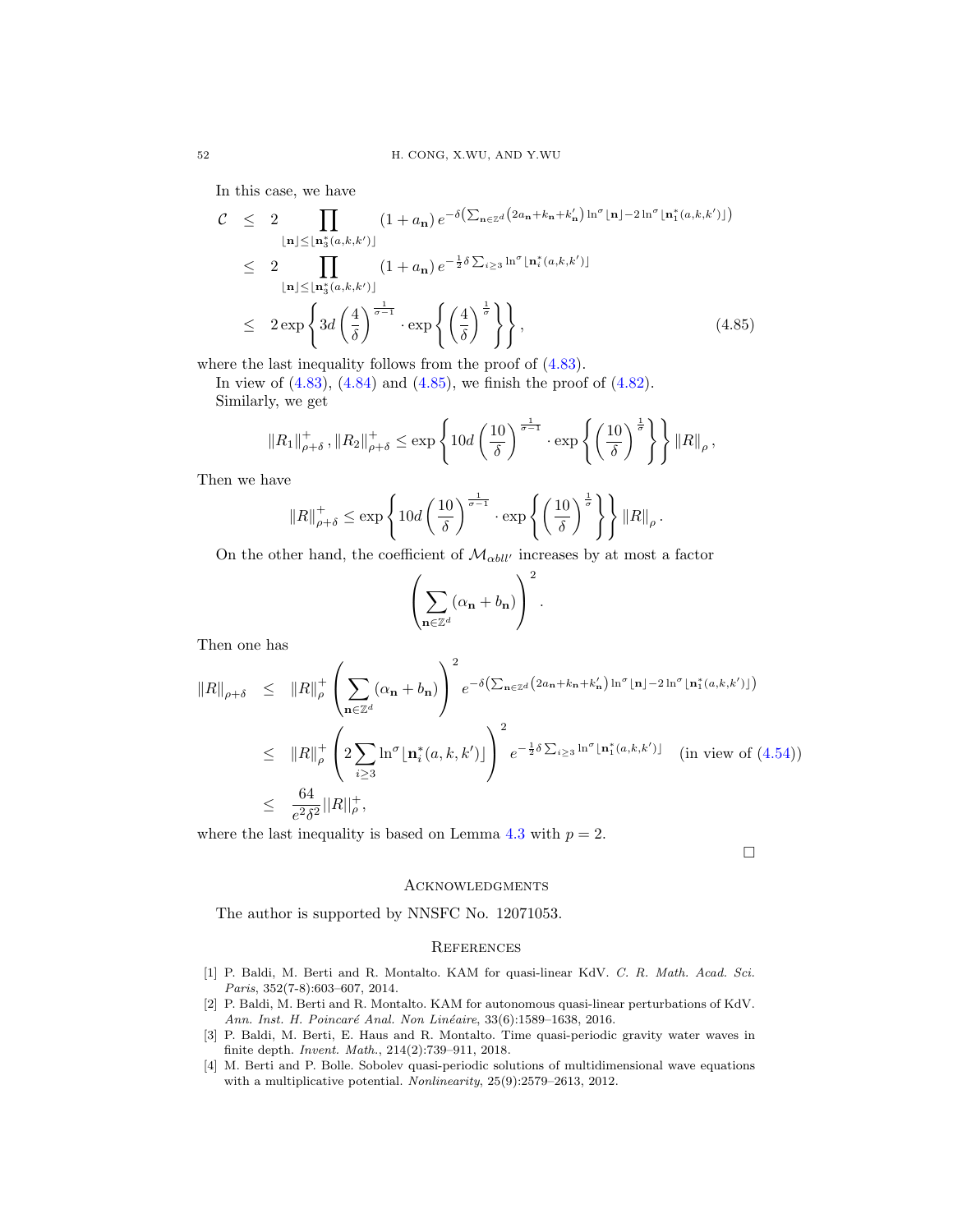- <span id="page-52-12"></span>[5] M. Berti and P. Bolle. Quasi-periodic solutions with Sobolev regularity of NLS on  $\mathbb{T}^d$  with a multiplicative potential. J. Eur. Math. Soc. (JEMS), 15(1):229–286, 2013.
- <span id="page-52-13"></span>[6] M. Berti, L. Corsi and M. Procesi. An abstract Nash-Moser theorem and quasi-periodic solutions for NLW and NLS on compact Lie groups and homogeneous manifolds. Comm. Math. Phys., 334(3):1413–1454, 2015.
- <span id="page-52-24"></span>[7] M. Berti and A. Maspero. Long time dynamics of Schrödinger and wave equations on flat tori. J. Differential Equations, 267(2):1167–1200, 2019.
- <span id="page-52-18"></span>[8] M. Berti, Massimiliano and R. Montalto. Quasi-periodic standing wave solutions of gravitycapillary water waves. Mem. Amer. Math. Soc., 263(1273):v+171, 2020.
- <span id="page-52-19"></span>[9] M. Berti, L. Franzoi and A. Maspero. Traveling quasi-periodic water waves with constant vorticity. Arch. Ration. Mech. Anal., 240(1):99–202, 2021.
- <span id="page-52-14"></span>[10] M. Berti and M. Procesi. Nonlinear wave and Schrödinger equations on compact Lie groups and homogeneous spaces. Duke Math. J., 159(3):479–538, 2011.
- <span id="page-52-20"></span>[11] L. Biasco, J. Massetti and M. Procesi. Almost periodic invariant tori for the NLS on the circle. Ann. Inst. H. Poincaré Anal. Non Linéaire, 38(3):711–758, 2021.
- <span id="page-52-1"></span>[12] J. Bourgain. On invariant tori of full dimension for 1D periodic NLS. J. Funct. Anal., 229(1):62–94, 2005.
- <span id="page-52-9"></span>[13] J. Bourgain. Quasi-periodic solutions of Hamiltonian perturbations of 2D linear Schrödinger equations. Ann. of Math. (2), 148(2):363–439, 1998.
- <span id="page-52-10"></span>[14] J. Bourgain. Green's function estimates for lattice Schrödinger operators and applications. Annals of Mathematics Studies, 158:x+173, 2005.
- <span id="page-52-15"></span>[15] J. Bourgain and W. Wang. Quasi-periodic solutions of nonlinear random Schrödinger equations. J. Eur. Math. Soc. (JEMS), 10(1):1–45, 2008.
- <span id="page-52-21"></span>[16] J. Bourgain. Construction of approximative and almost periodic solutions of perturbed linear Schrödinger and wave equations. Geom. Funct. Anal., 6(2):201-230, 1996. equilibrium points.
- <span id="page-52-3"></span>[17] L. Chierchia and J. You. KAM tori for 1D nonlinear wave equations with periodic boundary conditions. Comm. Math. Phys., 211(2):497–525, 2000.
- <span id="page-52-23"></span>[18] H. Cong, J. Liu, Y. Shi and X. Yuan. The stability of full dimensional KAM tori for nonlinear Schrödinger equation. J. Differential Equations, 264(7):4504-4563, 2018.
- <span id="page-52-2"></span>[19] H. Cong. The Existence of Full Dimensional KAM tori for Nonlinear Schrödinger equation. arXiv:2103.14777v1 [math.AP], 2021.
- <span id="page-52-4"></span>[20] W. Craig and C. Wayne. Newton's method and periodic solutions of nonlinear wave equations. Comm. Pure Appl. Math., 46(11):1409–1498, 1993.
- <span id="page-52-25"></span>[21] Y. Deng, Yu. On growth of Sobolev norms for energy critical NLS on irrational tori: small energy case. Comm. Pure Appl. Math., 72(4):801–834, 2019.
- <span id="page-52-26"></span>[22] Y. Deng and P. Germain. Growth of solutions to NLS on irrational tori. Int. Math. Res. Not. IMRN, (9):2919–2950, 2019.
- <span id="page-52-11"></span>[23] L. Eliasson and S. Kuksin. KAM for the nonlinear Schrödinger equation. Ann. of Math.  $(2)$ , 172(1):371–435, 2010.
- <span id="page-52-16"></span>[24] J. Geng, X. Xu and J. You. An infinite dimensional KAM theorem and its application to the two dimensional cubic Schrödinger equation.  $Adv. Math., 226(6): 5361-5402, 2011.$
- <span id="page-52-22"></span>[25] J. Geng and X. Xu. Almost periodic solutions of one dimensional Schrödinger equation with the external parameters. J. Dynam. Differential Equations, 25(2):435–450, 2013.
- <span id="page-52-27"></span>[26] R. Imekraz. Long time existence for the semi-linear beam equation on irrational tori of dimension two. Nonlinearity, 29(10):3067–3102, 2016.
- <span id="page-52-5"></span>[27] S. Kuksin. Hamiltonian perturbations of infinite-dimensional linear systems with imaginary spectrum. Funktsional. Anal. i Prilozhen., 21(3):22–37, 1987.
- <span id="page-52-6"></span>[28] S. Kuksin and J. Pöschel. Invariant Cantor manifolds of quasi-periodic oscillations for a nonlinear Schrödinger equation. Ann. of Math. (2), 143(1):149-179, 1996.
- <span id="page-52-7"></span>[29] S. Kuksin. Analysis of Hamiltonian PDEs. Oxford Lecture Series in Mathematics and its Applications, 19:xii+212, 2000.
- <span id="page-52-0"></span>[30] S. Kuksin. Fifteen years of KAM for PDE. Geometry, topology, and mathematical physics. Amer. Math. Soc. Transl. Ser. 2, 212:237–258, 2004.
- <span id="page-52-8"></span>[31] J. Liu and X. Yuan. Spectrum for quantum Duffing oscillator and small-divisor equation with large-variable coefficient. Comm. Pure Appl. Math., 63(9):1145–1172, 2010.
- <span id="page-52-17"></span>[32] C. Procesi and M. Procesi. A KAM algorithm for the resonant non-linear Schrödinger equation. Adv. Math., 272:399–470, 2015.